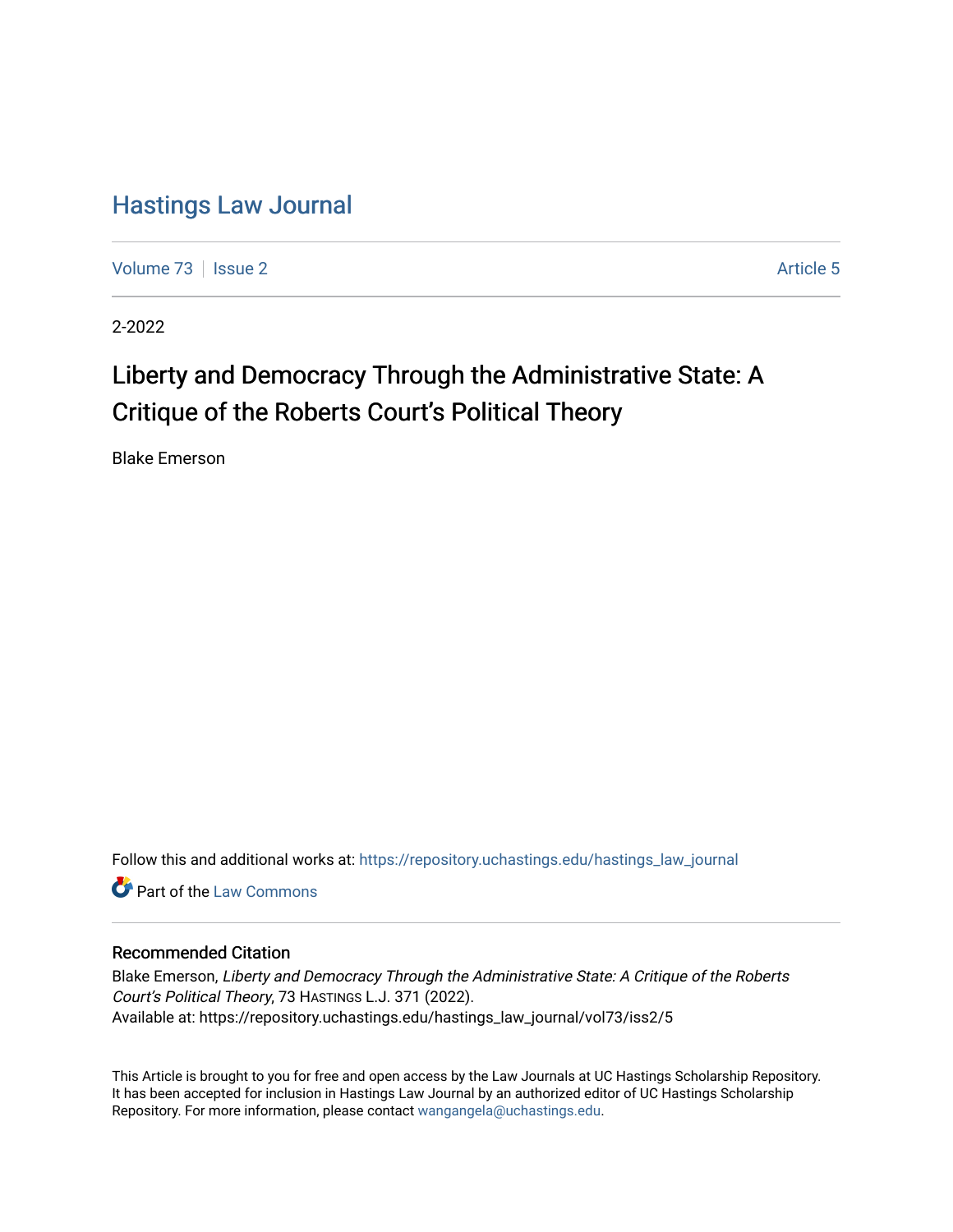## Liberty and Democracy Through the Administrative State: A Critique of the Roberts Court's Political Theory

## BLAKE EMERSON†

*The values of liberty and democracy repeatedly arise in recent Supreme Court opinions on administrative law. The conservative Justices have argued that the power vested in government agencies threatens individual freedom and collective self-government. This Article critiques these Justices' use of political theory. It shows that the Justices do not faithfully and even-handedly apply the complex tradition of American political thought on which they rely. They invoke several different and competing aspects of liberty and democracy to criticize the administrative state. But because the Justices do not disentangle the various aspects of these two values from one another, they draw faulty inferences about how best to protect them. Furthermore, they do not acknowledge the ways in which properly structured administrative power promotes liberty and democracy. They thereby aggrandize judicial power at the expense of the elected branches without effectively promoting individual autonomy.*

*This Article argues for a more rigorous, tailored, and nuanced application of the values of liberty and democracy in public law. It demonstrates that the Court should not rely on these values to justify constitutional rules concerning the balance between legislative and executive power. Because liberty and democracy each have multiple and competing dimensions, it is difficult if not impossible in these contexts for the Court to draw firm, generalizable conclusions about how these values on the whole will best be advanced. Even where certain liberty or democracy interests may be put at risk by legislative delegation to the executive or by legislative insulation of agencies from presidential control, such arrangements at the same time promote other aspects of these same values. The Court would be justified in tailoring judicial deference so as to protect procedural fairness, which falls within the judiciary's core institutional competence. Ultimately, however, the Court should not have exclusive or even primary custody over the meaning and application of liberal and democratic values. It should be a task for the people and the elected branches to safeguard these values in the structures and purposes of government.*

<sup>†</sup> Assistant Professor of Law, UCLA School of Law. Contact: emerson@law.ucla.edu. The Author would like to thank the following colleagues for their comments and critiques: Jennifer Chacón, Erwin Chemerinsky, James Chen, Kevin Douglas, Jonathan Gould, Mark Gergen, Catherine Fiske, David Grewal, Cheryl Harris, Chris Kutz, Jill Horwitz, Mae Kuykendall, Jon Michaels, Joy Milligan, Noga Morag-Levin, Ted Parsons, Michael Sant'Ambrogio, Jonathan Simon, Glen Staszewski, and Dan Walters. Thanks to Matthew Gardner for his excellent research assistance and to LeeAnna Bowman-Carpio and the editors of the *Hastings Law Journal* for their editorial work.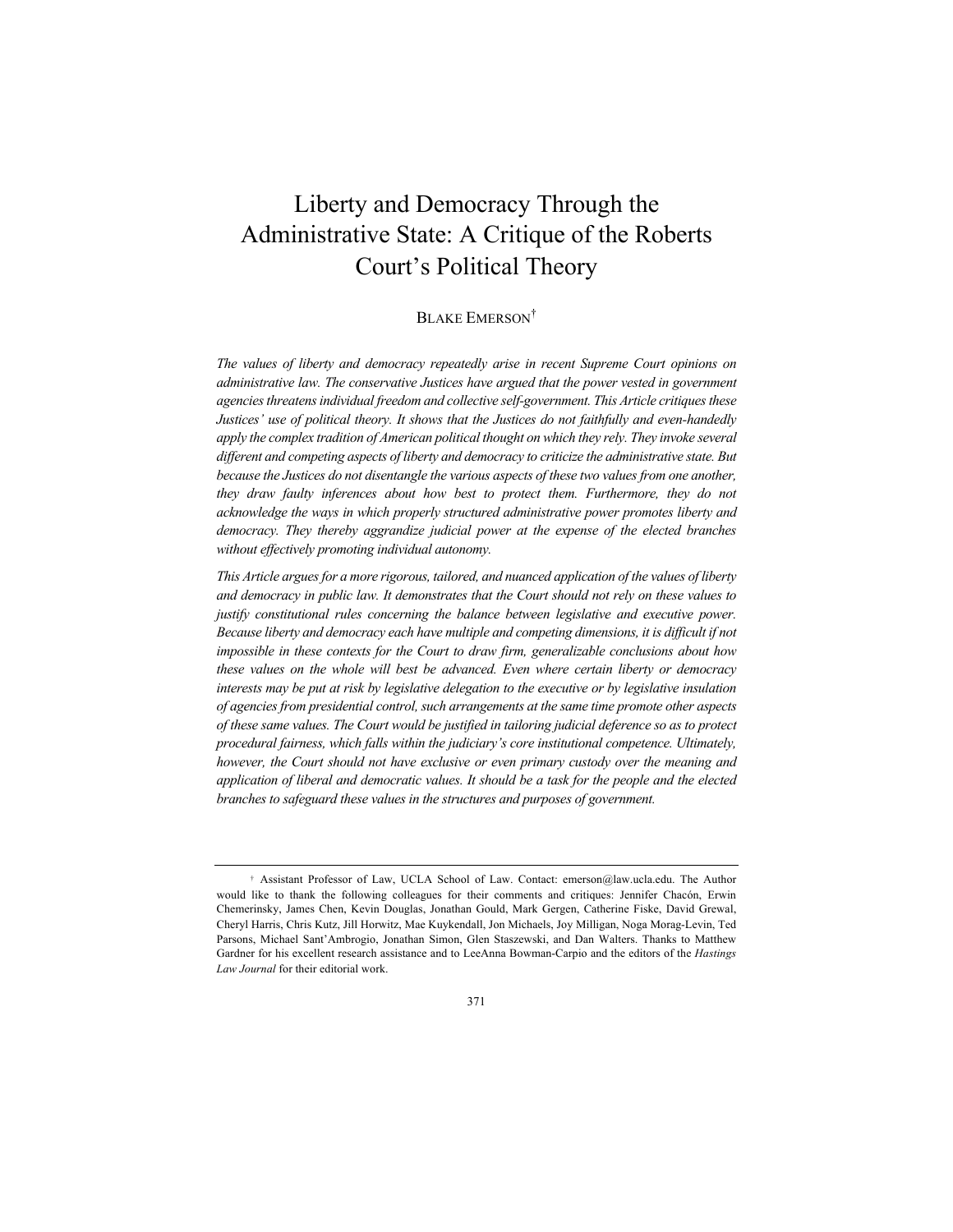## 372 *HASTINGS LAW JOURNAL* Vol. 73:2

## TABLE OF CONTENTS

| I. LIBERTY AND DEMOCRACY IN CONTEMPORARY PUBLIC LAW  378    |  |
|-------------------------------------------------------------|--|
|                                                             |  |
|                                                             |  |
|                                                             |  |
|                                                             |  |
|                                                             |  |
|                                                             |  |
| 1. Discretionary Liberty: "Every Nook and Cranny of Daily   |  |
|                                                             |  |
| 2. Rational Liberty: "The Rug Will Not be Pulled from Under |  |
| 3. Political Liberty: "To Enable the People to Govern       |  |
|                                                             |  |
|                                                             |  |
| 1. Constitutive Democracy: "The People's Sovereign          |  |
|                                                             |  |
| 2. Legislative Democracy: "The Branch Most Responsive       |  |
|                                                             |  |
| 3. Executive Democracy: "The Most Democratic and            |  |
|                                                             |  |
| III. FAILURES OF THE ROBERTS COURT: FALSE CONNECTIONS AND   |  |
|                                                             |  |
| A. THE DANGEROUS MYTH OF THE LIBERTARIAN EXECUTIVE  409     |  |
| B. WARRING DEMOCRACIES: THE LEGISLATURE VERSUS THE          |  |
|                                                             |  |
| C. THE TRADEOFF BETWEEN DISCRETIONARY AND RATIONAL          |  |
|                                                             |  |
| IV. FURTHERING LIBERTY WITHOUT UNDERMINING DEMOCRACY IN THE |  |
|                                                             |  |
| A. RATIONAL LIBERTY THROUGH JUDICIAL DEFERENCE TO           |  |
|                                                             |  |
| B. POLITICAL LIBERTY FROM NONDELEGATION TO                  |  |
|                                                             |  |
|                                                             |  |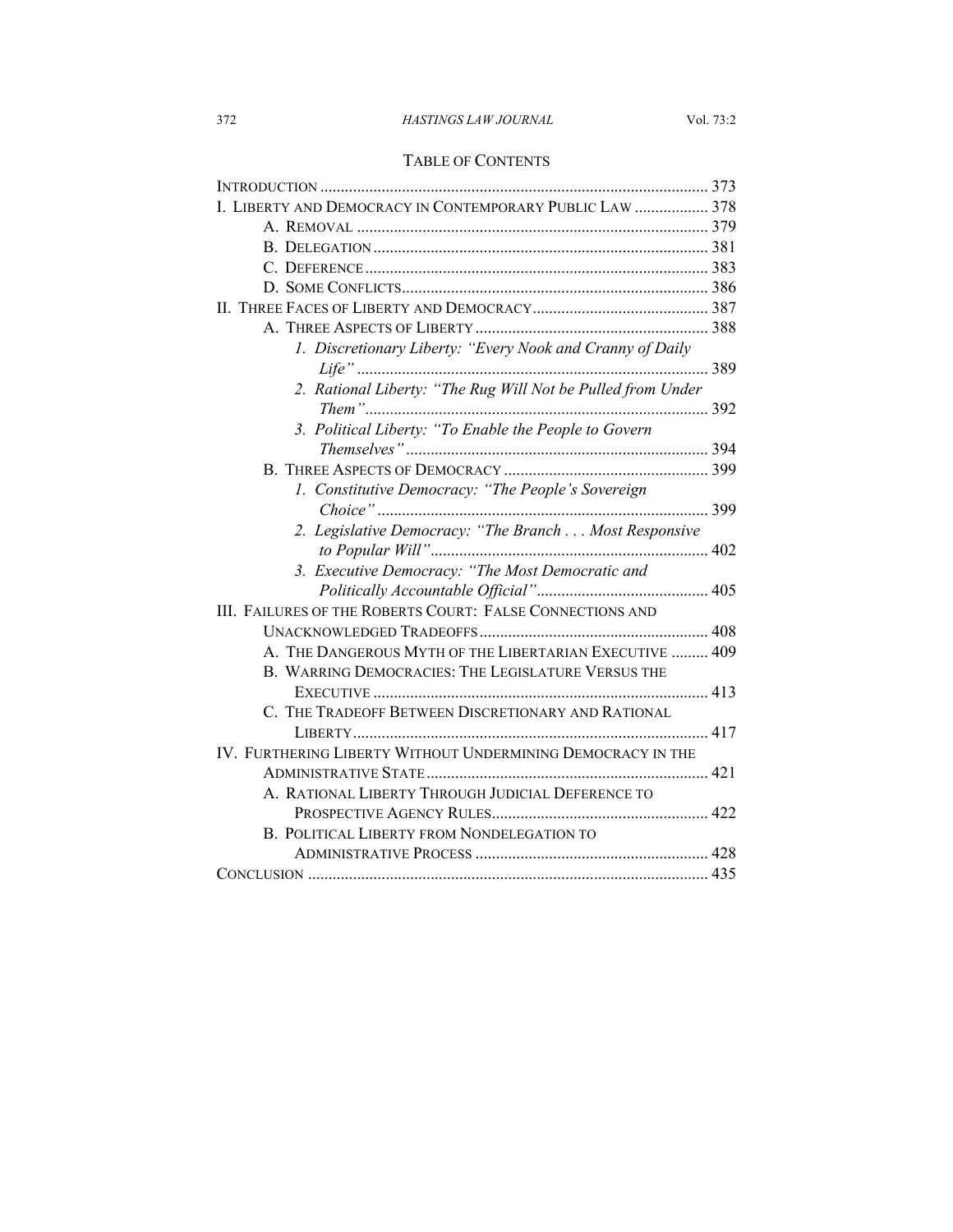#### **INTRODUCTION**

The Supreme Court has the administrative state in its crosshairs. Supported by a chorus of scholars,<sup>1</sup> Justices on the Court's conservative wing have argued that administrative agencies wield unconstitutional or unlawful authority. Among the targets of this critique are agencies' authority to make binding regulations, to interpret law, and to operate without direct presidential control.<sup>2</sup> Such arguments turn on claims about the original public meaning of the Constitution as well as the Administrative Procedure Act. According to this line of attack, administrative agencies contravene clear textual requirements concerning the distribution of legislative, executive, and judicial power.<sup>3</sup>

There is another strand of argument, however, that is squarely focused on political theory rather than textual meaning. The conservative Justices explicitly reinforce their criticism of administrative agencies with normative judgments concerning the proper allocation of rights, obligations, and powers amongst citizens and state institutions.4 For instance, in *Seila Law, LLC v. Consumer Financial Protection Bureau*, <sup>5</sup> the Court ruled that Congress had infringed upon the President's constitutional authority by providing that he could not remove the Bureau's single Director at will.<sup>6</sup> In reaching this conclusion, Chief Justice Roberts emphasized that "liberty"<sup>7</sup> was endangered by the Bureau's independent Director, who could "bring the coercive power of the state to bear on millions of private citizens and businesses."8 Roberts also focused on the value of popular

<sup>1.</sup> *See, e.g.*, Gary Lawson, *The Rise and Rise of the Administrative State*, 107 HARV. L. REV. 1231 (1994); PHILIP HAMBURGER, IS ADMINISTRATIVE LAW UNLAWFUL? (2014); Jennifer L. Mascott, *Who Are "Officers of the United States?*", 70 STAN. L. REV. 443 (2018); Neomi Rao, *A Modest Proposal: Abolishing Agency Independence in Free Enterprise Fund v. PCAOB*, 79 FORDHAM L. REV. 2541 (2011); Aditya Bamzai, *The Origins of Judicial Deference to Executive Interpretation*, 126 YALE L.J. 908 (2017).

<sup>2.</sup> *See, e.g.*, Collins v. Yellen, 141 S. Ct. 1761 (2021); United States v. Arthrex, 141 S. Ct. 1970 (2021); Kisor v. Wilkie, 139 S. Ct. 2400, 2425 (2019) (Gorsuch, J., concurring); Gundy v. United States, 139 S. Ct. 2116, 2131 (2019) (Gorsuch, J., dissenting); Perez v. Mortg. Bankers Ass'n, 575 U.S. 92, 126 (2015) (Thomas, J., concurring); City of Arlington v. FCC, 569 U.S. 290, 312–16 (2013) (Roberts, C.J., dissenting); Free Enter. Fund v. Pub. Co. Acct. Oversight Bd., 561 U.S. 477, 484 (2010).

<sup>3.</sup> U.S. CONST. art. I, § 1; *Gundy*, 139 S. Ct. at 2133; U.S. CONST. art. II, § 1, cl. 1; Seila Law, LLC. v. Consumer Fin. Prot. Bureau, 140 S. Ct. 2183, 2192 (2020); U.S. CONST. art II, § 2, cl. 2; Lucia v. S.E.C., 138 S. Ct. 2044, 2056 (2018) (Thomas, J., concurring); 5 U.S.C. § 706; *Kisor*, 139 S. Ct. at 2433 (Gorsuch, J., concurring).

<sup>4.</sup> By "conservative Justices", I mean Chief Justice John Roberts and Associate Justices Clarence Thomas, Samuel Alito, Brett Kavanaugh, and Neil Gorsuch, as well the late Chief Justice William Rehnquist and the late Associate Justice Antonin Scalia, all of whom were appointed by Republican presidents, and all of whom have contributed to the "anti-administrative" jurisprudence identified by Professor Gillian Metzger. *See* Gillian E. Metzger, *The Supreme Court 2016 Term: Forward, 1930s Redux: The Administrative State Under Siege*, 131 HARV. L. REV. 1, 3 (2017). While Justice Amy Coney Barrett may turn out to fall in this category as well, she was not a member of the Court when the major cases discussed in the Article were decided. "Conservative" is an imperfect description for these justices since much of this jurisprudence aims to upend rather than preserve longstanding public law doctrines and governance arrangements.

<sup>5</sup>. 140 S. Ct. 2183.

<sup>6.</sup> *Seila Law*, 140 S. Ct. at 2201.

<sup>7.</sup> *Id.* at 2202.

<sup>8.</sup> *Id.*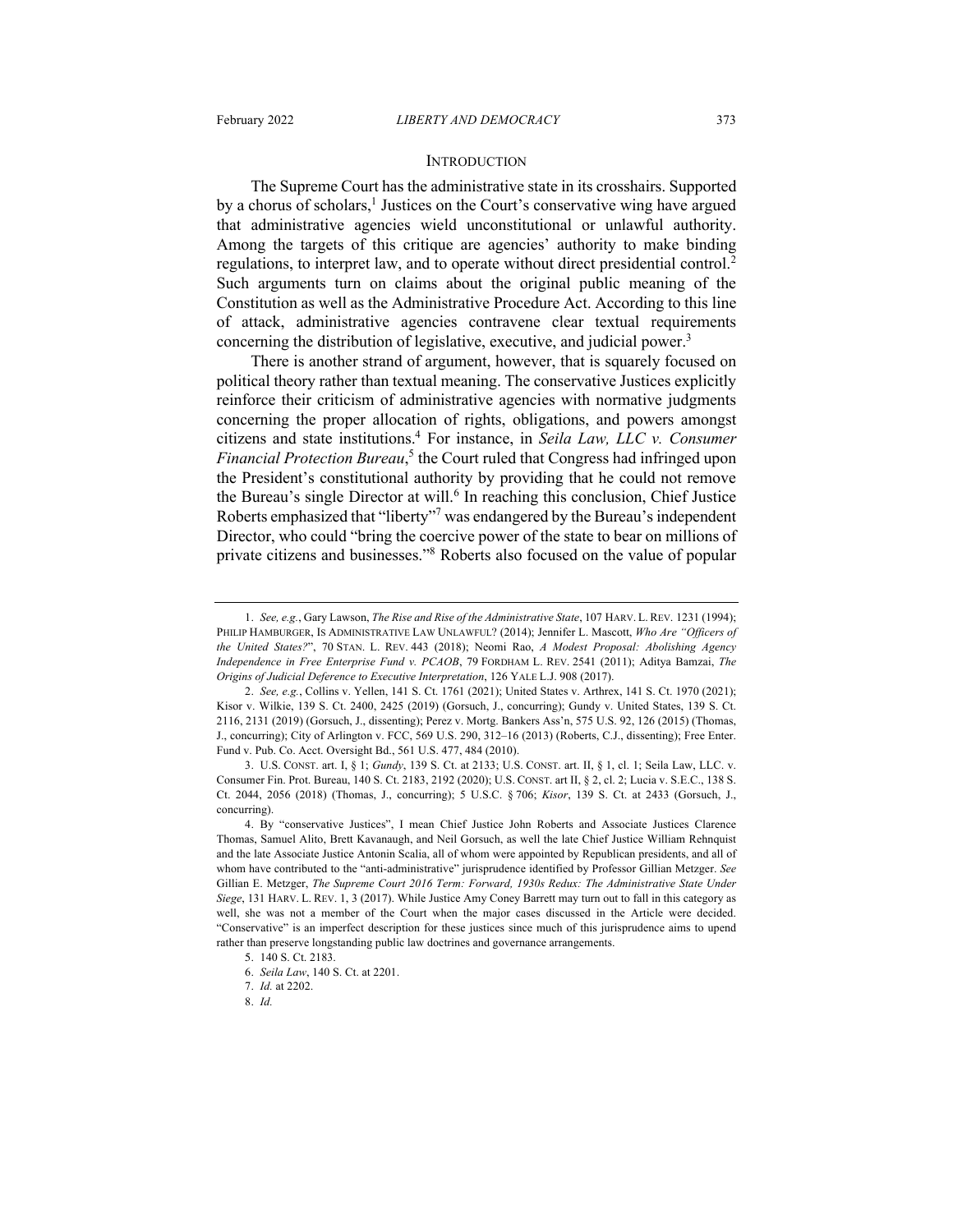rule, arguing that agencies must be controlled by the President in part because he is "the most democratic and politically accountable official in government."<sup>9</sup>

Other scholars have noted the turn to political theory on the Roberts Court and the federal bench more broadly.<sup>10</sup> Jon D. Michaels identifies an emergent ethos in which judges act not as neutral umpires but rather as "intellectual partisans in the collective project of constitutional governance."11 This trend has been especially pronounced in administrative law. Cass R. Sunstein and Adrian Vermeule observe that the conservative majority on the Roberts Court aims to limit agencies' discretion on the supposed basis of principles of "political morality."<sup>12</sup> Kristin E. Hickman has also focused on the "constitutional" symbolism" involved in decisions concerning the delegation of legislative power, which appeals to "perceptions of the fairness and legitimacy of government."<sup>13</sup>

This attention to questions about political legitimacy is welcome. I have argued elsewhere that administrative law raises and is capable of addressing essential questions about democratic self-government.<sup>14</sup> It is to the conservative Justices' credit that they have surfaced the implications of the administrative state for the longstanding commitments of our constitutional culture. They are reaching back behind the formal strictures of originalism to acknowledge the substantive political values that underlie their decisions.

The problem is that the Justices' reasoning from these values has been unsuccessful and damaging to the integrity of public law. As Gillian E. Metzger has noted, the political theory of the Court has been "one-sided."15 The

14. *See* BLAKE EMERSON, THE PUBLIC'S LAW: ORIGINS AND ARCHITECTURE OF PROGRESSIVE DEMOCRACY 150 (2019) ("administrative power is legitimate to the extent that it enables us to be free, in the sense of determining our own commitments and plans. In a context of deep social interdependency, such freedom requires jointly authoring shared norms, and turning those norms into shared social conditions. The *structure* of administrative power is then to be judged by its ability to facilitate rational deliberation over the meaning of public norms that are presumptively valid, yet not fully specified. The *purpose* of administrative power is to make these norms efficacious elements of the social world."). *See generally* Blake Emerson, *Administrative Answers to Major Questions: On the Democratic Legitimacy of Agency Statutory Interpretation*, 102 MINN. L. REV. 2019, 2024 (2018) (arguing that the major questions doctrine is grounded in concerns about democratic legitimacy and relying on democratic theory to argue for the limitation and reform of the doctrine).

<sup>9.</sup> *Id.* at 2203.

<sup>10</sup>. *See* Anya Bernstein & Glen Staszewski, *Judicial Populism*, 106 MINN. L. REV. 283, 284 (diagnosing a trend of "judicial populism" which "insists that there are clear, correct answers to complex, debatable problems. It disparages mediation that characterize democratic institutions and rejects the messiness inherent in a pluralistic democracy").

<sup>11.</sup> Jon D. Michaels, *Baller Judges*, 2020 WISC. L. REV. 411, 414 (2020).

<sup>12.</sup> *See* CASS R. SUNSTEIN & ADRIAN VERMEULE, LAW AND LEVIATHAN: REDEEMING THE ADMINISTRATIVE STATE 8, 19–37 (2020); Cass R. Sunstein & Adrian Vermeule, *The Unitary Executive: Past, Present, and Future*, 2021 SUP. CT. REV. 83, 86 (2021).

<sup>13.</sup> Kristin Hickman, *Nondelegation as Constitutional Symbolism*, 88 GEO. WASH. L. REV. (forthcoming 2022) (on file with author) (manuscript at 52). For a critique of rhetorical excess in judicial opinion writing, see Nina Varsava, *Professional Irresponsibility and Judicial Opinions*, 5 HOUSTON L. REV. 101 (2021).

<sup>15.</sup> Gillian E. Metzger, *The Roberts Court and Administrative Law*, 2019 SUP. CT. REV. 1, 71 (2019); *see* JON D. MICHAELS, CONSTITUTIONAL COUP: PRIVATIZATION'S THREAT TO THE AMERICAN REPUBLIC 54-57 (2017).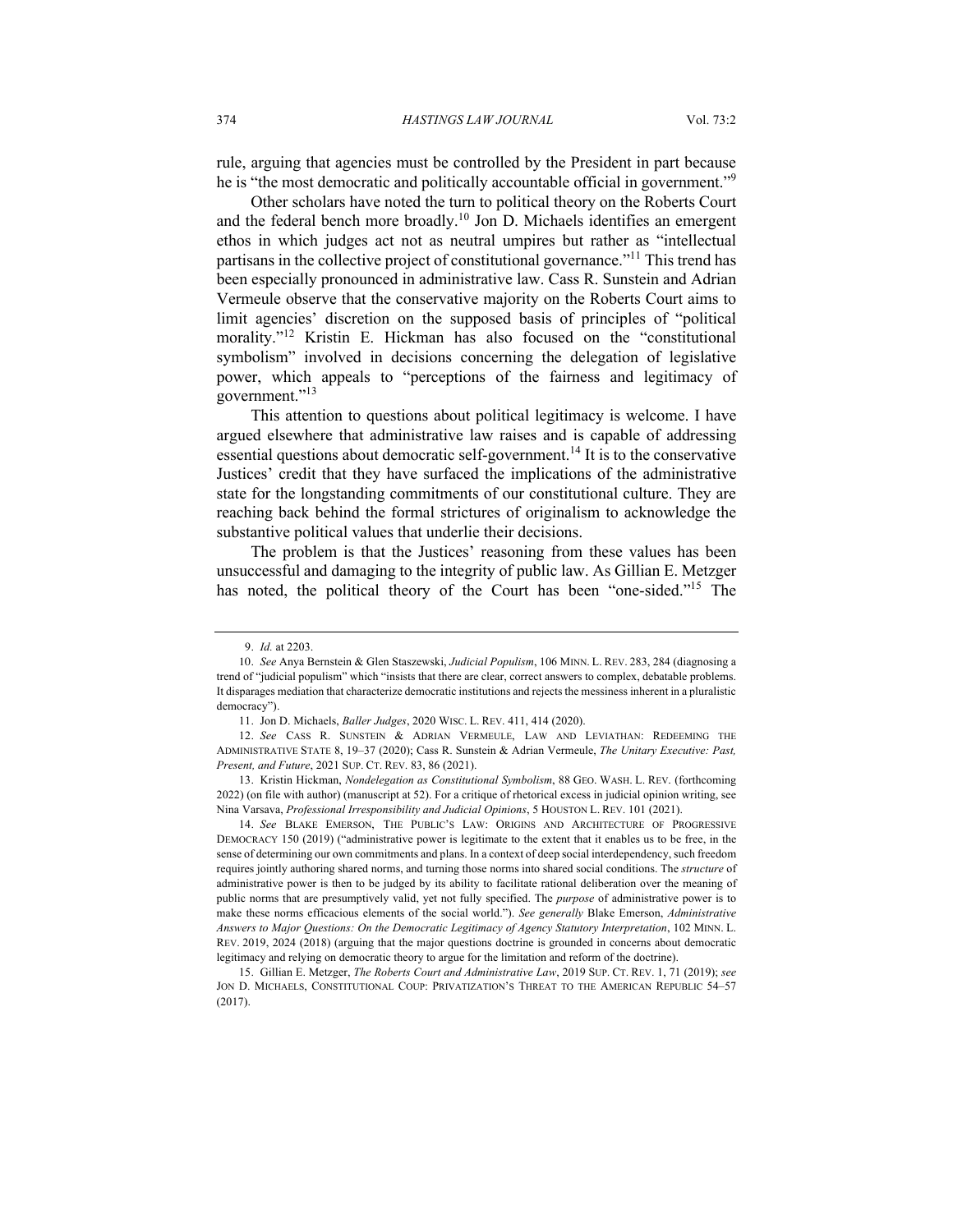conservative justices have an "anti-administrative" mentality that is attuned to the risks but not the benefits of administrative power.<sup>16</sup> The Court identifies moral reasons to restrain government but not to enable it. We are left with what Daniel Walters describes as an "asymmetrical" administrative law, which hems in agencies' authority to act in the public interest but grants them broad discretion to decline to enforce the law.17 We hear much about how the administrative state undermines liberty and democracy and little about how it may preserve them.

The conservative Justices' appeals to the values of liberty and democracy have not been adequately contested by their moderate and progressive colleagues. The Court's most vocal defenders of the administrative state, Justice Kagan and Justice Breyer, tend to wave away the conservatives' high-altitude critique of the regulatory state.<sup>18</sup> They revert instead to the sort of pragmatic, expertise-oriented analysis that has kept the administrative state afloat since the 1930s.19 But there is now a new game on the Court. Political theory is in bounds, and all of the Justices will have to learn how to play.

This Article will provide the tools for constructive dialogue and contestation concerning liberty and democracy in the administrative state. It contributes to an already rich literature on the administrative state's relationship to these ideals,  $20$  offering a new typology that distinguishes different understandings that are often lumped together in the jurisprudence. My critique of the Roberts Court's political theory does not presume any particular,

19. *See, e.g.*, JAMES M. LANDIS, THE ADMINISTRATIVE PROCESS 24 (1938). On the dominant strand of "administrative pragmatism" in the scholarship, see Jeffrey A. Pojanowski, *Neoclassical Administrative Law*, 133 HARV. L. REV. 852, 875–81 (2020).

<sup>16.</sup> Metzger, *supra* note 4, at 3. *But see* Little Sisters of the Poor Saints Peter & Paul Home v. Pennsylvania, 140 S. Ct. 2367, 2400 (2020) (Ginsburg, J., dissenting); *see* discussion *infra* Part III.

<sup>17.</sup> *See* Daniel E. Walters, *Symmetry's Mandate: Constraining the Politicization of American Administrative Law*, 119 MICH. L. REV. 455, 484–509 (2020).

<sup>18.</sup> Michaels, *supra* note 11, at 428 ("[t]here has been no correspondingly forceful defense, let alone affirmative theory, of administrative state propounded by federal judges."). Representative in this regard are Justice Kagan's opinions in *Kisor*, 139 S. Ct. at 2400 and *Gundy*, 139 S. Ct. at 2116 and Justice Breyer's concurrence in Dep't of Commerce v. New York, 139 S. Ct. 2551, 2584 (2019); *see also Seila Law*, 140 S. Ct. at 2226 (Kagan, J., concurring in part and dissenting in part) (arguing that the majority's opinion ignores "the need for sound and adaptable governance."). *Id*. at 2243–44 (sharply criticizing the Court's attempt to "extrapolate from the Constitution's general structure (division of powers) and implicit values (liberty) a limit on Congress's express power to create administrative bodies" and its "lack of interest in how agencies work"). A notable exception is Judge Pillard's opinion in PHH Corp. v. Consumer Fin. Prot. Bureau, 881 F.3d 75 (D.C. Cir. 2019); *see* discussion *infra* Part I.A.

<sup>20.</sup> On liberty, *see, e.g.*, Felix Frankfurter, *The Task of Administrative Law*, 75 U. PA. L. REV. 614, 617 (1926); Lisa Schultz Bressman, *Beyond Accountability: Arbitrariness and Legitimacy in the Administrative State*, 78 N.Y.U. L. REV. 461, 470 (2003); Cass R. Sunstein & Adrian Vermeule, *Libertarian Administrative Law*, 82 U.CHI. LREV. 393, 398 (473). On democracy, *see, e.g.*, Richard J. Pierce, Jr., *The Role of Constitutional and Political Theory in Administrative Law*, 64 TEX. L. REV. 469 (1985); Elena Kagan, *Presidential Administration*, 114, HARV. L. REV. 2245, 2255, 2269, 2331–39 (2001); Miriam Seifter, *Second-Order Participation in Administrative Law*, 63 UCLA L. REV. 1300 (2016); JERRY L. MASHAW, REASONED ADMINISTRATION AND DEMOCRATIC LEGITIMACY: HOW ADMINISTRATIVE LAW SUPPORTS DEMOCRATIC GOVERNMENT (2018); Jessica Bulman-Pozen, *Administrative States: Beyond Presidential Administration*, 98 TEX. L. REV. 265 (2019).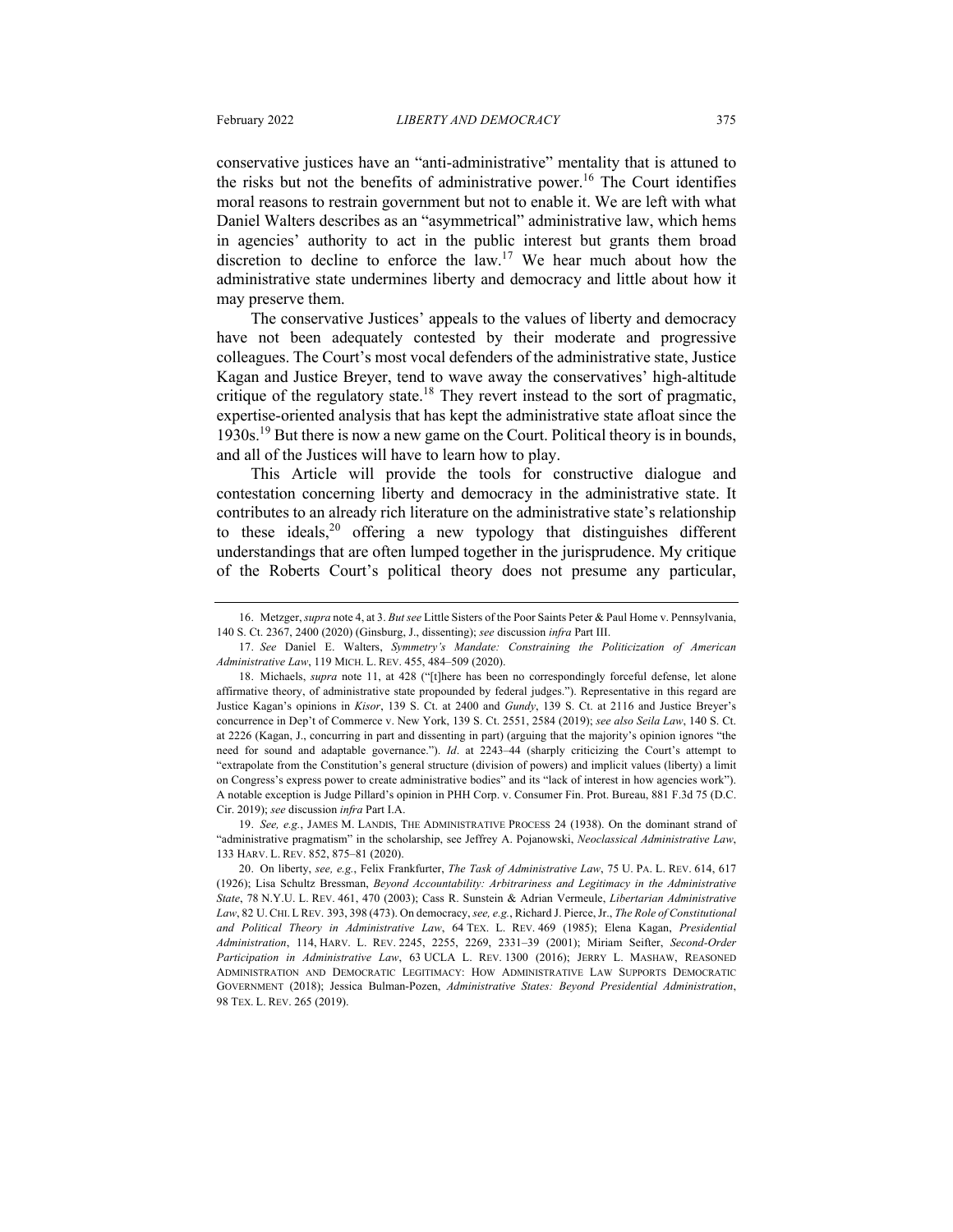philosophically justified conception of these values. Rather, the argument relies on the working understandings that are already at play within the case law. It holds the Justices to the terms of the political theory they have marshalled in defense of their holdings. This political theory has deep roots in American legal thought. It contains enduring, attractive, and widely shared intuitions about how to structure government. But the Justices' use of this theory has been inconsistent, opportunistic, and even confused, thus creating serious distortions in public law.

The conservative Justices use liberty in several different ways, to mean either a power of uncoerced decision, a capacity to act rationally in light of clear and stable rules, or the ability to contest and control the making of the rules. They invoke democracy to refer either to the founding moment when the people created the Constitution, to legislation by elected representatives, or to the execution of law by the elected President. The Justices rely on these various distinct meanings to argue in favor of changes to existing law, namely tightening restrictions on legislative delegation, narrowing judicial deference to agency statutory interpretation, or broadening presidential power to remove executive officers. But they do not keep track of the different aspects of liberty and democracy at issue in each case. They then draw faulty inferences about how each of these aspects will be advanced or undermined.

Consider, for instance, the question of the balance between legislative and executive power in the control of the administrative state. The conservative Justices emphasize the democratic significance of legislation in cases about Congress's delegation of policymaking power to the executive, such as *Gundy v. United States*. <sup>21</sup> They argue that such delegation undermines the people's control over government.<sup>22</sup> By contrast, in cases about the President's power to remove executive officers, such as *Seila Law*, <sup>23</sup> they emphasize the President's democratic credentials, arguing that Congress cannot interfere with the President's popular warrant to control the administration of federal law.<sup>24</sup> In determining the proper scope of the President's administrative powers, however, the Justices do not grapple with the competing democratic authority of Congress to structure the Executive Branch. Nor do they consider the democratic harms that would result from the unelected Court's invalidation of the elected Legislature's design choices. The cumulative effect of this selective and inconsistent emphasis on different aspects of democracy is not to enhance popular control but rather to increase the Court's own—largely nondemocratic—power.

<sup>21.</sup> 139 S. Ct. at 2142 (Gorsuch, J. dissenting, joined by Roberts, C.J., and Thomas J.).

<sup>22.</sup> *See infra* Part III.B.

<sup>23.</sup> 140 S. Ct. 2183 (Roberts, C.J., opinion for the Court, joined by Thomas, Alito, Gorsuch, and Kavanaugh, JJ.).

<sup>24.</sup> *See infra* Part III.A.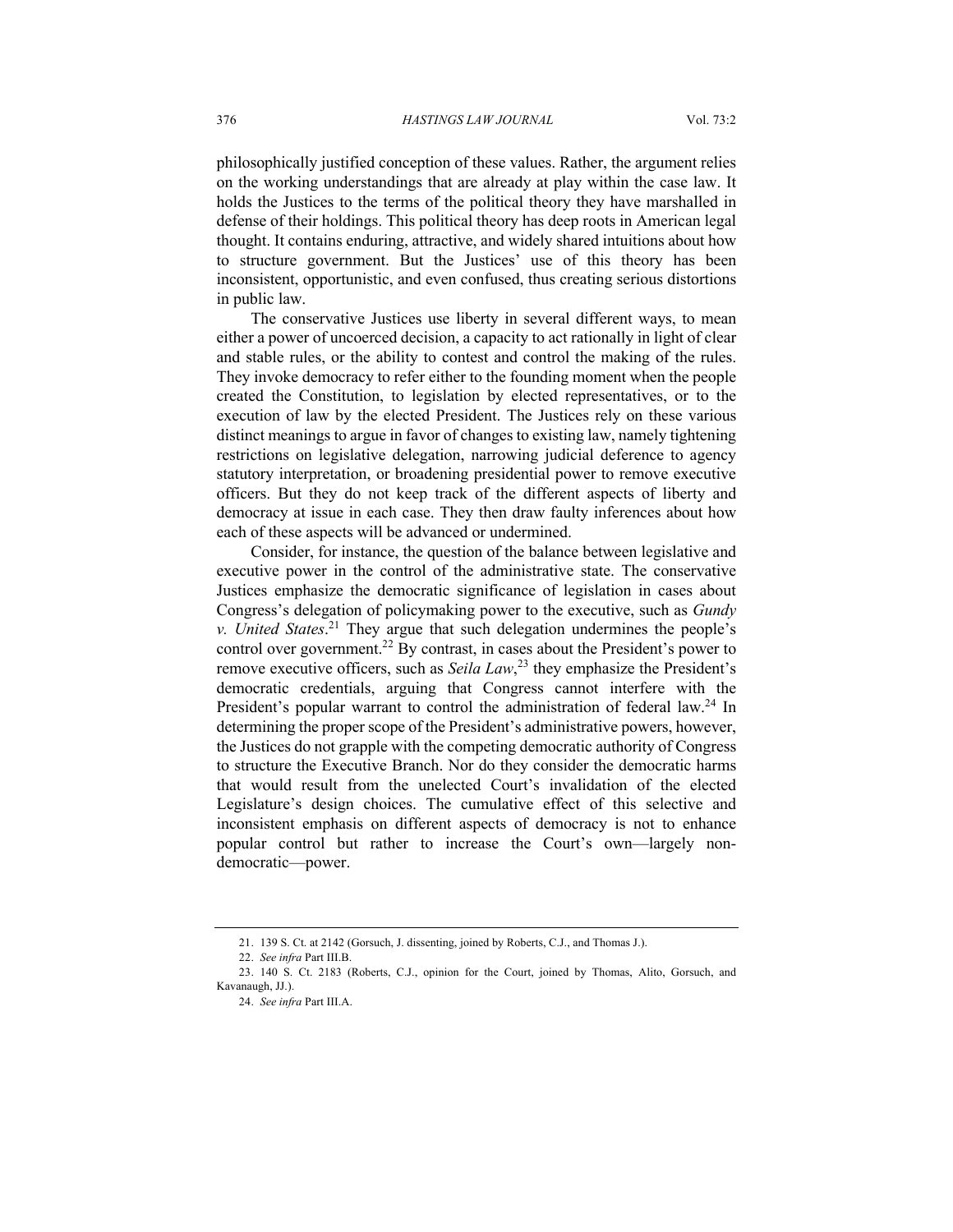Properly structured administrative power may advance rather than undermine the sorts of liberty and democracy interests the Court has identified. The legislative creation and presidential superintendence of agencies can further democratic legitimacy. Administrative regulation can give people clear rules by which to pursue their individual plans. Public participation in agency policymaking can enable the people to contest and influence the norms by which they are governed. The people experience liberty and practice democracy through, rather than against, the administrative state.

A Legal Realist might think this close examination of the Roberts Court's political theory is a waste of time. Perhaps liberty and democracy are not efficacious concepts in the Court's decisionmaking, but rather rhetorical flourishes that merely bedazzle a politically motivated result. There are certainly some cases where such skepticism is warranted, as when the Justices do not consider an obvious tension between the Executive's democratic credentials and the Legislature's.<sup>25</sup> There is reason to suspect in these instances that the values are not guiding and constraining the reasoning so much as giving a high-minded gloss to a result determined by factional interests and raw political power. But even if the Justices are unlikely to change their ultimate conclusions in these matters, flaws in judicial reasoning concerning freedom and self-government should not go unanswered. The Roberts Court owes our political morality greater care than it has shown to date.

There are other controversies, however, in which the conservative Justices' reliance on political theory seems central to their reasoning. This seems to be the case, in particular, when Justice Gorsuch criticizes judicial deference to agencies' legal interpretations for leaving people "unsure what the law is" and thus undermining their rational liberty to make plans in light of the rules.<sup>26</sup> While Gorsuch is right to identify such problems with retroactive agency policymaking, he fails to acknowledge the ways in which current deference doctrines in fact increase legal predictability relative to the system of *de novo* review he advocates. $^{27}$  In these and other instances, pointing out errors in the Justices' reasoning may convince them to amend their conclusions so as to better advance the value in question.

While focusing on the Roberts Court's political theory, this argument points beyond judicial doctrine and into the realms of legislative, administrative, and popular constitutionalism.<sup>28</sup> As an "exemplar of public reason," the Court conveys to citizens the basic commitments of our political system and models

<sup>25.</sup> *See infra* Part III.B.

<sup>26.</sup> *Kisor*, 139 S. Ct. at 2437 (Gorsuch, J., concurring); *see infra* Parts III.C., IV.A.

<sup>27.</sup> *See infra* Parts III.C, IV.A.

<sup>28.</sup> *See generally* Robert C. Post & Reva B. Siegel, *Legislative Constitutionalism and the Section Five Power: Policentric Interpretation of the Family and Medical Leave Act*, 112 YALE L.J. 1943 (2003); Larry D. Kramer, *Popular Constitutionalism, circa 2004*, 92 CALIF. L. REV. 958 (2004); Sophia Z. Lee, *Race, Sex, and Rulemaking: Administrative Constitutionalism and the Workplace, 1960 to the Present*, 96 VA. L. REV. 800 (2010).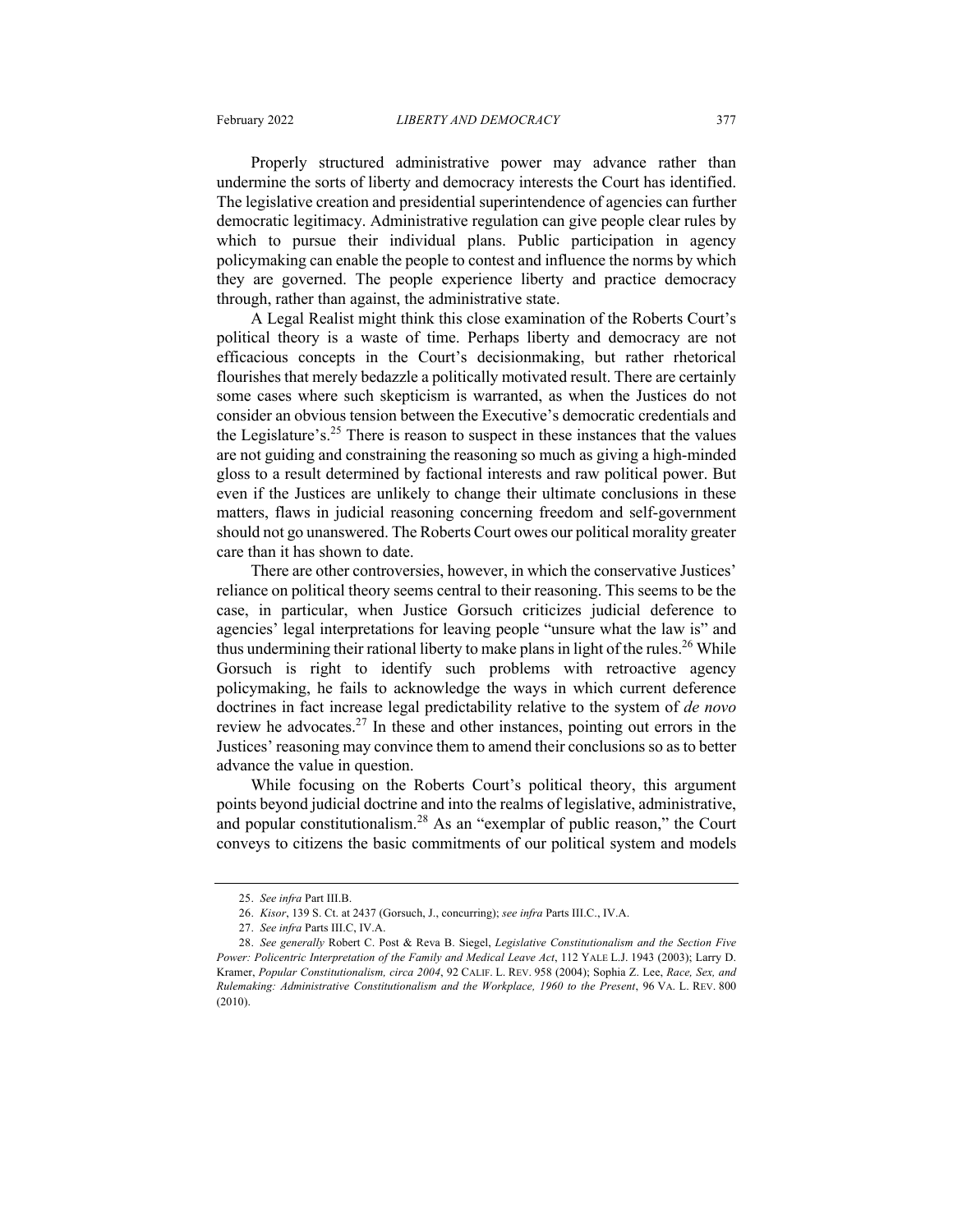rational discourse concerning those values.<sup>29</sup> Even though most people are not likely to read opinions, the central role of the Court in our public life means that the Justices' way of defining problems is likely also to seep into political consciousness by way of legal scholarship and news media. The Justices, therefore, owe the public a balanced assessment of how our structures of government protect as well as risk liberty and democracy.

If the Court proves unwilling or unable to give such faithful consideration, we should be candid about that failure and seek out other venues to implement fundamental political commitments. Legal scholars and the people themselves will have to look beyond the judicial branch, and towards the legislative and administrative process, to develop a public law that adequately protects and expresses individual freedom and collective power. Scholars and citizens will need to reclaim our stake in a legal and political vocabulary that the Court has misappropriated and misused.

The argument proceeds in four parts. Part I shows how the values of liberty and democracy have arisen in cases concerning official removal, legislative delegation, and judicial deference to agency statutory interpretation. This survey reveals that the Justices have more than one meaning in mind with respect to each of those values and that these meanings are often in tension with one another. Part II identifies three different understandings of liberty and democracy: discretionary liberty, rational liberty, and political liberty; and constitutive democracy, legislative democracy, and executive democracy. I articulate these understandings with the help of political theory as well as the historical development of American public law. Part III deploys this framework to critique the Court's jurisprudence. It shows that the conservative Justices have falsely assumed executive democracy reliably promotes discretionary liberty. They have failed to acknowledge the tensions between legislative and executive democracy, and between rational and discretionary liberty, in the authorization and limitation of administrative powers. Part IV shows how administrative law currently promotes rational and political liberty and suggests how it could be reformed to protect these values further. First, the Court would be well-justified to reserve judicial deference for agency policies that are prospective rather than retroactive in their coercive effect in order to protect individuals' rational liberty. Second, the elected branches could address the legitimate liberty concerns raised in the nondelegation jurisprudence by expanding opportunities for public involvement in agency policymaking.

#### I. LIBERTY AND DEMOCRACY IN CONTEMPORARY PUBLIC LAW

This Part introduces the Court's administrative law discourse on liberty and democracy. It shows how the conservative Justices repeatedly invoke liberty and democracy—often in conjunction with one another—in opinions concerning the

<sup>29.</sup> JOHN RAWLS, POLITICAL LIBERALISM 231 (2005).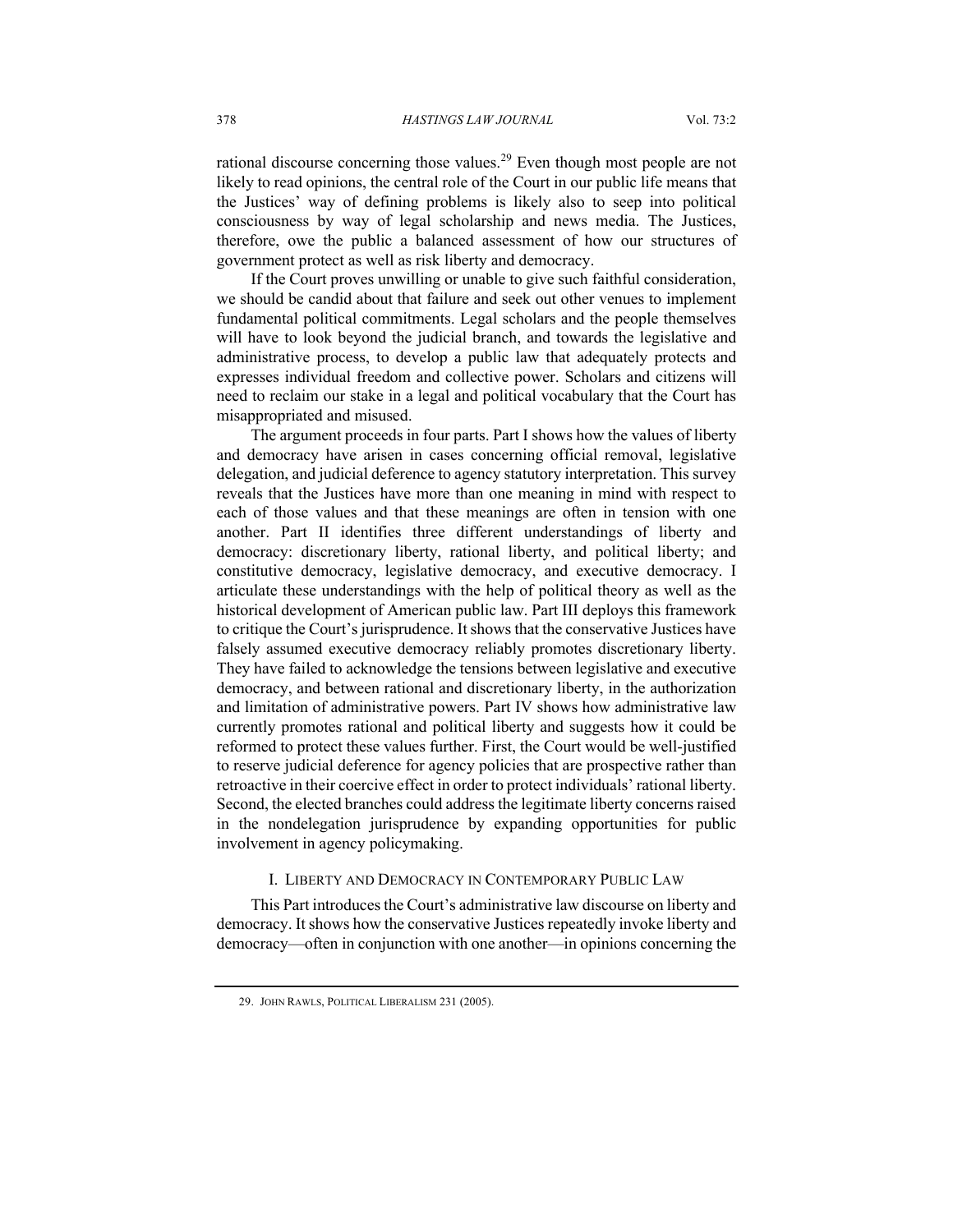administrative state. They appear to use each of these terms in different ways, resulting in unexplained inconsistencies within the case law. The conflicts within the jurisprudence motivate a rational reconstruction of the Court's underlying political theory in the next Part.

#### A. REMOVAL

Within structural constitutional law, the link between liberty and democracy emerged in the late Justice Scalia's landmark dissent in *Morrison v. Olson.*<sup>30</sup> That case concerned the constitutionality of a statute which provided that a Special Counsel with investigatory powers could only be removed by the Attorney General for "good cause."31 In challenging the constitutionality of this provision as an intrusion on the President's constitutional power to control the Executive Branch, Scalia observed: "The purpose of ... the unitary Executive . . . was not merely to assure effective government but to preserve individual freedom."<sup>32</sup> He argued that presidential control over prosecution would prevent the abuse of discretion because "[t]he President is directly dependent on the people, and since there is only one President, he is responsible. The people know whom to blame" if subordinate executive officials misuse their power.33

A similar logic was on display in *Free Enterprise Fund v. Public Co. Accountability Oversight Board*, <sup>34</sup> where the Court held that Congress could not insulate administrative officers by two layers of for-cause removal protection. Part of the reason Roberts offered for this conclusion was the need to enforce the people's grip on the administrative apparatus: "Our Constitution was adopted to enable the people to govern themselves, through their elected leaders. The growth of the Executive Branch, which now wields vast power and touches almost every aspect of daily life, heightens the concern that it may slip from the Executive's control, and thus from that of the people.<sup>35</sup>

This emphasis on popular control shaded into a concern for liberty. Rejecting Justice Breyer's emphasis on forms of political and managerial control other than removal, Roberts quipped that "the Framers did not rest our liberties on such bureaucratic minutiae."36 It is not immediately obvious, however, what Roberts meant by "our liberties" here. He might have meant the various legal

36. *Free Enter. Fund*, 561 U.S. at 500.

<sup>30.</sup> 487 U.S. 654 (1988).

<sup>31.</sup> *Id.* at 657–58.

<sup>32.</sup> *Id.* at 727 (Scalia, J. dissenting).

<sup>33.</sup> *Id.* at 729.

<sup>34.</sup> 561 U.S. 477.

<sup>35.</sup> *Id.* at 499; *see also Arthrex*, 141 S. Ct. at 1987–88 (holding that Administrative Patent Judges' final decisional authority is incompatible, under the Appointments Clause, with their appointment to an inferior office by a principal officer); *Id.* at 1979 ("[T]housands of officers wield executive power on behalf of the President in the name of the United States. That power acquires its legitimacy and accountability to the public through a clear and effective chain of command down from the President, on whom all the people vote.") (internal citations and quotations omitted).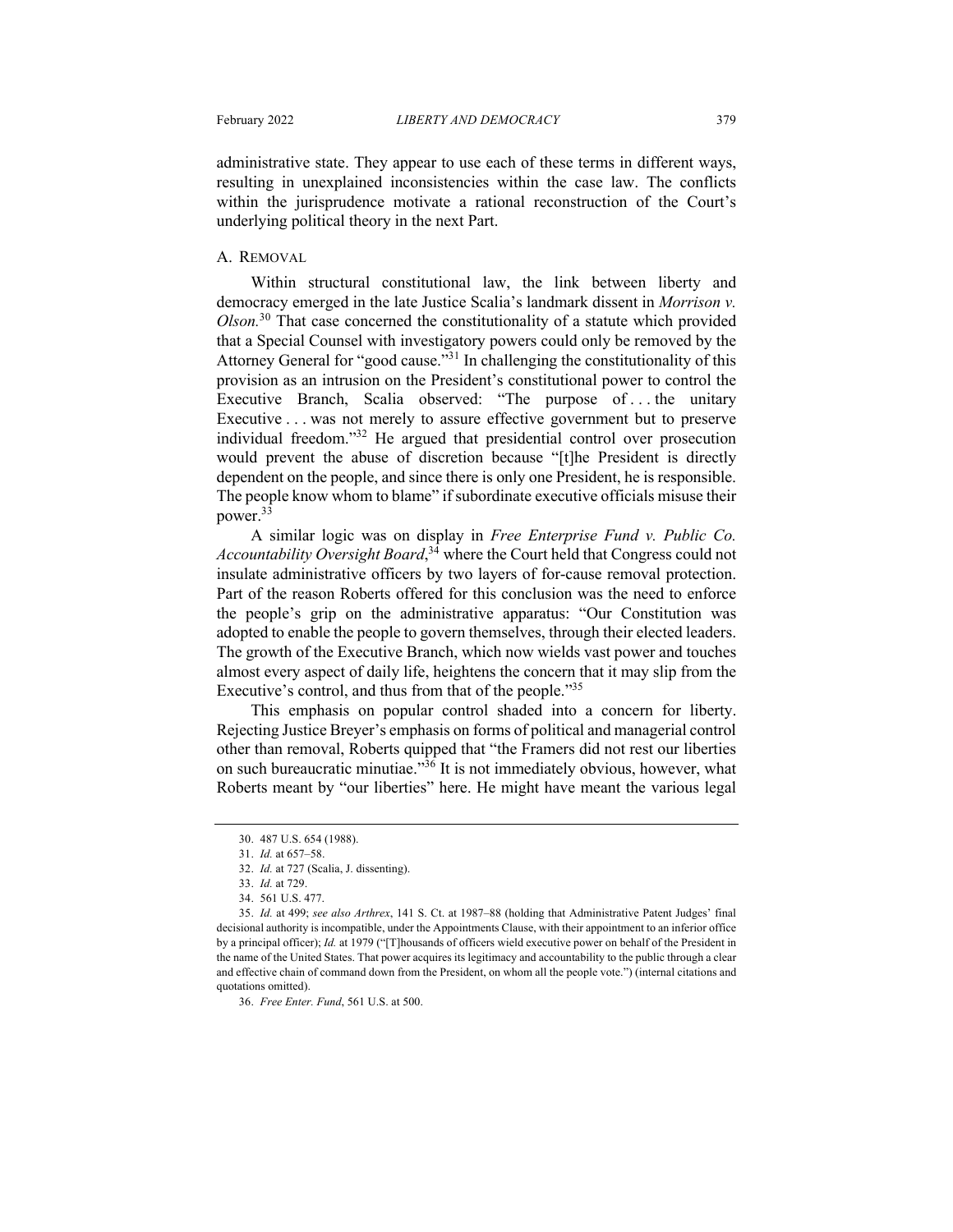rights that each individual holds, such as rights of property, speech, or religious exercise. Or he might have been referring to the rights that we the people hold to determine how the government acts. Or did he mean both?

Similar ambiguities arose in *Seila Law*, where the Court found it was unconstitutional for Congress to limit the President's power to remove the single Director of the Consumer Financial Protection Bureau.<sup>37</sup> To reach that conclusion, Roberts distinguished sharply between the legislative and executive power where liberty was concerned. On the one hand, "[t]he Framers viewed the [legislature] as a special threat to individual liberty," and therefore bifurcated it into two chambers.38 Matters were quite different when it came to the Executive: "the Framers deemed an energetic executive essential to . . . 'the security of liberty."<sup>39</sup> The President's power could not itself be left uncontrolled, however. To "justify and check" his power, "the Framers made the President the most democratic and politically accountable official in government."<sup>40</sup> Roberts then summarized the overarching liberal-democratic structure, stating that "the resulting constitutional strategy is straightforward: divide power everywhere except for the Presidency, and render the President directly accountable to the people through regular elections."41

Nothing about this is "straightforward." Democracy justifies and restrains the President's power but seems to play no role in relation to the elected legislature. It remains unclear why electoral representation only enters in to strengthen the hand of the executive but not that of the legislature. Liberty, likewise, cuts against legislative power but towards executive power. Liberty seemed to be at risk in the structure of the CFPB in part because "the CFPB Director has authority to bring the coercive power of the state to bear on millions of private citizens and businesses."42 Following Scalia in *Morrison*, Roberts assumed that the President's democratic accountability would shield liberty against governmental abuse, whereas the legislature's democratic accountability would generally threaten liberty. Why should we assume that electoral control of the President protects liberty, but electoral control of the Legislature does not?

Then-Judge Kavanaugh drew a similar, puzzling link between liberty and democracy in his dissent in *PHH Corp. v. Consumer Financial Protection Bureau*, <sup>43</sup> where he had concluded that the CFPB's structure was unconstitutional, anticipating the result in *Seila Law*. <sup>44</sup> He began his dissent in

<sup>37.</sup> 140 S. Ct. at 2197; *see also Collins*, 141 S. Ct. at 1787 (holding that removal restrictions on director of the Federal Housing Finance Agency were unconstitutional). *Id.* at 1786 ("The President's removal power serves important purposes regardless of whether the agency in question affects ordinary Americans by directly regulating them or by taking actions that have a profound but indirect effect on their lives.").

<sup>38.</sup> *Seila Law*, 140 S. Ct. at 2203.

<sup>39.</sup> *Id.*

<sup>40.</sup> *Id.*

<sup>41.</sup> *Id.*

<sup>42.</sup> *Id.* at 2200.

<sup>43</sup>. 881 F.3d 75.

<sup>44.</sup> *Id.* at 164 (Kavanaugh, J., dissenting).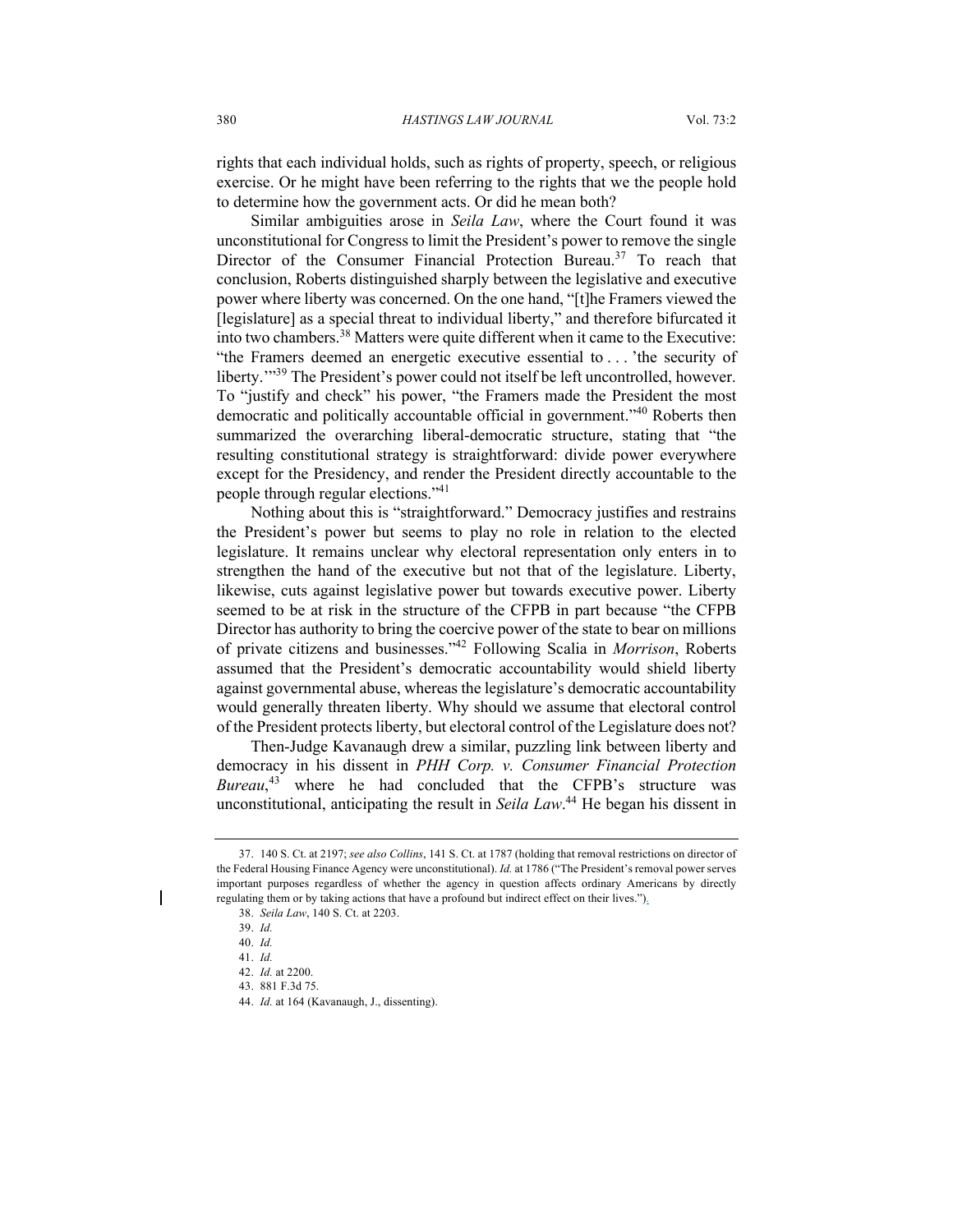striking terms: "This case is about executive power and individual liberty."<sup>45</sup> Kavanaugh argued that the single-director structure was unconstitutional because a sole, independent agency head was restrained neither by the democratically accountable president nor by other members of a commission, such as the Federal Trade Commission or Securities and Exchange Commission. Unlike the CFPB, such "multiple-member independent agencies do not concentrate all power in one unaccountable individual, but instead divide and disperse power across multiple commissioners and board members," which "reduces the risk of arbitrary decision-making and abuse of power, and helps protect individual liberty."<sup>46</sup> Kavanaugh's understanding of liberty here seemed to be freedom from administrative interference in private rights. He argued that the CFPB's structure would fail to provide as strong a "check on the excesses of any individual agency head" as either at-will removal by the President or a commission structure.47

The majority opinion authored by Judge Pillard took issue with this conception of liberty:

It remains unexplained why we would assess the challenged removal restriction with reference to the liberty of financial service providers, and not more broadly to the liberty of the individuals and families who are their customers . . . . Congress understood that markets' contribution to human liberty derives from freedom of contract, and that such freedom depends on market participants' access to accurate information, and on clear and reliably enforced rules against fraud and coercion.<sup>48</sup>

Pillard went into greater detail here than either Kavanaugh or Roberts in explaining what kind of liberty she thought was at issue, namely, a freedom to contract in circumstances that make reasoned decision-making possible. She did so, however, in the course of denying that a "freestanding liberty" value was legally relevant at all, as opposed to merely a background interest that separation-of-powers doctrine promotes.<sup>49</sup> Roberts' declined this invitation to judicial modesty in *Seila Law* with his insistence on the centrality of liberty to resolving structural constitutional questions.

#### B. DELEGATION

Liberty and democracy have also arisen in the context of the nondelegation doctrine. The nondelegation doctrine requires that, when Congress delegates the power to make rules with the force of law, it must provide an "intelligible principle" to cabin its discretion.<sup>50</sup> This doctrine has long been moribund, only

<sup>45.</sup> *Id.*

<sup>46.</sup> *Id.* at 165.

<sup>47.</sup> *Id.* at 166.

<sup>48.</sup> *Id.* at 106. 49. *Id.* at 105.

<sup>50.</sup> J.W. Hampton, Jr. & Co. v. United States, 276 U.S. 394, 409 (1928).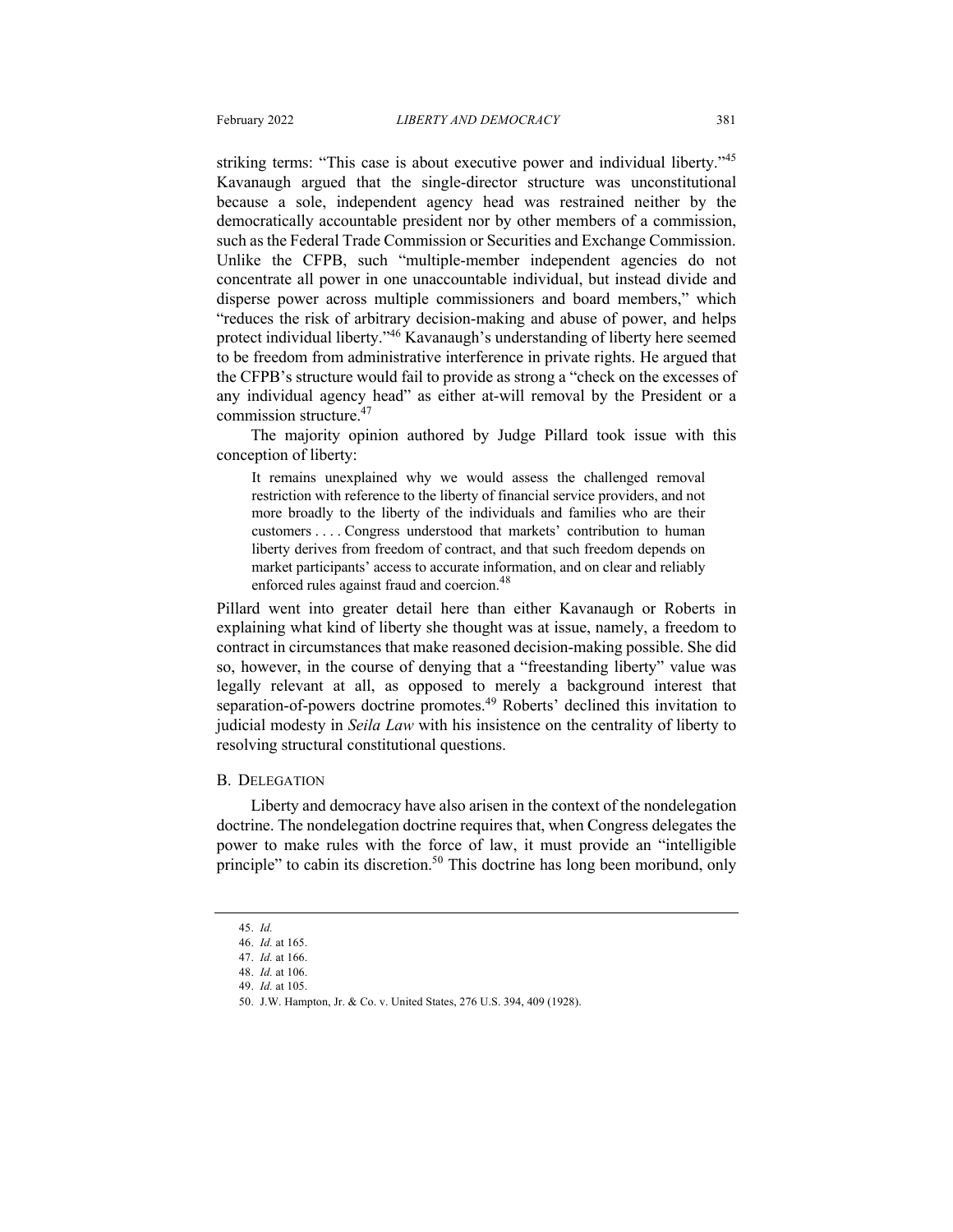in vigor at the height of conservative reaction to the New Deal.<sup>51</sup> But it is now poised to make a comeback. In the cases in which it has arisen, Justices Thomas and Gorsuch have invoked underspecified understandings of liberty and democracy to justify the doctrine's revival.

In *Department of Transportation v. Ass'n of American Railroads (Amtrak)*, <sup>52</sup> the Court addressed whether Amtrak was a public or private entity for the purpose of resolving constitutional challenges to its standard-setting authority. One of these challenges asserted that, if Amtrak were private, such authority would constitute an improper delegation of legislative power. In his concurrence arguing for a major strengthening of nondelegation standards, Thomas emphasized the liberty interest at issue in legislative control of the Executive, paraphrasing John Locke's view: "If a person could be deprived of . . . private rights on the basis of a rule (or a will) not enacted by the legislature, he was not truly free."<sup>53</sup> Thomas followed Locke in understanding liberty to mean having "'a standing rule to live by,' and to be free from 'the inconstant, uncertain, unknown, arbitrary will of another man.'"<sup>54</sup> Thomas was not explicit here about why liberty required that rules be promulgated by the Legislature, rather than by the courts or the Executive or private bodies. So long as rules are made, who cares who makes them?

Thomas's view, it seems, was that lax nondelegation standards allowed legislative power to wander from the institution where the people had initially placed it, thus undermining their consent to government.<sup>55</sup> This argument emphasized the need to honor the formal constitutional compact the people had freely entered into. But Thomas closed his concurrence by underscoring a different kind of connection amongst liberty, democracy, and constitutional structure:

We have overseen and sanctioned the growth of an administrative system that concentrates the power to make laws and the power to enforce them in the hands of a vast and unaccountable administrative apparatus that finds no comfortable home in our constitutional structure. The end result may be that trains run on time (although I doubt it), but the cost is to our Constitution and the individual liberty it protects.<sup>56</sup>

This reference to "accountability" gestured at some more functional rather than formal advantage of the legislature over executive agencies in remaining controlled by the people. The problem posed by legislative delegation was not

<sup>51.</sup> A.L.A. Schechter Poultry Corp. v. United States, 295 U.S. 495, 551 (1935); Pan. Ref. Co. v. Ryan, 293 U.S. 388, 448 (1935); Carter v. Carter Coal Co., 298 U.S. 238, 311 (1936); *see* Cass R. Sunstein, *Nondelegation Canons*, 67 U. CHI. L. REV. 315, 322 (2000) ("We might say that the conventional doctrine has had one good year, and 211 bad ones (and counting).").

<sup>52.</sup> 575 U.S. 43 (2015).

<sup>53.</sup> *Id.* at 76 (Thomas, J., concurring).

<sup>54.</sup> *Id.* at 75-76 (quoting JOHN LOCKE, SECOND TREATISE OF CIVIL GOVERNMENT 13 (J. Gough ed., 1947)).

<sup>55.</sup> *Id.* at 73–77.

<sup>56.</sup> *Id.* at 91.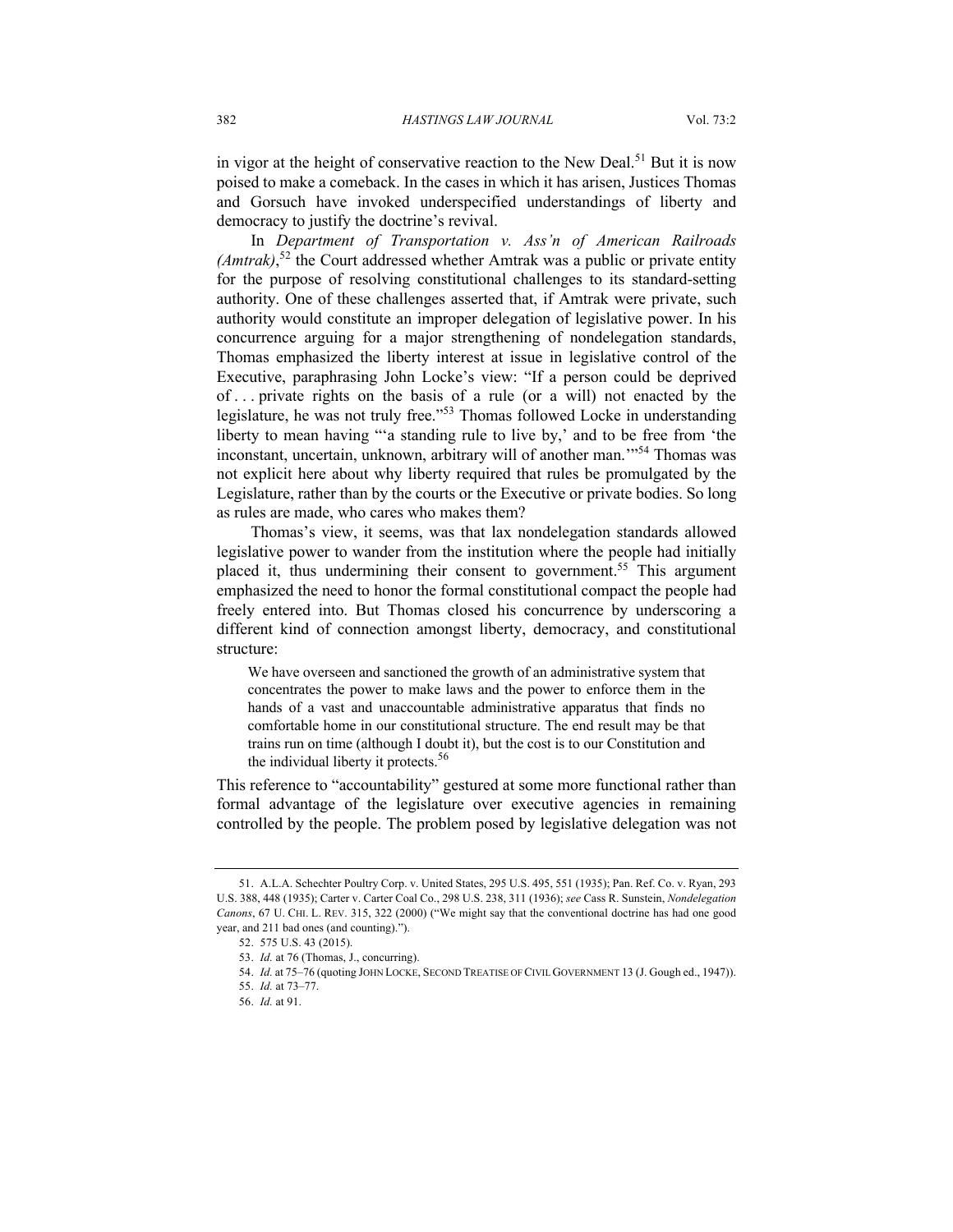merely that it violated the people's choice to vest such power in one body rather than another. More than this, delegation from elected to unelected officials would undermine the government's accountability to the citizenry.

The formal underpinnings of the nondelegation revival again took center stage in Gorsuch's dissent in *Gundy*. <sup>57</sup> The case concerned a criminal statute that permitted the Attorney General to "specify the applicability" of provisions requiring registration of sex offenders to persons convicted prior to the statute's enactment.<sup>58</sup> Writing for a plurality, Justice Kagan read the statute narrowly so as to keep the Attorney General's discretion to a minimum and avoid a nondelegation problem. Gorsuch's dissent argued that the nondelegation doctrine should be given sharper teeth, preventing the executive from making "policy decisions when regulating private conduct."<sup>59</sup> He grounded the nondelegation doctrine in the separation of powers, and explained that the latter principle is "about respecting the people's sovereign choice to vest the legislative power in Congress alone. And it's about safeguarding a structure designed to protect their liberties, minority rights, fair notice, and the rule of law."<sup>60</sup> Here, as in the *Amtrak* case, democracy figured as the people's foundational "choice" to vest the legislative power in Congress. The liberty interests implicated are those of private persons threatened with criminal penalties or other sanctions.

Later in the opinion, however, democracy appeared to advance liberty in a different way. Gorsuch worried that the Court's failure to apply the nondelegation doctrine to strike down the statute "would only serve to accelerate the flight of power from the legislative to the executive branch, turning the latter into a vortex of authority that was constitutionally reserved for the people's representatives in order to protect their liberties."61 Gorsuch here recognized not only the people's constitutional design choice to vest legislative power in a particular institution but also that the purpose of this design was to protect the people's "liberties." The argument seemed to be that if the "people's representatives" must make all the relevant policy choices, then the people can control what those choices are, and thus protect whatever liberty interests the people think are sufficiently important.

#### C. DEFERENCE

The Court's jurisprudence on judicial deference to administrative interpretations of law also raises concerns about liberty and democracy. Consider the landmark case, *Chevron U.S.A. v. Natural Resources Defense* 

<sup>57.</sup> 139 S. Ct. at 2116.

<sup>58.</sup> *Id.* at 2122.

<sup>59.</sup> *Id.* at. 2136, 2144 (Gorsuch, J., dissenting).

<sup>60.</sup> *Id.* at 2135.

<sup>61.</sup> *Id.* at 2142.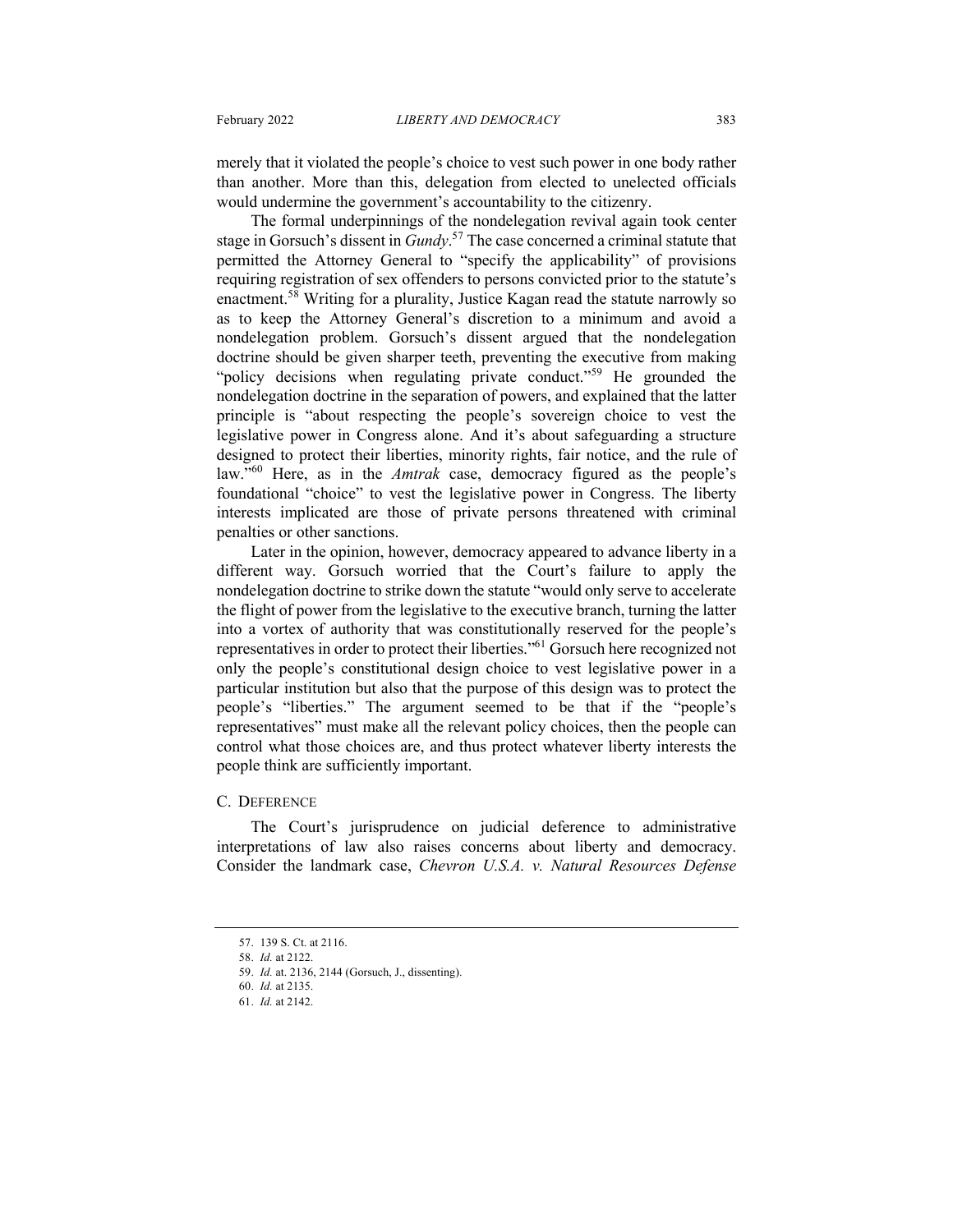*Council, Inc.*<sup>62</sup> There, the Court rested judicial deference to agencies in part on a theory of legislative intent—that when Congress delegates implementing authority to an administrative agency, it "implicitly" also delegates the agency the authority to "fill" any interpretive "gaps" in the statute.<sup>63</sup> Courts must defer to the agency because Congress intends for the Executive rather than the Judiciary to resolve statutory ambiguities. Why should the courts honor Congress's choice? The answer might be formal—that Congress holds legislative power and the courts interpret law. But that formal answer also rests on the deeper democratic ground that the people made a choice to vest legislative power with Congress.64 Honoring the intent of Congress on a particular matter then honors the people's intent with regard to constitutional structure.

The other democratic foundation for *Chevron* concerns the President. Courts must defer to agencies' reasonable interpretations because "the Chief Executive" is "directly accountable to the people."<sup>65</sup> This is the same story we heard from Roberts in *Seila Law*. As the only official with a national constituency, the presidency is well-positioned to "make policy choices" in a way that is responsive to and checked by the people's interests and values.<sup>66</sup>

Liberty does not explicitly arise in the reasoning of *Chevron* itself. But *Chevron* is no doubt a government-favoring doctrine, tipping the scales in favor of the Executive Branch's interpretation of law against contrary interpretations offered by courts or private parties.<sup>67</sup> To that extent, it implicates concerns about individuals' independence from government coercion. Gorsuch raised this concern in his critique of *Chevron* in his opinion for the Tenth Circuit Court of Appeals in *Gutierrez-Brizuela v. Lynch*. <sup>68</sup> The case involved some of the more peculiar and arguably unsettling consequences of the *Chevron* case law, which enables Executive Branch interpretations of statutory ambiguities to supersede contrary judicial interpretations.<sup>69</sup> The petitioner had applied for an immigration status adjustment which would have been allowed under the Circuit's interpretation of the relevant statutory provision but was denied under the Board of Immigration Appeals' (BIA) interpretation at the time of petitioner's application. Writing for the court, Gorsuch held that a presumption against retroactivity applied, making the Circuit's prior interpretation binding in the petitioner's case. Even though the BIA had already issued its restrictive interpretation at the time of petitioner's application for status adjustment, the

<sup>62.</sup> 467 U.S. 837 (1984).

<sup>63.</sup> *Id.* at 843 (quoting in part Morton v. Ruiz, 415 U.S. 199, 231 (1974)).

<sup>64.</sup> Marbury v. Madison, 5 U.S. (1 Cranch) 137, 176 (1803) ("[T]he people . . . . organizes the government, and assigns, to different departments, their respective powers.").

<sup>65.</sup> 467 U.S. at 865.

<sup>66.</sup> *Id.*

<sup>67.</sup> Kent Barnet & Christopher J. Walker, *Chevron in the Circuit Courts*, 116 MICH. L. REV. 1, 1 (2017) (reporting that "the circuit courts overall upheld 71% of [agency] interpretations and applied *Chevron* deference 77% of the time").

<sup>68.</sup> 834 F.3d 1142 (10th Cir. 2016).

<sup>69.</sup> Nat'l Cable & Telecomm. Ass'n v. Brand X Internet Serv., 545 U.S. 967, 969 (2005).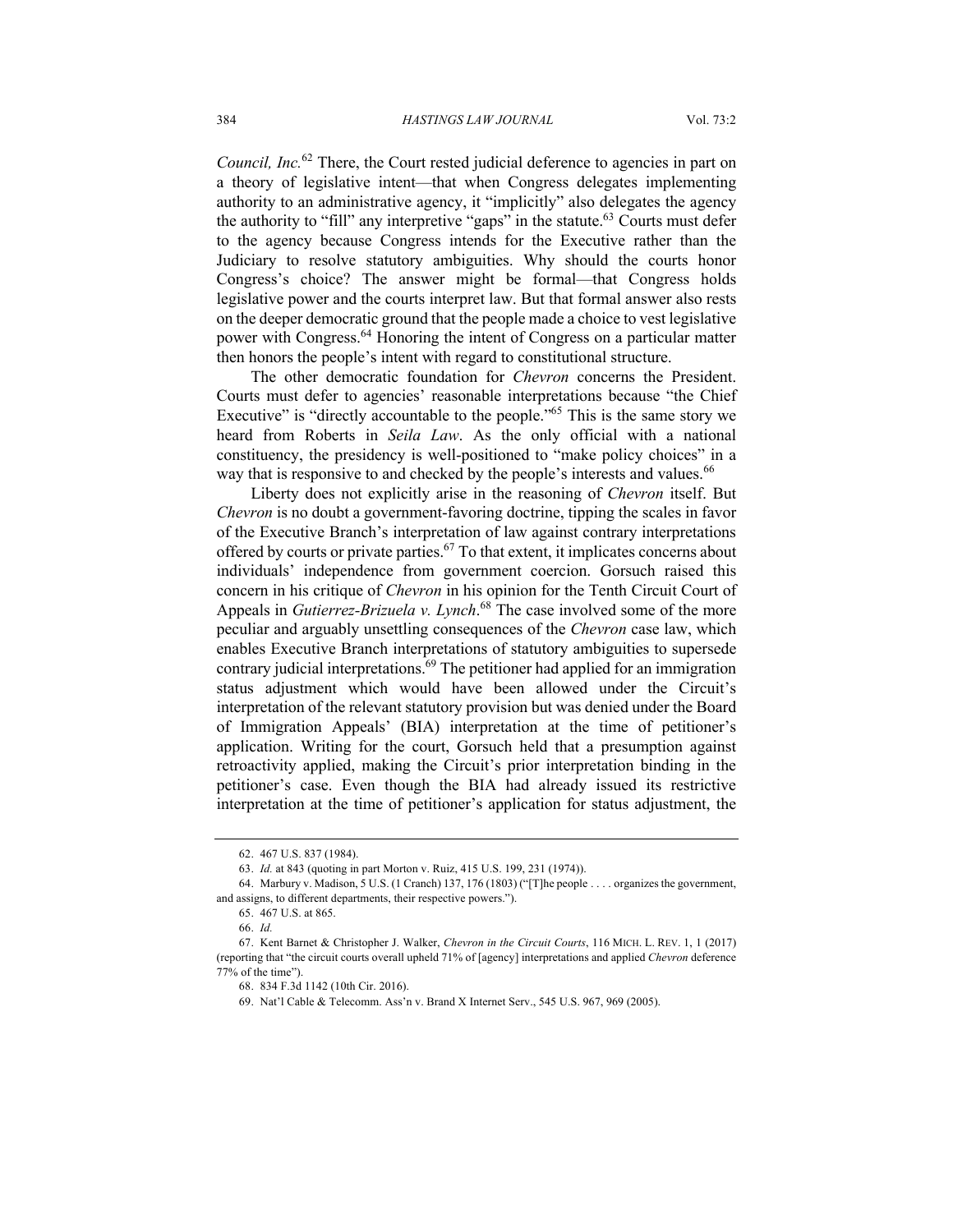Circuit had not yet reviewed the BIA's interpretation, so the BIA could not yet enforce the new interpretation against the petitioner.

Gorsuch explained that "due process and equal protection concerns" animated this holding, in a way that implicated both liberty and democracy.<sup>70</sup> But here, unlike in the removal and delegation case law, democracy appears as a threat to liberty, rather than as its protector: "retroactive application of new penalties to past conduct that affected persons cannot now change denies them fair notice of the law and risks endowing a decisionmaker expressly influenced by majoritarian politics with the power to single out disfavored individuals for mistreatment."<sup>71</sup> Here, Gorsuch underscored the conflict between the petitioner's liberty and the politically-accountable interpretations of the BIA, which sits under the Attorney General within the Executive Branch.

In a concurrence separate from his opinion for the court, Gorsuch went after *Chevron* deference directly. He argued that *Chevron* flew in the face of the Framers scheme of a "government of separated powers," in which "the avowedly political legislature" made the law, an executive who was "also responsive to the people" implemented it, and judges "insulated from political pressures" interpreted it.<sup>72</sup> Legislation would represent "the collective wisdom of the people's representatives," whereas judicial independence would "guard against governmental encroachment of the people's liberties."73 As elaborated in subsequent case law, *Chevron* undermined this scheme by enabling the democratically accountable executive to interpret law, and then permitting these interpretations to trump certain prior judicial interpretations. He worried that under this line of precedent, "the people aren't just charged with awareness of and the duty to conform their conduct to the fairest reading of the law that a detached magistrate can muster," but instead to "guess" about how ambiguous terms will be interpreted by agencies and courts.<sup>74</sup>

Gorsuch took up this theme again when he rose to the Supreme Court in his concurrence in *Kisor v. Wilkie*. <sup>75</sup> That case considered the question of whether, and to what degree, courts should defer to administrative agencies' interpretations of their own regulations rather than the statutes they administer. The Court upheld but cabined the existing *Auer* deference standard that these interpretations are "controlling" unless "plainly erroneous or inconsistent with the regulation."<sup>76</sup> Elaborating on recent precedent that had already trimmed *Auer* back,<sup>77</sup> Kagan's plurality opinion explained that the judiciary should only defer

<sup>70.</sup> *Gutierrez-Brizuela*, 834 F.3d at 1146.

<sup>71.</sup> *Id.*

<sup>72.</sup> *Id.* at 1149 (Gorsuch, J., concurring).

<sup>73.</sup> *Id.* 74. *Id.* at 1152.

<sup>75.</sup> *Kisor*, 139 S. Ct. at 2400.

<sup>76.</sup> Auer v. Robbins, 519 U.S. 452, 461 (1997).

<sup>77.</sup> *See, e.g.*, Christopher v. SmithKline Beecham Corp., 567 U.S. 142, 152–56 (2012); Blake Emerson, *The Claims of Official Reason: Administrative Guidance on Social Inclusion*, 128 YALE L.J. 2122, 2189–95 (2019) (describing and generally endorsing this line of cases).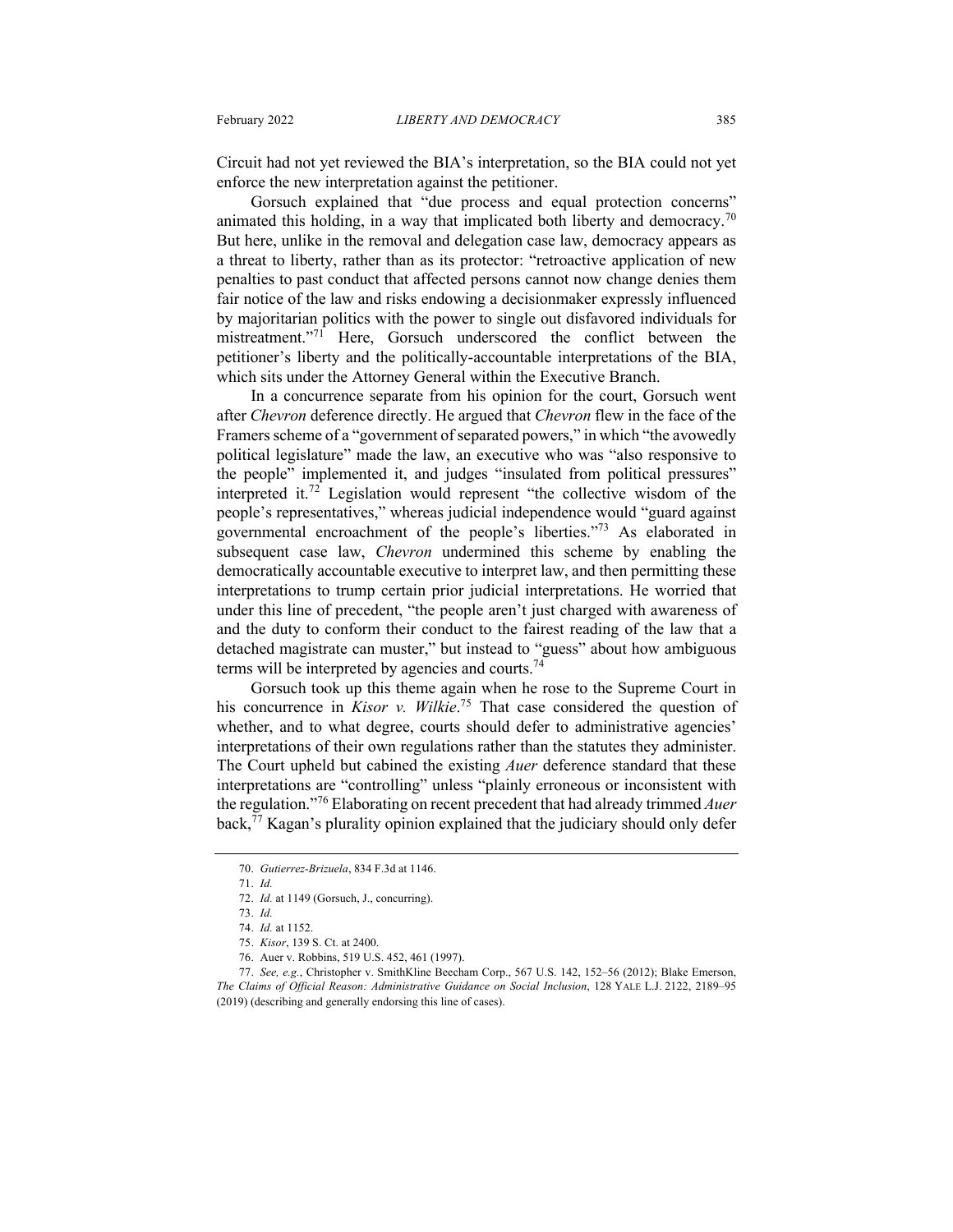under *Auer* if the regulation is "genuinely ambiguous," if the interpretation is "reasonable," if it represents the agency's "authoritative" position and "fair and considered judgment," and falls within the agency's "substantive expertise."<sup>78</sup> This was a fairly pragmatic opinion that constrained existing deference doctrine without overruling a longstanding precedent.

Gorsuch's concurrence drew on the due process and equal protection themes he had underscored in *Gutierrez-Brizuela* to criticize the *Auer* doctrine:

[W]hen political actors are left free not only to adopt and enforce written laws, but also to control the interpretation of those laws, the legal rights of litigants with unpopular or minority causes or . . . who belong to despised or suspect classes count for little . . . . They are left always a little unsure what the law is, at the mercy of political actors and the shifting winds of popular opinion, and without the chance for a fair hearing before a neutral judge.<sup>79</sup>

Precisely the same objection Gorsuch raised to *Chevron* applied to *Auer*: judicial deference to agency interpretations of regulations, like deference to agency statutory interpretation, expanded democratic political power in a way that could thwart individual agency and risked minority oppression. It undermined the principle of judicial independence, which was meant to "guard the people from the arbitrary use of power."80 The liberties of the people as individuals stood in contrast to the collective political power of the people as a group.

#### D. SOME CONFLICTS

These cases show liberty and democracy continuously arising in the conservative Justices' contemporary critique of the administrative state. But when we place these opinions alongside each other, it becomes less clear what precise understanding of these values the Justices have in mind.

In *Seila Law* and *PHH Corp.*, the President's democratic accountability protects the people's liberty by ensuring administrative agencies do not unduly coerce private parties. In his dissent in *Gundy*, by contrast, Gorsuch worried that legislative delegation to the Executive would undermine the authority of the "people's representatives" in the Legislature.<sup>81</sup> The logic of *Seila Law* and Gorsuch's *Gundy* dissent are in tension. *Seila Law*'s strengthening of presidential power is justified in part by the claim that the Executive is democratic. But Roberts' opinion does not acknowledge the competing democratic claims of the elected Legislature to structure and constrain the Executive Branch. Gorsuch's dissent in *Gundy*, meanwhile, emphasizes the democratic legitimacy of the Legislature as a basis for strengthening the nondelegation doctrine, while ignoring the compensating democratic claims of

<sup>78.</sup> *Kisor*, 139 S. Ct. at 2414–18.

<sup>79.</sup> *Id*. at 2437–38 (Gorsuch, J., concurring).

<sup>80.</sup> *Id.* at 2438.

<sup>81.</sup> *Gundy*, 139 S. Ct. at 2142.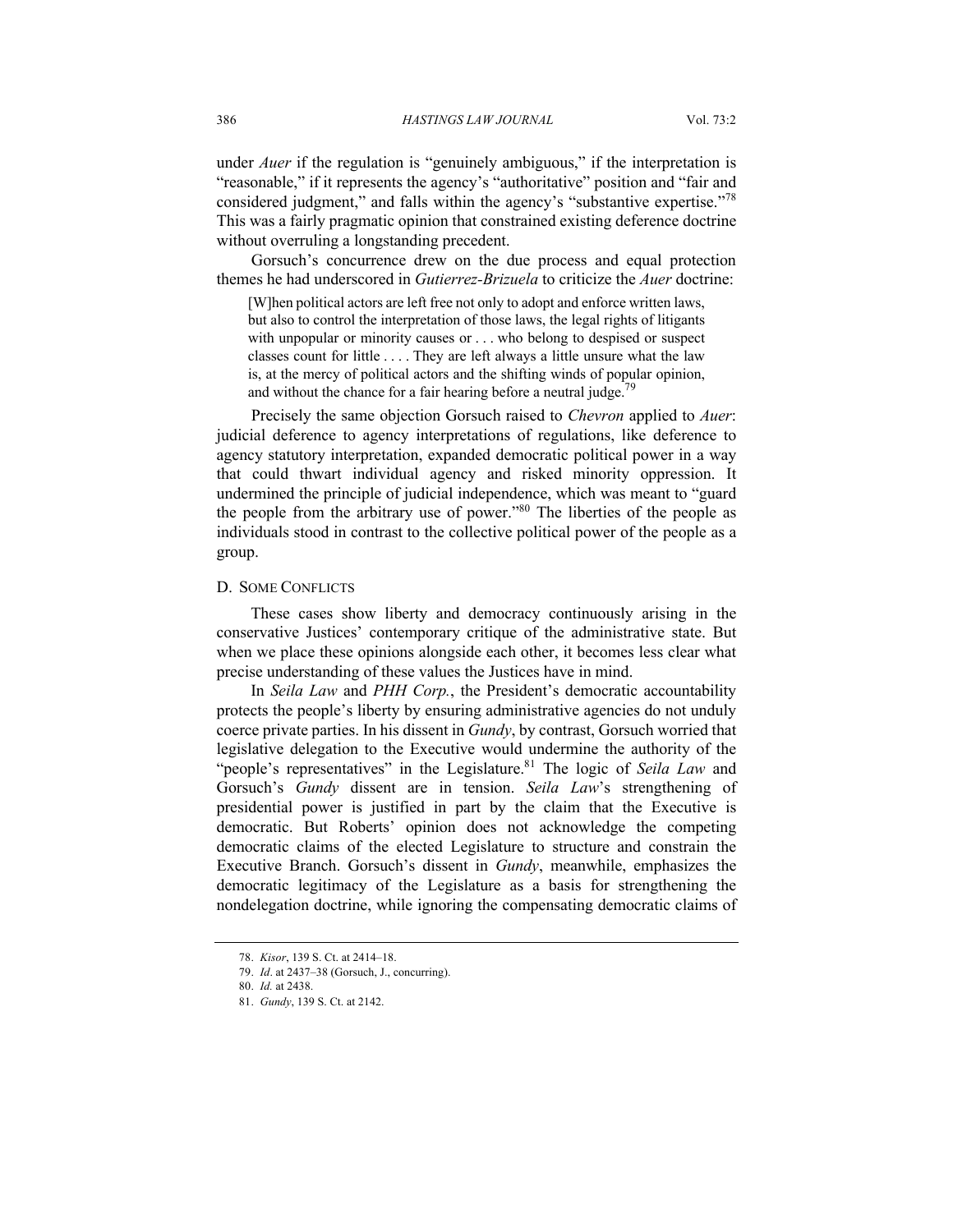the Executive Branch, to which power would be delegated. Gorsuch in *Gundy* emphasizes the democratic credentials of Congress alone, while Roberts' opinion in *Seila Law* emphasizes the democratic credentials of the Executive alone. The competing democratic claims of the one institution against the other are not addressed in either opinion.

Another tension between the cases is the relationship between liberty and democracy. *Morrison*, *Seila Law*, Thomas's *Amtrak* concurrence, and Gorsuch's *Gundy* dissent all treat democracy as a means to protect liberty. *Morrison* and *Seila Law* do so to justify expanding the power of the presidency, whereas Thomas' *Amtrak* concurrence and Gorsuch's *Gundy* dissent do so to tighten requirements for legislative delegation. The critique of judicial deference by Gorsuch in *Gutierrez-Brizuela* and *Kisor*, by contrast, treats democracy as a threat to liberty. It remains unexplained how the courts are to distinguish cases where democracy threatens liberty from those where democracy preserves it.

Democracy is thus a matter of legislation in one context and of execution in another. The executive is presented as defending liberty in some cases and as threatening it in others. Are the Justices simply contradicting themselves? It is not quite that simple. The next Part will show that these incongruities and tensions can be explained to an extent by the complexity of the values of liberty and democracy, each of which have different aspects or dimensions. The problem is that, because the Justices do not articulate these distinctions, their analyses conceal dubious and sometimes mistaken inferences about the effect of institutional designs and judicial doctrines on each of these values. Further, because the Justices do not acknowledge the complexity of liberty and democracy, they overestimate the judiciary's competency to reach a determinate resolution about how best to promote them.

Given these values' importance within our constitutional culture, it is troubling that the Justices do not exercise greater care when they rely on them. Before the Court relies on political theory to justify significant alterations in legal doctrine and existing structures of government, it should ensure that it is crystal clear on the terms of theory it would rely upon. The next Part aims to provide the needed clarity by disentangling three aspects of liberty and democracy that are at work in the conservative Justices' jurisprudence. This reconstruction foregrounds a more detailed critique of the Justices' reasoning and proposals for a narrower, better justified, and more constructive role that these values might play in the reform of the administrative state.

#### II. THREE FACES OF LIBERTY AND DEMOCRACY

This Part distinguishes various aspects of the values of liberty and democracy that the conservative Justices' public law jurisprudence deploys. In order to make sense of the different ways in which the Justices use these concepts, the Article looks to relevant resources in political thought and American legal development. At the most general level, this analysis shows that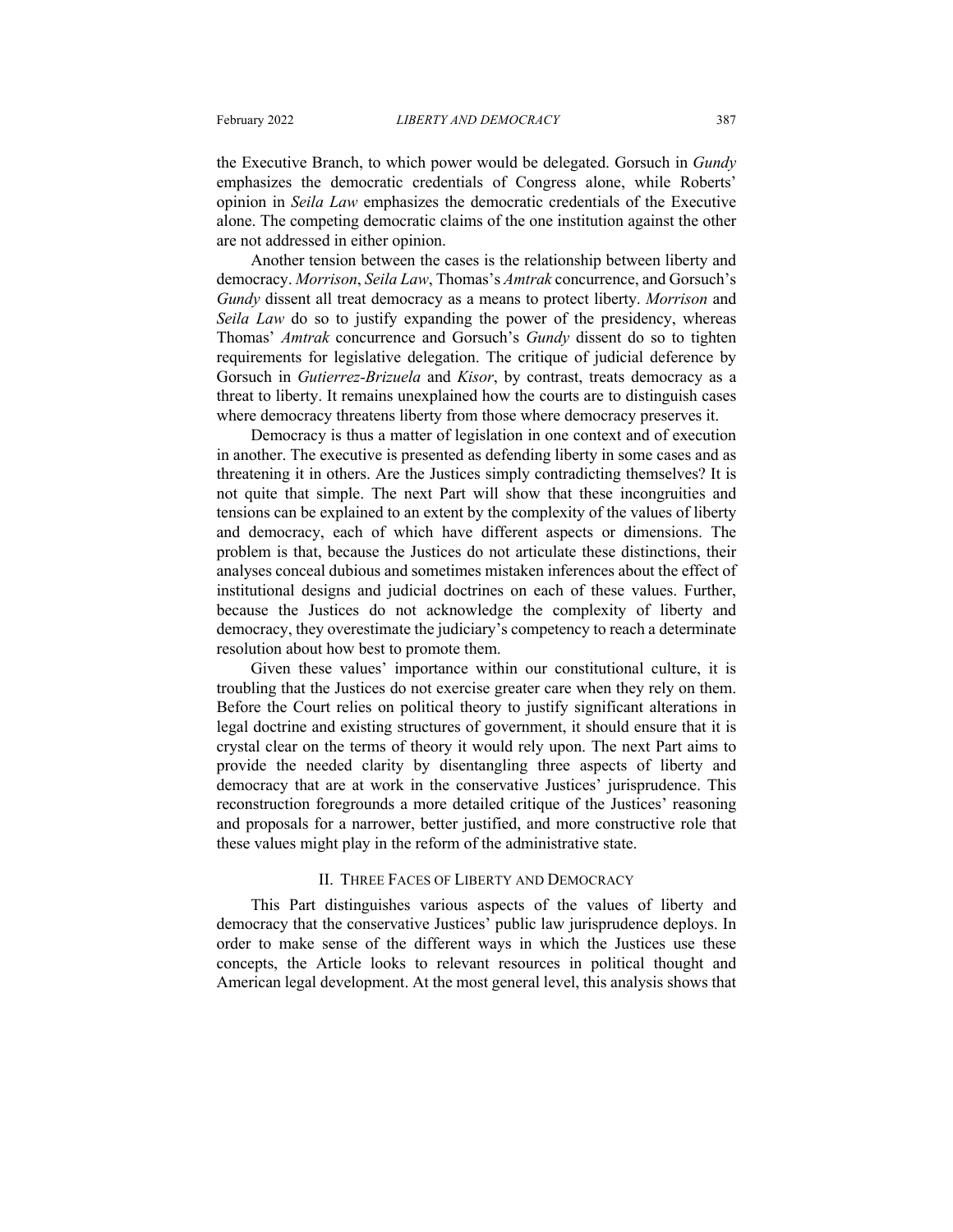when we think carefully about liberty and democracy in public law, we confront an intricate pattern of values rather than a simple pairing. Courts and scholars should thus tread with caution when drawing concrete legal inferences from these general values. This Part will indicate some deficits in the way the conservative Justices think about the different dimensions of these two values. This analysis paves the way for a more granular critique of the Court's reasoning in the next Part.

It deserves emphasis that this Article does not argue that these understandings of democracy and liberty are necessarily philosophically correct or exhaustive of all relevant understandings of these values. The project here is to provide an internal critique of the conservatives Justices' jurisprudence, which reveals their reliance on a political theory that is part and parcel of American constitutional culture. This theoretical groundwork provides the basis for criticizing the Justices' reasoning in concrete cases. In addition, it lays the foundations for an affirmative defense of the administrative state that the conservative Justices ought to accept on the terms they themselves have adopted.

This approach leaves out of consideration other plausible understandings of liberty and democracy, simply because the conservative Justices do not acknowledge them.<sup>82</sup> Likewise, there are other important values within public law that do not enter into the value calculus in these cases, such as equality, social welfare, and governmental "care" for people's material interests and moral values.<sup>83</sup> While one might rightfully criticize the jurisprudence for those omissions, consideration of these other values is beyond the scope of this Article.

#### A. THREE ASPECTS OF LIBERTY

The three aspects of liberty the Court invokes are discretionary liberty, rational liberty, and political liberty. This typology does not perfectly map onto other available distinctions within the political theory literature, such as liberty that is "ancient" or "modern,"84 "negative" or "positive,"85 "liberal" or "republican."86 This Subpart rather aims to capture the aspects of liberty as used in the conservative Justices anti-administrative jurisprudence. Because these dimensions of liberty are grounded in long-running traditions of political

<sup>82.</sup> In particular, the American Progressives' positive conception of freedom—understood as the realization of individual capacities through public deliberation and material provision—is altogether ignored, despite its centrality to the modern administrative state. For a discussion of the Progressives conception of freedom and its intellectual origins, see EMERSON, THE PUBLIC'S LAW, *supra* note 14, at 32, 61–111. In addition, the conservatives do not consider a deliberative understanding of democracy, though their concept of political liberty captures some aspects of it. For an account of the administrative state's deliberative-democratic legitimacy, see *id.* at 168–76 and MASHAW, *supra* note 20, at 163–79.

<sup>83.</sup> *See generally* Blake Emerson, *Public Care in Public Law: Structure, Procedure, and Purpose*, 16 HARV. L. POL'Y REV. (forthcoming 2022).

<sup>84.</sup> BENJAMIN CONSTANT, *The Liberty of the Ancients Compared with that of the Moderns*, *in* POLITICAL WRITINGS 309 (Biancamaria Fontanta trans., Cambridge Univ. Press, 1988) (1819).

<sup>85.</sup> ISAIAH BERLIN, *Two Concepts of Liberty*, *in* LIBERTY 169 (Henry Hardy ed., 2002).

<sup>86.</sup> PHILIP PETTIT, REPUBLICANISM: A THEORY OF FREEDOM AND GOVERNMENT 17–31 (1997).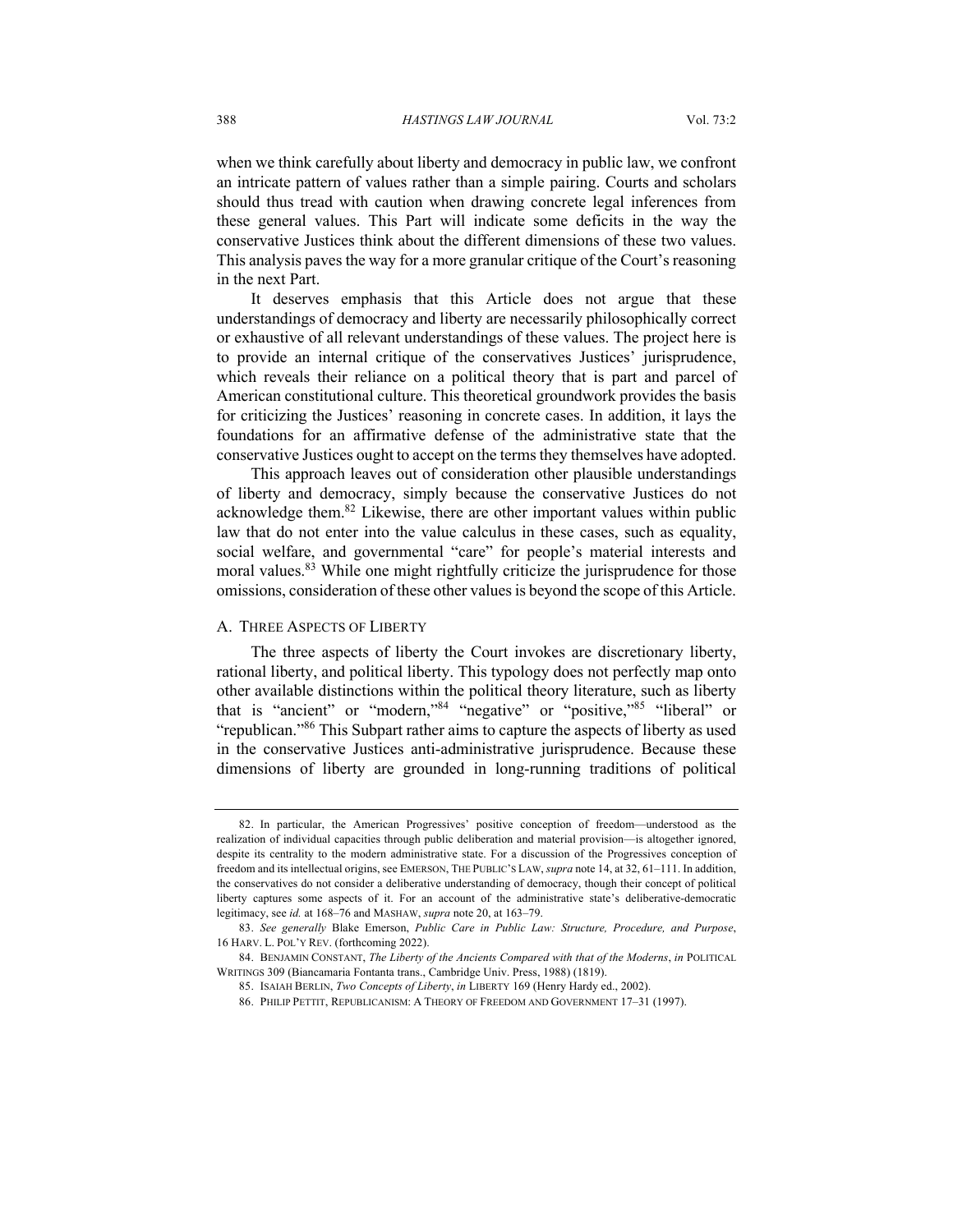thought, I rely on political theory in order to clarify various aspects of freedom these jurists seem already to have in mind.

## *1. Discretionary Liberty: "Every Nook and Cranny of Daily Life"*

The first sense of liberty the conservative Justices invoke is an individual's freedom to do as she wishes without legal command or coercion. This liberty is discretionary in the sense that the individual may choose to act or not to act as she will within a certain range without any obligation to justify her choice or conform it to some standard. This was the kind of liberty Roberts seems to have thought was at risk in *Seila Law* when he referred to the fact that the CFPB Director had "authority to bring the coercive power of the state to bear on millions of private citizens and businesses."87 He expressed a similar worry in *City of Arlington v. Federal Communications Commission*<sup>88</sup> about "hundreds of federal agencies poking into every nook and cranny of daily life."89 These nooks and crannies are where discretionary liberty has its home. We will see that the Court often seems to implicitly prioritize this kind of liberty over others.

Opinions in administrative law concerned with discretionary liberty worry about "agency overreaching,"90 where what is reached over and into is a sphere of individual independence apart from the political community as a whole. The area of discretionary liberty is generally marked out by the "private rights" of the individual,  $91$  in particular their property.  $92$  Scalia captured this understanding vividly in his dissent in *Babbitt v. Sweet Home Chapter of Communities for a Great Oregon*, <sup>93</sup> in which a group of "small landowners" and others unsuccessfully challenged administrative agencies' interpretation of the Endangered Species Act as prohibiting certain conduct that harmed protected species' habitats.<sup>94</sup> Scalia argued that "[t]he Court's holding ... imposes unfairness to the point of financial ruin—not just upon the rich, but upon the simplest farmer who finds his land conscripted to national zoological use.<sup>"95</sup> The "unfairness" at issue is the government's interference with private property that should instead be left to its owners' disposition.

This way of thinking about liberty lies at the very foundation of liberal political thought. Consider, for instance, Thomas Hobbes' definition of the "Liberty of Subjects."96 Beyond certain natural rights of self-preservation, Hobbes understood liberty under government to consist in "the Silence of the

<sup>87.</sup> *Seila Law*, 140 S. Ct. at 2200.

<sup>88</sup>. 569 U.S. 290.

<sup>89.</sup> *Id.* at 315 (Roberts, C.J., dissenting).

<sup>90.</sup> *Id.*

<sup>91.</sup> *Kisor*, 139 S. Ct. at 2440 (Gorsuch, J., concurring).

<sup>92.</sup> Wellness Int'l Network, Ltd. v. Sharif, 135 S. Ct. 1932, 1963 (2015).

<sup>93.</sup> 515 U.S. 687 (1995).

<sup>94.</sup> *Id.* at 692.

<sup>95.</sup> *Id.* at 714 (Scalia, J., dissenting).

<sup>96.</sup> THOMAS HOBBES, LEVIATHAN, OR THE MATTER, FORME & POWER OF A COMMONWEALTH ECCLESIASTICALL AND CIVILL 127 (Ian Shapiro ed., 2010) (1651).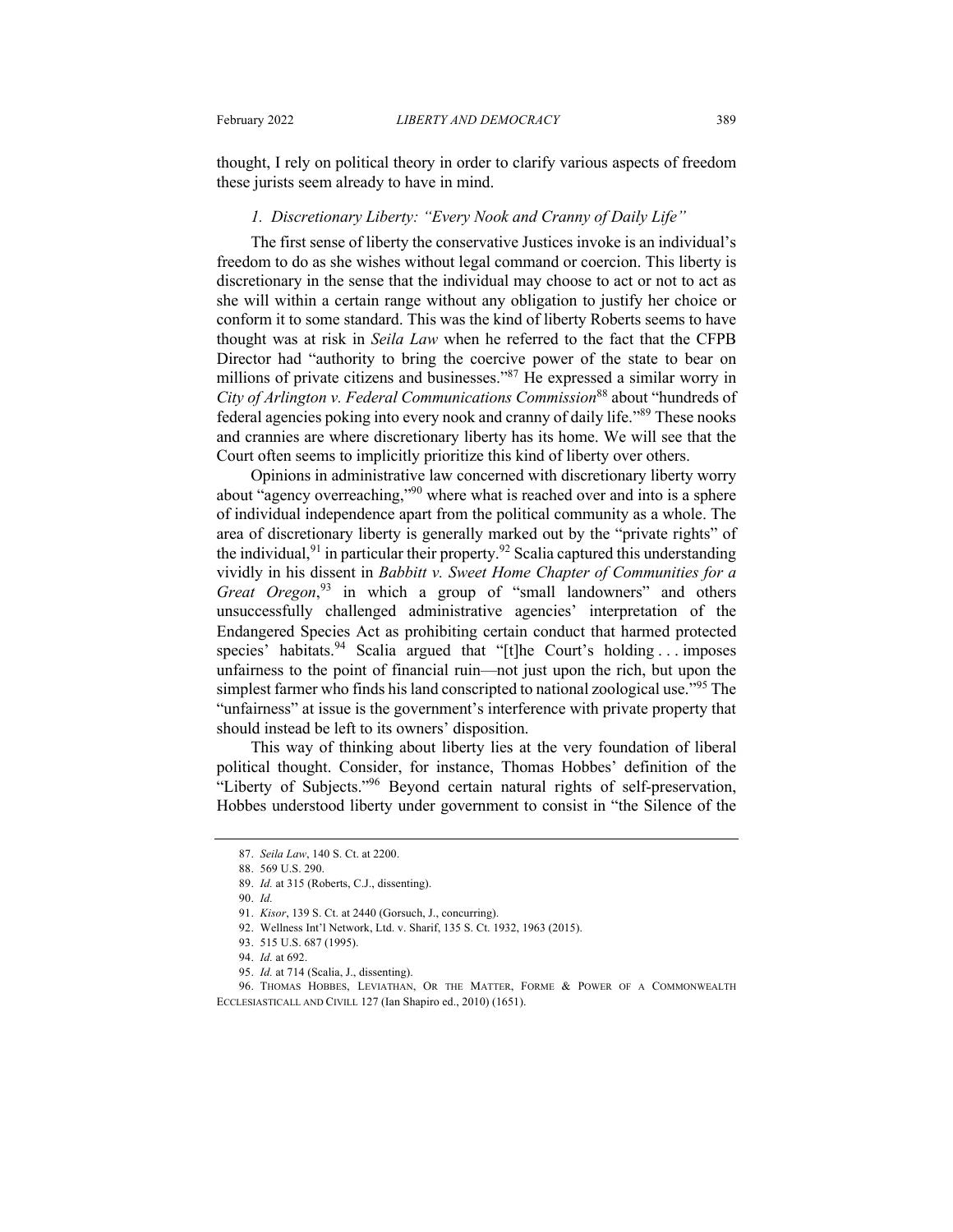Law. In cases where the Soveraign has prescribed no rule, there the subject hath Liberty to do, or forbeare, according to his own discretion."97 Legal coercion thus enforces the boundaries of civil liberty.<sup>98</sup> John Locke concurred with Hobbes in defining civil liberty as "a liberty to follow my own Will in all things, where the Rule prescribes not."<sup>99</sup> He drew the circle of inviolate natural rights more widely than Hobbes did, so as to include not only person but also property. The political discourse of the Revolutionary Era embraced this liberal understanding of freedom as a power to choose within the bounds of the law on the basis of the security provided by rights over property and person.<sup>100</sup>

The exercise of discretionary liberty relies on a "frontier between the area of private life and that of public authority."<sup>101</sup> Such a fixed legal border between public and private had its jurisprudential heyday in the *Lochner* Era. The Court sought to delineate "the boundary of the police power beyond which its exercise becomes an invasion of the guaranty of liberty under the Fifth and Fourteenth Amendments,"<sup>102</sup> particularly the liberty of contract. One might attempt sympathetically to understand this jurisprudence as "safeguarding from state intrusion a realm of freedom . . . whose center is located in the rounds of everyday life."<sup>103</sup>

Since the New Deal, constitutional law has retreated from this effort to mark out a private economic sphere immune from government regulation.<sup>104</sup> But discretionary liberty has continued to influence conservative jurisprudence at the level of administrative law. Such liberty was on Justice Rehnquist's mind in Heckler v. Chaney,<sup>105</sup> where he held that an agency's decision not to bring an enforcement action was presumptively unreviewable.<sup>106</sup> The case concerned a petition submitted by prison inmates convicted of capital offenses to the Food and Drug Administration (FDA) to take enforcement actions addressing the use of certain drugs in death penalty protocols.<sup>107</sup> In justifying the conclusion that the FDA's decision not to take action was not reviewable, Rehnquist argued that

<sup>97.</sup> *Id.* at 133.

<sup>98.</sup> Hobbes' definition of the liberty of subjects is not to be confused with his understanding of natural liberty as "the absence of externall Impediments." *Id.* at 80. For an illuminating discussion of the difference between natural liberty and the liberty of subjects, see Quentin Skinner, *Thomas Hobbes on the Proper Signification of Liberty*, 40 TRANSACTIONS OF THE ROYAL HIST. SOC'Y 121, 128–38 (1990).

<sup>99.</sup> JOHN LOCKE, *The Second Treatise of Government*, *in* TWO TREATISES OF GOVERNMENT 302 (Peter Laslett ed., 1960) (1690).

<sup>100.</sup> JOHN PHILIP REID, THE CONCEPT OF LIBERTY IN THE AGE OF THE AMERICAN REVOLUTION 115 (1988). 101. *Id.* at 171.

<sup>102.</sup> Adkins v. Child. Hosp. of the D.C., 43 S. Ct. 394, 403 (1923) (Taft, J., dissenting), overruled in part by W. Coast Hotel Co. v. Parrish, 57 S. Ct. 578 (1937).

<sup>103.</sup> Robert Post, *Defending the Lifeworld, Substantive Due Process in the Taft Court Era*, 78 B.U. L. REV. 1489, 1518 (1998).

<sup>104.</sup> *But see* Elizabeth Sepper, *Free Exercise Lochnerism*, 115 COLUM. L. REV. 1453 (2015); Amanda Shanor, *The New Lochner*, 2016 WIS. L. REV. 133 (2016); Jeremy Kessler, *The Early Years of First Amendment Lochnerism*, 116 COLUM. L. REV. 1915 (2016).

<sup>105.</sup> 470 U.S. 821 (1985).

<sup>106.</sup> *Id.* at 837–38.

<sup>107.</sup> *Id.* at 824.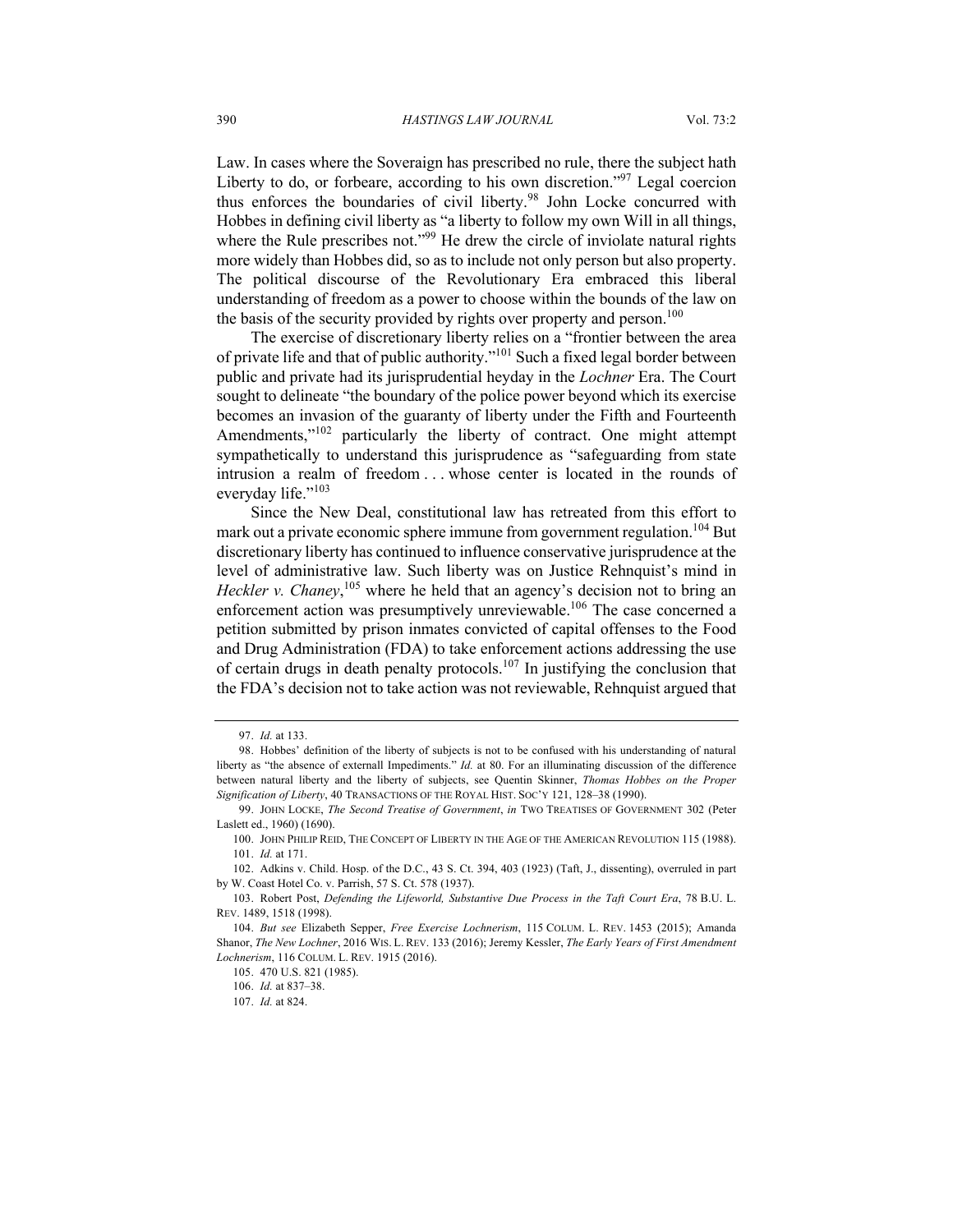"when an agency refuses to act, it generally does not exercise its *coercive* power over an individual's liberty or property rights, and thus does not infringe upon areas that courts often are called upon to protect."<sup>108</sup> Decisions like this focus judicial review on the protection of regulated parties who are threatened by agency action rather than of regulatory beneficiaries who want to enjoy the protection of agency action. We now hear the increasingly loud echo of the *Lochner* jurisprudence in the Roberts' Court's emphasis on protecting "liberty" against the "coercive power of the state."<sup>109</sup>

While intuitively clear, the concept of discretionary liberty becomes much murkier once we acknowledge how frequently and pervasively legal coercion constrains what individuals may do. As Robert Hale famously observed, where property law carves out a right of one person to exclude the rest of the world from the use of certain resources, such an entitlement enables the right-bearer to work their will on others who need the resources she holds.<sup>110</sup> Discretion for me may be a bond for thee. And depending on how rights are allocated, some people may end up with materially wider zones of discretionary choice than others. Figures like Scalia's "simplest farmer" may find their options severely limited by larger private enterprises which, as a function of legal rules, may exclude the small farmer's products from the market.<sup>111</sup> This means that an exercise of legal coercion by the government may increase the discretionary liberty of some parties even as it constricts the liberty of others. Conversely, as Justice Thurgood Marshall observed in his concurrence in *Heckler*, "governmental refusal to act could have just as devastating an effect upon life, liberty, and the pursuit of happiness as coercive governmental action."<sup>112</sup> This observation was particularly apt in this case, which concerned the lawfulness of death penalty protocols.<sup>113</sup> The FDA's decision not to act on death-sentenced prisoners' petition may have reduced the prisoners' time to live, and thus whatever discretionary liberty they would have enjoyed under confinement during that period. The prevalence of legal coercion, throughout the system of public and private law, make it difficult to draw any general conclusions about whether government action or inaction will expand or constrict the sphere of choice enjoyed by individuals.

One who values discretionary liberty nonetheless stresses the ultimate or instrumental value in leaving some matters up to the dispersed if unequal control

<sup>108.</sup> *Id.* at 832.

<sup>109.</sup> *Seila Law*, 140 S. Ct. at 2200.

<sup>110.</sup> Robert L. Hale, *Coercion and Distribution in a Supposedly Non-Coercive State*, 38 POL. SCI. Q. 470, 471–72 (1923). On Hale's significance for legal thought, see generally BARBARA FRIED, THE PROGRESSIVE ASSAULT ON LAISSEZ FAIRE: ROBERT HALE AND THE FIRST LAW AND ECONOMICS MOVEMENT (1998).

<sup>111.</sup> Richard Sexton, *Market Power, Misconceptions, and Modern Agricultural Markets*, 95 AM. J. AGRIC. ECON. 209, 211 (2013) ("Close vertical coordination between farming and downstream marketing stages has long been controversial because of its potential implications for the economic freedom of farmers, the exercise of buyer market power, and the survival of small-scale traditional farm.").

<sup>112.</sup> *Heckler*, 470 U.S. at 851 (Marshall, J., concurring).

<sup>113.</sup> *Id.* at 824.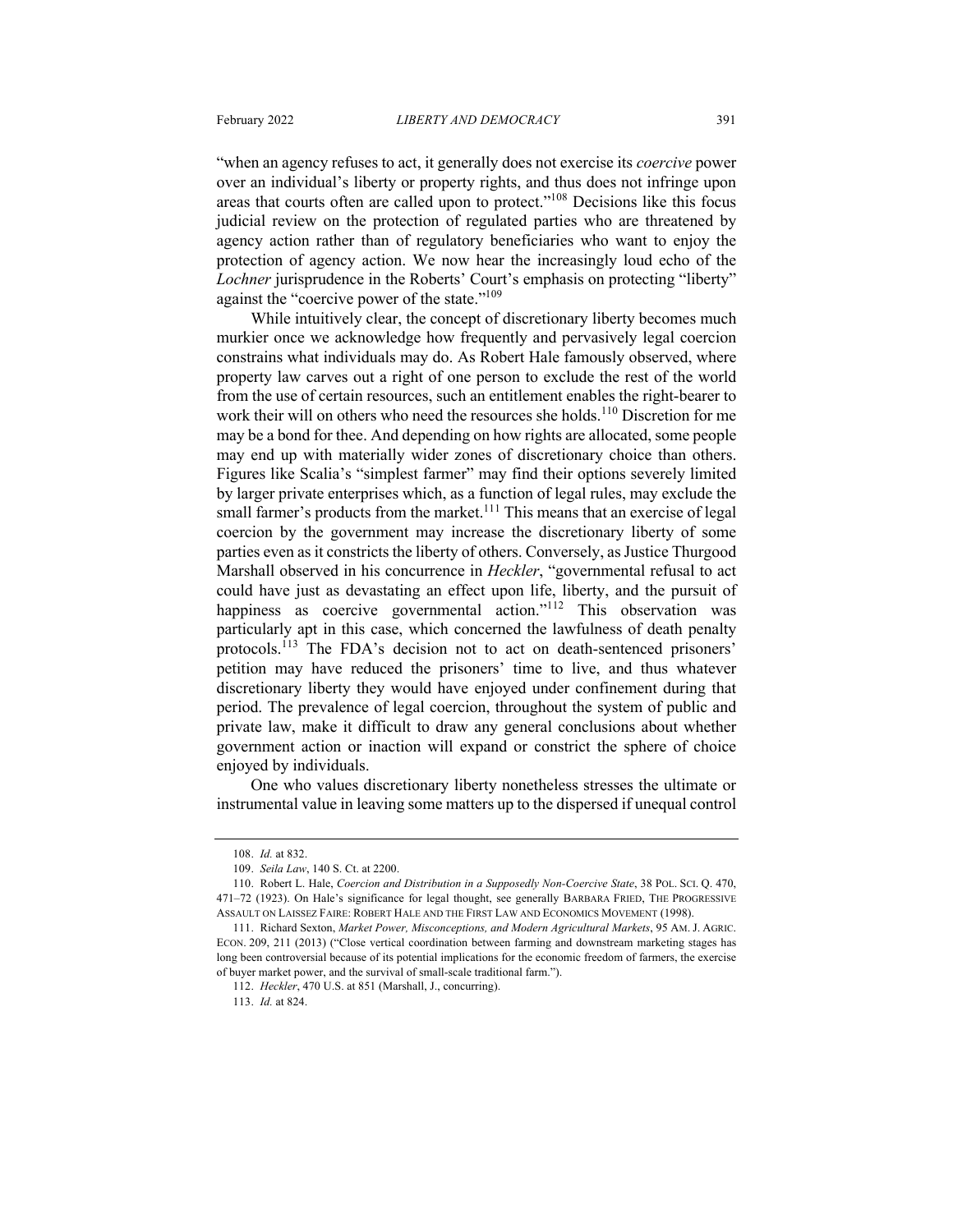of various individuals. This kind of discretion enables a supposedly "spontaneous order[]" to emerge from isolated individual choices without conscious social planning.<sup>114</sup> Once a scheme of suitably broad private rights has been established, the government ought generally to "withhold[] its legislative hand" and maintain what liberty it can by its silence.<sup>115</sup> The primary threat the administrative state poses, on this view of liberty, is an "excess of law-making" that micromanages the choices that individuals should be able to make on their own.<sup>116</sup> Because, however, there is very little clarity about how much legal coercion is "too much," invocation of discretionary liberty usually operates as an all-purpose break on the power of government, without any clear limiting principle. Moreover, because discretionary liberty may be thwarted by the exercise of private as well as public legal rights, one-sided concern for the overweening coercive power of the state, without attention to the coercive power of private actors, arbitrarily tips the scales against governmental action.

#### *2. Rational Liberty: "The Rug Will Not be Pulled from Under Them"*

Liberty as discretion must be distinguished from another, rational sort of liberty that is at play in the conservative Justices' jurisprudence. This is a pivotal conception of liberty that has not received adequate attention within contemporary public law scholarship. It provides a firm basis on which to conceptualize, assess, and legitimize the administrative state.

Whereas discretionary liberty is measured by the range of options law leaves open to individual choice, rational liberty is measured by the facilities law provides for individuals to understand and pursue the options that are available. Thomas referred to this kind of liberty when he relied on John Locke to insist on the importance of being "free from 'the inconstant, uncertain, unknown, arbitrary will of another man.'"<sup>117</sup> Rational liberty emphasizes that it is not merely coercion but the *unpredictability* of such coercion that interferes with freedom. Such liberty was at stake when Gorsuch argued in *Kisor* that *Auer* deference would leave people "always a little unsure what the law is," and that instead independent judicial determination of regulatory terms was necessary to "guard the people against the arbitrary use of governmental power."<sup>118</sup> Arbitrariness here figures as randomness, as force dissociated from a governing rule. Gorsuch raised similar concerns in *Gutierrez-Brizuela* with regard to *Chevron* deference, noting that "the people . . . are . . . required to guess" about

<sup>114.</sup> F.A. HAYEK, LAW, LEGISLATION AND LIBERTY: A NEW STATEMENT OF LIBERAL PRINCIPLES OF JUSTICE AND POLITICAL ECONOMY 39–52 (1973).

<sup>115.</sup> Hale, *supra* note 110, at 470 (quoting W.S. Gilbert, *Iolanthe*).

<sup>116.</sup> *Gundy*, 139 S. Ct. at 2134 (Gorsuch, J., dissenting) (quoting THE FEDERALIST NO. 62, at 378 (James Madison)). For a comprehensive critique of this kind of thinking, see Mila Sohoni, *The Idea of "Too Much Law*,*"* 80 FORDHAM L. REV. 1585 (2012).

<sup>117.</sup> *Ass'n of Am. R.R.*, 575 U.S. at 75–76 (2015) (Thomas, J. concurring) (quoting JOHN LOCKE, SECOND TREATISE OF CIVIL GOVERNMENT 13 (J. Gough ed., 1947)).

<sup>118.</sup> *Kisor*, 139 S. Ct. at 2438 (Gorsuch, J., concurring).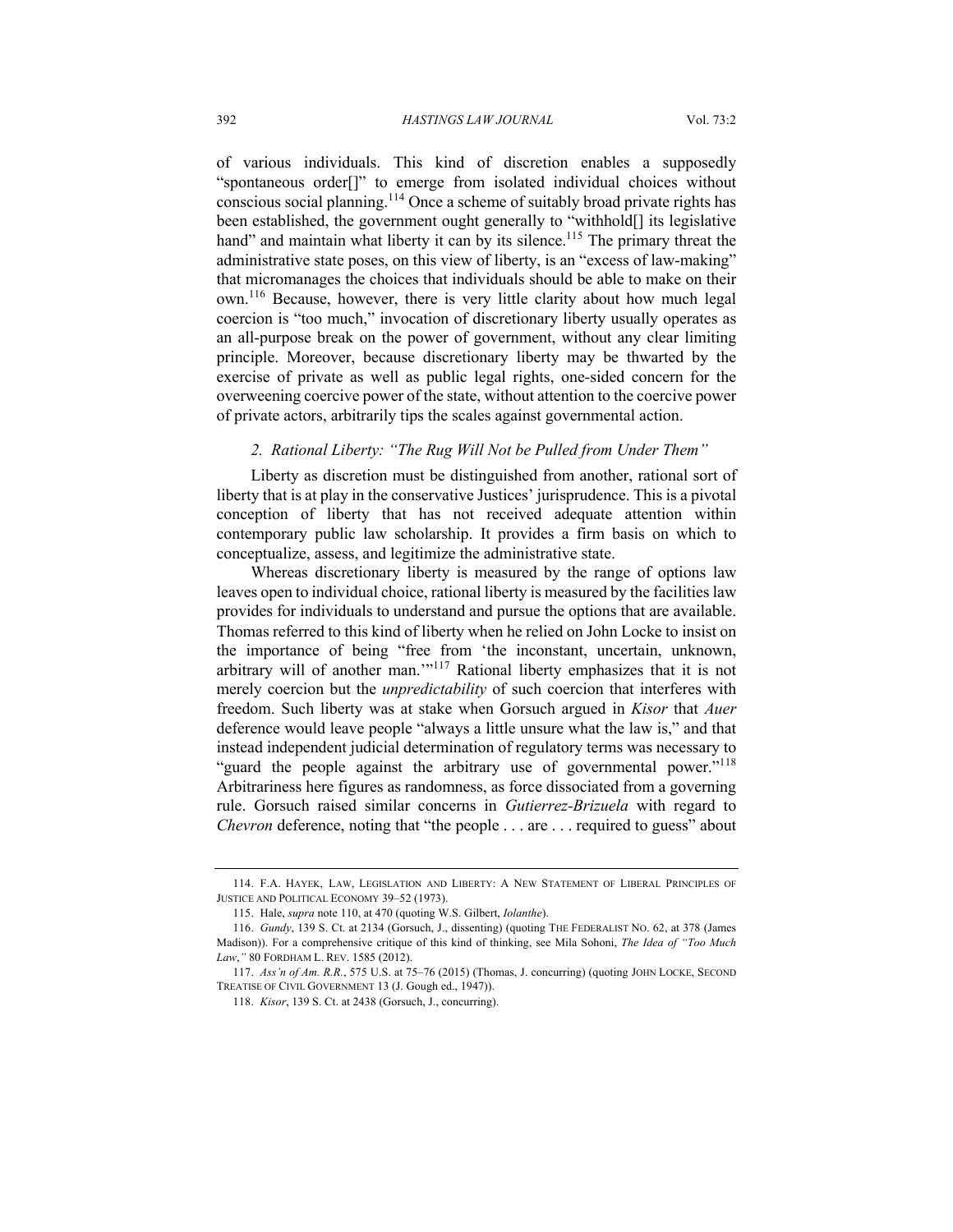how agencies and courts will interpret the statute, and must "remain alert to the possibility that the agency will reverse its current view."<sup>119</sup> Abandoning *Chevron*, Gorsuch argues, would instead "promote reliance interests by allowing citizens to organize their affairs with some assurance that the rug will not be pulled from under them tomorrow, the next day, or after the next election."<sup>120</sup>

To be "free" in these contexts means to be subject to and benefit from certain, coherent, stable rules, which are known in advance. This is the lawyer's favorite kind of freedom because its exercise often depends on reasoned advice, careful planning, and credible commitments. Rational liberty is different from the discretionary liberty of the isolated hermit. It is rather the freedom of the driver in traffic who can get to her destination because the law tells her and everyone else which side of the street to drive on and what color on the traffic signal means "go." Freedom of this kind treats law not primarily, in the Hobbesian sense, as "Chains,"<sup>121</sup> but more, with H.L.R. Hart, as "powerconferring."<sup>122</sup> The law facilitates and channels purposive conduct so that people can achieve their objectives efficiently with little friction against, and often in cooperation with, others.

Rational liberty has its most famous jurisprudential exponent in Lon Fuller and his "morality of law."123 The morality of law consists of several attributes that make law genuinely obligatory. This morality provides that rules should: exist; be made public; be imposed only prospectively; be made comprehensible, consistent, and stable over time; be capable of compliance; and be followed by the officials who implement them.<sup>124</sup> Fuller thought these basic procedural principles presumed a particular moral conception: "To embark on the enterprise of subjecting human conduct to the governance of rules involves of necessity a commitment to the view that man is, or can become, a responsible agent, capable of understanding and following rules, and answerable for his defaults."125 The morality of law was therefore at bottom a matter of respecting an individuals' rational liberty, or what Fuller called their "powers of self-determination."<sup>126</sup> Fuller thus emphasized the "urgent demand of rationality" in adjudicatory proceedings, in order to shape legal materials into a coherent and understandable set of terms by which reasonable people could lead their lives.<sup>127</sup>

The morality of law is alive and well in administrative law, as Cass Sunstein and Adrian Vermeule have recently argued.<sup>128</sup> They show that many of

<sup>119.</sup> *Gutierrez-Brizuela*, 834 F.3d at 1152.

<sup>120.</sup> *Id.* at 1158.

<sup>121.</sup> HOBBES, *supra* note 96, at 128.

<sup>122.</sup> H.L.A. HART, THE CONCEPT OF LAW 32–33 (3d ed., 2012).

<sup>123.</sup> LON L. FULLER, THE MORALITY OF LAW (1964).

<sup>124.</sup> *Id.* at 39.

<sup>125.</sup> *Id.* at 162.

<sup>126.</sup> *Id.*

<sup>127.</sup> Lon L. Fuller, *The Forms and Limits of Adjudication*, 92 HARV. L. REV. 353, 370 (1978).

<sup>128.</sup> SUNSTEIN & VERMEULE, LAW AND LEVIATHAN, *supra* note 12, at 38–115. While Sunstein and Vermeule rely heavily on Fuller's specific criteria, they do not identify what, exactly, is "moral" about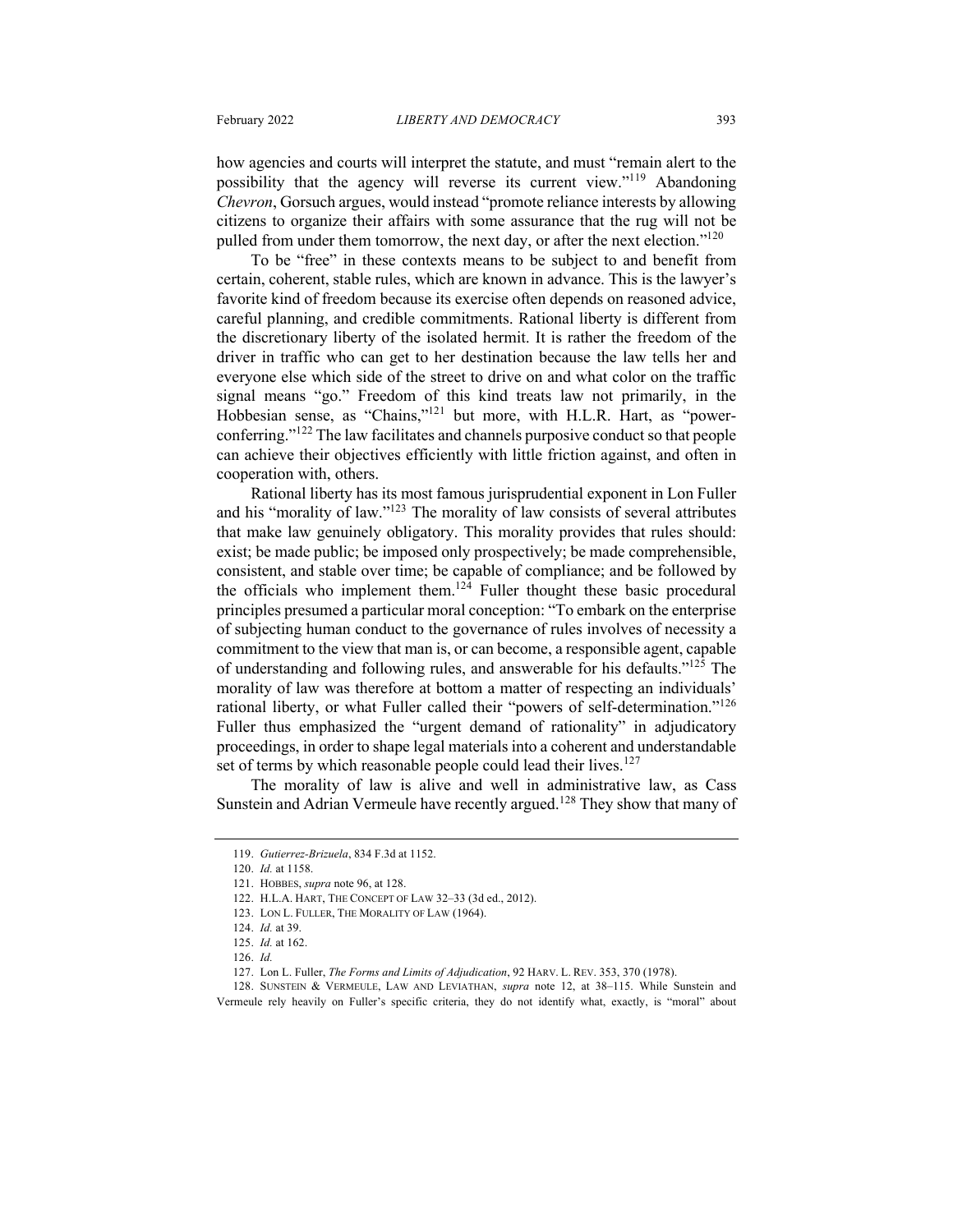Fuller's principles have been recognized in legal doctrine, despite having no explicit source in positive law. For instance, it is well established that an agency must follow its own regulations.<sup>129</sup> Likewise, because "retroactivity is not favored in the law," an agency generally may only issue rules that are binding on past conduct if the governing statute expressly grants that authority.<sup>130</sup>

Current administrative law does not in fact embrace all of Fuller's principles, however. Contrary to Vermeule and Sunstein's suggestion, there is currently no general principle condemning agencies if they "fail to make rules in the first place" or if they decide issues "on a case to case" basis.<sup>131</sup> The choice between rulemaking and adjudication is generally up to the agency.<sup>132</sup> And the Court has explicitly rejected the attempt to implement the nondelegation doctrine by requiring agencies to reduce the range of discretion delegated to them by statute. $133$ 

Gorsuch's and Thomas's reasoning on judicial deference and nondelegation would rely on Fullerian principles to radically reduce or even eliminate agencies' authority to make policy. They see administrative discretion as a danger to individuals' ability to carry out plans in reliance on stable rules. This line of reasoning turns not on originalist interpretations of constitutional text but on a moral reading of the virtues of the rule of law. As I shall argue in Part IV, however, a genuine concern for rational liberty would result in a much more tailored and constructive critique of the way in which administrative agencies make and enforce policy.

#### *3. Political Liberty: "To Enable the People to Govern Themselves"*

The final aspect of liberty public law jurisprudence invokes is political liberty. Political liberty is measured by the opportunities the law affords individuals to influence and challenge the rules by which they are bound. Perhaps the strongest statement of political liberty amongst the conservative justices was offered, outside of the sphere of administrative law, by Justice

administrative law. They gesture at general concerns about maintaining "a shared constitutional enterprise" ensuring legal "efficacy," giving people "room to maneuver" without fear of coercion, and "maintaining accountability, liberty, and welfare." *Id.* at 7, 39, 63, 88. These sundry benefits are less specified than and largely different from Fuller's own express concern with preserving individual self-determination. The vagueness of Sustein's and Vermeule's understanding of law's morality may be an artifact of their desire to provide a broadly acceptable set of considerations upon which the two of them, as well as critics and defenders of the administrative state more broadly, could agree. As laudable as that enterprise may be, their approach does not provide enough moral substance or value-differentiation to guide reasoned elaboration of the content and the domain of law's morality. The typology I provide here—grounded in contemporary jurisprudence and the tradition of American political thought—provides necessary content to inform judicial decision-making and scholarly analysis.

<sup>129.</sup> United States ex rel. Accardi v. Shaughnessy, 347 U.S. 260, 265–66 (1954); *see* Allentown Mack Sales & Serv. Inc. v. NLRB, 522 U.S. 359, 376 (1998).

<sup>130.</sup> Bowen v. Georgetown Univ. Hosp., 488 U.S. 204, 208 (1988).

<sup>131.</sup> SUNSTEIN & VERMEULE, LAW AND LEVIATHAN, *supra* note 12, at 40.

<sup>132.</sup> Sec. & Exch. Comm'n v. Chenery Corp., 332 U.S. 194, 202 (1947); NLRB v. Bell Aerospace Co., 416 U.S. 267, 294 (1974).

<sup>133.</sup> Whitman v. Am. Trucking Ass'ns, 531 U.S. 457, 473 (2001).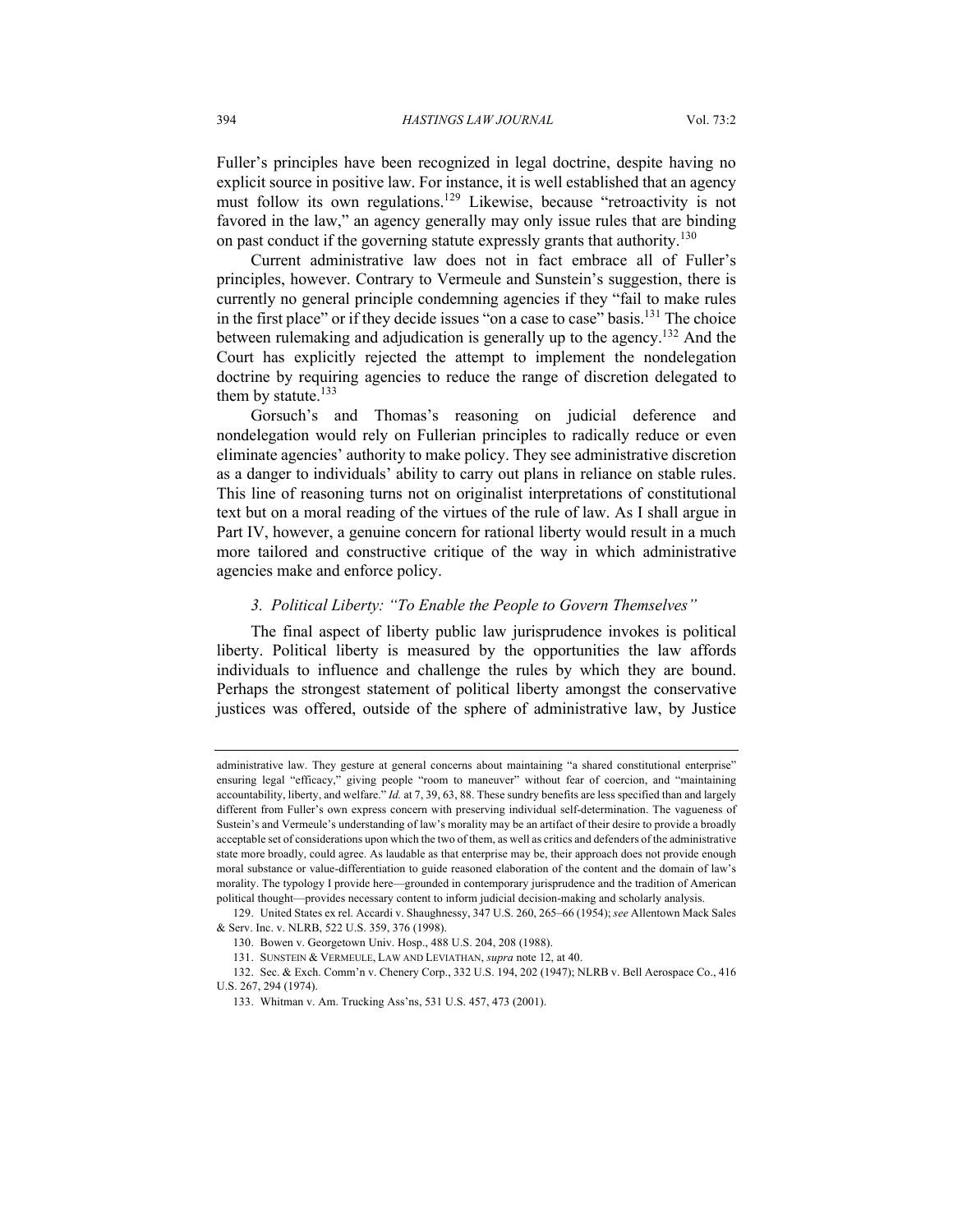Scalia in his dissent in *Obergefell v. Hodges*,<sup>134</sup> which recognized same-sex couples' constitutional right to marry. Criticizing what he understood to be the majority's judicial overreach, Scalia stated that "[t]his practice of constitutional revision by an unelected committee of nine, always accompanied (as it is today) by extravagant praise of liberty, robs the People of the most important liberty  $\dots$ : the freedom to govern themselves."<sup>135</sup>

Such pleas for judicial restraint are a rarity in administrative law cases at the Court today.<sup>136</sup> The Court nonetheless continues to pay lip service to the value of such political liberty when the Justices criticize the discretion vested in federal agencies. Thomas, in his concurrence in *Seila Law*, described the independent-commission structure as "a direct threat to our constitutional structure and, as a result, the liberty of the American people."<sup>137</sup> Liberty here is tied to the political powers the people exercise through governmental institutions. As Roberts observed in *Free Enterprise Fund*, "[o]ur Constitution was adopted to enable the people to govern themselves, through their elected leaders."138 Gorsuch also gestures at this understanding in *Kisor* when he referred to "disputes involving the relationship between the government and the people" and to "'policy' judgment by the people and their representatives."<sup>139</sup> He might have referred here instead to "individuals" or "private parties," but invocation of "the people" suggests that a broader kind of liberty is at stake.

Political liberty is about citizens exercising control over the scheme of social cooperation. Such liberty is not identical with the forms of democracy to be described in the next Subpart. To be sure, it includes those electoral rights that give the Legislature and Executive their claim to democratic legitimacy. More than elections, however, political liberty also requires regular popular involvement in and contestation over the exercise of power. Breyer has described this as "active liberty,"140 which means "not only freedom from government coercion but also the freedom to participate in the government itself."<sup>141</sup>

Such political liberty has ancient origins in republican political thought.<sup>142</sup> Livy described the Roman Republic as a "free nation," insofar as it was

<sup>134.</sup> 135 S. Ct. 2584 (2015).

<sup>135.</sup> *Id*. at 2627.

<sup>136.</sup> For an interesting exception that proves the rule, see the discussion in Justice Thomas' opinion for the Court in *Little Sisters of the Poor*, 140 S. Ct. at 2385, discussed in Part IV.B, *infra*. Scalia himself once advocated judicial restraint in administrative law cases. *Auer*, 519 U.S. at 457–58; *Whitman*, 531 U.S. at 474–75; *City of Arlington*, 569 U.S. at 296. But his views appeared to shift by end of his life and tenure. *See Perez*, 575 U.S. at 109 (Scalia, J., concurring).

<sup>137.</sup> 140 S. Ct. at 2211 (Thomas, J., concurring).

<sup>138.</sup> 561 U.S. at 499.

<sup>139.</sup> 139 S. Ct. at 2425, 2441 (Gorsuch, J., concurring).

<sup>140.</sup> STEPHEN BREYER, ACTIVE LIBERTY: INTERPRETING OUR DEMOCRATIC CONSTITUTION 16 (2005).

<sup>141.</sup> *Id.* at 3.

<sup>142.</sup> ANNELIEN DE DIJN, FREEDOM: AN UNRULY HISTORY 1-2 (2020) (Western political thought and practice has long "identified freedom not with being left alone by the state but with exercising control over the way one is governed").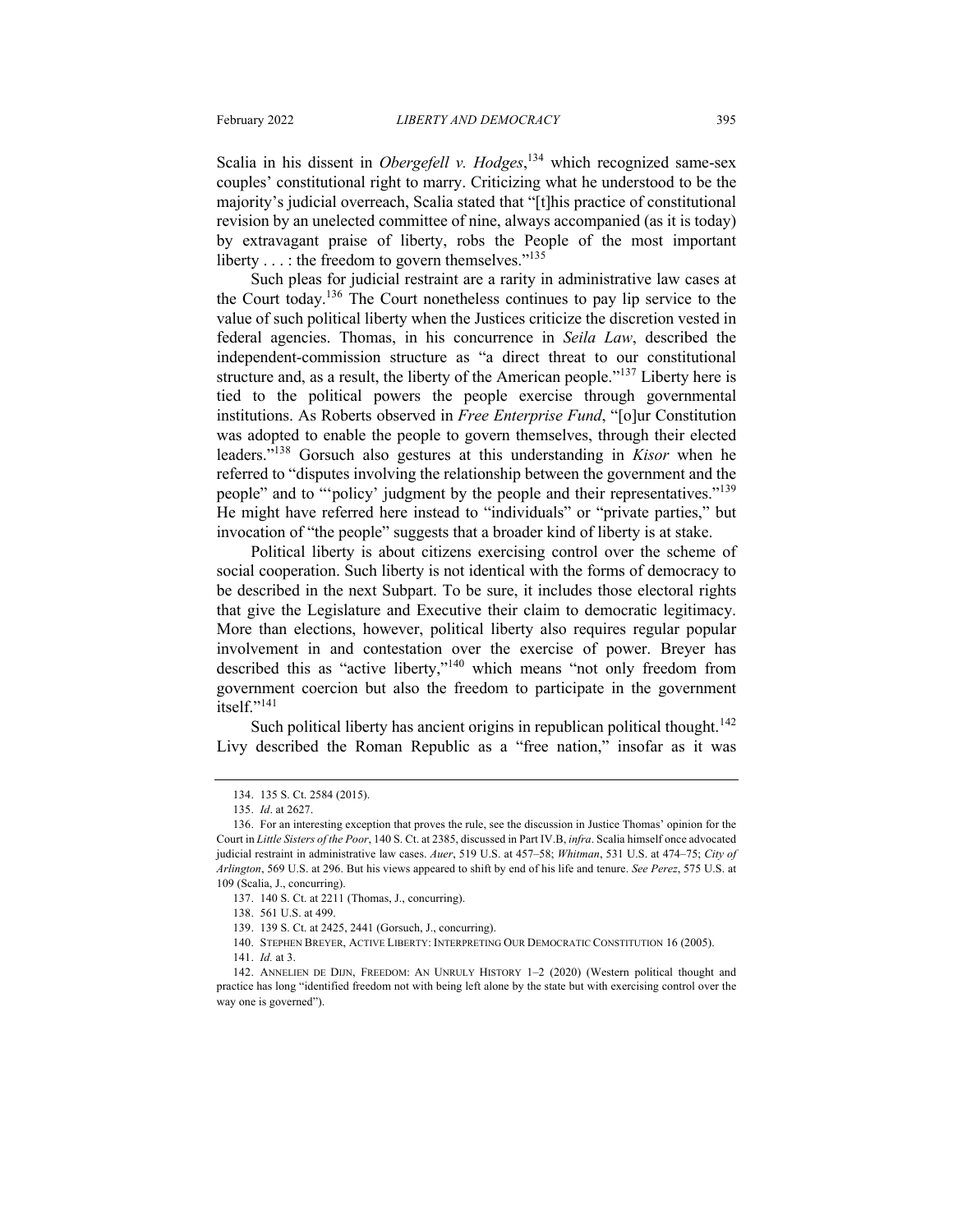"governed by annually elected officers of state and subject not to the caprice of individual men, but to the overriding authority of law."143 Liberty, through this lens, was a civic capacity of self-rule through political action, including through participation in lawmaking and adjudication. Whereas discretionary freedom leaves individuals to make choices within the bounds of rules, and rational liberty provides them with rules through which to carry those choices out, political liberty enables them to participate somehow in creating and implementing the rules within which they may act. Without political liberty, the individual is merely left to the benevolence of unaccountable rulers as to whether they will leave space for individual choice or keep a system of stable rules in place.

This understanding of freedom as self-government was particularly prominent in the political thought that informed the Revolution and Founding.<sup>144</sup> In *Cato's Letters*, Trenchard and Gordon emphasized the importance of "publick liberty," which required as well as "freedom of speech" and the right to have magistrates' "deeds openly examined and publickly scanned."145 Political freedom could not be maintained through a single moment of popular founding, or by showing up regularly at the polls, but rather required ongoing watchfulness over the officers of government. James Madison accordingly saw that "the genius of republican liberty, seems to demand . . . not only that all power should be derived from the people; but, that those entrusted with it should be kept in independence on the people, by a short duration of their appointments."<sup>146</sup> This kind of liberty was not, like discretionary liberty, strictly opposed to political power but rather consisted in citizens' exercise of such power to control and challenge governmental acts. $147$ 

Political liberty has changed its shape as the state has developed administrative institutions. Bureaucratic systems generally require continuity of personnel and a substantial degree of working independence from partisan political pressures. Fidelity to principles of political liberty therefore requires means of popular control and challenge other than rotation in office.<sup>148</sup> Progressive thinkers sought to supply additional methods of popular participation through administration.<sup>149</sup> Woodrow Wilson argued that

<sup>143.</sup> LIVY, THE EARLY HISTORY OF ROME 107, 2.2 (Aubrey de Sélincourt trans., 1960).

<sup>144.</sup> DE DIJN, *supra* note 142, at 184–96.

<sup>145.</sup> 1 JOHN TRENCHARD & THOMAS GORDON, CATO'S LETTERS, OR ESSAYS ON LIBERTY, CIVIL AND RELIGIOUS, AND OTHER IMPORTANT SUBJECTS 111 (Ronald Hamowy ed., 1995).

<sup>146.</sup> THE FEDERALIST NO. 37, at 234 (James Madison) (Jacob E. Cooke ed., 1961).

<sup>147.</sup> *See* HANNAH ARENDT, ON REVOLUTION 141–62 (2006) (1963).

<sup>148.</sup> *See* William J. Novak, *A Revisionist History of Regulatory Capture*, *in* PREVENTING REGULATORY CAPTURE 25, 46 (Daniel Carpenter & David A. Moss eds., 2014) (drawing connections between the Framers' republican concern to preserve political liberty against factional corruption and the regulatory reforms of the Progressive Era, which "envisioned an active state apparatus as a continuous, countervailing force to the organization of new forms of economic power in modern American life").

<sup>149.</sup> EMERSON, THE PUBLIC'S LAW, *supra* note 14, at 61–112.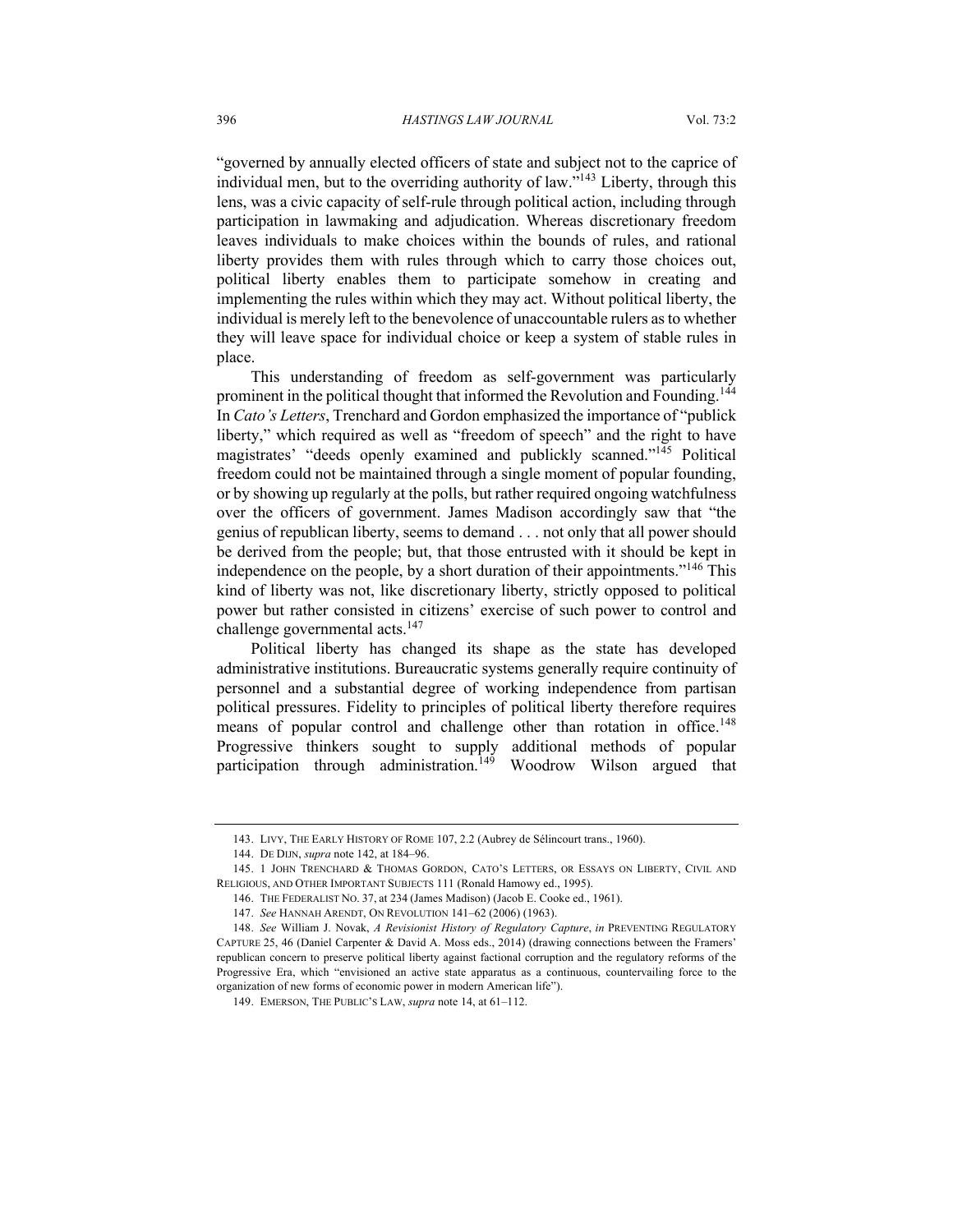proceedings.155

administrative agencies should be exposed to "constant public counsel."<sup>150</sup> John Dewey stressed that "the masses" must "have a chance to inform the experts as to their needs,"151 just as Mary Follett argued for a "process of cooperation between expert and people."<sup>152</sup> This participatory form of administration was put in practice in agencies such as the Forest Service, which held extensive deliberative public hearings on grazing rights on public lands, bringing to bear "the compelling force of organized opinion to make a careless or arbitrary officer respond to, and to bring a sympathetic officer into harmony with, the groups affected."153 The New Deal experimented with this model further in the implementation of agricultural reforms, land-use planning, and other areas.<sup>154</sup> The Administrative Procedure Act's notice-and-comment rulemaking process

imposed a thin form of this participatory model on all informal rulemaking

This Progressive understanding of the administrative process as a forum of political liberty gained renewed currency in the 1960s with that era's focus on civil rights, social reform, and direct democracy. As Charles Reich observed at the time, "the planning process, theoretically the realm of the detached expert, has been made political by the direct action of citizens."<sup>156</sup> Reich identified administrative law cases that captured then-current judicial receptivity to this political activism, including *Office of Communication of the United Church of Christ v. Federal Communications Commission*. <sup>157</sup> In that case, the D.C. Circuit held that various members of civil rights organizations had a right to intervene in a television broadcaster's license renewal proceeding before the Federal Communications Commission (FCC). These parties argued that the broadcaster had discriminated against civil rights interests in violation of the fairness doctrine. But the FCC denied them the right to intervene and then renewed the license without holding a hearing. In setting aside the license renewal, then-Judge Burger emphasized that "individual citizens and the communities they compose owe a duty to themselves and their peers to take an active interest in the scope and quality of the television service which stations and networks provide and which, undoubtedly, has a vast impact on their lives and the lives of

<sup>150.</sup> Woodrow Wilson, *The Study of Administration*, 2 POL. SCI. Q. 197, 217 (1887).

<sup>151.</sup> JOHN DEWEY, THE PUBLIC AND ITS PROBLEMS 208 (Ohio Univ. Press, 1954) (1927).

<sup>152.</sup> MARY FOLLETT, CREATIVE EXPERIENCE 218 (1924).

<sup>153.</sup> JOHN PRESTON COMER, LEGISLATIVE FUNCTIONS OF NATIONAL ADMINISTRATIVE AUTHORITIES 200  $(1927)$ 

<sup>154.</sup> EMERSON, THE PUBLIC'S LAW, *supra* note 14, at 118–29; JESS GILBERT, PLANNING DEMOCRACY: AGRARIAN INTELLECTUALS AND THE INTENDED NEW DEAL (2015) (describing participatory land use planning during New Deal); WALTER GELLHORN, FEDERAL ADMINISTRATIVE PROCEEDINGS 116–44 (1941) (describing "the infusion of lay elements into the administrative process," including in labor, agriculture, and banking). *But see* Joshua Ulan Galperin, *The Life of Administrative Democracy*, 108 GEO. L.J. 1213, 1217 (2020) (arguing that the "democratic bona fides" of elected administrators in agricultural space are "questionable").

<sup>155.</sup> 5 U.S.C. §553(c); KENNETH CULP DAVIS, ADMINISTRATIVE LAW TEXT 142 (3d ed., 1972).

<sup>156.</sup> Charles A. Reich, *The Law of the Planned Society*, 75 YALE L.J. 1227, 1228 (1966).

<sup>157.</sup> 359 F.2d 994 (D.C. Cir. 1966).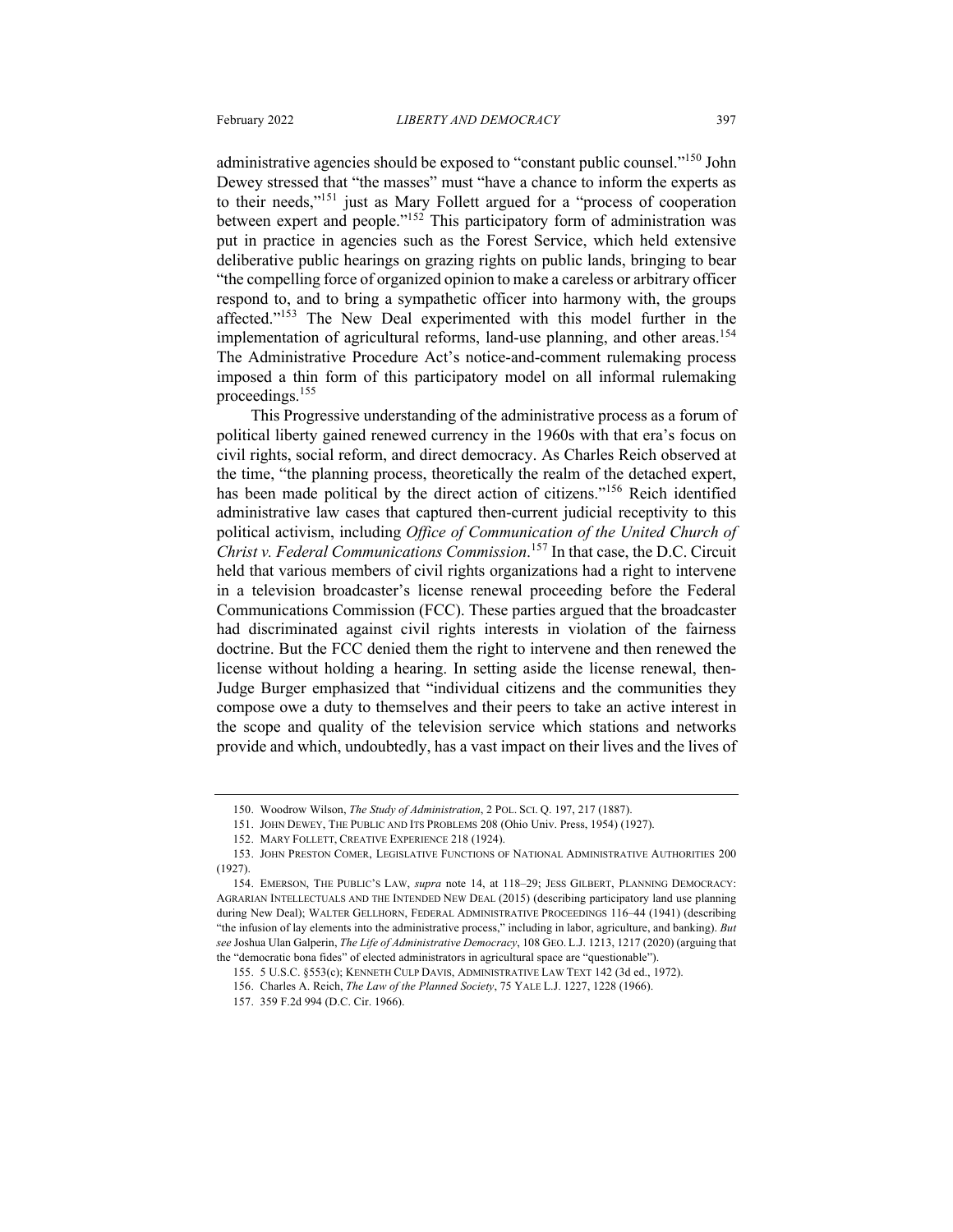their children."<sup>158</sup> That obligation of citizenship implied a corresponding right to participate in the administrative process.<sup>159</sup>

Richard B. Stewart famously understood cases like this to represent an "interest representation model" of the administrative process that reached its high watermark when he wrote in the 1970s.<sup>160</sup> Stewart worried, however, that judicial imposition of these procedural requirements rendered the administrative process too burdensome while failing to represent all affected interests fairly.<sup>161</sup> The Supreme Court appeared persuaded by such concerns in *Vermont Yankee Nuclear Power Corp. v. Natural Resources Defense Council, Inc.*, <sup>162</sup> where it struck back against the D.C. Circuit's ongoing procedural innovations, which it believed "seriously interfere with that process prescribed by Congress."<sup>163</sup>

There is indeed considerable tension between judicial elaboration or embellishment of the administrative procedures Congress establishes and the ideal of political liberty itself. Self-rule, after all, consists in the citizens' control over government, not in government by judges. But there is little doubt that the ideal of self-government continues to animate aspects of the administrative process that the courts superintend. Witness, for example, the 3.7 million comments on the Obama Administration's proposed net neutrality rule,<sup>164</sup> or the 124,000 comments submitted in response to the Trump Administration's proposed changes to Title IX sex-discrimination enforcement policy.<sup>165</sup> As a function of the rulemaking process Congress and the courts have designed, citizens continue to avail themselves of the opportunity, sometimes in great numbers, to participate in administrative policymaking.

This is not to say that the administrative process is maximally respectful of political liberty, nor that mass commenting is the most effective means to achieve political influence. To the contrary, powerful regulated parties usually dominate the process over ordinary citizens.<sup>166</sup> Part IV will note some legislative and administrative reforms that would address such problems. But these examples of public involvement in rulemakings nonetheless show the potential of the administrative process to advance political liberty. Administrative procedures create fora, beyond elections, in which persons affected by executive

<sup>158.</sup> *Id.* at 1003.

<sup>159.</sup> *Id.* at 1005.

<sup>160.</sup> Richard B. Stewart, *The Reformation of American Administrative Law*, 88 HARV. L. REV. 1669, 1728– 29 (1975).

<sup>161.</sup> *Id.* at 1762–76.

<sup>162.</sup> 435 U.S. 519 (1978).

<sup>163.</sup> *Id.* at 548.

<sup>164.</sup> Federal Communications Commission, Protecting and Promoting the Open Internet, Final Rule, 80 Fed. Reg. 19,739, 19,746 (Apr. 13, 2015).

<sup>165.</sup> Department of Education, Nondiscrimination on the Basis of Sex in Education Programs or Activities Receiving Federal Financial Assistance, 85 Fed. Reg. 30,026, 30,044 (May 19, 2020).

<sup>166.</sup> Jason Webb Yackee & Susan Webb Yackee, *A Bias Toward Business? Assessing Interest Group Influence on the U.S. Bureaucracy*, 68 J. POL. 128, 137 (2006); Cynthia R. Farina, Dmitry Epstein, Josiah Heidt & Mary J. Newhart, *Knowledge in the People: Rethinking "Value" in Public Rulemaking Participation*, 47 WAKE FOREST L. REV. 1185, 1187 (2012).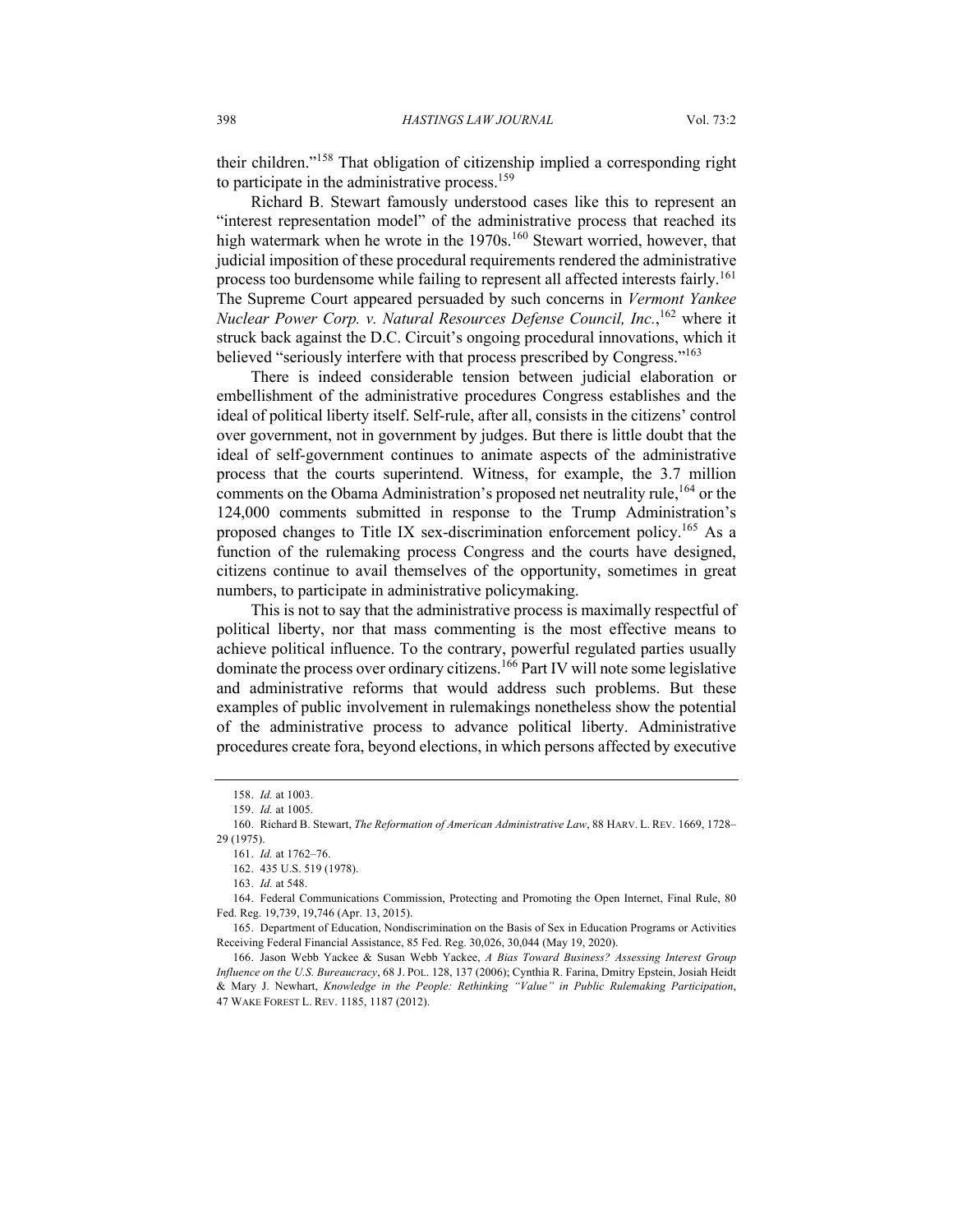policymaking can influence and constrain it. The conservative Justices, however, have altogether ignored this potential of the administrative process to protect political liberty. Instead, as I show in Part III, they rely on tools of structural constitutional law that are not well-suited to preserve it.

#### B. THREE ASPECTS OF DEMOCRACY

This Section distinguishes three aspects of democracy at work in the conservative Justices' jurisprudence: constitutive democracy, legislative democracy, and executive democracy. As we make our way through each of these aspects of democracy, we will see that American law does not treat the people as univocal. Rather, their authority is dispersed across time and across institutions. This diffusion complicates inferences from democratic values to democracy-promoting legal rules. It cautions against the conservative Justices' confident conclusions that the Court can determine how best to institutionalize democratic power.

#### *1. Constitutive Democracy: "The People's Sovereign Choice"*

Contemporary public law sometimes invokes democracy in terms of popular sovereignty. In this register, democracy refers to the constituent power that brings government into being and defines its fundamental purposes, authorities, and limitations. Consider, for example, Gorsuch's argument in *Gundy* that the nondelegation doctrine rests on "the people's sovereign choice to vest the legislative power in Congress alone."<sup>167</sup> The Constitution, in this view, represents a democratic decision about how government ought to be structured. This modern, popular theory of sovereignty replaced the single monarchical sovereign with the body of the people.<sup>168</sup> That democratic understanding was taken up in the American Founding.<sup>169</sup> As Publius remarked in *Federalist* 49, "the people are the only legitimate fountain of power, and it is from them that the constitutional charter, under which the several branches of government hold their power, is derived."<sup>170</sup>

Whereas Revolutionary-Era republican theory saw the many and the few as antagonistic social groups that needed to share power within a mixed form of government,<sup>171</sup> the Federalists' constitutional theory treated each department of

<sup>167.</sup> *Gundy*, 139 S. Ct. at 2135.

<sup>168.</sup> Andreas Kalyvas, *Popular Sovereignty, Democracy, and the Constituent Power*, 12 CONSTELLATIONS 223, 238–39 (2005). This concept has origins in Roman law and gained its modern footing in the various forms with Bodin, Grotius, and Hobbes. *See generally* DANIEL LEE, POPULAR SOVEREIGNTY IN EARLY MODERN CONSTITUTIONAL THOUGHT (2016).

<sup>169.</sup> RICHARD TUCK, THE SLEEPING SOVEREIGN: THE INVENTION OF MODERN DEMOCRACY 181–201 (2015). *See, e.g.*, Philodemus, *Conciliatory Hints, Attempting, by a Fair State of Matters, to Remove Party Prejudice*, *in* 1 AMERICAN POLITICAL WRITING DURING THE FOUNDING ERA, 1760–1805, at 606, 612 (Charles Hyneman ed., 1983) (1784) ("In a true commonwealth or democratic government, all authority is derived from the people at large, held only during their pleasure, and exercised only for their benefit.").

<sup>170.</sup> THE FEDERALIST NO. 49 at 339 (James Madison) (Jacob E. Cooke ed., 1961).

<sup>171.</sup> BERNARD BAILYN, THE IDEOLOGICAL ORIGINS OF THE AMERICAN REVOLUTION 70–71 (rev. ed., 1992).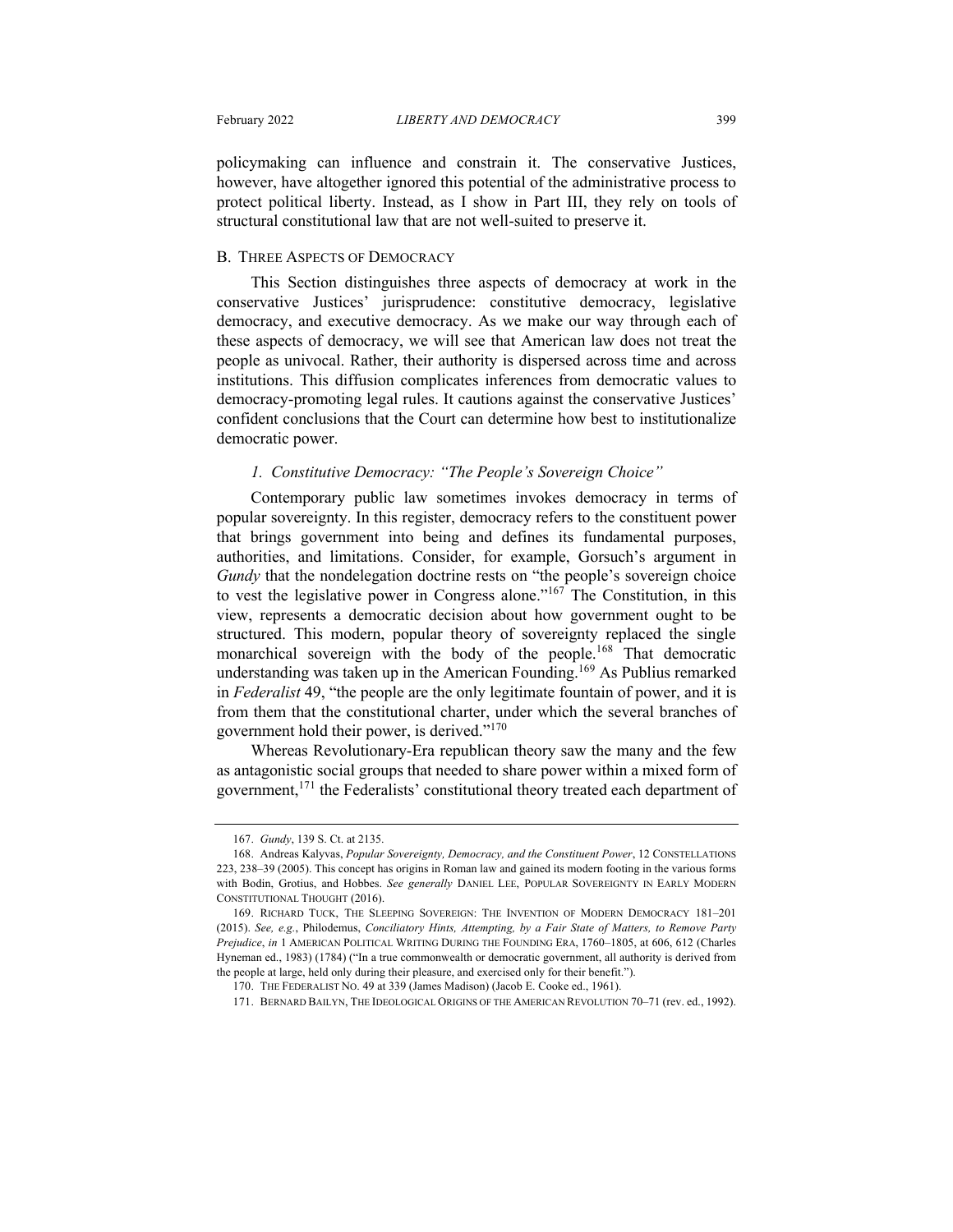government as representing the same unified, sovereign people in a different way. Popular sovereignty could then underlie an institutionally "aristocratic" form of government, with an independent, life-tenured judiciary and indirect election of the President and senators.<sup>172</sup> Sovereignty resided in the people as a whole, while the government they erected could depart from majoritarian principles, so long as the people retained the power to alter the basic shape of government. $173$ 

Constitutive democracy, on its own, is a fairly abstract and episodic form of democracy. Chief Justice John Marshall in *Marbury v. Madison*<sup>174</sup> understood the founding exercise of popular sovereignty to be "a very great exertion; nor can it, nor ought it to be frequently repeated. The principles, therefore, so established, are deemed fundamental. And as the authority, from which they proceed, is supreme, and can seldom act, they are designed to be permanent."<sup>175</sup> The Constitution does provide formal procedures for amendment under Article V, but these are so onerous as to keep majoritarian, sovereign will from coming into effect.<sup>176</sup> If the people cannot effectively amend the Constitution, then their ability to consent to it in the present is badly impaired.<sup>177</sup> The popular sovereign might then not only be "sleeping," but in a "coma."<sup>178</sup>

Originalist scholars nonetheless insist that the people's choice at the Founding remains binding in the present, $179$  while some admit that at least certain constitutional questions might be resolved through democratic political processes.<sup>180</sup> Some living constitutionalists, on the other hand, understand the Constitution to admit ongoing, democratic change, either through occasional constitutional moments of heightened public deliberation,  $181$  or through broader processes of "popular constitutionalism" that operate through the political branches and broader social contestation.<sup>182</sup> The shared point of convergence

<sup>172.</sup> GORDON S. WOOD, CREATION OF THE AMERICAN REPUBLIC 562 (1969).

<sup>173.</sup> TUCK, *supra* note 169, 1–5, 209–12. The Founding was not actually inclusive of all "the people." Women, black people, Native Americans, and many persons without property were excluded. Jamal Greene, *Originalism's Race Problem*, 88 DENV. U. L. REV. 517, 518 (2011). Theorists of constitutive democracy nonetheless understand the ratification process as a pathbreaking exercise in self-government for property owning white males. *See, e.g*., AKHIL REED AMAR, AMERICA'S CONSTITUTION: A BIOGRAPHY 5–11 (2005).

<sup>174</sup>. 5 U.S. (1 Cranch) 137.

<sup>175.</sup> *Id.* at 176.

<sup>176.</sup> *But see* Akhil Reed Amar, *The Consent of the Governed: Constitutional Amendment Outside Article V*, 94 COLUM. L. REV. 457 (1994) (arguing that the Article V process is not exclusive); David E. Pozen & Thomas P. Schmidt, *The Puzzles and Possibilities of Article V*, 121 COLUM. L. REV. 2317, 2387–88 (2021) (identifying routine departures from and uncertainties concerning Article V's requirements).

<sup>177.</sup> David Singh Grewal & Jedediah Purdy, *The Original Theory of Constitutionalism*, 127 YALE L.J. 664, 683–86 (2017).

<sup>178.</sup> *Id.* at 687.

<sup>179.</sup> Lawrence B. Solum, *The Fixation Thesis: The Role of Historical Fact in Original Meaning*, 91 NOTRE DAME L. REV. 1, 6–7 (2015).

<sup>180.</sup> William Baude, *Constitutional Liquidation*, 71 STAN. L. REV. 1, 46–47 (2019).

<sup>181.</sup> BRUCE ACKERMAN, WE THE PEOPLE: FOUNDATIONS 286 (1993).

<sup>182.</sup> LARRY KRAMER, THE PEOPLE THEMSELVES: POPULAR CONSTITUTIONALISM AND JUDICIAL REVIEW 8 (2005); Robert Post & Reva Siegel, *Popular Constitutionalism, Departmentalism, and Judicial Supremacy*,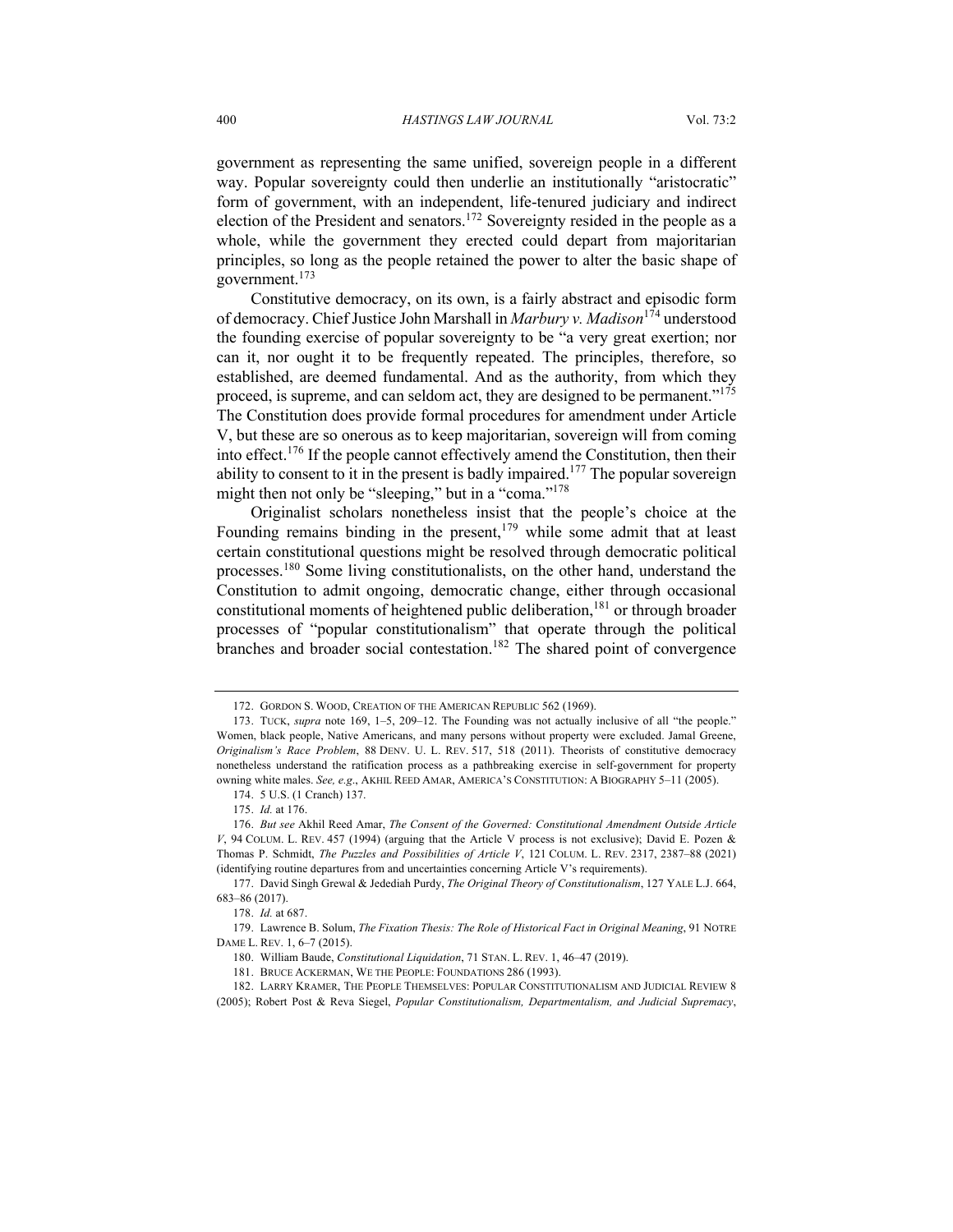amongst these theories is that the Constitution's allocation of power, rights, and duties among the branches of the federal government and the states represents a decision of the people themselves.

Though scholars and jurists treat constitutive democracy as a fundamental value, it rarely plays a decisive role in the cases this Article considers. Invocation of the people's sovereign power in administrative law merely ornaments the formal claim that a given rule is constitutionally required with the appealing suggestion that the rule is also democratically legitimate. Whether that claim rings true depends on one's assessment of the democratic credentials of the Constitution and the accuracy of the Justices' divination of the people's sovereign will.

The conservative Justices' repeated emphasis on the democratic foundations of the Constitution is nonetheless important for two reasons. First, this way of justifying legal conclusions admits that democracy is ultimately prior to and constitutive of law within our public legal system and culture. The normative priority of the people over the law that binds them cuts against exclusive judicial determination of what the constitutional ideals of liberty and democracy entail. If constitutive democracy matters to the conservative Justices, they should be reticent to dictate to the people and their elected officials which aspects of liberty ought to be prioritized, or to second-guess the people's representatives' allocation of power between the elected branches, without crystal clear textual warrant. And yet, as we shall see in Part III, the Justices frequently intrude on democratic decision-making in this fashion. They thus undercut and usurp the people's sovereign power to establish the content and boundaries of both fundamental and ordinary law.

The Court's recognition of the democratic foundations of the Constitution are important for a second and related reason. The difficulty of exercising constitutive democracy requires auxiliary organs of regular democratic politics to give effect to the people's voice in the present. If our concern is to understand the democratic character of American law, we must then look beyond the circumstances of the Constitution's ratification and the super-majoritarian process of amendment it prescribes. In the domain of federal public law,  $183$  we must turn first and foremost to the democratic resources of the elected branches—the legislature and executive. According to the political theory the conservative Justices rely on, it is these branches, rather than the judiciary, that have the primary role of making policy judgments concerning how democratic will should be exercised.

<sup>92</sup> CALIF. L. REV. 1027 (2004). For a political theory of founding along these lines, see ANGÉLICA MARIA BERNAL, BEYOND ORIGINS: RETHINKING FOUNDING IN A TIME OF CONSTITUTIONAL DEMOCRACY (2017).

<sup>183.</sup> On democracy in state constitutions, see Jessica Bulman-Pozen & Miriam Seifter, *The Democracy Principle in State Constitutions*, 119 MICH. L. REV. 859 (2021).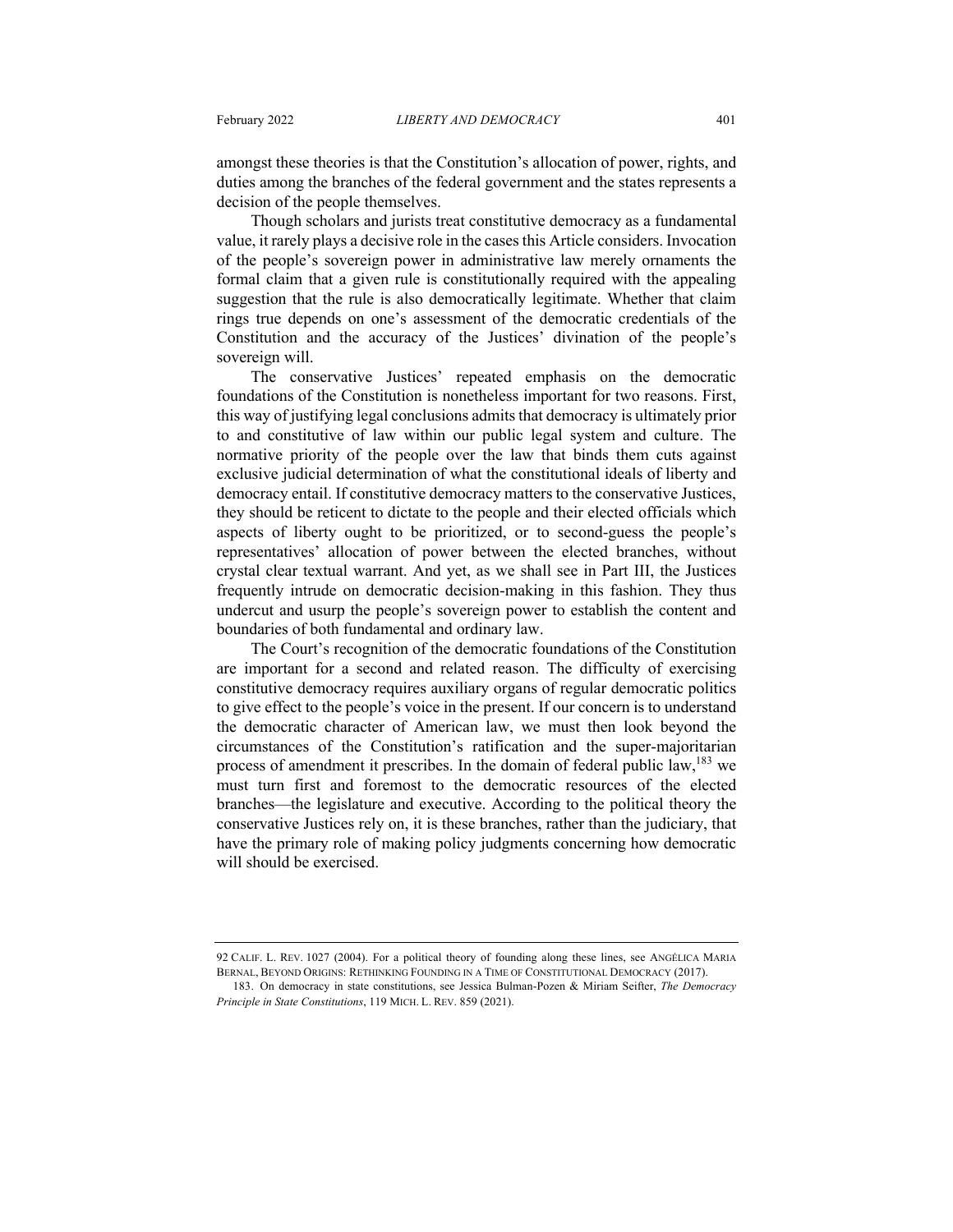### *2. Legislative Democracy: "The Branch . . . Most Responsive to Popular Will"*

Though popular sovereignty in the American political tradition represents the most fundamental kind of democracy, it is also the most removed from ordinary politics. If the people exercise their authority only in rare moments of constitutional enactment or amendment, the connection between popular will and government policy will be quite weak. Legislation by an assembly of elected representatives creates a more routine, practical connection between the people and government than does the foundational exercise of constituent power.

Such a democratic understanding of legislation arises in the Court's nondelegation jurisprudence, as a complement to the argument that the people's sovereign choice was to vest the legislative power with Congress. In an early effort to strengthen delegation restrictions in his concurrence in *Industrial Union Department, AFL-CIO v. American Petroleum Institute* (the *Benzene Case*), 184 Rehnquist argued that the purpose of the doctrine was to "ensure[] to the extent consistent with orderly governmental administration that important choices of social policy are made by Congress, the branch of our Government most responsive to the popular will."185 Gorsuch struck the same note in his dissent in *Gundy*: "The Constitution promises that only the people's elected representatives may adopt new federal laws restricting liberty."186

This popular understanding of the Legislature has not always been a source of adulation. The legislatures of the Revolutionary Era were "very much of the democratic kind," as their elected representatives assumed primacy over the judiciary and the executive, both of which remained associated with British rule.<sup>187</sup> But by 1787 the proponents of the new Constitution had grown wary of the concentration of legislative power, particularly in the lower houses of the state legislatures.<sup>188</sup>

Despite all this jealousy of the people's power to make law, the Framers could not deny its central place within a republican constitutional scheme.<sup>189</sup> At the Constitutional Convention, James Wilson "contended strenuously for drawing the most numerous branch of the legislature immediately from the people . . . . No government could long subsist without the confidence of the people."190 The government, in his view, "ought to possess . . . the *mind or sense* of the people at large. The Legislature ought to be the most exact transcript of

<sup>184.</sup> 448 U.S. 607 (1980).

<sup>185.</sup> *Id.* at 685 (Rehnquist, J., concurring).

<sup>186.</sup> *Gundy*, 139 S. Ct. at 2131.

<sup>187.</sup> WOOD, *supra* note 172, at 163 (quoting Richard Henry Lee).

<sup>188.</sup> *Id.* at 474.

<sup>189.</sup> THE FEDERALIST NO. 48 at 334 (James Madison) (Jacob E. Cooke ed., 1961) ("[The Legislature's] constitutional powers [are] at once more extensive and less susceptible of precise limits" than the Executive's); THE FEDERALIST NO. 51 at 350 (James Madison) (Jacob E. Cooke ed., 1961) ("In republican government the legislative authority, necessarily, predominates.").

<sup>190.</sup> 1 RECORDS OF THE FEDERAL CONVENTION at 49 (James Madison) (Max Farrand ed., 1911).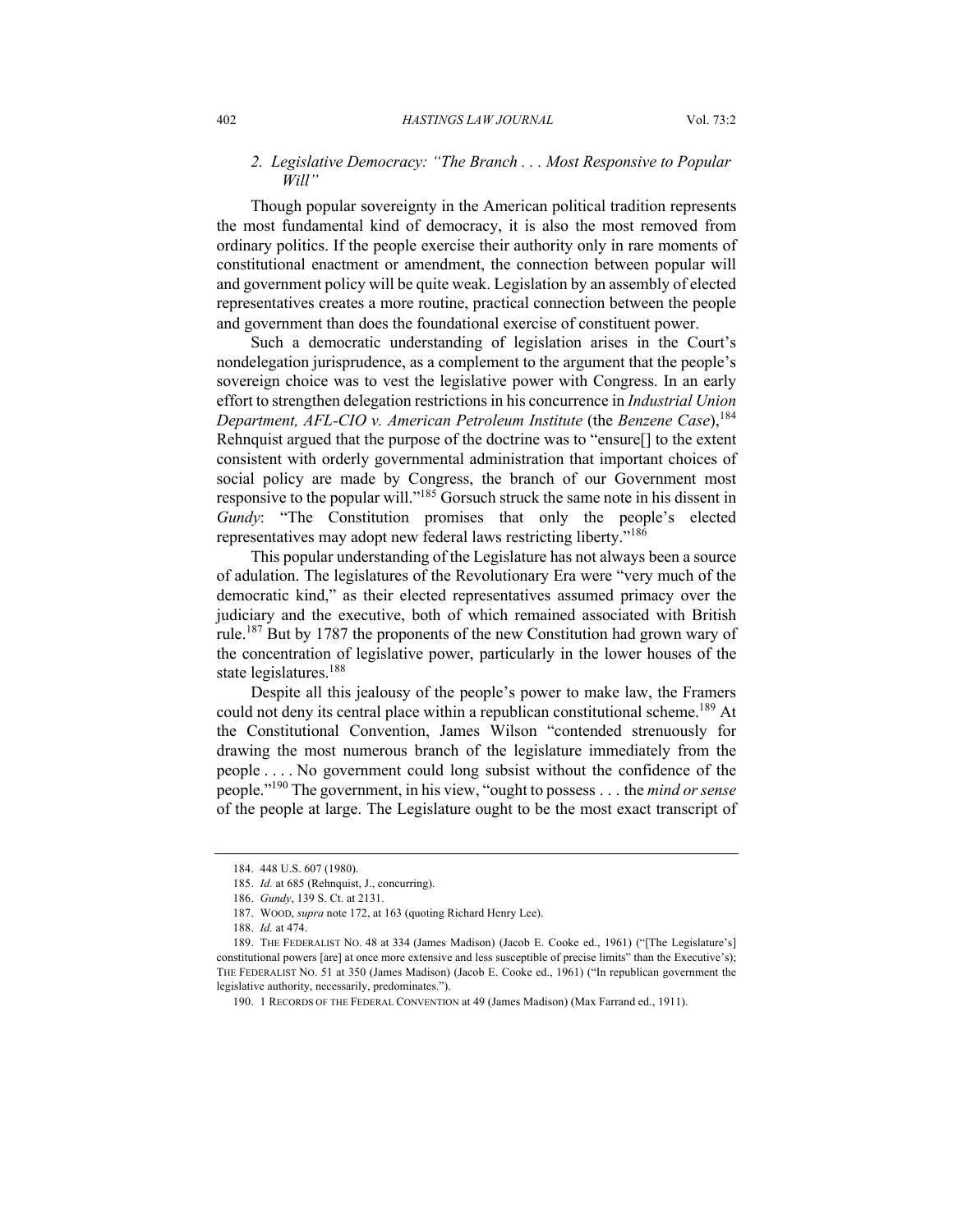the whole Society."<sup>191</sup> The republican ideal of the rule of law gave the lawmaking body a central place within the constitutional order, such that it could only be cabined rather than made subordinate to the others.<sup>192</sup> And the republican requirement that the people check the exercise of power meant that this body had to be responsive to majoritarian interests.<sup>193</sup>

The Legislature's popular foundations gave it claims against the interference of the other departments. James Thayer, in his influential defense of the presumption of the constitutionality of legislative acts,<sup>194</sup> explained that the courts must presume that legislators are persons "fit to represent a selfgoverning people, such as our theory of government assumes to be carrying on our public affairs."195 The Judiciary must give the Legislature wide discretion in order to respect the unique mandate of popular governance that the Constitution reposes in that body. Justice Holmes took a Thayerian approach in arguing that the Fourteenth Amendment ought not to be used, in the context of judicial review of state legislation, "beyond the absolute compulsion of its words to prevent the making of social experiments that an important part of the community desires."<sup>196</sup> There was no hard and fixed line between a "private" sphere that legislation could not touch and another, "affected with a public interest," where it had play.<sup>197</sup> Rather, "the Legislature may forbid or restrict any business when it has a sufficient force of public opinion behind it."198 This understanding came to predominate in understandings of the federal legislative power, too, with the New Deal Court adopting a Thayerian rational basis approach to economic and social legislation.<sup>199</sup>

Public law today does not treat the democratic claims of the Legislature as absolute, however. Jurists and legal scholars readily identify countermajoritarian "values" and "matters of principle" requiring judicial protection,<sup>200</sup> if only to save democracy from itself.<sup>201</sup> Public choice theory at the same time deflates idealistic assumptions about legislation, presuming instead that legislators are motivated by self-interest and that statutes strike bargains between

<sup>191.</sup> *Id.* at 132.

<sup>192.</sup> *See, e.g.*, 2 RECORDS OF THE FEDERAL CONVENTION at 74 (Max Farrand ed., 1911).

<sup>193.</sup> *See* 1 RECORDS, at 49 (James Madison) ("Mr. Madison considered the popular election of one branch of the national Legislature as essential to every plan of free Government.").

<sup>194.</sup> *See* Mathew J. Franck, *James Bradley Thayer and the Presumption of Constitutionality: A Strange Posthumous Career*, 8 AM. POL. THOUGHT 393 (2019).

<sup>195.</sup> James B. Thayer, *The Origin and Scope of the American Doctrine of Constitutional Law*, 7 HARV. L. REV. 129, 149 (1893).

<sup>196.</sup> Truax v. Corrigan, 257 U.S. 312, 344 (1921).

<sup>197.</sup> *See* Munn v. Illinois, 94 U.S. 113, 126 (1876).

<sup>198.</sup> Tyson & Bro.-United Theatre Ticket Offs. v. Banton, 273 U.S. 418, 446 (1927) (Holmes, J., dissenting).

<sup>199.</sup> Wickard v. Filburn, 317 U.S. 111, 128–29 (1942).

<sup>200.</sup> ALEXANDER M. BICKEL, THE LEAST DANGEROUS BRANCH: THE SUPREME COURT AT THE BAR OF POLITICS 16–27 (2d ed., 1986).

<sup>201.</sup> *See generally* JOHN HART ELY, DEMOCRACY AND DISTRUST: A THEORY OF JUDICIAL REVIEW (1980).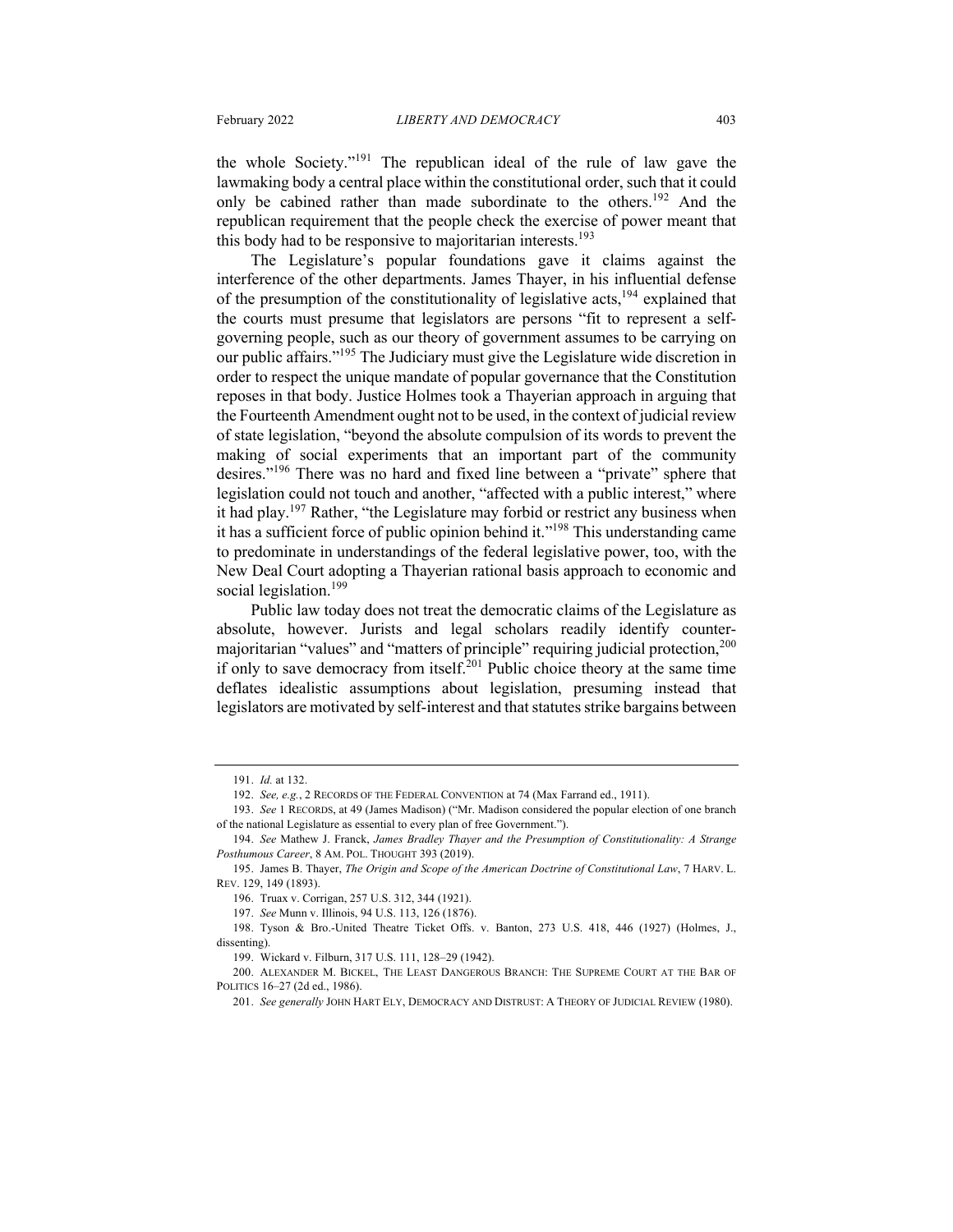powerful social groups rather than identify any genuinely public interest.<sup>202</sup> But just as the Framers, suspicious of Legislatures, nonetheless acknowledged their central republican role, today's scholars and jurists continue to pay tribute to legislation's democratic legitimacy. As Daniel Farber notes, the principle of "legislative supremacy" in statutory interpretation is rooted in the "basic social norm of democratic self-government," requiring courts to implement the legislature's intent, at least where that intent can clearly be discerned.<sup>203</sup> The legislature is the people's "most immediate agent"204 and so statutory law "is meant to embody the people's will."<sup>205</sup>

Both textualist and purposivist approaches to statutory interpretation generally rely on the democratic nature of the Legislature. Textualist interpretation purports to reduce judicial discretion and provides clear rules by which legislative majorities can write their will into the law.<sup>206</sup> Consideration of the underlying purpose of the law, on the other hand, is supposed to enable the Court to carry out the popular will that legislation expresses.<sup>207</sup> As Roberts put it in *King v. Burwell*, <sup>208</sup> "[i]n a democracy, the power to make the law rests with those chosen by the people . . . . [I]n every case we must respect the role of the Legislature, and take care not to undo what it has done."<sup>209</sup>

One problem the nondelegation doctrine puts its finger on is that the Legislature often legislates in such broad terms that it is not clear what, precisely, the legislature has "done." If the Legislature can avoid making fundamental policy choices, so the argument goes, then the people's electoral control over legislators will not translate into control over policy. The democratic irony of nondelegation, however, is that it remedies a purported deficit in popular control by empowering unelected judges to invalidate statutes duly enacted by the people's representatives.<sup>210</sup> Moreover, the democratic argument against legislative delegation rarely engages in an analysis of

<sup>202.</sup> Kenneth A. Shepsle, *Prospects for Formal Models of Legislatures*, 10 LEGIS. STUD. Q. 5, 12–14 (1985) (describing assumption of the self-interested legislator); Steven Croley, *Interest Groups and Public Choice*, *in* RESEARCH HANDBOOK ON PUBLIC LAW AND PUBLIC CHOICE 49, 72 (Daniel A. Farber & Anne Joseph O'Connell eds., 2010) ("[Legislators] heed interest groups' demands because groups provide valuable political resources most fundamentally votes and money—to legislators who advance groups' legislative preferences.").

<sup>203.</sup> Daniel A. Farber, *Statutory Interpretation and Legislative Supremacy*, 78 GEO. L.J. 281, 293 (1989).

<sup>204.</sup> John F. Manning, *The Supreme Court 2013 Term—Forward: The Means of Constitutional Power*, 128 HARV. L. REV. 1, 5 (2014).

<sup>205.</sup> BREYER, *supra* note 140, at 94.

<sup>206.</sup> United States v. Taylor, 108 S. Ct. 2413, 2424 (1988) (Scalia, J., concurring in the judgment) (textualism "fosters . . . democratic process"); For critiques of Scalia's view, see Cass R. Sunstein, *Justice Scalia's Democratic Formalism*, 107 YALE L.J. 529, 530 (1997); William N. Eskridge, Jr., *The New Textualism*, 37 UCLA L. REV. 621, 677 (1990).

<sup>207.</sup> BREYER, *supra* note 140, at 95 ("[a]n interpretation of a statute that tends to implement the legislator's will help to implement the public's will and is therefore consistent with the Constitution's democratic purpose."). 208. 576 U.S. 473 (2015).

<sup>209.</sup> *Burwell*, 576 U.S., at 498. On Roberts' opinion as borrowing from some aspects of purposivism, see Abbe R. Gluck, *Imperfect Statutes, Imperfect Courts: Understanding Congress's Plan in the Era of Unorthodox Lawmaking*, 129 HARV. L. REV. 62, 64 (2015).

<sup>210.</sup> Sunstein, *supra* note 51, at 327.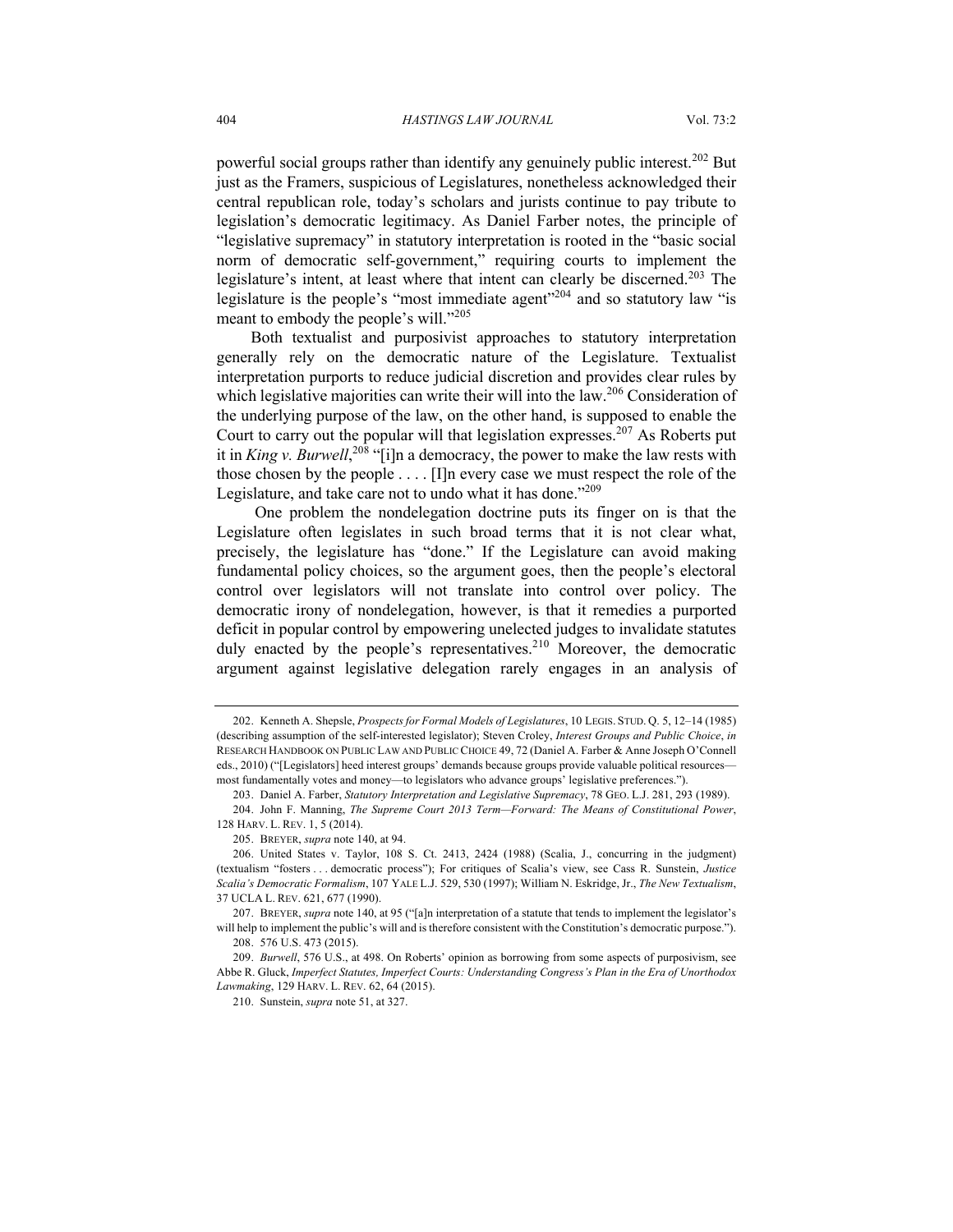comparative democratic-institutional competence. When the legislature delegates, it ordinarily delegates to the executive branch. And the executive branch, too, has claims to democratic legitimacy. As we shall see in Part III, the competing democratic claims of the Executive and the Legislature make it difficult for the courts to draw confident conclusions about how statutory rules concerning delegation and presidential removal powers are likely to effect overall democratic control.

### *3. Executive Democracy: "The Most Democratic and Politically Accountable Official"*

In explaining why the President must have power to supervise and control executive officers, Roberts claimed that "the Framers made the President the most democratic and politically accountable official in government."<sup>211</sup> There is no doubt that, today, we usually think of the President as a democratic figure. But that view is not a product of the Framer's original understanding. Rather, it emerged from subsequent political developments. Executive democracy thus operates within the conservative jurisprudence as a living reinterpretation of the Constitution that favors greater presidential control of administration.

While Hamilton admitted it was "desirable, that the sense of the people should operate in the choice" of the President, he thought it "equally desirable that the immediate election should be made by men most capable of analizing the qualities adapted to the station, and acting under circumstances favourable to deliberation and to a judicious combination of all reasons and inducements, which were proper to govern their choice."<sup>212</sup> The electoral college removed the President from direct popular control and deprived him of a claim to popular authority.<sup>213</sup> James Wilson had spoken in favor of direct "election by the people" at the Convention.<sup>214</sup> But his proposal was ultimately rejected in the face of objections such as Elbridge Gerry's that "a popular election . . . [was] radically vicious" due to the "ignorance of the people."<sup>215</sup>

The democratic connotations of executive power are therefore not original, as Roberts asserted, but rather historically emergent.<sup>216</sup> Andrew Jackson transformed the office by combining a strenuous defense of unitary executive power with a democratic claim to represent the people as a whole.<sup>217</sup> Jackson understood the President to be "the direct representative of the American

<sup>211.</sup> *Seila Law*, 140 S. Ct. at 2203.

<sup>212.</sup> THE FEDERALIST No. 68 at 457, 458 (Alexander Hamilton) (Jacob E. Cooke ed., 1961).

<sup>213.</sup> JAMES W. CAESAR, PRESIDENTIAL SELECTION: THEORY AND DEVELOPMENT 72 (1979).

<sup>214.</sup> 1 RECORDS OF THE FEDERAL CONVENTION, *supra* note 190, at 68.

<sup>215.</sup> 2 RECORDS OF THE FEDERAL CONVENTION, *supra* note 192, at 114; *see* JAMES KLOPPENBERG, TOWARD DEMOCRACY: THE STRUGGLE FOR SELF-RULE IN EUROPEAN AND AMERICAN THOUGHT 400–01 (2016).

<sup>216.</sup> STEPHEN SKOWRONEK, JOHN A. DEARBORN & DESMOND KING, PHANTOMS OF A BELEAGUERED REPUBLIC: THE DEEP STATE AND THE UNITARY EXECUTIVE 36 (2020) (the unitary theory "joins an originalist argument for an expansive reading of the vesting clause to [presidential] selection procedures that have been radically altered in the course of time").

<sup>217.</sup> LEONARD D. WHITE, THE JACKSONIANS: A STUDY IN ADMINISTRATIVE HISTORY 23–28 (1954).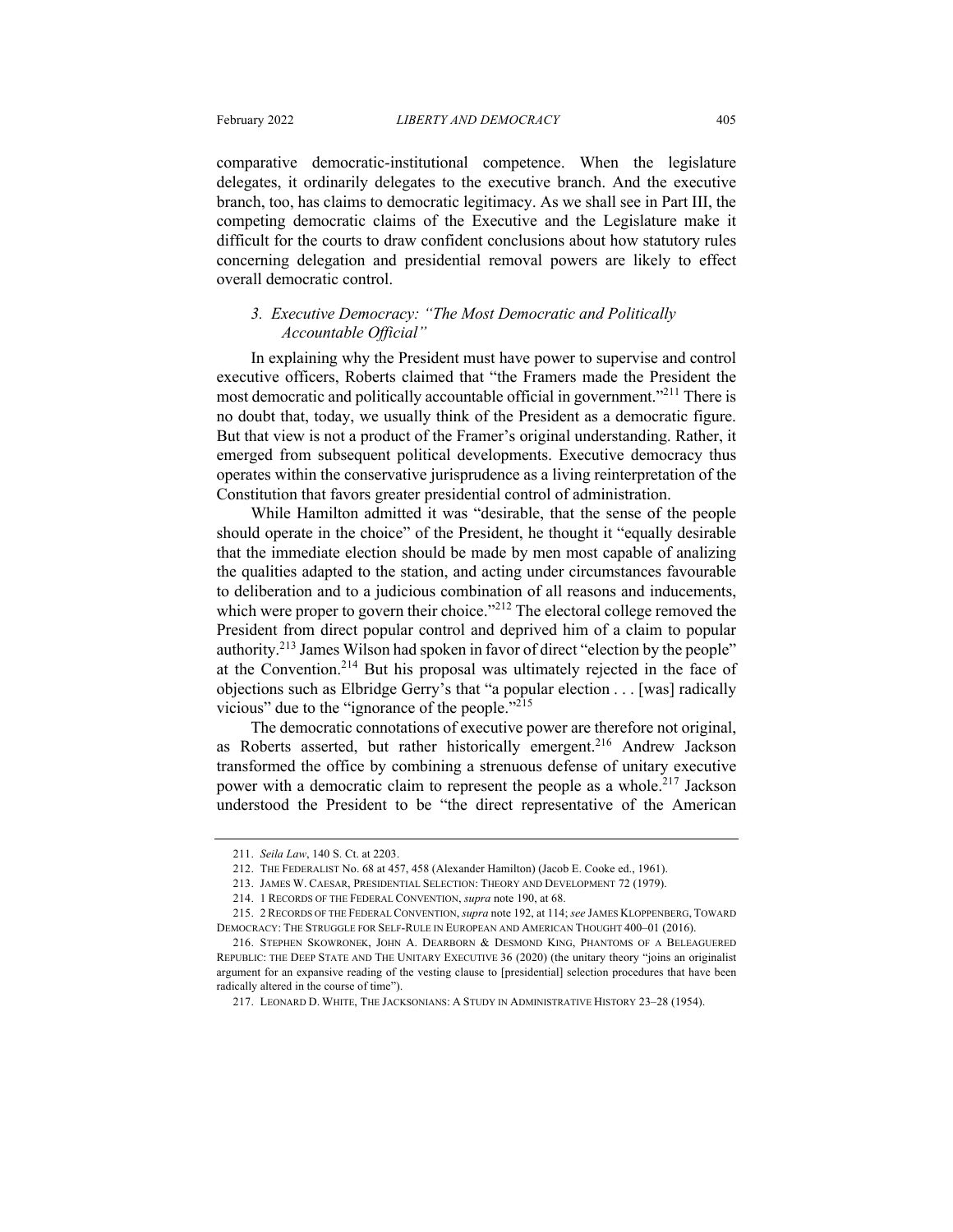people."<sup>218</sup> His presidency instituted a system of party government, buoyed by expansive white manhood suffrage, in which citizens participated not only by voting but by occupying patronage posts in executive agencies such as the Post Office.<sup>219</sup> As Jackson's Attorney General, Roger Taney gave legal reinforcement to Jackson's brand of popular politics with novel and expansive understandings of presidential control of executive officers,  $220$  laying early precedents for the contemporary unitary executive theory. $221$ 

The Progressives built on but reformulated Jackson's legacy to reconstruct the presidency as a nationally representative office supervising a nascent administrative state. The late-eighteenth century movement for civil service reform sought to supplant the Jacksonian spoils system with a professional, tenured corps of officers.<sup>222</sup> The bureaucratic officialdom would provide the machinery for a new constitutional order centered around the presidency rather than Congress. Theodore Roosevelt's presidency deployed the civil service to begin to displace the Jacksonian spoils system and "replace party controls over civil administration with independent executive controls."223 In the 1912 election contest, both Woodrow Wilson and Roosevelt sought to forge a direct connection to the emerging mass public.<sup>224</sup> As President, Wilson pioneered the "rhetorical presidency," $225$  using his speeches to build support for his major legislative policy program, "The New Freedom."<sup>226</sup>

The Progressives set the tone for a twentieth century in which democratic authority came to be associated with the President's electoral mandate and the expansive bureaucratic power of the Executive.<sup>227</sup> Franklin Roosevelt put this vision to work in the New Deal, as administrative agencies combatted the Great Depression.<sup>228</sup> To get a grip on this burgeoning administrative apparatus, the

<sup>218.</sup> *Id.* at 23 (quoting JAMES D. RICHARDSON, 3 A COMPILATION OF THE MESSAGES AND PAPERS OF THE PRESIDENTS, 1789–1910 at 90 (1911)).

<sup>219.</sup> Martin Shefter, *Party, Bureaucracy, and Political Change in the United States*, *in* POLITICAL PARTIES: DEVELOPMENT AND DECAY 211, 221–23 (Louis Maisel & Joseph Cooper eds., 1978).

<sup>220.</sup> The Jewels of the Princess of Orange, 2 Op. Att'y Gen. 482 (1831); Decatur v. Paulding, 39 U.S. 497, 516 (1840).

<sup>221.</sup> STEVEN G. CALABRESI & CHRISTOPHER S. YOO, THE UNITARY EXECUTIVE: PRESIDENTIAL POWER FROM WASHINGTON TO BUSH 101–04 (2008) (describing Taney's views as largely consistent with the authors' unitary theory of the executive branch).

<sup>222.</sup> BRIAN J. COOK, BUREAUCRACY AND SELF-GOVERNMENT: RECONSIDERING THE ROLE OF PUBLIC ADMINISTRATION IN AMERICAN POLITICS 9–128 (2d ed., 2014).

<sup>223.</sup> STEPHEN SKOWRONEK, BUILDING A NEW AMERICAN STATE: THE EXPANSION OF NATIONAL ADMINISTRATIVE CAPACITIES, 1877–1920 at 179 (1982).

<sup>224.</sup> SIDNEY M. MILKIS, THEODORE ROOSEVELT, THE PROGRESSIVE PARTY, AND THE TRANSFORMATION OF AMERICAN DEMOCRACY 8–21 (2009).

<sup>225.</sup> JEFFREY K. TULIS, THE RHETORICAL PRESIDENCY 117–44 (1988).

<sup>226.</sup> WOODROW WILSON, THE NEW FREEDOM: A CALL FOR THE EMANCIPATION OF THE GENEROUS ENERGIES OF THE PEOPLE (1913).

<sup>227.</sup> Stephen Skowronek & Stephen M. Engel, *Introduction*, *in* THE PROGRESSIVES' CENTURY: POLITICAL REFORM, CONSTITUTIONAL GOVERNMENT, AND THE MODERN AMERICAN STATE 1, 6 (Stephen Skowronek, Stephen M. Engel & Bruce Ackerman eds., 2016).

<sup>228.</sup> MILKIS, *supra* note 224, at 5.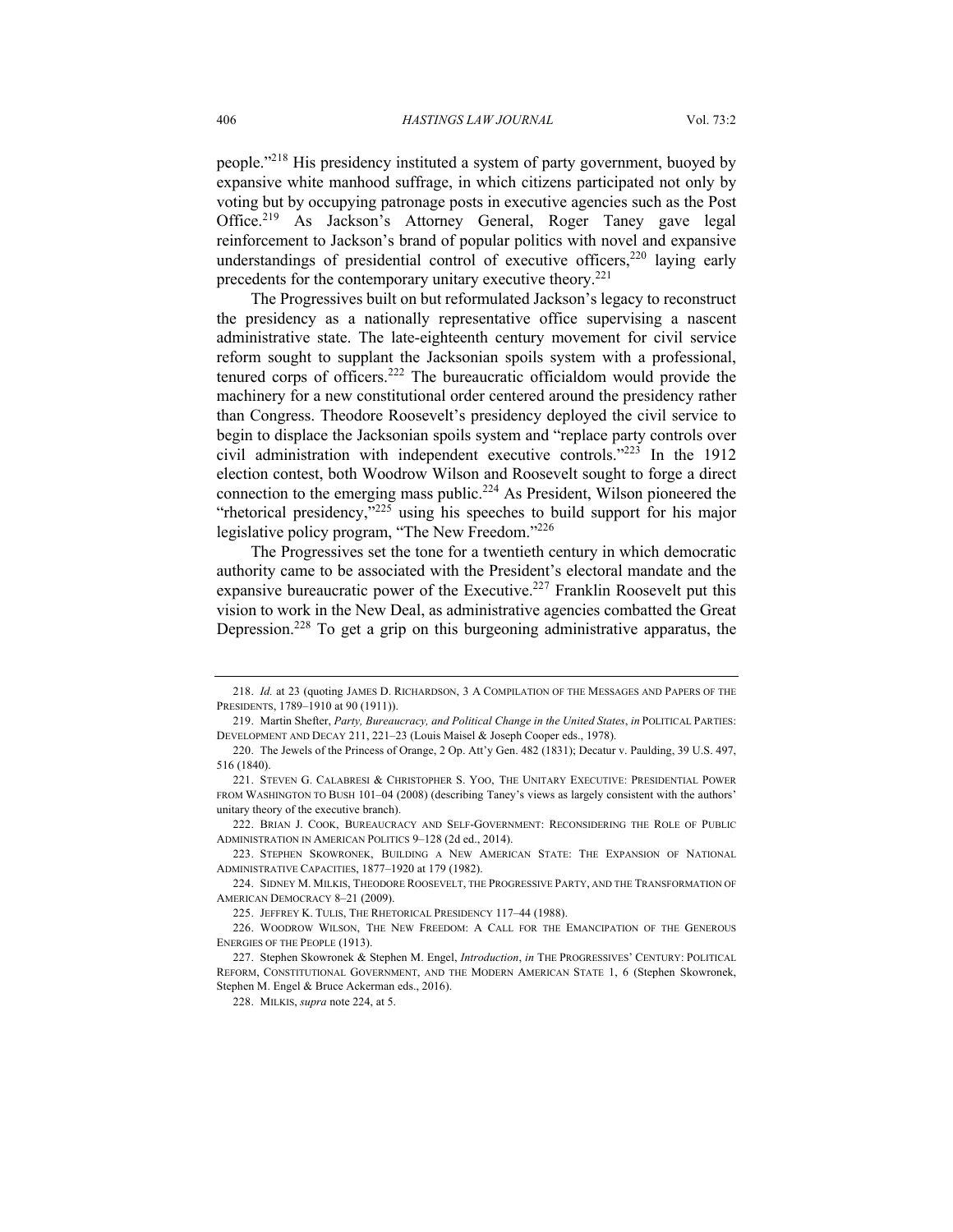President's Committee on Administrative Management aimed to strengthen presidential responsibility and bureaucratic competence.<sup>229</sup> The Committee understood the president to be "an instrument for carrying out the judgment and will of the people of a nation."<sup>230</sup> He was, on the one hand, a "political leader leader of a party, leader of the Congress, leader of a people," and on the other, a "Chief Executive and administrator within the Federal system and service."<sup>231</sup>

Despite the growth of managerial capacity in the White House, the midcentury President did not achieve anything like complete and unqualified control over the administrative state. Rather his political capacity depended upon a complex set of considerations including formal powers, personal characteristics and reputation, public standing, and the legal authorities and social constituencies of the subordinate officials and coordinate branches he would aim to "persuade."<sup>232</sup>

The unitary executive theory that emerged in the Reagan years sought to strengthen the President's hand still further, but now at the expense of the regulatory state that had animated the growth of the Executive Branch since the Progressive Era.<sup>233</sup> While the unitary theory offered a facially originalist argument about constitutional text, it also relied on the living, Progressive understanding that the President was the people's direct representative, which had been largely absent from the Founding.<sup>234</sup> In his partial concurrence and dissent in *Motor Vehicle Manufacturers Ass'n of the United States, Inc. v. State Farm Mutual Automobile Insurance Co.*, <sup>235</sup> Rehnquist argued that the President's democratic mandate ought to influence and constrain judicial review of agency policy making: "A change in administration brought about by the people casting their votes is a perfectly reasonable basis for an executive agency's reappraisal of the costs and benefits of its programs and regulations."<sup>236</sup> This position entered the doctrinal mainstream in *Chevron*, where Justice

<sup>229.</sup> Noah A. Rosenblum, *The Antifascist Roots of Presidential Administration*, COLUM. L. REV. 52–53 (forthcoming 2022) (unpublished manuscript) (on file with author).

<sup>230.</sup> The President's Committee on Administrative Management, Administrative Management in the Government of the United States 2 (1937).

<sup>231.</sup> *Id.*

<sup>232.</sup> RICHARD E. NEUSTADT, PRESIDENTIAL POWER AND THE MODERN PRESIDENT: THE POLITICS OF LEADERSHIP FROM ROOSEVELT TO REAGAN 29–32 (1991) (1960).

<sup>233.</sup> *See* Amanda Hollis-Brusky, *Helping Ideas Have Consequences: Political and Intellectual Investment in the Unitary Executive Theory*, 89 DENV. U. L. REV. 197, 201–10 (2011); Stephen Skowronek, *The Conservative Insurgency and Presidential Power: A Developmental Perspective on the Unitary Executive*, 122 HARV. L. REV. 2070, 2096–2100 (2009).

<sup>234.</sup> Proposed Executive Order Entitled "Federal Regulation, 55 Op. O.L.C. 59, 60–61 (1981) ("[B]ecause the president is the only elected official with a national constituency, he is uniquely situated to design and execute a uniform method of undertaking regulatory initiatives that responds to the will of the public as a whole."). *See* SKOWRONEK ET AL., *supra* note 216 at 29–38.

<sup>235</sup>. 463 U.S. 29 (1983).

<sup>236.</sup> *Id.* at 59.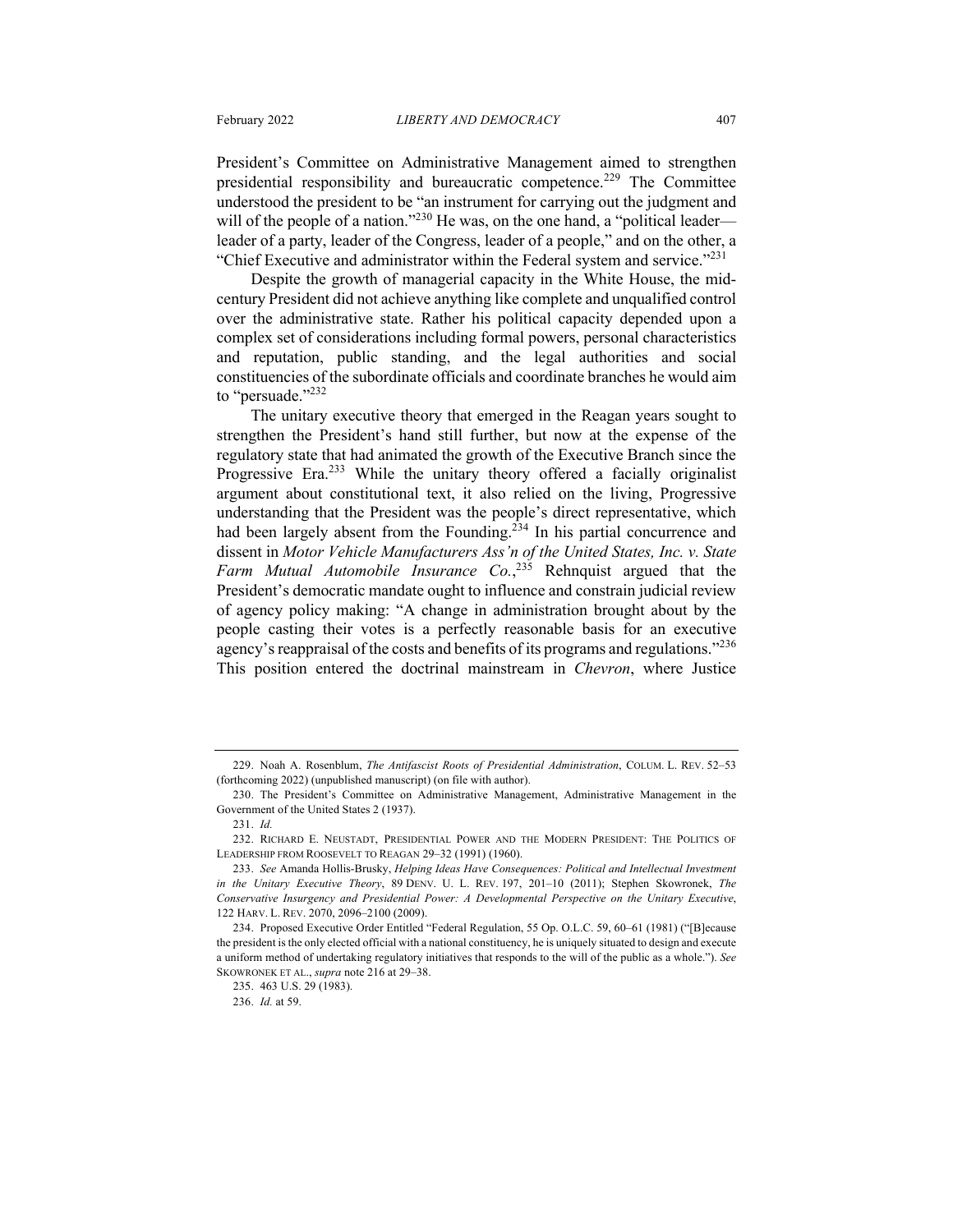Stevens defended judicial deference in part on the grounds that the "Chief Executive," unlike the courts, is "accountable to the people."<sup>237</sup>

Roberts' attribution of democratic motives to the Framers' theory of the Executive thus reimagines a long line of political development as something that had been there in the constitutional text all along. In doing so, he incorporates a democratic theory of the Executive to strengthen the argument that the President ought to control administrative agencies. Given that the constitutional text alone does not resolve specific questions about issues such as at-will removal, executive democracy buttresses available but contestable textual and structural inferences in favor of heightened presidential power.

#### III. FAILURES OF THE ROBERTS COURT: FALSE CONNECTIONS AND UNACKNOWLEDGED TRADEOFFS

The previous Part has disentangled three aspects of liberty and three aspects of democracy that are at work in the Supreme Court's recent public law jurisprudence. This Part now focuses on shortcomings in the way the Court reasons from these values. These shortcomings lead to significant distortions in public law. The conservative Justices have incorrectly assumed that the Executive will reliably protect individual liberty. They have not squared their emphasis on legislative democracy in cases about nondelegation with their emphasis on executive democracy in cases about removal. And they have not recognized that administrative regulation may increase individuals' capacity to pursue their plans even if it constrains their discretionary choices. These mistakes, inconsistencies, and unobserved tradeoffs are problematic because they undermine the doctrinal integrity of public law. Political theory seems to be invoked ad hoc, rather than applied evenhandedly across the cases. The Court second-guesses legislative and administrative decisions on the basis of specious reasoning.

The analysis that follows naturally implicates the principle of the separation of powers. While the meaning and concrete legal implications of Montesquieu's tripartite scheme are heavily contested,<sup>238</sup> the Court frequently treats this structure as implicating liberty and democracy.<sup>239</sup> By looking beneath the separation of powers to the underlying concerns of freedom and selfgovernment, this Part shows that the Court has made bad inferences about how

<sup>237.</sup> 467 U.S. at 865.

<sup>238.</sup> *See, e.g.*, W.B. GWYN, THE MEANING OF THE SEPARATION OF POWERS: AN ANALYSIS OF THE DOCTRINE FROM ITS ORIGINS TO THE ADOPTION OF THE UNITED STATES CONSTITUTION 128 (1965) ("separation of powers theorists—and even the same theorist at different times—have not been agreed about the institutional arrangements which satisfy the requirements of the doctrine."); M. Elizabeth Magill, *Beyond Powers and Branches in Separation of Powers Law*, 150 U. PA. L. REV. 603, 605–06 (2001) (rejecting the traditional focus on "branches" and "powers," and instead arguing that the more general "diffusion of state power is more than sufficient to put to rest any concerns about dangerous concentrations of government authority").

<sup>239.</sup> Aziz Q. Huq & Jon D. Michaels, *The Cycles of Separation-of-Powers Jurisprudence*, 126 YALE L.J. 346, 380–87 (2016) (showing that the separation of powers case law aims to advance norms of liberty, effective administration, democratic accountability, the rule of law, and protection against tyranny).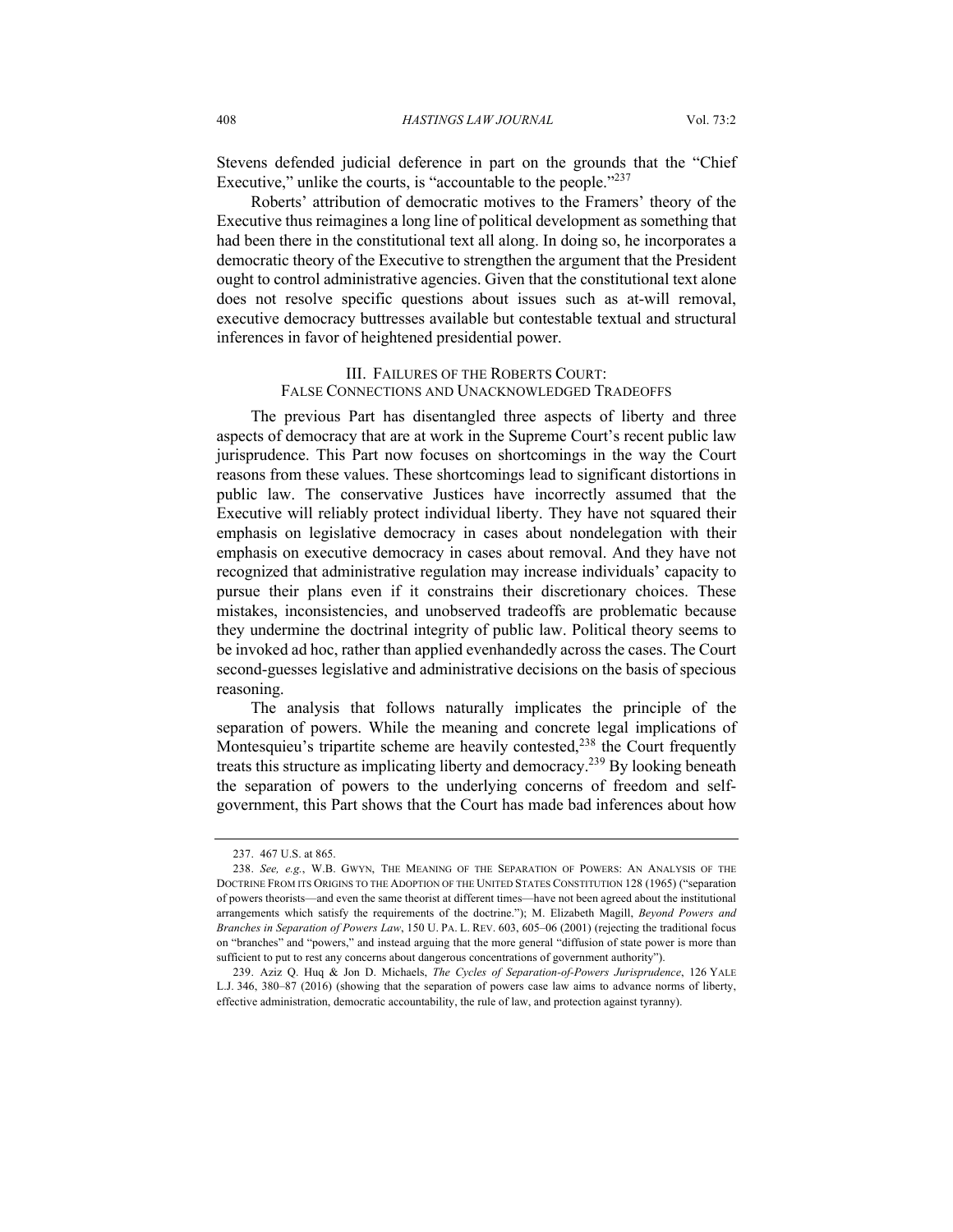to promote these values through specific institutional rules. In doing so, it has aggrandized itself at the expense of the elected branches, thus disserving the system of separated power it purports to honor.

#### A. THE DANGEROUS MYTH OF THE LIBERTARIAN EXECUTIVE

The Justices incorrectly assume executive democracy will consistently protect discretionary liberty. Because this assumption is unfounded, the jurisprudence unduly expands executive power.

In arguing against the constitutionality of the CFPB's leadership structure, Roberts quotes Hamilton for the proposition that "the Framers deemed an energetic executive essential to . . . 'the protection of property,' and 'the security of liberty.'"<sup>240</sup> The original passage is more evocative. "Energy in the executive," Hamilton said, is "essential . . . to the protection of property against those irregular and high handed combinations, which sometimes interrupt the ordinary course of justice, to the security of liberty against enterprises and assaults of ambition, of faction and anarchy."<sup>241</sup> The perspective here is very much one of law enforcement, understood as the protection of discretionary liberties against forceful invasion.<sup>242</sup> The view of the President as a policeman out to protect property owners has cropped up through history, for example in the Pierce Administration's implementation of the Fugitive Slave Act, $^{243}$  or in the Cleveland Administration's use of federal troops to break a railroad union strike,<sup>244</sup> or the Johnson and Nixon Administrations' campaigns for "law and order." <sup>245</sup> Attorney General William Barr echoed this view of executive power in a speech to the Fraternal Order of the Police: "[W]hat stands between chaos and carnage on the one hand, and the civilized and tranquil society we all yearn for, is the thin blue line of law enforcement. You are the ones manning the ramparts – day in, and day out."<sup>246</sup>

The problem with invoking executive power to protect discretionary liberty is that there are usually discretionary liberties on both sides of social conflict. The slave returned to bondage under the shackles of federal agents certainly lost

<sup>240.</sup> *Seila Law*, 140 S. Ct. at 2203 (quoting THE FEDERALIST NO. 70 at 471 (Alexander Hamilton) (Jacob E. Cooke ed. 1961)).

<sup>241.</sup> THE FEDERALIST NO. 70 at 471 (Alexander Hamilton) (Jacob E. Cooke ed. 1961).

<sup>242.</sup> DE DIJN, *supra* note 142, at 270.

<sup>243.</sup> MICHAEL J. GERHARDT, THE FORGOTTEN PRESIDENTS: THEIR UNTOLD CONSTITUTIONAL LEGACY 110 (2013) (describing the Pierce Administration's aggressive enforcement of the Fugitive Slave Act). *See* Gautham Rao, *The Federal 'Posse Comitatus' Doctrine: Slavery, Compulsion, and Statecraft in Mid-Nineteenth-Century America*, 26 L. & HIST. REV. 1, 22–26 (2008) (describing federal protection of property in slaves through executive officers, courts, as well as deputized citizens).

<sup>244.</sup> In re Debs, 158 U.S. 564, 577 (1895); Barton C. Hacker, *The United States Army as a National Police Force: The Federal Policing of Labor Disputes, 1877–1898*, 33 MIL. AFF. 255, 258 (1969).

<sup>245.</sup> ELIZABETH HINTON, FROM THE WAR ON POVERTY TO THE WAR ON CRIME: THE MAKING OF MASS INCARCERATION IN AMERICA 63–95, 134–79 (2016).

<sup>246.</sup> Attorney General William P. Barr, Remarks at the Grand Lodge Fraternal Order of Police's 64th National Biennial Conference, New Orleans, LA (Aug. 12, 2019), https://www.justice.gov/opa/speech/attorneygeneral-william-p-barr-delivers-remarks-grand-lodge-fraternal-order-polices-64th.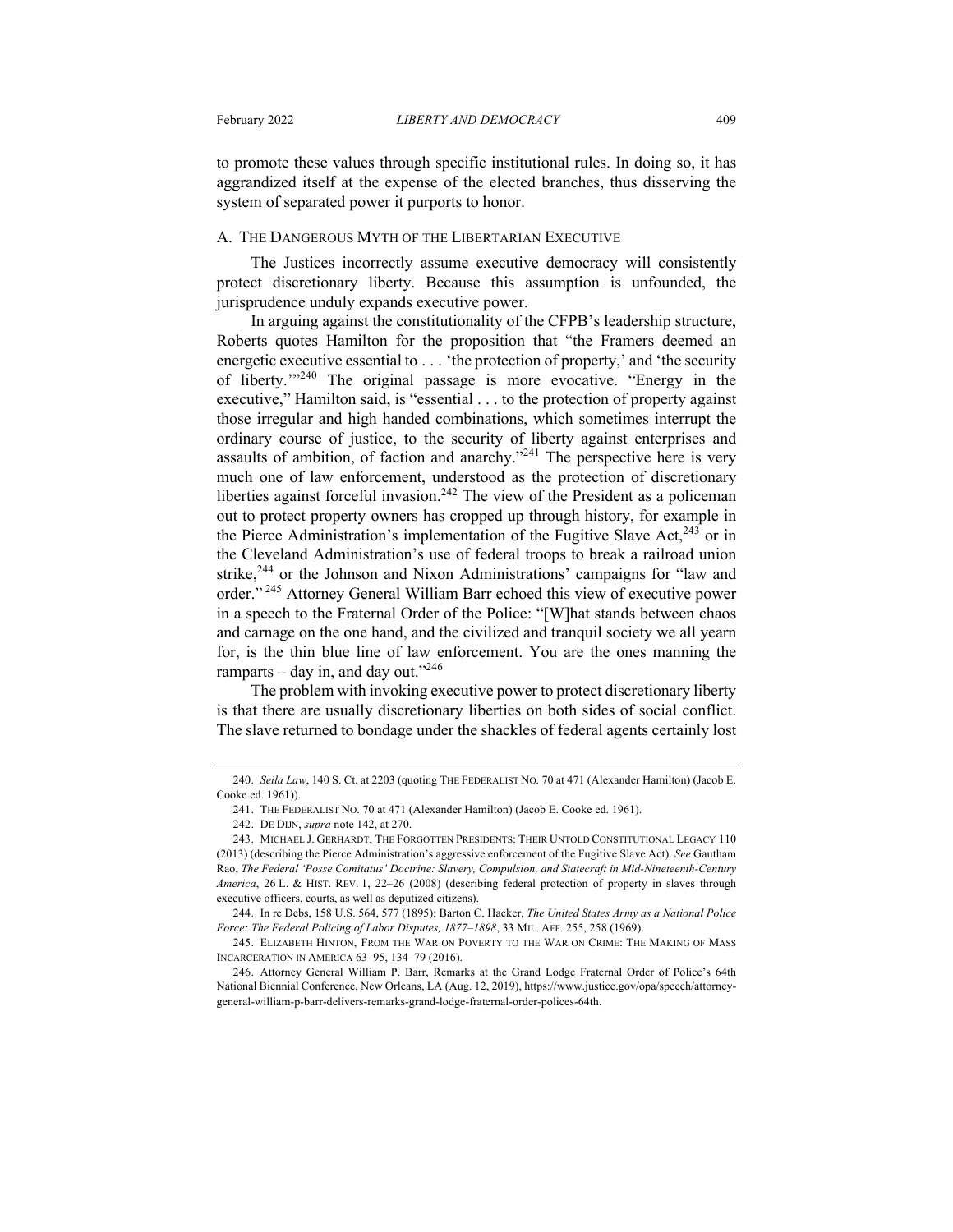discretionary freedom at the hands of the Executive. Labor leaders jailed after the Pullman strike lost their liberty as well, even if railroad companies gained some of theirs.<sup>247</sup> The application of executive power to increase the liberty of one set of actors will often squeeze another. It is therefore impossible to say, as a general matter, that protection of one kind of property or liberty interest equates to an overall increase in the discretion of private parties.

Consider the ongoing controversy over contraceptive healthcare coverage under the Affordable Care Act (ACA). The ACA requires that health care plans cover "preventive health care and screening" for women without cost sharing.<sup>248</sup> This provision has been interpreted by both the Obama and Trump Administrations to include contraceptive coverage.<sup>249</sup> The Religious Freedom Restoration Act at the same time strictly limits government's ability to "burden the exercise of religion."250 Some religious groups have expressed a conscience objection not only to providing contraceptive coverage but to becoming in any way "complicit" in the provision of insurance plans that provide such coverage.<sup>251</sup> Over the past decade, the executive branch has sought to balance these statutory mandates, with religious claimants demanding and the judiciary requiring ever wider conscience-based exemptions and accommodations.<sup>252</sup> Most recently, in *Little Sisters of the Poor Saints Peter and Paul Home v. Pennsylvania*, <sup>253</sup> the Court rejected challenges to a Trump Administration regulation that significantly broadened existing religious exemptions from the contraceptive mandate.<sup>254</sup> Under the Trump Administration's approach, any "religious nonprofit organization with sincerely held religious beliefs opposed to contraceptive coverage" is exempt from the obligation to submit a "selfcertification" of its conscientious opposition to its insurance issuer, which would then require the issuer to provide the contraceptive coverage at no cost to the participants in and beneficiaries of the employer's plan.<sup>255</sup> The government estimated that somewhere between 70,500 and 126,400 women would lose

<sup>247.</sup> ALMONT LINDSEY, THE PULLMAN STRIKE: THE STORY OF A UNIQUE EXPERIMENT AND OF A GREAT LABOR UPHEAVAL 282 (1942).

<sup>248.</sup> 42 U.S.C. § 300gg–13(a)(4) (2010).

<sup>249.</sup> Group Health Plans and Health Insurance Issuers Relating to Coverage of Preventive Services Under the Patient Protection and Affordable Care Act; Final Rule, 77 Fed. Reg. 8725 (Feb. 15, 2012). Religious Exemptions and Accommodations for Coverage of Certain Preventive Services Under the Affordable Care Act; Interim Final Rule with Request for Comments, 82 Fed. Reg. 47,792 (Oct. 6, 2017).

<sup>250.</sup> 42 U.S.C. § 2000bb-1 (2018).

<sup>251.</sup> Douglas NeJaime & Reva B. Siegel, *Conscience Wars: Complicity-Based Conscience Claims in Religion and Politics*, 124 YALE L.J. 2516, 2518 (2015) (stating that the claimants in Hobby Lobby "contended that providing insurance coverage would make them *complicit* with employees who might use the insurance to purchase forms of contraception that the employers viewed as sinful").

<sup>252.</sup> Burwell v. Hobby Lobby Stores, Inc., 573 U.S. 682, 683 (2014); Zubik v. Burwell, 136 S. Ct. 1557, 1559–61. (2016) (per curiam).

<sup>253</sup>. 140 S. Ct. 2367.

<sup>254.</sup> *Id.* at 2370.

<sup>255.</sup> Religious Exemptions and Accommodations for Coverage of Certain Preventive Services Under the Affordable Care Act, 82 Fed. Reg. 47,796, 47,802 (Oct. 13, 2017).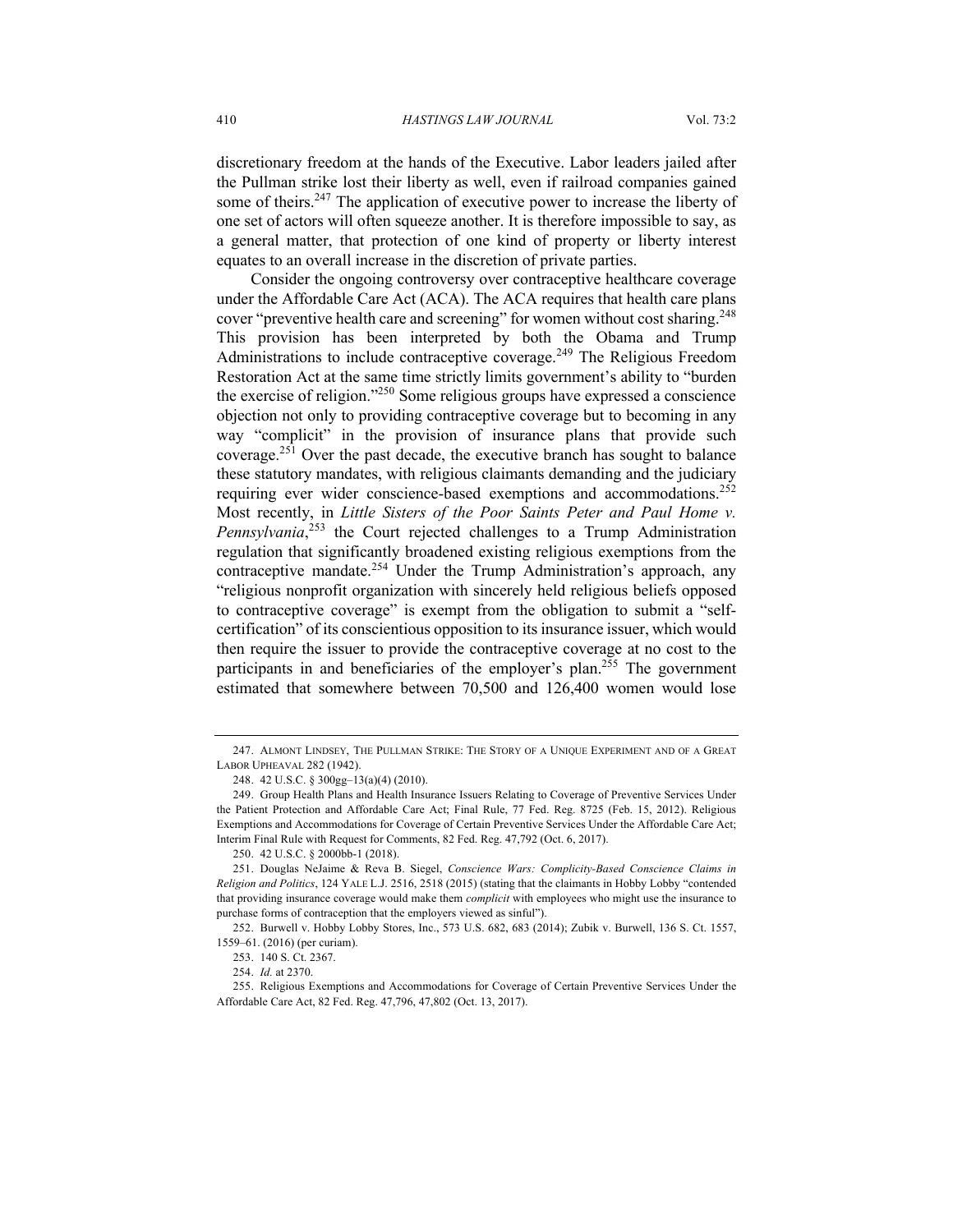access to no-cost contraceptive coverage as a consequence of this policy change.<sup>256</sup>

In her dissent, Justice Ginsburg argued that the Court's analysis "casts totally aside" the statutorily protected interests of women "in its zeal to protect religious rights to the *n*th degree."<sup>257</sup> Note how this case pits one set of discretionary liberty interests against another: those of women versus those of employers. Under the Trump Administration's rule, the liberty of women to obtain contraceptive coverage constricts. The discretionary liberty of employers to determine the contents of their health insurance plans simultaneously expands. This adjustment in the spheres of discretion happens not because of purely "private" agreements but because of the way in which legal institutions have purposefully constructed the healthcare system.<sup>258</sup> Private discretion is distributed as it is in part because of the way in which the Executive Branch interprets and implements the law.

The Court's confidence that complete presidential control of administration will result in the protection of liberty is insensitive to these kinds of differential liberty impacts. The Justices rely on what Ganesh Sitaraman and Ariel Dobkin aptly describes as the "Safeguard of Liberty Fallacy," which disregards the competing liberty interests that are typically at issue in administrative action.<sup>259</sup> The conservative wing typically focuses myopically on the governmental constraint of particular classes of private rights, such as property, corporate, religious interests, while giving short shrift to others, such as reproductive autonomy or consumer protection. But it is very difficult if not impossible to generalize about how the exercise of executive power will impact discretionary liberty overall when the law protects many kinds of potentially antagonistic personal interests, and the executive has some choice as to which interests it will protect and how. The example of contraceptive coverage shows how executive agencies' interpretations are likely to shift along with the social and regulatory philosophy of the incumbent President. But these shifts do not promote discretionary liberty interests on the whole in any reliable way.

Even if there were cases where the sum of individual discretion rested squarely on one side and the dictates of government policy on the other, there is no guarantee that presidential power will favor the former over the latter. Some presidents may follow the Reagan paradigm and aim to increase the discretion

<sup>256.</sup> Religious Exemptions and Accommodations for Coverage of Certain Preventive Services Under the Affordable Care Act, 83 Fed. Reg. 57,536, 57,578, 57,580 (Nov. 15, 2018); *Little Sisters of the Poor*, 140 S. Ct. at 2401 (Ginsburg, J., dissenting).

<sup>257.</sup> *Little Sisters of the Poor*, 140 S. Ct. at 2400 (Ginsburg, J., dissenting).

<sup>258.</sup> Allison K. Hoffman, *Health Care's Market Bureaucracy*, 66 UCLA L. REV. 1926, 1934–36 (2019) (describing how the market-based structure of private health insurance is publicly managed, regulated, and bureaucratized).

<sup>259.</sup> Ganesh Sitaraman & Ariel Dobkin, *The Choice Between Single Director Agencies and Multimember Commissions*, 71 ADMIN. L REV. 719, 735–37 (2019) ("We are hardpressed to think of a single regulation that does not at once enhance the liberty of some groups and infringe on the liberty of others."); *see also* Ganesh Sitaraman, *The Political Economy of the Removal Power*, 134 HARV. L. REV. 352, 398–99 (2020).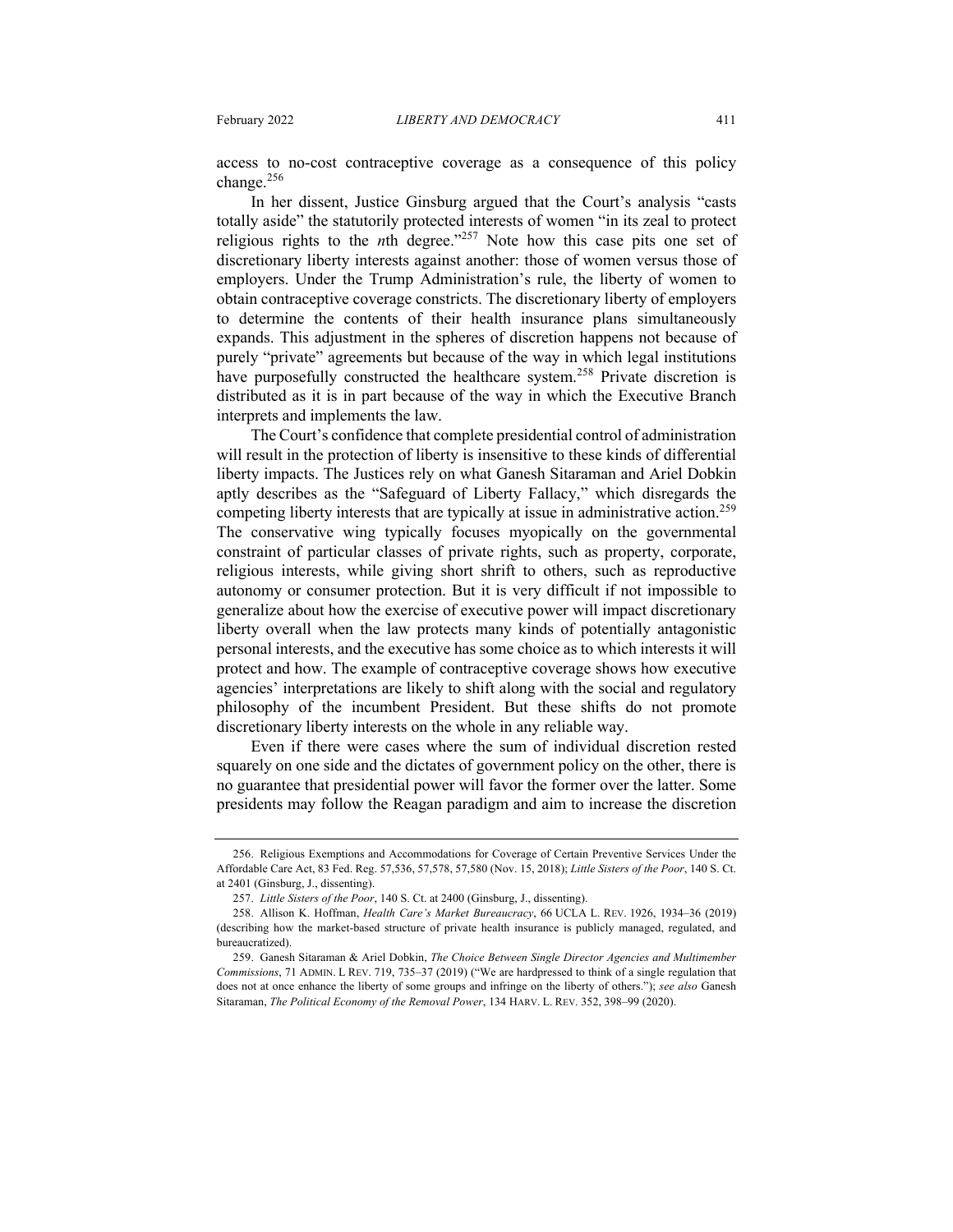of property holders and decrease the scope and intensity of regulatory controls.<sup>260</sup> Others will follow Franklin Roosevelt's paradigm and limit the discretion of property owners through regulation.<sup>261</sup> Most will do some of both, giving a wide berth to some private rights that they consider most politically valuable and subjecting others to managerial control.

The competing liberties at issue in executive action are most obvious in the realms of prosecution and law enforcement. Justice Scalia recognized "the vast power and the immense discretion that are placed in the hands of a prosecutor."<sup>262</sup> But he goes on to argue that the "the purpose of ... the unitary Executive" was, in part "to preserve individual freedom"<sup>263</sup> by constraining such prosecutorial discretion through political accountability. That kind of control may work if prosecutors should be foolish (or courageous) enough to enforce the law against some prominent majoritarian interest. But it will provide very little security in the cases where discretionary liberty is most seriously in peril, such as those involving "discrete and insular minorities."<sup>264</sup> If our goal is to protect individual freedom against government overreach, maximizing the enforcement powers of a politically accountable executive is a perverse remedy.

The myth of the libertarian executive has been deployed to justify the accrual of power to the President and the invalidation of statutory provisions that separate enforcement and regulatory decisions from the president's unilateral will. These moves pose all manner of serious threats to the discretionary liberties they purport to protect. A president with unfettered power to control the vast powers of the administrative state as he wishes can target political adversaries, voters, or religious minorities for prosecution, exclusion, or other differential treatment. We have seen some of these worries materialize during the Trump Administration,  $265$  at times with the Court's approval or at least acquiescence.  $266$ The Court has failed to reckon with the ways that executive power may threaten the discretionary liberties of private persons.

<sup>260.</sup> *See generally* MARISSA MARTINO GOLDEN, WHAT MOTIVATES BUREAUCRATS? POLITICS AND ADMINISTRATION DURING THE REAGAN YEARS (2000) (describing deregulatory initiatives during the Reagan Administration).

<sup>261.</sup> *See* THEDA SKOCPOL, ANALYZING AMERICAN POLITICAL DEVELOPMENT AS IT HAPPENS, IN THE OXFORD HANDBOOK OF AMERICAN POLITICAL DEVELOPMENT 48, 54 (2016) (comparing the success between Roosevelt and Obama's regulatory agendas).

<sup>262.</sup> *Morrison*, 487 U.S. at 727 (Scalia, J., dissenting).

<sup>263.</sup> *Id.*

<sup>264.</sup> United States v. Carolene Prods. Co., 304 U.S. 144, 153 n.4 (1938).

<sup>265.</sup> *See, e.g.*, Michael Wines, *Deceased G.O.P. Strategist's Hard Drives Reveal New Details on the Census Citizenship Question*, N.Y. TIMES (May 30, 2019), https://www.nytimes.com/2019/05/30/us/census-citizenshipquestion-hofeller.html; Natasha Bertrand, *Trump's Yearning to Prosecute His Political Enemies*, THE ATLANTIC (Nov. 21, 2018), https://www.theatlantic.com/politics/archive/2018/11/trump-reportedly-wanted-prosecutehillary-and-comey/576460.

<sup>266.</sup> Trump v. Hawaii, 138 S. Ct. 2392, 2418 (2018).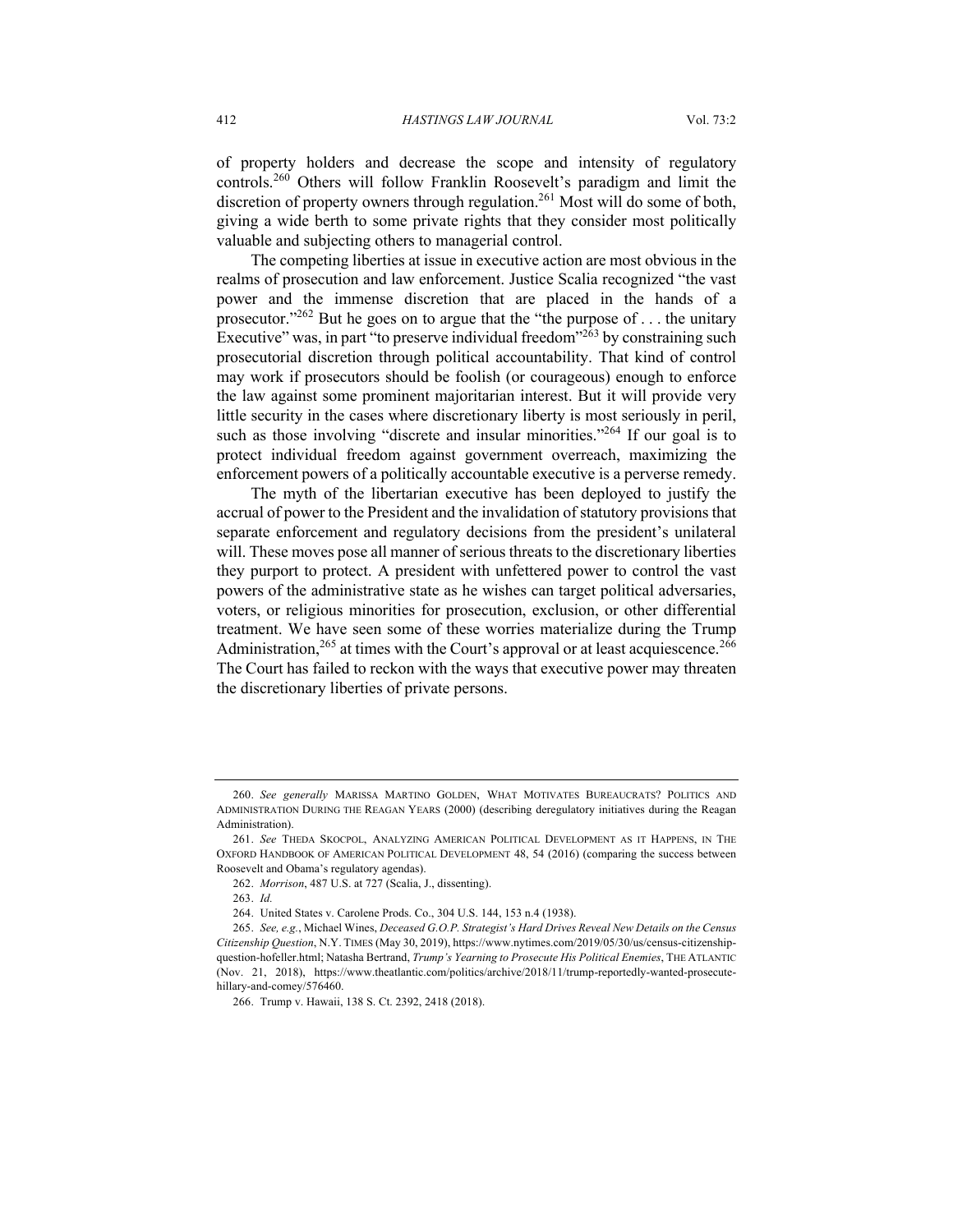#### B. WARRING DEMOCRACIES: THE LEGISLATURE VERSUS THE EXECUTIVE

In their removal and nondelegation opinions from *Morrison* and the *Benzene Case* to *Seila Law* and *Gundy*, the conservative Justices invoke democracy in one of two ways, without acknowledging that a fair accounting of democratic impacts requires consideration of both. In the removal cases, they stress the democratic powers of the President without acknowledging the competing democratic claims of Congress. In the nondelegation cases, they stress the democratic powers of Congress while ignoring those of the President. Using such blinkered reasoning, the Justices improperly aggrandize judicial and presidential power at the expense of the administrative state Congress has enacted through countless rounds of legislation since the Founding.<sup>267</sup>

Recall that Chief Justice Roberts, in *Seila Law*, claims that "the Framers made the President the most democratic and politically accountable official."<sup>268</sup> As shown in Part II, this claim reflects neither the Framers' intent nor the Constitution's original public meaning, since the Constitution as initially conceived insulated the President from popular politics. The democratic features of the presidency today are rather the product of innovations in the Jacksonian and Progressive Era that forged a link between the President and the people as a whole. Without acknowledging this historical pedigree, Roberts aims to institute a unitary executive that promotes democratic control through the President's electoral accountability to the people. The single-Director structure of the CFPB was particularly problematic because "an unlucky President might get elected on a consumer-protection platform and enter office only to find herself saddled with a holdover Director from a competing political party who is dead set against that agenda."269 The people's control of financial regulatory issues would be impaired by the President's inability to install a Director who agreed with her program.

This argument is reasonable as far as it goes. However, Roberts does not acknowledge the force of democratic considerations weighing against maximizing the President's control over law's administration. The CFPB, after all, did not arrive ex nihilo. Congress created the CFPB as an "independent bureau," insulated from presidential control.<sup>270</sup> And Congress, like the President, has its own claims to democratic legitimacy, which have been recognized in Supreme Court jurisprudence on nondelegation. Justice Gorsuch, who joined Chief Justice Roberts' opinion for the Court in *Seila Law*, referred in *Gundy* to the importance of maintaining the legislative power that is "reserved for the people's representatives."<sup>271</sup> It is in part because of what Justice Thomas calls

<sup>267.</sup> *See generally* JERRY L. MASHAW, CREATING THE ADMINISTRATIVE CONSTITUTION: THE LOST ONE HUNDRED YEARS OF AMERICAN ADMINISTRATIVE LAW (2012).

<sup>268.</sup> *Seila Law*, 140 S. Ct. at 2203.

<sup>269.</sup> *Id.* at 2204 (emphasis omitted).

<sup>270.</sup> 12 U.S.C. § 5491(a), (c)(3) (2018).

<sup>271.</sup> *Gundy*, 139 S. Ct. at 2142 (Gorsuch, J., dissenting).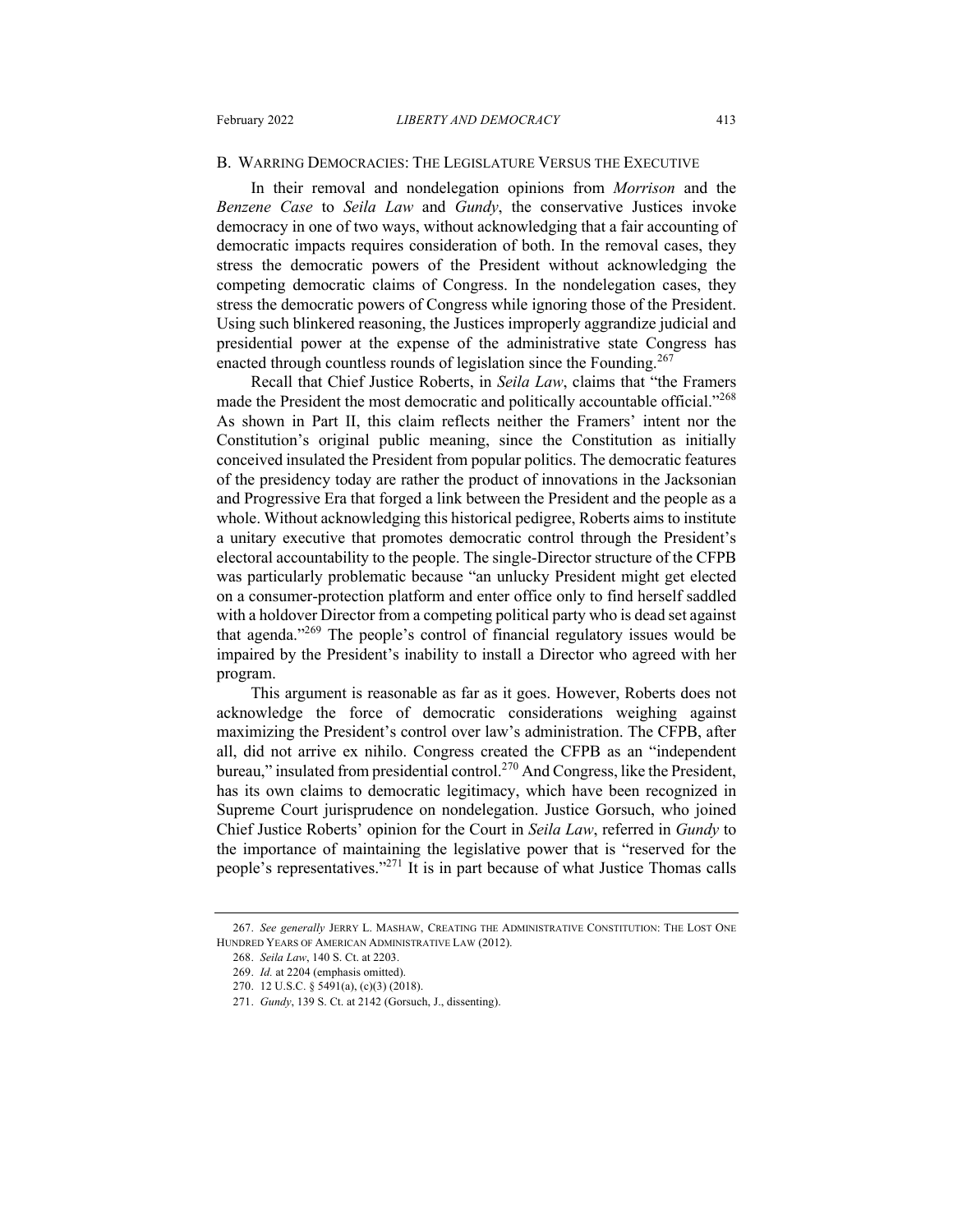Congress's "accountability" that the conservative Justices stress the importance of Congress making the important policy choices, rather than delegating these to executive agencies.<sup>272</sup> If the Court were consistent in its application of democratic values across public law, it would have to weigh the democratic benefits of Congress's power to structure agencies against the democratic benefits of maximal presidential control. It has not done so.

It is not at all clear how one would conduct such judicial balancing, given that the democratic credentials of both branches are imperfect.<sup>273</sup> The President usually claims a majority of the popular vote, but not always, and especially not since 2000.<sup>274</sup> Historically, constitutional requirements of bicameralism and presentment and dynamics of political competition have usually resulted in "broad majorities" in favor of major legislation, which often reflects a "public mood" of intense mobilization amongst the citizenry.<sup>275</sup> But the Senate is not a majoritarian institution, as the equal representation of the states is likely to skew legislation towards the interests of voters in less populous states.<sup>276</sup> The Senate filibuster compounds the damage.<sup>277</sup> In addition, it is not obvious, without developing a more robust theory of democracy, how to weigh the democratic authority of past publics to make law through Congress with the democratic authority of present publics to make policy through the Executive.

It is well beyond the scope of this Article to resolve such thorny issues. The point is that the Justices have not even acknowledged them. The failure to reckon with legislative democracy in cases concerning removal creates the misleading impression that the people only benefit from enhanced presidential control over the executive. By the lights of the Justices' own positions in other cases, however, there is a direct democratic tradeoff between constitutional rules mandating presidential control over the Executive, on the one hand, and maintenance of the legislative powers of Congress, on the other.

The Court therefore does not promote democracy when it invalidates statutes enacted by the people's representatives to insulate agencies from the elected president. It rather shifts democratic power from general lawmaking to the plebiscitary discretion of the Chief Executive. In relocating authority in this way, the Court simultaneously arrogates power to itself—a body of unelected and tenured officials who are insulated from popular accountability for their

<sup>272.</sup> *Ass'n of Am. R.R.*, 575 U.S. at 61 (Thomas, J., concurring).

<sup>273.</sup> *See Morrison*, 487 U.S. at 711 (Scalia, J., dissenting) (criticizing the majority's functional balancing approach to the separation of powers as lacking manageable standards).

<sup>274.</sup> Brian J. Gaines*, Popular Myths About Popular Vote-Electoral College Splits*, 34 PS: POL. SCI. & POL. 70, 75 (2001); Gregory Krieg, *It's Official: Clinton Swamps Trump in Popular Vote*, CNN (Dec. 22, 2016), https://www.cnn.com/2016/12/21/politics/donald-trump-hillary-clinton-popular-vote-final-count/index.html.

<sup>275.</sup> DAVID R. MAYHEW, DIVIDED WE GOVERN: PARTY CONTROL, LAWMAKING, AND INVESTIGATIONS, 1946–2002, 130–35, 159–60 (2d ed., 2002).

<sup>276.</sup> Thomas L. Brunell, *Partisan Bias in U.S. Congressional Elections, 1952–1996: Why the Senate is Usually More Republican Than the House of Representatives*, 27 AM. POL. Q. 316, 332 (1999).

<sup>277.</sup> David R. Mayhew, *Supermajority Rule in the U.S. Senate*, 36 PS: POL. SCI. & POL. 31, 31 (2003).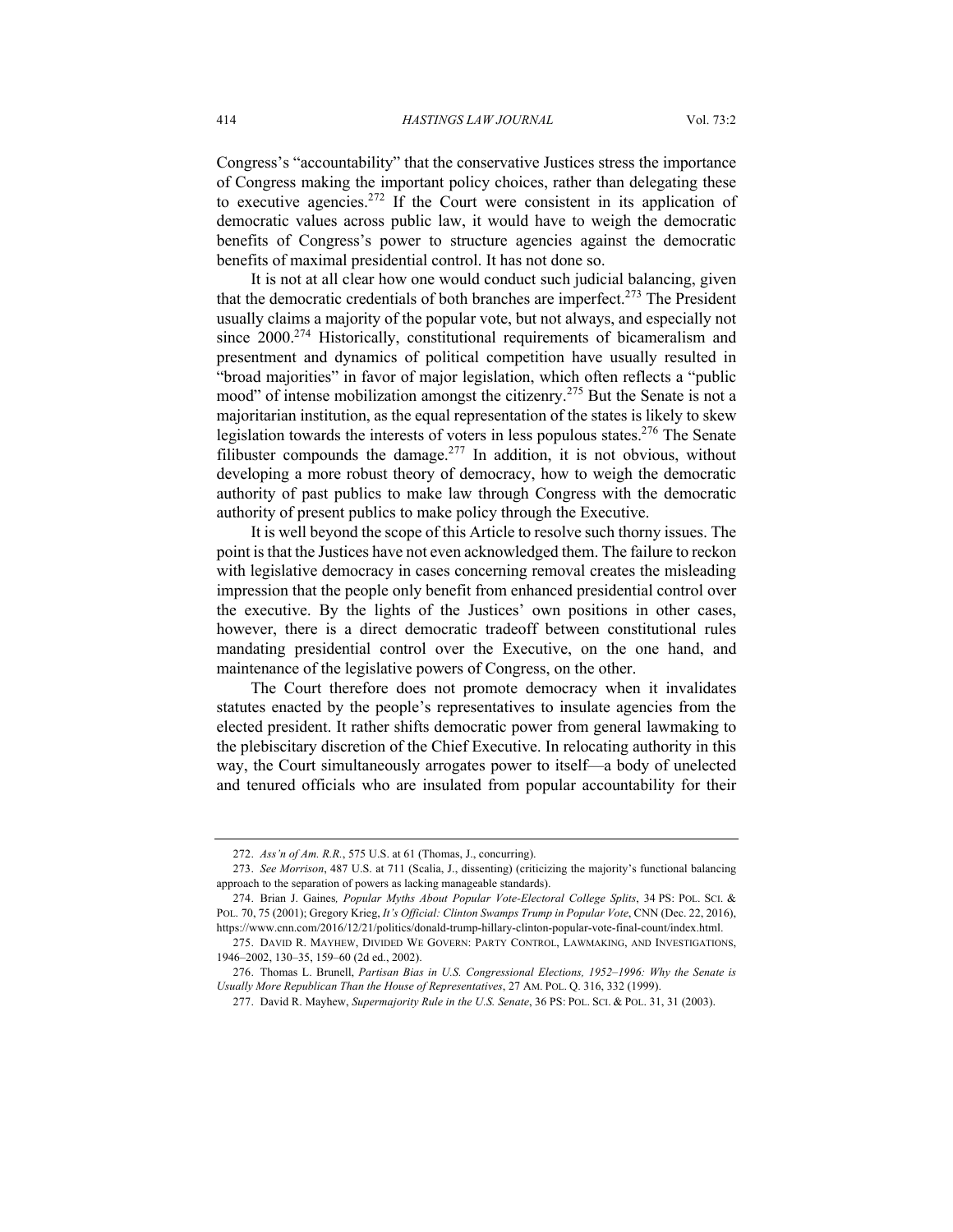decisions. On the whole, judicial interference here would seem to decrease rather than promote democratic control.

An equal and opposite problem arises in the nondelegation cases. Justices Rehnquist, Thomas, and Gorsuch have all invoked legislative accountability to the people as a reason to restrict Congress's ability to delegate policy choices concerning private rights to the Executive.278 But the Justices fall silent when it comes to recognizing the value each of them has elsewhere recognized of executive democracy.<sup>279</sup> Consider the reasoning in Gorsuch's dissent in *Gundy*. <sup>280</sup> Joined by Thomas and Roberts, Gorsuch noted that the statute at issue undermined the constitutional requirement that "only the people's elected representatives may adopt new federal laws."<sup>281</sup> Gorsuch claimed the statute subverted this democratic principle because it "purports to endow the nation's chief prosecutor with the power to write his own criminal code."282 This argument is in serious tension with the reasoning of *Seila Law*, where Gorsuch and Thomas joined Roberts' opinion holding that the President is the nation's "most democratic official," and that the President's power to remove officials means that he has the power to "control" them.<sup>283</sup> The attorney general is removable by the President at will. On these Justices' understanding, then, the attorney general's official action is thoroughly subject to command of the nation's "most democratic official." There should therefore be no meaningful loss to the rulemaking prerogatives of "the people's representatives" if the attorney general "specifies the applicability" of a criminal statute.<sup>284</sup> If we take seriously these Justices' democratic understanding of the President and unitary and hierarchical understanding of the executive branch, then legislative delegation to principal officers like the attorney general whom the president appoints and can remove at will poses little, if any, problem for democratic legitimacy. That is because the President may dictate what these subordinate officers do. Any shortfalls in legislative democracy would then be compensated for by the democratic credentials of the Chief Executive.

It could be argued that the Executive Branch on the whole has weaker democratic credentials than Congress, making legislative delegation to executive officials harmful to democracy. The president, after all, is rarely the

<sup>278.</sup> Indus. Union Dep't, AFL-CIO, 448 U.S. at 685 (Rehnquist, J., concurring); *Gundy*, 139 S. Ct. at 2142 (Gorsuch, J., dissenting); *Ass'n of Am. R.R.*, 575 U.S. at 61 (Thomas, J., concurring).

<sup>279.</sup> *State Farm*, 463 U.S. at 59 (Rehnquist, J., concurring); *Seila Law*, 140 S. Ct. at 2203 (Roberts, C.J. opinion for the Court, joined by Thomas and Gorsuch).

<sup>280.</sup> 139 S. Ct. at 2131 (Gorsuch J., dissenting).

<sup>281.</sup> *Id.*

<sup>282.</sup> *Id.*

<sup>283.</sup> *See Seila Law*, 140 S. Ct. at 2203 ("individual executive officials will still wield significant authority, but that authority remains subject to the ongoing supervision and control of the elected President."). *Id.* at 2218 (Thomas, J., concurring, joined by Gorsuch, J.) ("The President therefore must have 'power to remove—and thus supervise—those who wield executive power on his behalf.'"); *see also* Humphrey's Ex'r v. United States, 295 U.S. 602, 629 (1935).

<sup>284.</sup> *Gundy*, 139 S. Ct. at 2131 (Gorsuch, J. dissenting); *Id.* at 2122 (quoting 34 U.S.C. § 20913).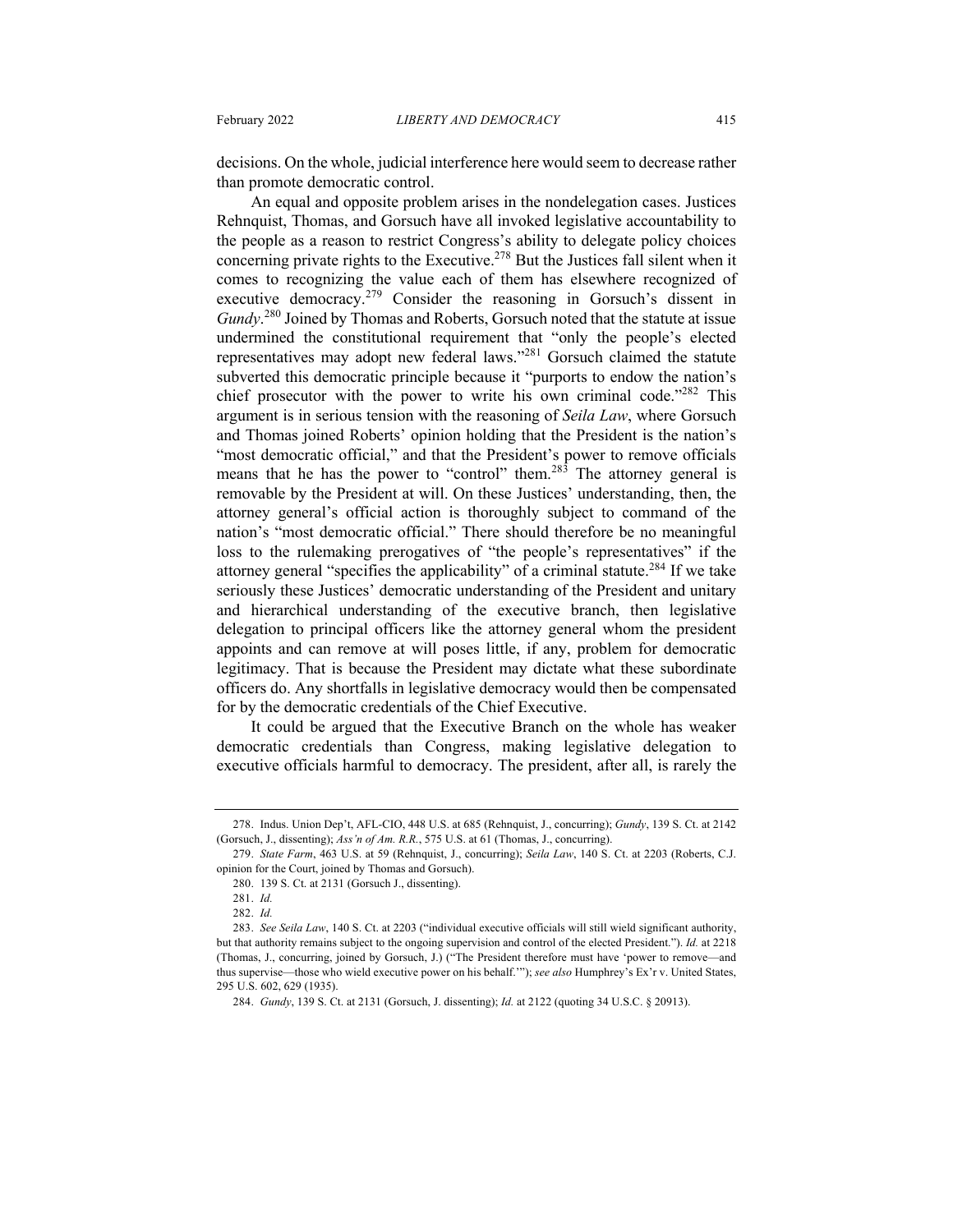one to make the relevant executive decisions.285 Instead, policy decisions are usually made by appointed officials, and these officials rely in turn on the input and expertise of subordinates. That hierarchical structure is arguably less firmly connected to the people than the equal voting rights of the members of Congress and the Senate. On the other hand, individual legislators rarely make policy decisions either, but rather delegate those responsibilities to party leadership.<sup>286</sup> Furthermore, the Senate and the House of Representatives do not always act as a body, but instead delegate many powers to committees, where seniority rules and jurisdictional rights create hierarchies amongst the members.<sup>287</sup> Given these institutional realities, it is not obvious, without relying on a controversial theory of constitutional democracy, that one imperfectly democratic institution is more closely connected to the people than the other.

Suppose it is true that legislation is more closely connected to the people than is executive decision-making. If that is so, the democratic arguments the conservative Justices have deployed in favor of the unitary executive are that much weaker. If even a thoroughly hierarchical and unified executive could not eliminate significant slack between the people's interests and the executive decisions made on their behalf, the superior democratic competency of Congress would justify insulating executive officials from presidential control or otherwise constraining the way in which executive branch decisions are made. It would increase overall democratic legitimacy to tie agencies more closely to congressional preferences than to a president whose democratic credentials are comparatively weaker.<sup>288</sup>

The conservative Justices do not acknowledge the deep tension between their democratic critique of legislative delegation and the democratic critique of statutorily mandated administrative independence from the President. The result of this internally inconsistent reasoning is that the Court unjustifiably enhances its own power to invalidate and revise legislation at the expense of the power of the elected branches to make and implement law. The conservative Justices rely on democratic principles to limit Congress's power to delegate to the executive and to enhance the President's power over administrative agencies. All the while, this democratic rhetoric reallocates power to the branch of government

<sup>285.</sup> *See Seila Law*, 140 S. Ct. at 2191 ("Because no single person could fulfill [the obligation to faithfully execute the laws] the Framers expected that the President would rely on subordinate officers . . . .") (alteration in original).

<sup>286.</sup> Daryl J. Levinson & Richard H. Pildes, *Separation of Parties, Not Powers*, 119 HARV. L. REV. 2312, 2337–38 (2006).

<sup>287.</sup> Barry R. Weingast & William J. Marshall, *The Industrial Organization of Congress; Or, Why Legislatures, Like Firms, Are Not Organized as Markets*, 96 J. POL. ECON. 132, 143 (1988).

<sup>288.</sup> Peter L. Strauss, *The Place of Agencies in Government: Separation of Powers and the Fourth Branch*, 84 COLUM. L. REV. 573, 592 (1984) (suggesting that there "may be a greater intensity of congressional political oversight" of independent agencies over executive agencies. "[A]s a former FTC Chairman recently remarked, the independent agencies 'have no lifeline to the White House. [They] are naked before Congress, without protection there.'").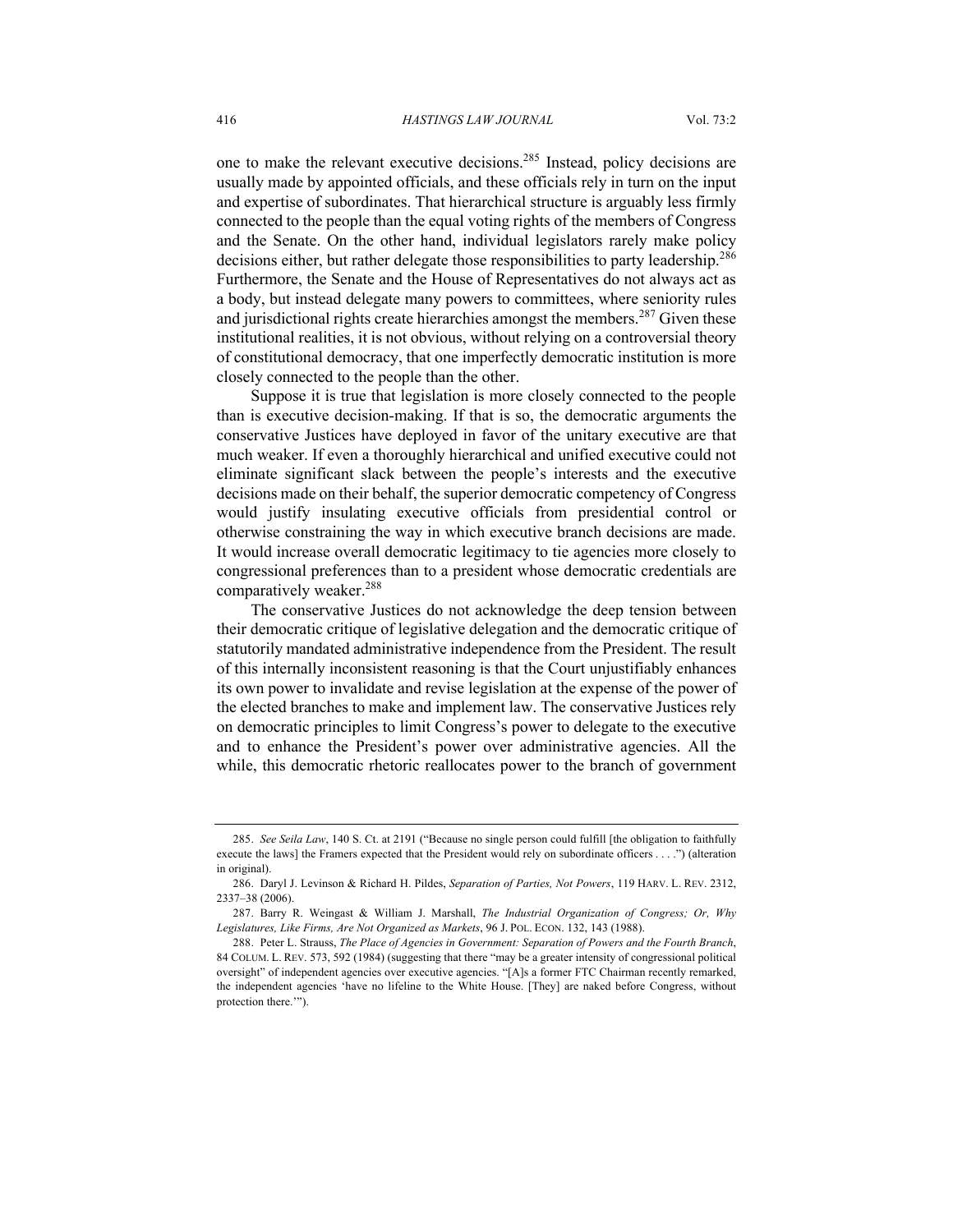that usually plays what Justice Scalia once called the "undemocratic role" of safeguarding individuals and minorities against majority rule.<sup>289</sup>

The Justices might respond to this line of critique by retreating to a formalist posture. They might assert that rules concerning removal and delegation are based upon the categorically distinct definitions of "legislative" and "executive" power. The problem with such a reply is that it is utterly nonresponsive to the political theory arguments the Justices repeatedly rely on. If the only true ground of these opinions are formal conceptions of what powers are supposedly legislative or executive in their nature, then all of the Justices references to "the people," "democracy," and "liberty" not only carry no justificatory weight but, worse, have apparently been offered in bad faith. If we take these normative arguments in good faith, by contrast, the formalist response is inadequate to address the underlying issues of political morality. We remain at the mercy of judicially crafted constitutional rules that set the boundaries between legislative and executive power on the basis of inadequate, erroneous, and inconsistent arguments.

Such unwarranted judicial interference with the powers of the elected branches constitutes "encroachment or aggrandizement" by the judiciary "at the expense of" the legislative and executive.<sup>290</sup> The system of checks and balances is meant primarily to be a "self-executing safeguard" rather than a roving license for the courts to second-guess institutional design choices of elected officials in the absence of clear textual violations.<sup>291</sup> Congress and, to a lesser extent, the President have constitutional authority to decide how the execution of law should be structured.<sup>292</sup> Aggressive judicial superintendence of the relationship between the political branches therefore upsets the allocation of institutional roles that the Constitution adopted by the people contemplates.

#### C. THE TRADEOFF BETWEEN DISCRETIONARY AND RATIONAL LIBERTY

I showed in Part II that there are some cases where the conservative Justices invoke liberty as discretionary choice where the law is silent, and others where they understand liberty as rational action in reliance on known and stable rules. In cases concerning agency independence, Roberts in *Seila Law* and Kavanaugh in *PHH Corp*. were concerned about how a regulatory agency may infringe on discretionary liberty, in the sense that it may impose new rules on financial

<sup>289.</sup> Antonin Scalia, *The Doctrine of Standing as an Essential Element in the Separation of Powers*, 17 SUFFOLK UNIV. L. REV. 881, 894 (1983).

<sup>290.</sup> Buckley v. Valeo, 424 U.S. 1, 122 (1976).

<sup>291.</sup> *Id.*; *See* Bowsher v. Synar, 478 U.S. 714, 776 (1986) (White, J., dissenting) (arguing that the majority's rule against Congressional participation in removal of executive officers is "insensitive to our constitutional role . . . . [S]uch matters are for the most part to be worked out between the Congress and the President through the legislative process, which affords each branch ample opportunity to defend its interests").

<sup>292.</sup> U.S. CONST. art. I, § 8, cl. 18 (giving Congress power "[t]o make all Laws which shall be necessary and proper to carrying into Execution the foregoing Powers and all other Powers vested by this Constitution in the Government of the United States, or in any Department or Officer thereof."); Charles L. Black, Jr., *The Working Balance of the American Political Departments*, 1 HASTINGS CONST. L.Q. 13, 16 (1974).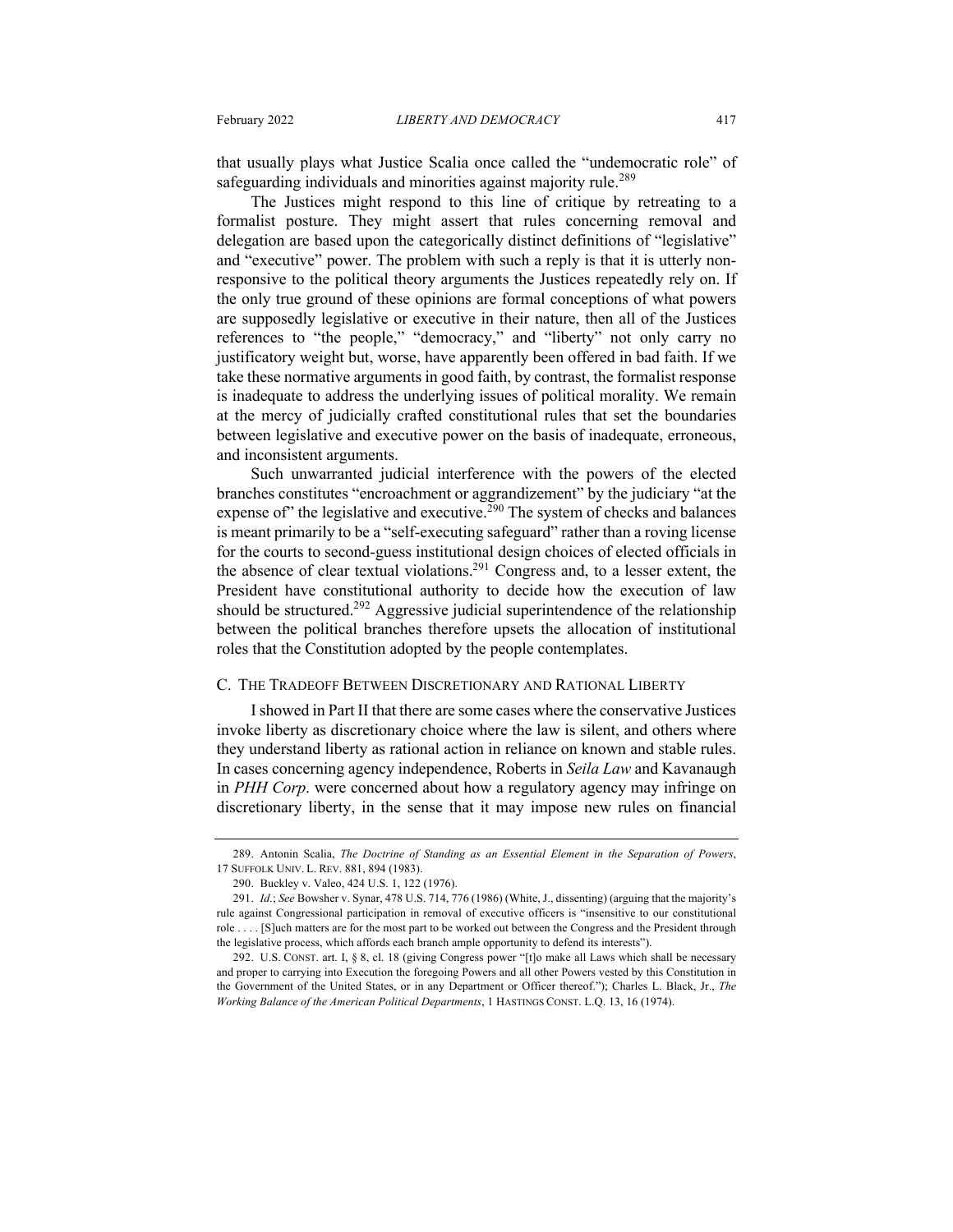transactions between private parties.<sup>293</sup> By contrast, rational liberty was at issue in *Gutierrez-Brizuela*, where Gorsuch was concerned with how judicial deference to agencies' legal interpretations leaves private parties uncertain about legal rules, and to "guess" what they are.<sup>294</sup> These two kinds of liberty place opposing pressures on the structure of administrative agencies and principles of judicial review: Do we want to leave people relatively free from legal coercion, or do we want to coerce them in ways that are known and relatively stable so as to facilitate each person's reasoned decision-making? Administrative regulation often imposes costs on the former discretionary aspect of liberty in order to benefit people's rational liberty to act against the background of specific and enforced norms. The Justices who are the most prone to invoke liberty do not acknowledge this tradeoff, however. As a consequence, the jurisprudence neither acknowledges the ways in which regulation can promote rational liberty, nor develops legal rules that are well tailored to address legitimate threats to this form of liberty.

Consider how rational and discretionary liberty may come apart in transactions in the marketplace. Suppose that a consumer refinances their current fixed-rate mortgage with a complex mortgage product, such as a hybrid adjustable-rate mortgage, to reduce current monthly payments. The consumer has not thought through all the terms and the financial risks associated with this mortgage product, in particular the possibility of considerably higher future payments. Though nothing in the marketing or sales process would constitute fraud, a reasonable person could misunderstand the terms because of the nature of the advertisement, the sales pitch, and the agreement itself. Suppose, further, that the consumer would not have purchased the loan if the mortgage contract and accompanying documents had been clear about the extent to which future payments could increase. The mortgage agreement in this situation would be at the purchaser and seller's discretionary liberty to the extent that both parties chose to enter into the agreement without any specific or willful coercion by the other, and without the government dictating that the loan must be transacted or the precise terms on which it must be transacted. To be sure, both parties operate under the ambient coercive pressures related to the interest rates available, the government's backing of the mortgage market, and the general rules of contract law. Their discretion is far from absolute. But the point here is that there remains some zone of choice in which the consumer may choose to purchase the loan or not, and the seller may choose whether or not to sell. When Roberts and Kavanaugh worry about liberty in the CFPB cases, they are concerned about preserving this kind of liberty of contract from government intrusion. They emphasize the value of letting people do as they please while being forced to accept consequences of what they willingly agree to.

<sup>293.</sup> *PHH Corp.*, 881 F.3d at 164 (Kavanaugh, J., dissenting), *abrogated by* Seila Law v. CFPB, 140 S. Ct. 2183 (2020); *Seila Law*, 140 S. Ct. at 2200.

<sup>294.</sup> *Gutierrez-Brizuela*, 834 F.3d at 1152 (Gorsuch, J., concurring).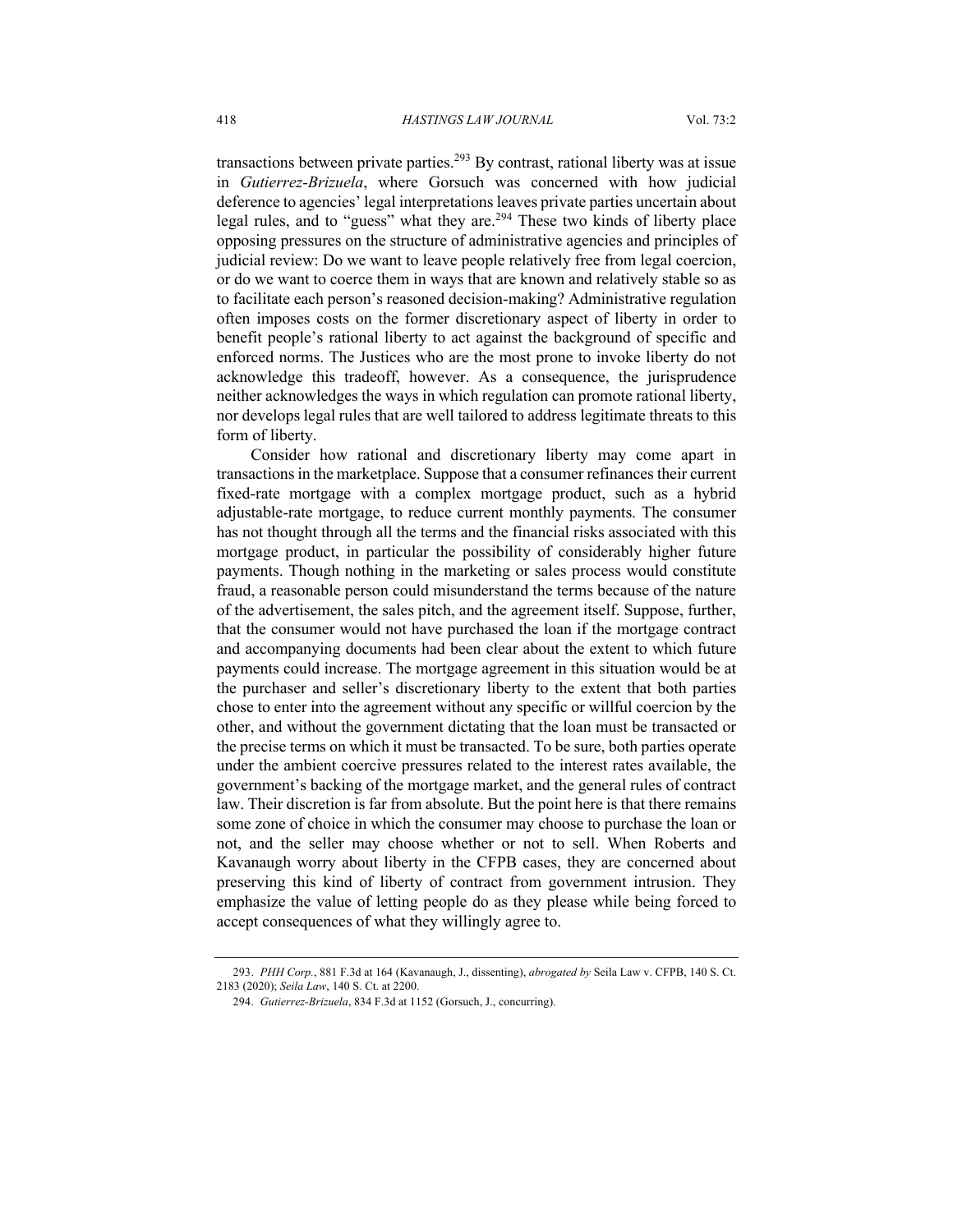It might nonetheless be argued that the purchaser did not really make a "free" choice in the situation just described—they did not completely understand

what they were signing up for. This is a concern for what I've called rational liberty, the liberty to make and carry out decisions in light of clear and relatively fixed rules. Here the focus is on whether the parties really understood the terms they bound themselves to and the likely future consequences of that choice. To facilitate this kind of liberty, the law might require loan disclosure forms that simply explain the most important and potentially risky aspects of a loan, which might otherwise be underplayed in sales materials or get lost amidst a lengthy, small-print contract.

The Consumer Financial Protection Bureau has in fact issued a regulation simplifying previous disclosure requirements in consideration of "the purposes of improving consumer awareness and understanding of transactions involving residential mortgage loans through the use of disclosures, and the interests of consumers and the public."<sup>295</sup> This regulation marginally constricts the discretionary freedom of financial services providers, who must now issue certain disclosures that they did not have to before, and who may lose the business of some potential purchasers as a consequence of those mandates. Such costs to the seller's discretionary liberty is a benefit to the purchaser's rational liberty insofar as the purchaser learns material facts that had previously been obscured. This rational liberty was what Judge Pillard touched on in *PHH Corp*. when she noted that "freedom of contract . . . depends on market participants' access to accurate information[.]"<sup>296</sup> Incomplete information constrains rational liberty by preventing individuals from comprehending and acting in light of the terms of the contractual agreements they may enter into.

Regulations may also reduce uncertainty for regulated parties such as financial service providers, and thus increase their rational liberty. CFPB thus solicited comment on whether "the level of detail in the proposed regulations and official interpretations (including a number of examples illustrating what is and is not permitted) will make compliance more burdensome and whether the Bureau should adopt a less prescriptive approach in the final rule."<sup>297</sup> Most industry commenters wanted more detail, not less, <sup>298</sup> even if this came at the expense of their liberty to implement the disclosure requirements in one way or another. They presumably wanted to know precisely how to comply with the law, not to be left uncertain about whether or not the Bureau would consider their disclosures compliant. That kind of certainty confers rational liberty because it makes it easier for businesses to plan their course of conduct in

<sup>295.</sup> Integrated Mortgage Disclosures Under the Real Estate Settlement Procedures Act (Regulation X) and the Truth in Lending Act (Regulation Z), 78 Fed. Reg. 79,730, 79,756 (Dec. 31, 2013).

<sup>296.</sup> *PHH Corp.*, 881 F.3d at 106, *abrogated by* Seila Law v. CFPB, 140 S. Ct. 2183 (2020).

<sup>297.</sup> Integrated Mortgage Disclosures Under the Real Estate Settlement Procedures Act (Regulation X) and the Truth in Lending Act (Regulation Z), 78 Fed. Reg. at 79,756.

<sup>298.</sup> *Id.*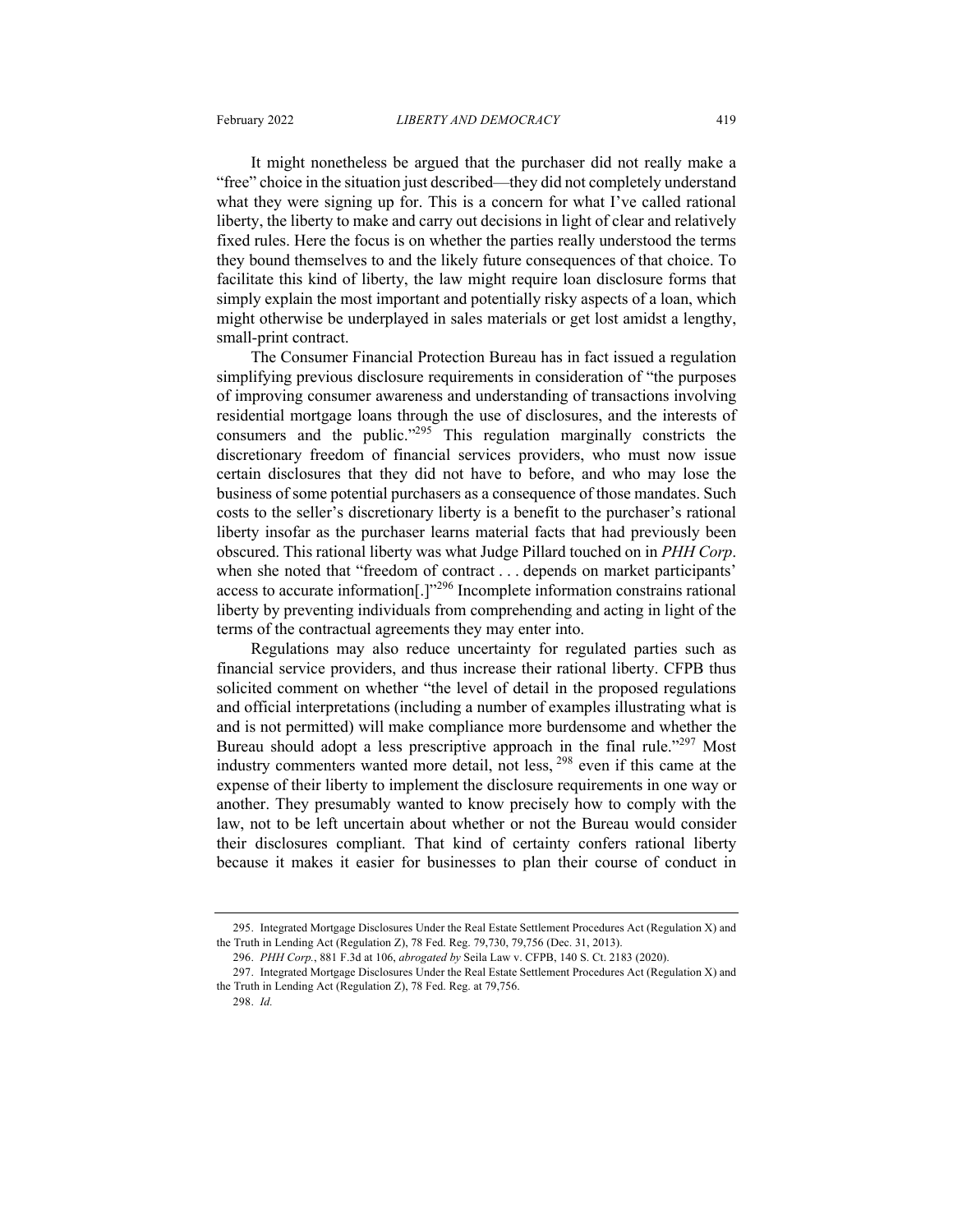conformity with the rules, rather than expend time and money hazarding imperfect guesses about how to comply.

Similar but stronger incentives arose from the Obama Administration's Environmental Protection Agency's regulations setting fuel economy standards.<sup>299</sup> The Trump Administration rescinded those standards and replaced it with much less stringent ones. <sup>300</sup> And yet, several large auto manufacturers signed on to an agreement with the State of California with only "slightly less restrictive" economy standards than the Obama Administration's in order to provide "much needed regulatory certainty."<sup>301</sup> While part of the incentive for this agreement was California's statutory power to set its own standards, the other factor was auto manufacturers' need to make long-range plans in a capitalintensive industry.<sup>302</sup> Auto manufacturers might prefer the Trump Administration's radically lower fuel economy standards, all things being equal. But once they've begun to make investments in low-emissions vehicles based on higher standards, switching to radically less onerous standards no longer has the same appeal. They are willing to trade a degree of discretion measured in miles per gallon for the planning benefits of a durable regulatory requirement. They will give up the prospect of greater discretionary liberty in order to attain greater rational liberty.

Such dynamics are also common beneath the level of regulations when agencies issue nonbinding guidance to private parties concerning how to comply with the law. Critics of guidance complain that these documents often impose "coercive" requirements while avoiding the rigors of informal rulemaking or formal adjudication.<sup>303</sup> But in contexts where an agency has broad enforcement power, or the capacity to keep products off the market altogether, regulated

<sup>299.</sup> Environmental Protection Agency and National Highway Traffic Safety Administration, 2017 and Later Model Year Light-Duty Vehicle Greenhouse Gas Emissions and Corporate Average Fuel Economy Standards, 77 Fed. Reg. 62,623 (Oct. 15, 2012).

<sup>300.</sup> Environmental Protection Agency and National Highway Traffic Safety Administration, The Safer Affordable Fuel-Efficient (SAFE) Vehicles Rule for Model Years 2021–2026 Passenger Cars and Light Trucks, 85 Fed. Reg. 24, 174 (Mar. 30, 2020).

<sup>301.</sup> Carol Davenport & Hiroko Tabuchi, *Automakers, Rejecting Trump Pollution Rule, Strike a Deal with California*, N.Y. TIMES (July 25, 2019), https://www.nytimes.com/2019/07/25/climate/automakers-rejectingtrump-pollution-rule-strike-a-deal-with-california.html.

<sup>302.</sup> Umair Irfan, *Trump's EPA is Fighting California Over a Fuel Economy Rule the Auto Industry Doesn't Even Want*, VOX (Apr. 6, 2019), https://www.vox.com/2019/4/6/18295544/epa-california-fuel-economy-mpg ("Automakers say that a new car requires about three to five years of development, so car companies have to build for regulations as they'll be in the future. That's why no automakers have publicly supported the rollback of fuel economy rules."); Bill Ford & Jim Hackett, *A Measure of Progress*, MEDIUM (Mar. 27, 2018), https://medium.com/cityoftomorrow/a-measure-of-progress-bc34ad2b0ed ("We [Ford Motor Company] support increasing clean car standards through 2025 and are not asking for a rollback . . . . We already have charted a course for our future that includes investing \$11 billion to put 40 hybrid and fully electric vehicle models on the road by 2022 as well as responsible development of the self-driving car.") (alteration in original).

<sup>303.</sup> Robert A. Anthony, *Interpretive Rules, Policy Statements, Guidances, Manuals, and the Like—Should Federal Agencies Use Them to Bind the Public?*, 41 DUKE L.J. 1311, 1315 (1992).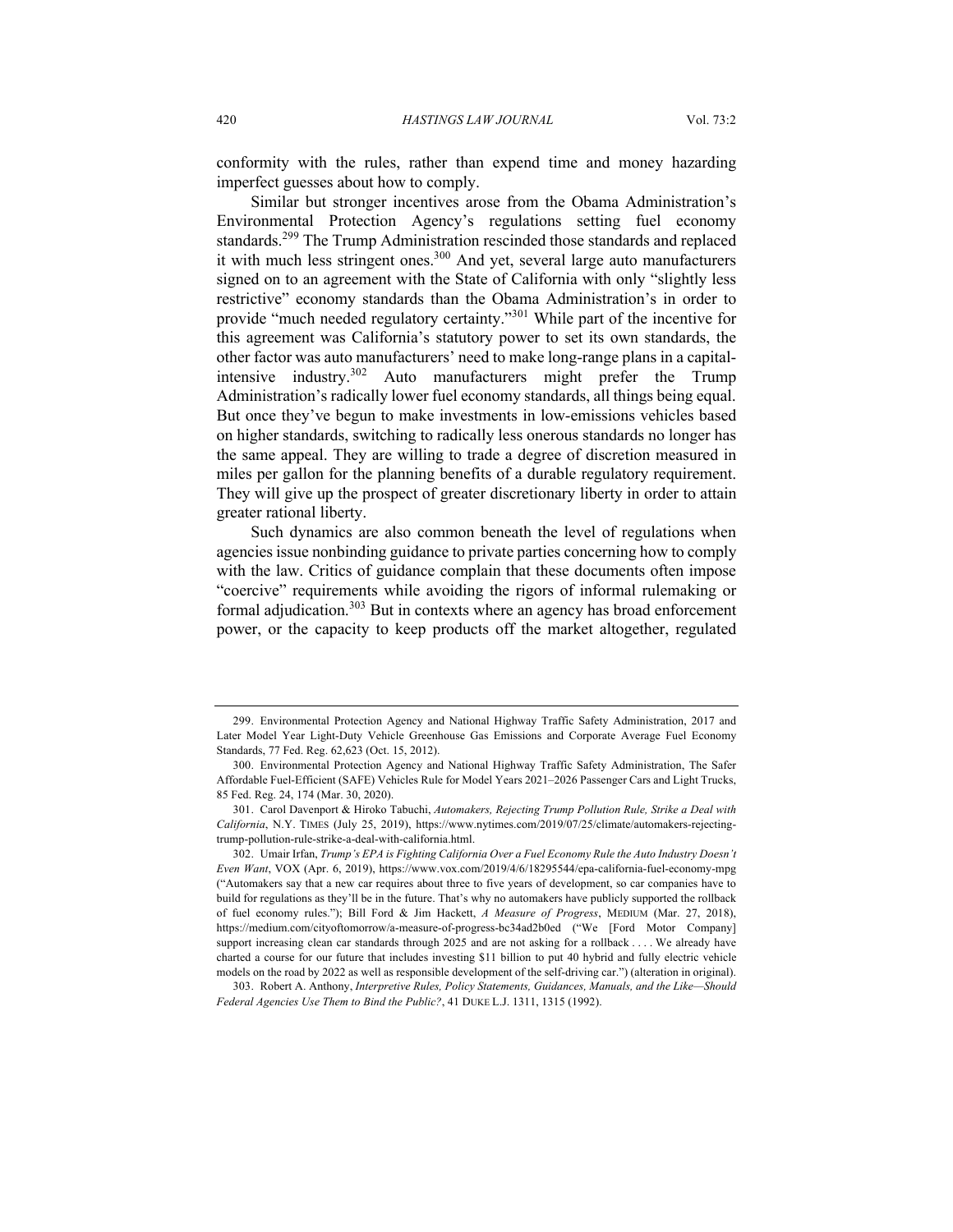parties crave guidance like "water in the desert."304 Even if the terms of the guidance departs from the regulated parties' ideal point in preserving their own discretion, the gains in certainty make such non-binding yet coercive communications well worth the cost.

Roberts and Kavanaugh's reliance on discretionary liberty as a reason to limit administrative power ignores the sorts of rational-liberty gains effective regulation generates. They emphasize the importance of maximizing the options available to financial service providers and consumers while downplaying the importance of enabling people to understand and act in light of a stable system of rules and guidelines. As a consequence, they favor stricter controls over administrative agencies than would be justified by a balanced analysis of the values they themselves have recognized in other cases.<sup>305</sup> A Court that gave rational liberty its fair measure would encourage agencies to issue binding regulations to help guide conduct rather than continuously seek to reduce administrative power in the name of private discretion. The Court's moderate and progressive Justices would do well to emphasize the rational liberty benefits of administrative regulation when the conservative Justices ignore them.

#### IV. FURTHERING LIBERTY WITHOUT UNDERMINING DEMOCRACY IN THE ADMINISTRATIVE STATE

The previous Part examined how the conservative Justices have failed to apply the political theory they rely on consistently and even-handedly to controversies that concern the administrative state. This Part turns from critique to constructive reform. It describes how the administrative state currently advances liberty. It then suggests legal reforms that would further liberty at minimal costs of democracy.

One might conclude from the previous Part that the values of liberty and democracy are simply too contestable and diffuse to inform constitutional or administrative law. To borrow Justice Holmes's phrase from a related context, perhaps these values are like "spiders' webs[,] inadequate to control the dominant facts."<sup>306</sup> There are indeed sound objections to the Court's freewheeling invocation of these values in public law. Because liberty and democracy are "polycentric" values, containing multiple and conflicting interests, particular legal rules are likely to generate competing burdens and benefits for each of these values that cannot easily be weighed and compared.<sup>307</sup>

<sup>304.</sup> Nicholas R. Parrillo, *Federal Agency Guidance and the Power to Bind: An Empirical Study of Agencies and Industries*, 36 YALE J. ON REG. 165, 185 (2019).

<sup>305.</sup> *Gundy*, 139 S. Ct. at 2134 (Gorsuch, J., concurring, joined by Roberts, C.J. and Thomas, J.) (emphasizing "stability and fair notice" as a reason for the nondelegation doctrine); *Kisor*, 139 S. Ct. at 2438 (Gorsuch, J., concurring, joined by Kavanaugh J. and Thomas, J.) (arguing that *Auer* deference leaves private parties "unsure what the law is").

<sup>306.</sup> Myers v. United States, 272 U.S. 52, 295 (1926) (Holmes, J., dissenting).

<sup>307.</sup> Fuller, *supra* note 127, at 394–404 (1978).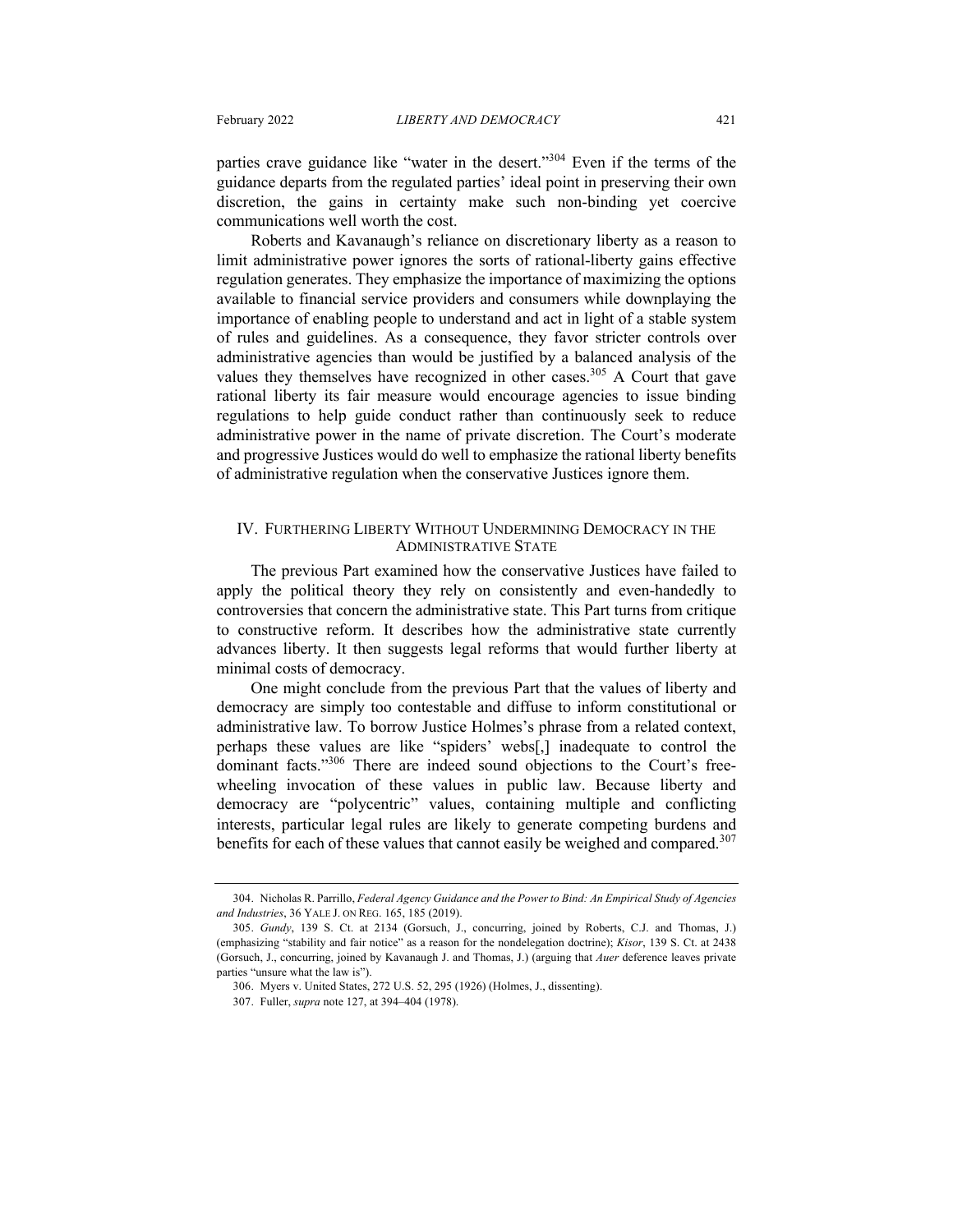Many questions about how best to advance liberty and democracy in the design of the administrative state therefore cannot be resolved by way of "judicially discoverable and manageable standards," but instead involve "policy determination[s]" that the Constitution assigns to the elected branches rather than the judiciary.308 In particular, questions about how to strike the optimal balance between legislative and executive democracy, or between private discretion and legal coercion, do not admit precise answers that are generalizable across the full range of government conduct. If the Court presumes to set the balance on its own, the result is likely to be arbitrary.

While the Roberts Court's use of political theory to date has been inconsistent on its own terms, it will not do to dismiss any and all reliance on liberal and democratic values out hand. These principles animate our political and legal culture and are now entrenched in the case law. The Court's acknowledgment of the substantive political values that underlie its reasoning also promotes public scrutiny and transparency. The solution to the ails described above is not to cease talking about liberty and democracy altogether but rather to cabin these discussions to matters where judges have specific competence and authority.

This Part therefore identifies those cases where political theory points the way towards constructive judicial reforms. Subpart A describes how the retroactive effect of agency policymaking may undermine rational liberty. This problem falls squarely within the judiciary's bailiwick as it implicates due process concerns. The Court could address this problem by reserving judicial deference for prospectively rather than retroactively binding administrative policies. Such an approach would minimally alter the design choices of the elected branches. Subpart B acknowledges that legislative delegation of policymaking authority to agencies may undermine political liberty. The judiciary could help to address the issue by strengthening existing opportunities for public participation in the administrative process. The conservative Justices, however, do not seem likely to take up that approach, preferring instead a broadbrushed assault on the administrative state that is more likely to hurt than to help the cause of political liberty. The elected branches instead must act to increase political liberty in the administrative process.

## A. RATIONAL LIBERTY THROUGH JUDICIAL DEFERENCE TO PROSPECTIVE AGENCY RULES

The rational liberty to act in light of known and stable rules is at issue when Gorsuch criticizes judicial deference to agency interpretation. He argues that liberty is infringed when private parties are left to "guess" what the law is because the agency has significant discretion to interpret the law and change its

<sup>308.</sup> Baker v. Carr, 369 U.S. 186, 217 (1962) (alteration in original); *See* Aziz Z. Huq, *Removal as a Political Question*, 65 STAN. L. REV. 1, 5–6 (2013).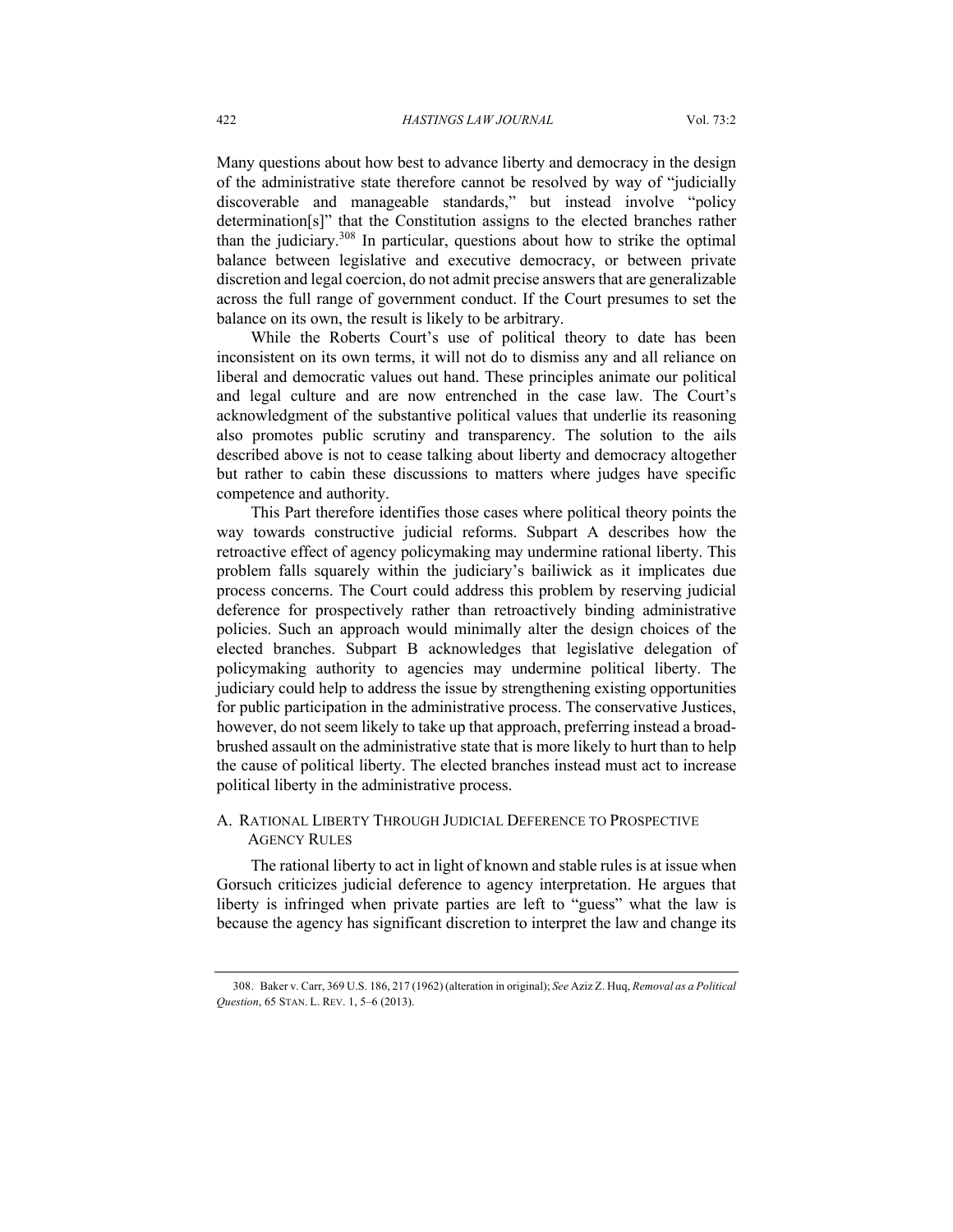interpretation.<sup>309</sup> This is a valid concern, up to a point. If the rules are obscure or perpetually in flux, individuals will not be able to plan around them. As a consequence, they will have difficulty leading purposeful lives as rational agents. But Justice Gorsuch does not attend to the ways in which administrative lawmaking can also facilitate such rational liberty. If agencies make rules that are relatively uniform and stable, individuals are likely to have greater rational liberty than if the courts frequently reverse agency action. Rational liberty does, however, militate against deference to agency actions that undermine predictability and consistency, such as retroactive interpretations and interpretations made without due consideration of significant reliance interests.

Consider a standard case of *Chevron* deference: an agency promulgates a prospective rule with the force of law interpreting an ambiguous statute. The agency's interpretation is not what a majority of judges on the reviewing court would consider the best interpretation of a statute, but it is one that a majority would consider reasonable. Under *Chevron*, the court will uphold the agency's interpretation and, barring other legal infirmities, the regulation will remain in effect.310 If *Chevron* were eliminated, by contrast, then the court would set aside the rule. *Chevron* thus increases the likelihood that the law will remain consistent between the way the agency interprets it and the way the courts do. In addition, it reduces the likelihood of circuit splits, in so far as each circuit will have to adopt a single federal agency's reasonable interpretation of a statute.<sup>311</sup> *Chevron* therefore promotes rational liberty by increasingly the predictability and consistency of legal rules. Take away *Chevron* and there will be greater uncertainty across jurisdictions and until an often years-long process of judicial review winds its way through the courts.

There are other aspects of judicial deference, however, that do raise genuine problems for rational liberty. The first is the rule in *National Cable & Telecommunications Ass'n v. Brand X Internet Services*, <sup>312</sup> authored by Justice Thomas, that an agency's reasonable interpretation of a statute supersedes a court's contrary interpretation.313 There is logic to the rule in terms of *Chevron* itself: if the statute is ambiguous, then a democratically accountable agency should be able to change its interpretation from time to time within the range of ambiguity, even if a court has previously endorsed a different one of several reasonable interpretations.<sup>314</sup> But that kind of political flexibility imposes a real cost on regulated firms and beneficiaries in terms of their ability to rely on

<sup>309.</sup> *Gutierrez-Brizuela*, 834 F.3d at 1152 (Gorsuch, J., concurring).

<sup>310.</sup> *Chevron*, 467 U.S. at 843.

<sup>311.</sup> Peter L. Strauss, *One Hundred Fifty Cases Per Year: Some Implications of the Supreme Court's Limited Resources for the Judicial Review of Agency Action*, 87 COLUM. L. REV. 1093, 1121 (1987); *City of Arlington*, 569 U.S. at 307 (Scalia, J.) (Reasoning that eliminating *Chevron* deference for jurisdictional questions would lead to "[t]hirteen Courts of Appeals applying a totality-of-the-circumstances test" which "would render the binding effect of agency rules unpredictable"). I am grateful to Chris Walker for these references.

<sup>312.</sup> 545 U.S. 967.

<sup>313.</sup> *Id.* at 983.

<sup>314.</sup> *See* FCC v. Fox Television Stations, Inc., 556 U.S. 502, 514 (2009).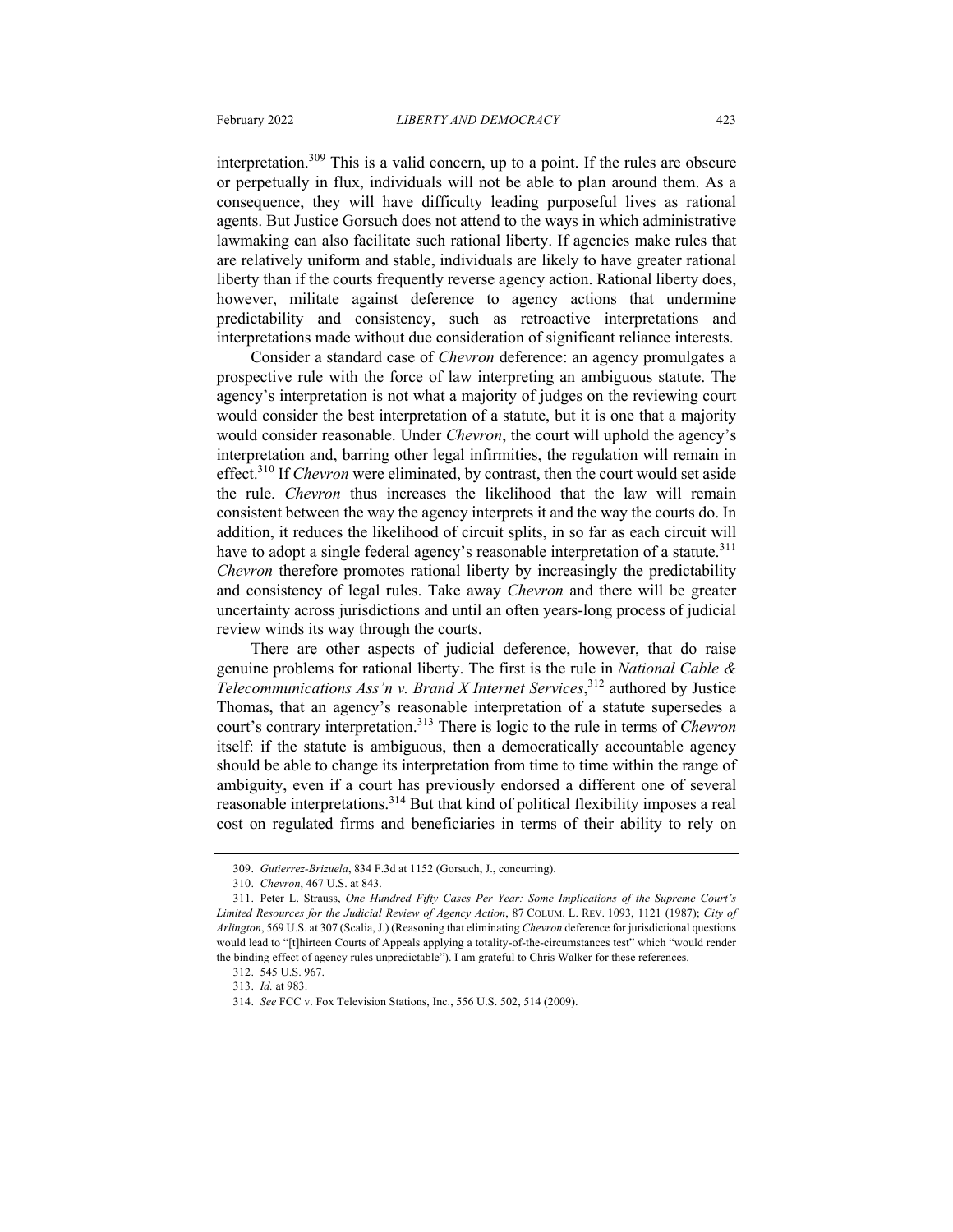interpretations sanctioned by the courts. Rational liberty will be undermined when agencies change regulations in light of which private parties have made their plans. Of course, that cost to rational liberty is arguably imposed by the demands of legislative democracy, as codified in statutory law requiring judicial deference to executive agencies, as well as the demands of executive democracy, which relies on such statutory discretion to make policy changes within the bounds of law.

One way in which administrative law balances legislative and executive democracy against rational liberty is to require agencies and reviewing courts to take into account any "serious reliance interests" generated by the previous policy when considering the lawfulness of an agency's policy change.<sup>315</sup> That issue proved decisive in the *Department of Homeland Security v. Regents of the University of California*, <sup>316</sup> where the Court set aside the Trump Administration's rescission of the Obama Administration's Deferred Action for Childhood Arrivals program (DACA). Chief Justice Roberts observed that the rescission memorandum "failed to address whether there was 'legitimate reliance' on the DACA Memorandum."<sup>317</sup> He noted that "DACA recipients have 'enrolled in degree programs, embarked on careers, started businesses, purchased homes, and even married and had children, all in reliance' on the DACA program."<sup>318</sup> The Court's concern to protect these reliance interests is based on the value of rational liberty. The Court was securing DACA recipients' ability to make and pursue plans made in light of the government's previous policy.319

Some of the current limits on "*Chevron*'s domain<sup>320</sup> likewise sound in rational liberty. In *United States v. Mead Corp.*, <sup>321</sup> the Court declined to grant *Chevron* deference to a customs classification ruling. The Court reasoned that these rulings did not have the force of law in part because the Customs Service's regulations stated that such classification rules would be "conclusive only as between itself and the importer to whom it was issued[.]"<sup>322</sup> The agency itself did not mean, by such classifications, to create rules that all regulated parties knew in advance and could rely on when making their business decisions. The Court further observed that the classifications could not have "legal force" because "46 different Customs offices issue 10,000 to 15,000 of them each

<sup>315.</sup> *Id.* at 515.

<sup>316.</sup> 140 S. Ct. 1891, 1913, 1915 (2020).

<sup>317.</sup> *Id.* at 1913.

<sup>318.</sup> *Id.* at 1914 (internal quotations omitted).

<sup>319.</sup> The reliance interests implicated in administrative action may go beyond pecuniary concerns to include also the interest in the government's recognition of one's identity or status or the harms one has suffered. *See* Emerson, *supra* note 77, at 2207–15.

<sup>320.</sup> Thomas W. Merrill & Kristin E. Hickman, *Chevron's Domain*, 89 GEO. L.J. 833, 835 (2001) (exploring the limits of *Chevron*'s scope).

<sup>321.</sup> 533 U.S. 218.

<sup>322.</sup> *Id.* at 233.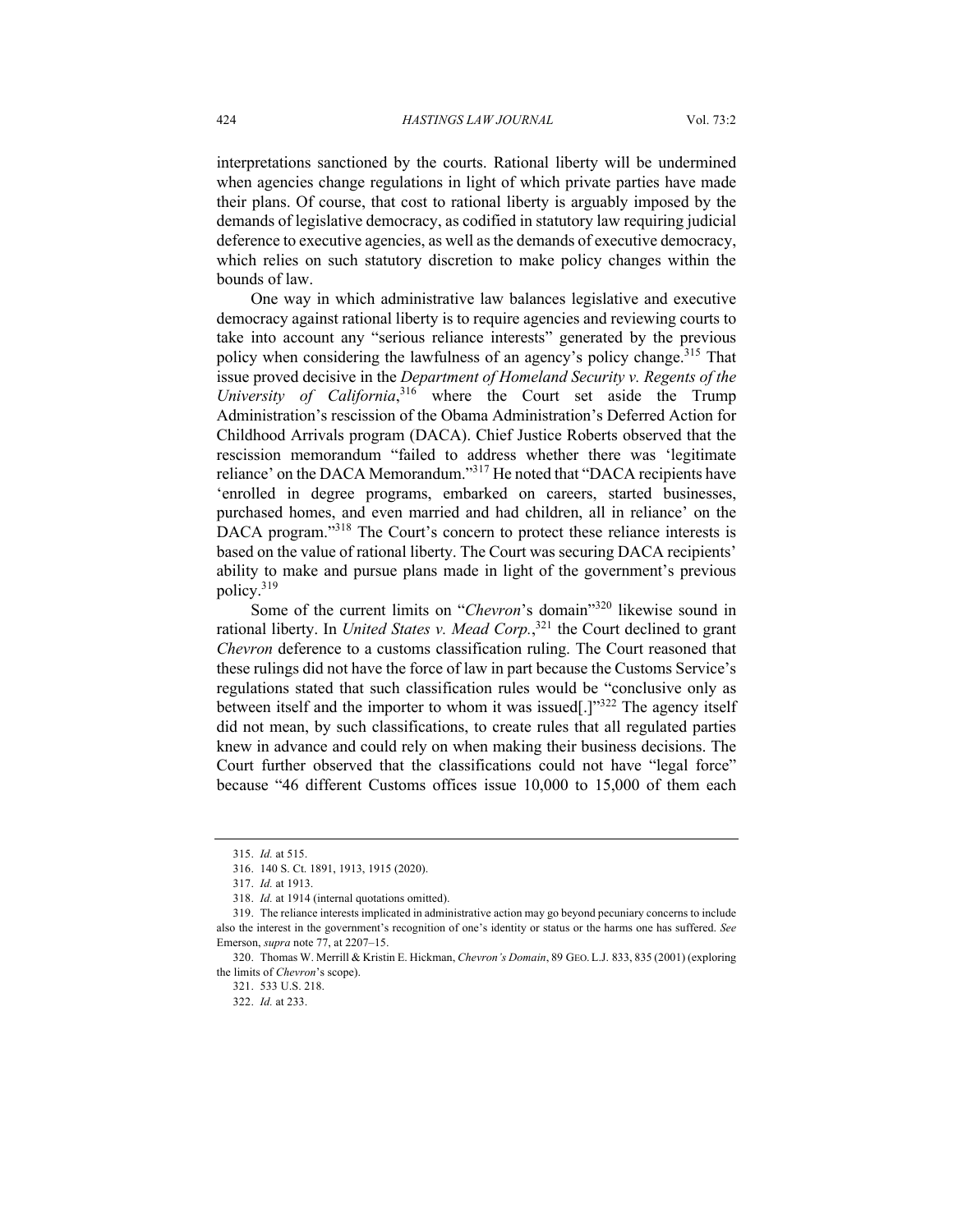year."<sup>323</sup> Given the diffusion of power to issue classification rulings, granting deference to one ruling could upset the plans of parties who had relied on different advice given by other officials. Whereas deference to a rule issued by an agency head ensures predictability and consistency in the administration of law, deference to each one of thousands of letters issued to particular parties from dozens of offices would risk upending any discernible pattern of customs enforcement.

Justice Kagan's refinement of *Auer* deference in *Kisor* follows a similar logic in limiting deference to agency interpretations of their own regulations to situations where the interpretation is "authoritative" rather than "ad hoc," and represents the agency's "fair and considered judgment" rather than a "convenient litigating position."324 These constraints protect the notice and reliance interests of private parties against unpredictable, retroactive, or surreptitious changes in policy.

Kagan would have done well to underscore the liberty interest at issue in these limitations on *Auer* deference.<sup>325</sup> But she shied away from these issues and focused instead on conventional administrative law concerns with bureaucratic "expertise."<sup>326</sup> Justice Gorsuch then assumed the high ground of liberty, arguing that, because of *Auer* deference, ordinary people would be "left always a little unsure what the law is." $327$  But if deference to agency interpretations of regulations is limited to situations where the interpretation is prospective, authoritative, and relatively durable, the problem of uncertainty will be significantly diminished. Deference to such official interpretations in fact increases certainty relative to a system where the judiciary may lightly set aside the agency's considered position or where the agency simply delegates wide discretion to low-level officials to avoid the trouble of judicial scrutiny of its guidance.<sup>328</sup>

Retroactivity nonetheless remains a significant problem in some fields of administrative law. Interpretations issued through agency adjudications often enjoy *Chevron* deference.<sup>329</sup> The parties to the adjudication may then become bound by an interpretation that was not previously in force and of which they had no notice. As Kristin Hickman and Aaron Nielson have recently argued, retroactive policymaking raises due process concerns about "the fairness and political legitimacy of agency actions," even if these worries do not amount to actual due process violations.330 This was one of the issues Justice Gorsuch

<sup>323.</sup> *Id*.

<sup>324.</sup> *Kisor*, 139 S. Ct. at 2414–18.

<sup>325.</sup> Metzger, *supra* note 4, at 45 ("Kagan barely engaged Gorsuch's lengthy constitutional attack on *Auer*, but her dismissive response was largely functionalist.").

<sup>326.</sup> *Kisor*, 139 S. Ct. at 2417.

<sup>327.</sup> *Id.* at 2438 (Gorsuch, J., concurring).

<sup>328.</sup> *See* Peter L. Strauss, *Publication Rules in the Rulemaking Spectrum: Assuring Proper Respect for an Essential Element*, 53 ADMIN. L. REV. 803, 808 (2001).

<sup>329.</sup> *Mead Corp.*, 533 U.S. at 230.

<sup>330.</sup> Kristin E. Hickman & Aaron L. Nielson, *Narrowing* Chevron*'s Domain*, 70 DUKE L.J. 931, 974 (2021).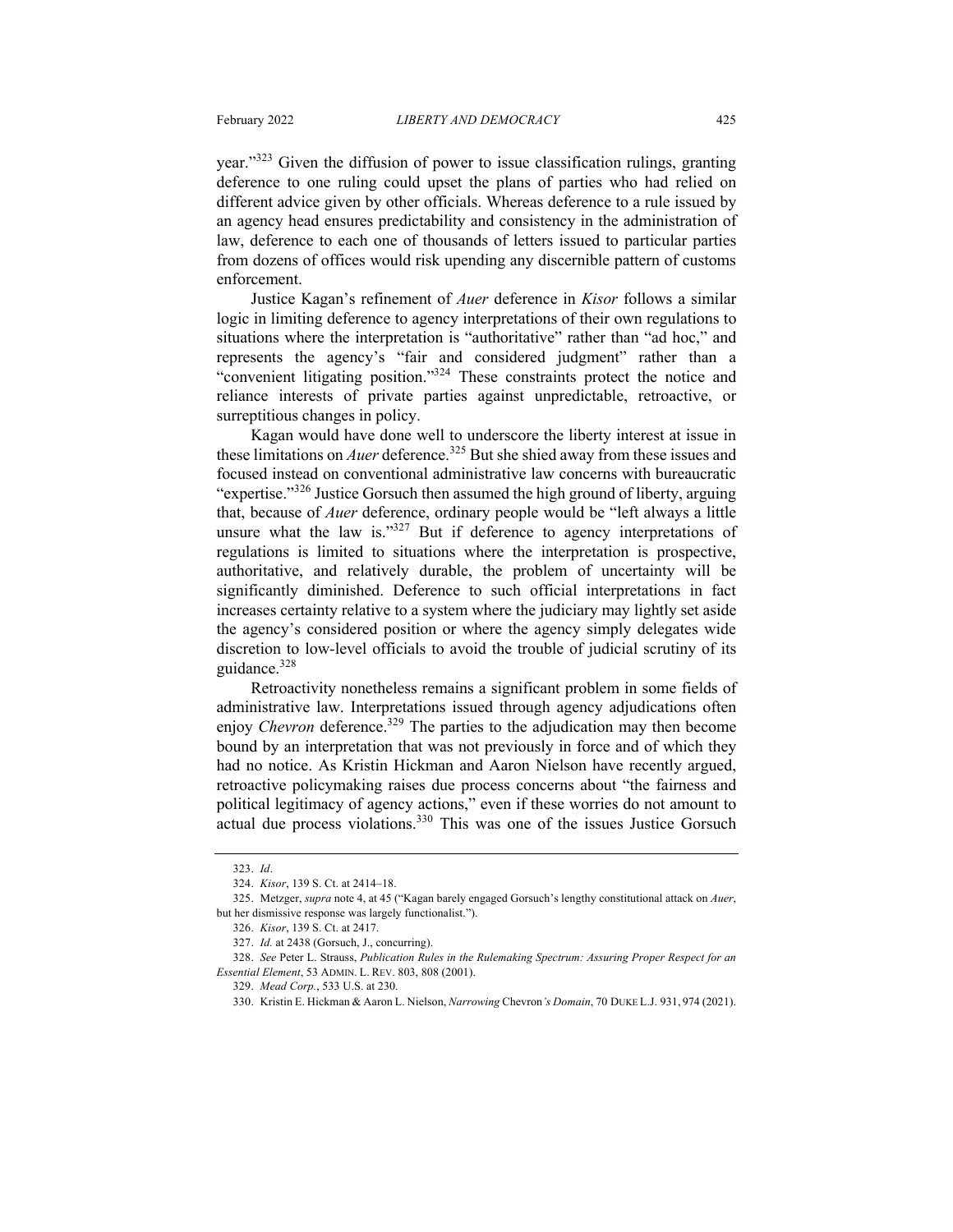identified in *Gutierrez*-*Brizuela* and is endemic in immigration law.<sup>331</sup> Retroactive policy change through adjudication damages rational liberty because it is impossible to make plans in light of rules that are not currently in effect. And given the gravity of the interests at stake in immigration cases, such as whether a person can lawfully remain in the United States, these impediments to rational agency are quite serious.

Consider, for example, Attorney General Sessions' adjudicatory decision in *Matter of A-B-*, <sup>332</sup> in which he reversed the ruling of the BIA that an applicant qualified for asylum.333 In doing so, the Attorney General relied on *Chevron* to alter the BIA's current caselaw on who could qualify as a "member of a particular social group" for the purposes of asylum applications.334 For the sake of respecting the rational liberty of the party to the adjudication and any others who had applied for asylum, it would have been preferable if the Attorney General had issued a rule with only future effect, rather than making a retroactive policy change by adjudication.

Scholars have proposed responding to such problems by limiting *Chevron* deference in adjudication. Hickman and Nielson's preference is to eliminate *Chevron* deference altogether for policies issued through adjudication, or at least to restrict deference to congressionally required "formal" adjudicatory procedures.<sup>335</sup> Shoba Sivaprasad Wadhia and Christopher J. Walker have argued that *Chevron* deference ought to be eliminated for immigration adjudication specifically, on the grounds that immigration questions do not involve the usual sort of scientific expertise and immigration adjudication is not particularly deliberative.<sup>336</sup> The analysis developed in this Article would support an approach that is more trans-substantive than Wadhia and Walkers' and less absolutist than Hickman and Nielson's. The Court should encourage agency officials to proceed prospectively by only granting deference to prospectively binding legal interpretations. This would follow the logic of *Mead* and *Kisor* by restricting deference to situations where agency policymaking is less likely to thwart private parties' rational agency.

A global assessment of whether restraining adjudicatory policymaking in this way would be a net benefit for liberal democracy on the whole would have to consider costs to legislative and executive democracy that such a judicially imposed constraint on retroactivity would impose. In the immigration context, Congress has vested interpretive authority in the attorney general.337 Restricting

<sup>331.</sup> *See generally* Shoba Sivaprasad Wadhia & Christopher J. Walker, *The Case Against* Chevron *Deference in Immigration Adjudication*, 70 DUKE L.J. 1197 (2021).

<sup>332.</sup> 27 I&N Dec. 316 (A.G. 2018). Attorney General Merrick Garland vacated this decision in Matter of A-B-, 28 I&N Dec. 307 (A.G. 2021).

<sup>333.</sup> *Id.* at 321 (quoting Matter of A-B-, Decision Denying Asylum Application at \*8, (Immig. Ct. Dec. 1, 2015)).

<sup>334.</sup> *Id.* at 326–27, 331, 333 (overruling Matter of A-R-C-G-, 26 I&N Dec. 388 (B.I.A 2014)).

<sup>335.</sup> Hickman & Nielson, *supra* note 330, at 964.

<sup>336.</sup> Wadhia & Walker, *supra* note 331, at 1201–02.

<sup>337.</sup> 8 U.S.C. § 1103(a)(1) (2018).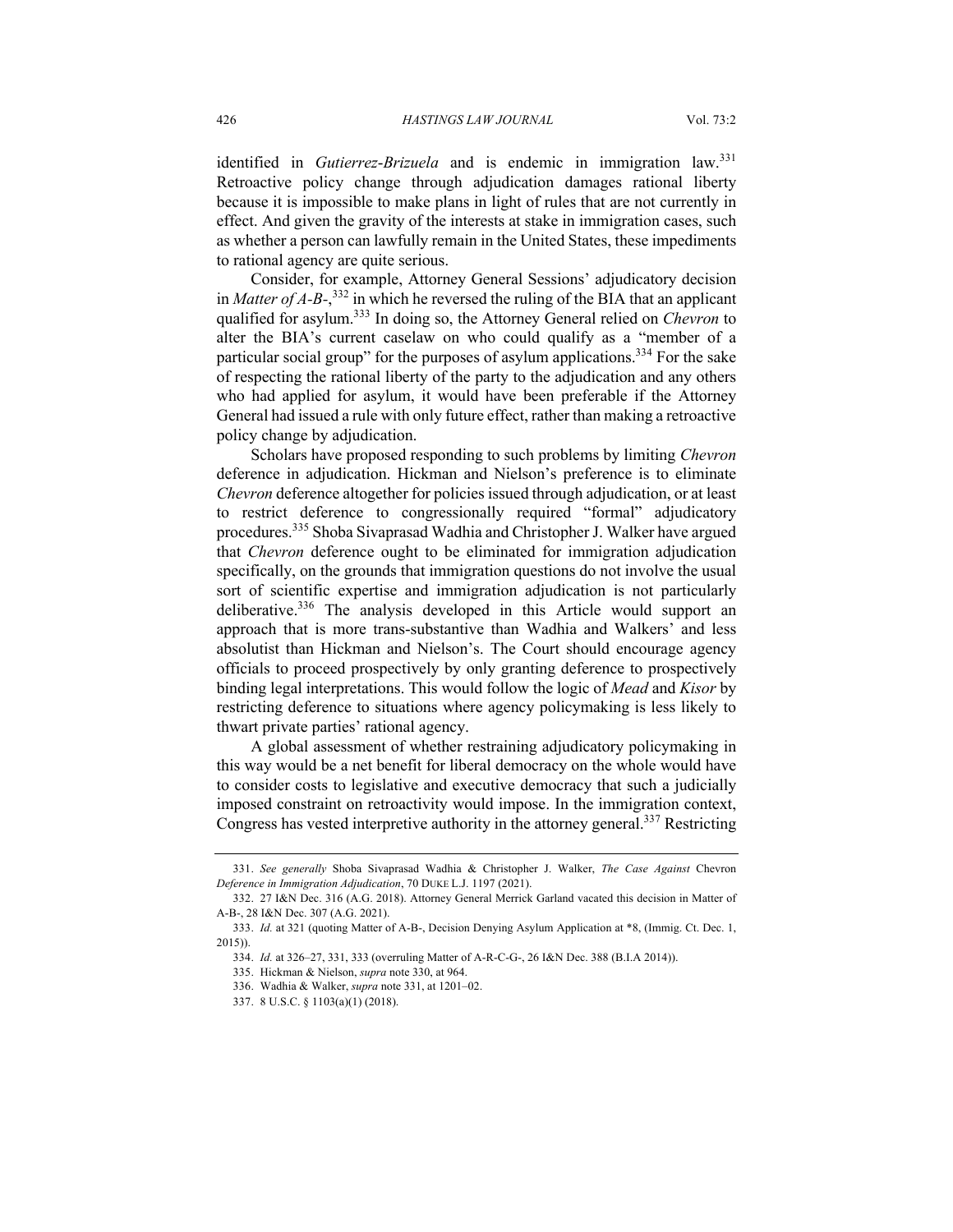that authority would arguably countermand the people's legislative choice. And it would simultaneously undermine executive democracy by limiting the policymaking venues open to a principal officer responsible to the President. At the same time, the costs to legislative and executive democracy would be fairly marginal—an agency can usually choose between making policy by rulemaking or by adjudication.<sup>338</sup> Limiting *Chevron* deference to situations where the agency makes policy prospectively would usually not curtail agencies' power to specify statutory norms but rather would channel that power from adjudication to rulemaking. This approach would also be consistent with the existing principle that it is permissible for an agency to make a new policy through adjudication where the adjudication imposes no "new liability" on the parties as a function of that policy.<sup>339</sup> Courts might continue to defer to adjudicatory policymaking in only those situations where no new liabilities or burdens had been imposed on the parties and there had been no showing of substantial reliance on the prior policy.<sup>340</sup>

Another important consideration in favor of fine-tuning deference rules in this way is that the relevant aspects of rational liberty fall squarely within the judiciary's core institutional competence. Rational liberty is closely linked to due process, as such liberty depends on providing individuals with fair notice of rules and proceedings that may impact their rights and interests.<sup>341</sup> Furthermore, ensuring that the law is relatively predicable, consistent, and respectful of reliance interests goes to the very heart of principles of judicial reasoning, such as stare decisis.<sup>342</sup> Judges themselves aim to develop clear standards that will ensure the integrity of adjudicatory decision-making over time.<sup>343</sup> Given that notice and predictability are fundamental to the judicial role and the legal craft, the judiciary has the know-how to rely on such concerns to bound the discretion and deference judicial doctrine affords to agencies.

The situation here is altogether different from cases where the court purports to set the proper balance between legislative and executive power—a question that is far removed from the maintenance of adjudicatory fairness. Whereas the Court should be extremely reticent to second-guess such political

<sup>338.</sup> *Chenery*, 332 U.S. at 202; Nat'l Petroleum Refiners Ass'n v. FTC, 482 F.2d 672, 684 (D.C. Cir. 1973); United States v. Fla. E. Coast Ry. Co., 410 U.S. 224, 237 (1973).

<sup>339.</sup> Bell Aerospace, 416 U.S. at 295.

<sup>340.</sup> *Id.*

<sup>341.</sup> Jerry L. Mashaw, *Administrative Due Process: The Quest for a Dignitary Theory*, 61 B.U. L. REV. 885, 901 (1981) ("predictability, transparency, and rationality are a family of related process values that can make a worthwhile contribution to any process participant's sense of self-respect . . . . 'Kafkaesque' procedures take away the participants' ability to engage in rational planning about their situation, to make informed choices among options."); *see also* Henry J. Friendly, *Some Kind of Hearing*, 123 U. PA. L. REV. 1267, 1280–81 (1975); Trevor W. Morrison, *Fair Warning and the Retroactive Judicial Expansion of Federal Criminal Statutes*, 74 SO. CAL. L. REV. 455, 455–56 (2000); Hickman & Nielson, *supra* note 330, at 971–77.

<sup>342.</sup> Amy Coney Barrett, *Precedent and Jurisprudential Disagreement*, 91 TEX. L. REV. 1711, 1711–12 (2013).

<sup>343.</sup> Richard H. Fallon, Jr., *Judicially Manageable Standards and Constitutional Meaning*, 119 HARV. L. REV. 1275, 1289–90 (2006).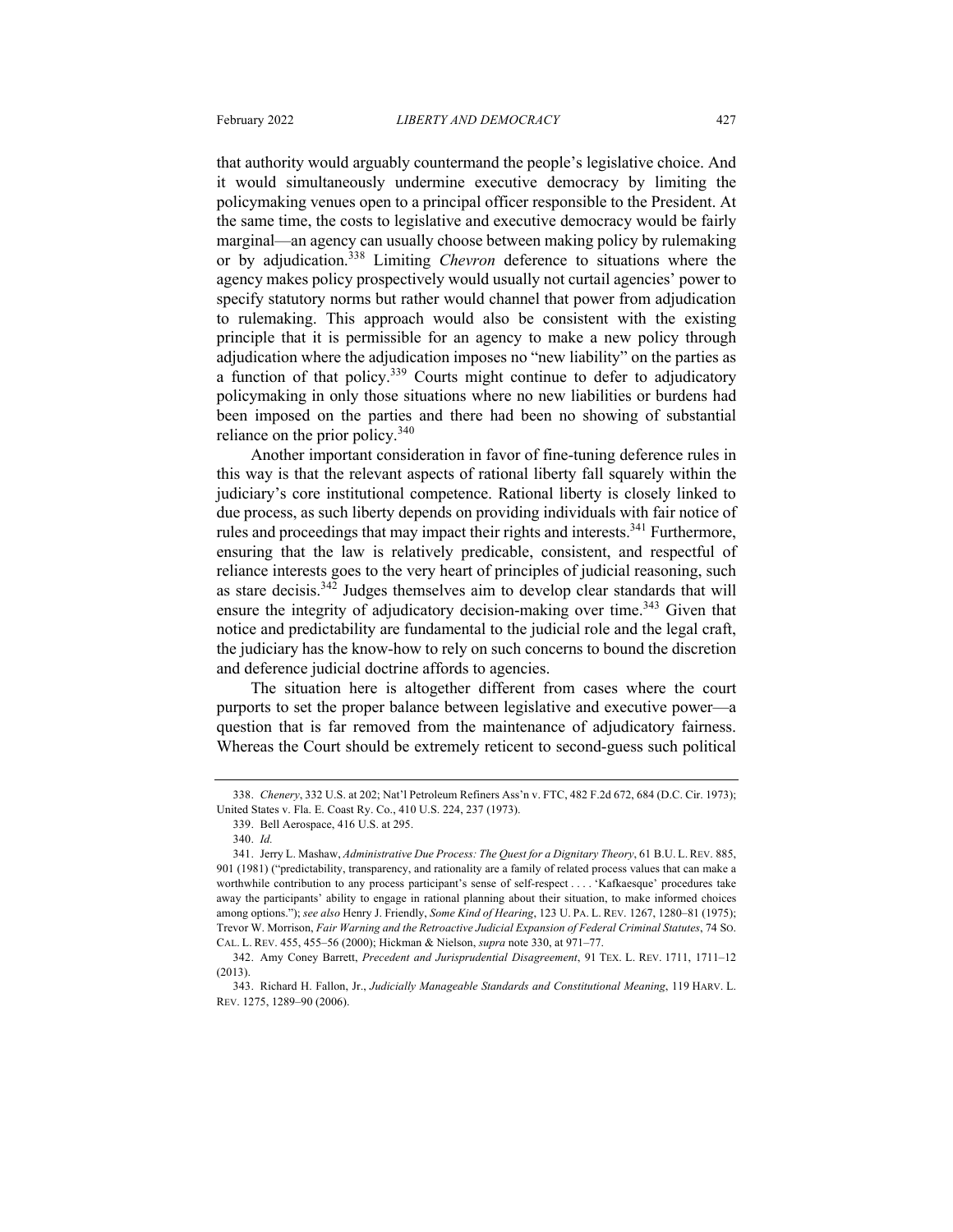decisions, it would be well-justified in limiting its own deference doctrines to situations where administrative policy is only prospective in its binding effect. This would protect the rational liberty of parties likely to be affected by the rule, ensuring they have sufficient notice to recalibrate their conduct in light of the rule. The question of whether a rule would impose retroactive liabilities is judicially manageable, at least as compared to the normatively and empirically complex issues that arise in weighing the legislature's democratic competence against that of the executive.<sup>344</sup> The judiciary could intercede here with lesser risk of displacing the lawmaking and executory power of the people's elected representatives.

#### B. POLITICAL LIBERTY FROM NONDELEGATION TO ADMINISTRATIVE PROCESS

The previous Subpart argued for a more nuanced approach to protecting rational liberty within administrative proceedings. This Subpart suggests a similar approach to the protection of political liberty by improving opportunities for public contestation in the administrative process. Given trends in the Court's jurisprudence, however, it seems unlikely the Justices will take the more modest approach suggested. It will rather be up to the elected branches to reform administrative proceedings to promote citizen involvement while shielding agencies' political processes from undue judicial interference.

Recall that political liberty refers to an individual's capacity to influence and contest the rules by which she is governed. In the nondelegation cases, the conservative Justices emphasize the need to maintain such ongoing civic control of the government. Gorsuch defends nondelegation in order to arrest the "flight of power" from "the people's representatives."345 The concern here is that the delegated authority structures of the administrative state may hamper the people's capacity to constrain and direct the government.

<sup>344.</sup> This is not to say that resolving questions around retroactivity is always easy, non-problematic, or detached from other issues of political morality. *See* SUNSTEIN & VERMEULE, LAW AND LEVIATHAN, *supra* note 12, at 61–62 (describing complexities and differences of approach on questions of retroactivity in administrative law); Michael Graetz, *Retroactivity Revisited*, 98 HARV. L. REV. 1820, 1822 (1985) (arguing that the distinction between retroactive and prospective rules is "illusory" because any legal change may alter the economic value of assets); Jill E. Fisch, *Retroactivity and Legal Change: An Equilibrium Approach*, 110 HARV. L. REV. 1055, 1067–73 (1997) (characterizing the distinction as a "spectrum" rather than a "binary"). Rather, at least in the administrative law context, the question of whether an agency is making a rule that "attaches new legal consequences to conduct completed before its enactment" is relatively confined, only marginally impacts the discretion of the elected branches, and admits reasoned elaboration. Landgraf v. USI Film Prod., 511 U.S. 244, 270 (1994) (internal citations and quotations omitted); *id.* ("Any test of retroactivity will leave room for disagreement in hard cases . . . . However, retroactivity is a matter on which judges tend to have sound . . . instinct[s], and familiar considerations of fair notice, reasonable reliance, and settled expectations offer sound guidance."). While it is beyond the scope of this Article to offer a comprehensive account of thorny issues of retroactivity, courts may rely upon the underlying value of rational liberty to inform inquiry at the boundary lines. The essential question is whether changes to the legal status of prior conduct substantially impairs the reasoned decisionmaking of the parties whose legal interests have been impacted. *See* Stephen R. Munzer, *Retroactive Law*, 6 J. LEGAL STUD. 373, 391 (1977) ("A [strongly] retroactive law makes it difficult or impossible to act with knowledge of the applicable law.").

<sup>345.</sup> *Gundy*, 139 S. Ct. at 2142 (Gorsuch, J., dissenting).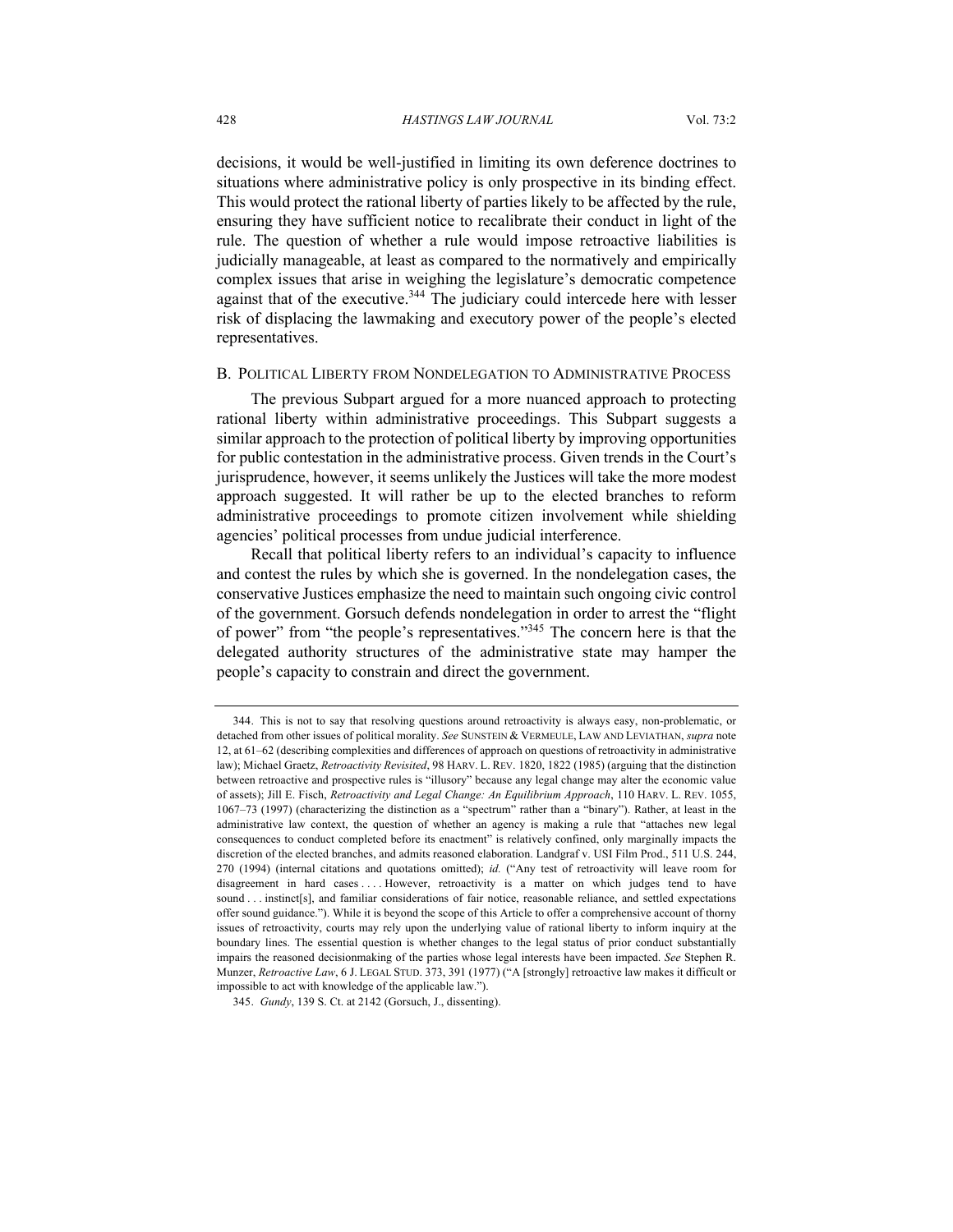The general concern with preserving public control over agency decisionmaking is well-justified, given the coercive power and discretion vested in the administrative state. But nondelegation is an exceedingly poor doctrine to address the issue. The doctrine reallocates the power to make policy decisions from elected officials to courts. In so doing, it undermines both political liberty and legislative democracy, rather than promoting them.

While constitutional case law recognizes the principle that the Legislature may not delegate its legislative power, there is no firm textual basis for such a principle. The Constitution states that the "legislative Powers . . . shall be vested in a Congress of the United States."<sup>346</sup> It does not say that it must remain there.<sup>347</sup> Nor is it true that the vesting clauses would "make no sense" unless the legislative power were nondelegable.<sup>348</sup> One could, for instance, interpret these clauses to grant each of the branches a sort of public entitlement, which they may use as bargaining chips in constitutional negotiation with one another.<sup>349</sup> Moreover, Julian Davis Mortenson and Nicholas Bagley have recently concluded from exhaustive historical research that the Constitution's vesting clauses were not understood to create any sort of constitutional rule against the delegation of policymaking authority to the executive.<sup>350</sup> Nicholas Parrillo has identified a particularly impressive statutory example of legislative delegation in the direct tax of 1798.351 Ilan Wurman pushes back against these scholars conclusions, arguing that some of the Founders did support the nondelegation doctrine, and understood that Congress could not delegate "important subjects" to the executive.<sup>352</sup>

It is not necessary to resolve this dispute here. The point for this Article's purposes is only that the nondelegation doctrine is at best highly contested on an originalist approach to constitutional interpretation. Nor is the nondelegation doctrine adequately justified on the democratic grounds, at least if one adopts the conservative Justices' unitary theory that the elected president controls the

<sup>346.</sup> U.S. CONST. art. I, § 1, cl. 1.

<sup>347.</sup> *Whitman*, 531 U.S. at 489 (Stevens, J., concurring in part) (the Vesting Clauses of article I and II of the Constitution "do not purport to limit the authority of either recipient of power to delegate authority to others").

<sup>348.</sup> Gary Lawson, *Delegation and Original Meaning*, 88 VA. L. REV. 327, 340 (2002); *Gundy*, 139 S. Ct. at 2135 (Gorsuch, J., dissenting).

<sup>349.</sup> Aziz Z. Huq, *The Negotiated Structural Constitution*, 114 COLUM. L. REV. 1595, 1621–24 (2014).

<sup>350.</sup> Julian Davis Mortenson & Nicholas Bagley, *Delegation at the Founding*, 121 COLUM. L. REV. 277, 367 (2021); *see also* Kurt Eggers, *Originalism Isn't What it Used to Be: The Nondelegation Doctrine, Originalism, and Government by the Judiciary*, 24 CHAPMAN L. REV. 707 (2021) (arguing against the originalist case for the nondelegation doctrine in light of debates concerning the Vesting Clauses, the rejection of a proposed Council of Revision, and John Locke's lack of influence over the Federalists).

<sup>351.</sup> Nicholas R. Parrillo, *A Critical Assessment of the Originalist Case Against Administrative Regulatory Power: New Evidence from the Federal Tax on Private Real Estate in the 1790s*, 130 YALE L.J. 1288, 1302 (2021).

<sup>352.</sup> *See, e.g.*, Ilan Wurman, *Nondelegation at the Founding*, 130 YALE L.J. 1490, 1494 (2021) (quoting Wayman v. Southard, 23 U.S. (10 Wheat.) 1, 42–43 (1825)).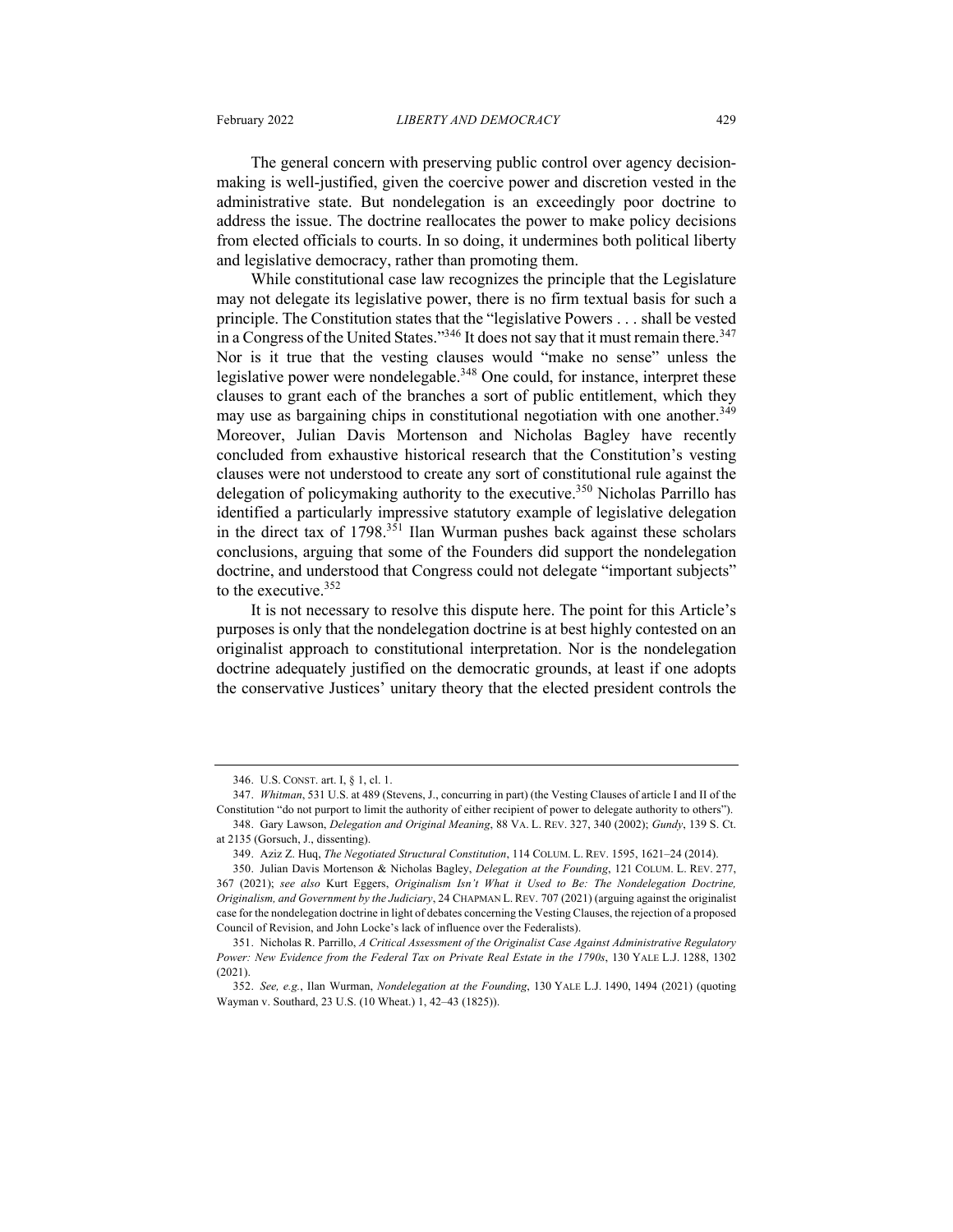executive branch.<sup>353</sup> As discussed in Part III, delegating policymaking power from the elected legislature to a principal officer directed and controlled by the elected President would not appear to pose any serious problems for democratic accountability.

The firmest ground for the nondelegation doctrine is rather the value of political liberty. Justice Gorsuch recognized this when he worried that legislative delegation would turn the executive branch "into a vortex of authority that was constitutionally reserved for the people's representatives in order to protect their liberties."354 There is a legitimate concern that, if Congress authorizes agencies to act under very open-ended or vague standards, the connection between the people and their government will get broken or at least badly attenuated. The people cannot control government by electing legislators if the laws enacted do not meaningfully control the conduct of officials. Administrative agencies may respond to the will of the elected President in a general way, which assuages democratic concerns. But the President's will is only very distantly connected to each individuals' political interests and judgments on any given topic.<sup>355</sup> Whereas vocal and active citizens might perhaps bend the ear of their representatives in Congress, their individualized influence over executive agencies by way of the elected President is so weak as to be fictional.<sup>356</sup>

If our hope is to enable the people to govern themselves on an ongoing basis, however, the enhanced nondelegation doctrine the conservative Justices propose is a very poor tool. Justice Gorsuch would significantly tighten the nondelegation standards, so as to ensure that Congress has "ma[de] the policy decisions" or at least "announced the controlling general policy," while leaving the executive only to "fill up the details" or else to make factual findings that trigger legal consequences.<sup>357</sup> The problem with this proposal is that the line between "policy" and "detail" or "fact" is, at best, extraordinarily murky in the regulatory context. The Clean Air Act, for instance, requires the EPA to set "ambient air quality standards the attainment and maintenance of which in the judgment of the Administrator, based on [air quality criteria reflecting the latest scientific knowledge] and allowing an adequate margin of safety, are requisite to protect the public health."<sup>358</sup> Justice Scalia held that this provision set out an

<sup>353.</sup> *See supra* Part III.A. Elsewhere I have argued that non-delegation, and its cousin, the major questions doctrine, purports to be justified on the basis of popular sovereignty. *See* Emerson, *Administrative Answers to Major Questions*, *supra* note 14, at 2041–49. I argued that both doctrines do not in fact promote democracy and have suggested procedural alternatives.

<sup>354.</sup> *Gundy*, 139 S. Ct. at 2142 (Gorsuch, J., dissenting).

<sup>355.</sup> MASHAW, *supra* note 20, at 170 ("Voters should not be understood to have ratified all of the president's pet political projects."); *see also* Robert A. Dahl, *Myth of the Presidential Mandate*, 105 POL. SCI. Q. 355, 365 (1990) ("The myth of the mandate fosters the belief that the particular interests of the diverse human beings who form the citizen body in a large, complex, and pluralistic country like ours constitute no legitimate element in the general good.").

<sup>356.</sup> On individualized influence and political liberty, see PHILIP PETTIT, ON THE PEOPLE'S TERMS: A REPUBLICAN THEORY AND MODEL OF DEMOCRACY 229–39 (2012).

<sup>357.</sup> *Gundy*, 139 S. Ct. at 2136 (Gorsuch, J., dissenting).

<sup>358.</sup> 42 U.S.C. § 7408(a)(2), 7409(b)(1).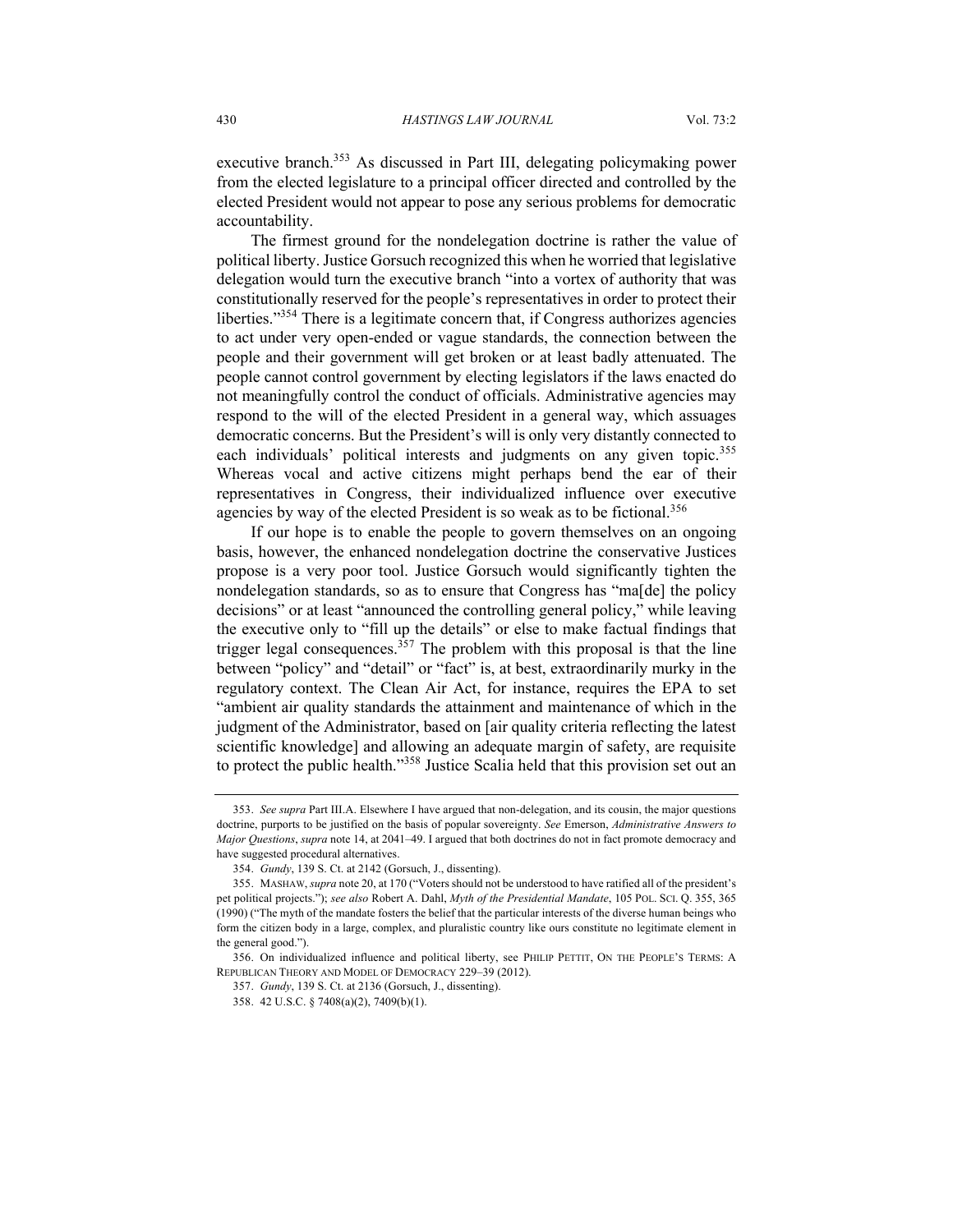"intelligible principle" so as to avoid an impermissible delegation of legislative power.<sup>359</sup> But would it fail Justice Gorsuch's "controlling general policy" standard? The statutory provision certainly contains general policies of "adequate safety" and "public health," but these are sufficiently open-ended as to leave the EPA's appointed political leadership a significant degree of discretion over where precisely to set pollution thresholds.<sup>360</sup> How much policy detail is sufficient to be "controlling" but nonetheless "general" would seem to be in the eye of the beholder. In the absence of a bright-line rule, the courts themselves will make discretionary decisions about the best place to draw the line between "policy" and "detail" or "fact."361 The courts would then arrogate to themselves a policymaking power, which nondelegation proponents consider to be legislative. This would be delegation by judicial dictate, rather than delegation by Congressional choice—hardly a victory for the project of selfgovernance.

A much more promising way to secure the people's freedom from rules over which they have no say is to structure the administrative process in ways that facilitate participation and contestation by affected parties. That way, even if control through legislative standards leaves much to be desired, the public can exercise influence in agency proceedings. A similar approach was once central to the Court's nondelegation jurisprudence. When the Court in *A.L.A. Schechter Poultry Corp. v. United States*<sup>362</sup> struck down provisions of the National Industrial Recovery Act delegating power to create industrial codes under the highly malleable standard of "fair competition," the Court emphasized the absence of procedural controls that were present in other extant administrative institutions, such as the Federal Trade Commission (FTC).<sup>363</sup> The FTC had a similarly broad mandate to regulate "unfair methods of competition."<sup>364</sup> But the Commission's broad powers did not pose a nondelegation problem in part because it was held to higher standards of procedural rigor, including requirements of "notice and hearing" and judicial review.<sup>365</sup>

Congress responded to this ruling and other constitutional challenges to the administrative process by enhancing the procedural quality of agency decision-

<sup>359.</sup> *Whitman*, 531 U.S. at 474.

<sup>360.</sup> *See* WENDY WAGER, SCIENCE IN REGULATION: A STUDY OF AGENCY DECISIONMAKING APPROACHES, REPORT PREPARED FOR THE ADMINISTRATIVE CONFERENCE OF THE U.S. 30–41 (Feb. 18, 2013), https://www.acus.gov/sites/default/files/documents/Science%20in%20Regulation\_Final%20Report\_2\_18\_13\_ 0.pdf (describing separation of science from policy judgment in the ambient air quality standards process).

<sup>361.</sup> JOHN DICKINSON, ADMINISTRATIVE JUSTICE AND THE SUPREMACY OF LAW IN THE UNITED STATES 55 (1927) ("In truth, the distinction between 'questions of law' and 'questions of fact' really gives little help in determining how far courts will review; and for the good reason that there is no fixed distinction . . . . Matters of law grow downward into roots of fact, and matters of fact reach upward, without a break, into matters of law. The knife of policy alone effects an artificial cleavage at the point where the court chooses to draw the line between public interest and private right.").

<sup>362</sup>. 295 U.S. 495.

<sup>363.</sup> *Id.* at 522.

<sup>364.</sup> *Id.* at 533.

<sup>365.</sup> *Id.*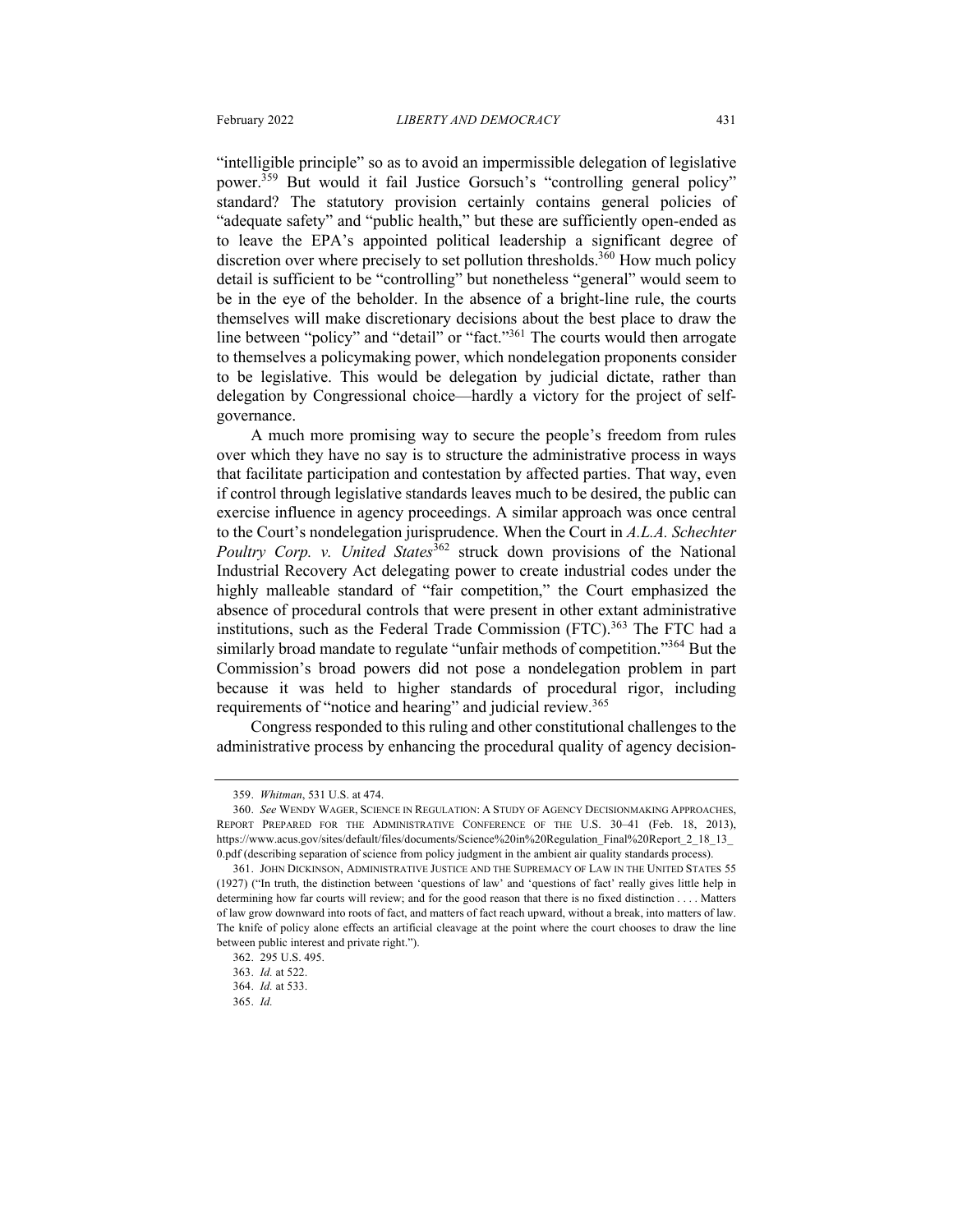making.<sup>366</sup> The Administrative Procedure Act of 1946 (APA) applied such protections generally, requiring more onerous standards in formal adjudication, but nonetheless insisting upon notice, opportunity for comment, and judicial review on the basis of the administrative record in cases of informal rulemaking.<sup>367</sup> As discussed above,<sup>368</sup> the 1960s and 1970s saw the courts elaborating on these statutory protections to secure broad rights to participate in administrative proceedings and to secure judicial review by beneficiaries. Notice and comment then served as a distinctive avenue for the exercise of political liberty. Agencies are required to respond to comments, and the adequacy of their response can be contested upon review.<sup>369</sup> These protections enable affected parties to press their interests before the agency and to insist that the agency's decision be well-reasoned. Concerns that legislative delegation might threaten liberty have been addressed by creating quasi-legislative fora within agencies where parties can assert their rights.

For all the benefits of notice-and-comment rulemaking, however, the process as it exists today is often skewed towards the interests of sophisticated, regulated interests and away from the interests of the general public.<sup>370</sup> There is arguably good reason to condition legislative delegation on further improvements to public participation in administrative policymaking. By reenforcing statutory requirements such as administrative responsiveness to public comments, the judiciary could ensure that affected parties constrain and influence agency regulation.

Recognizing the implicit constitutional function of ordinary administrative law would give significant power to the judiciary to safeguard and modulate the administrative process. $371$  But this form of judicial intervention, even when improvidently exercised, would be a much less serious threat to political liberty than the reinvigorated but unbounded nondelegation doctrine advocated by Justice Gorsuch. His proposed nondelegation doctrine would take a scythe to the institutions of government that the people's representatives have erected over the past century and a half. Judicial superintendence of administrative policymaking is much more precise. It may restrict and channel how agencies proceed, and invalidate certain exercises of power, while leaving the administrative state as a whole intact. These more fine-tuned adjustments pose less serious risks to the people's democratic choices, while holding out the

<sup>366.</sup> *See* DANIEL R. ERNST, TOCQUEVILLE'S NIGHTMARE: THE ADMINISTRATIVE STATE EMERGES IN AMERICA, 1900–1940 137 (2014).

<sup>367.</sup> 5 U.S.C. § 553–54.

<sup>368.</sup> *See supra* Part II.A.3.

<sup>369.</sup> United States. v. Nova Scotia Food Prods. Corp., 568 F.2d 240, 249, 252 (2d Cir. 1977).

<sup>370.</sup> *See* sources cited *supra* note 154.

<sup>371.</sup> On how ordinary administrative law responds to nondelegation concerns, see Gillian E. Metzger, *Ordinary Administrative Law as Constitutional Common Law*, 110 COLUM. L. REV. 479, 491 (2010); Kevin M. Stack, *The Constitutional Foundations of* Chenery, 116 YALE L.J. 952, 958–59 (2007).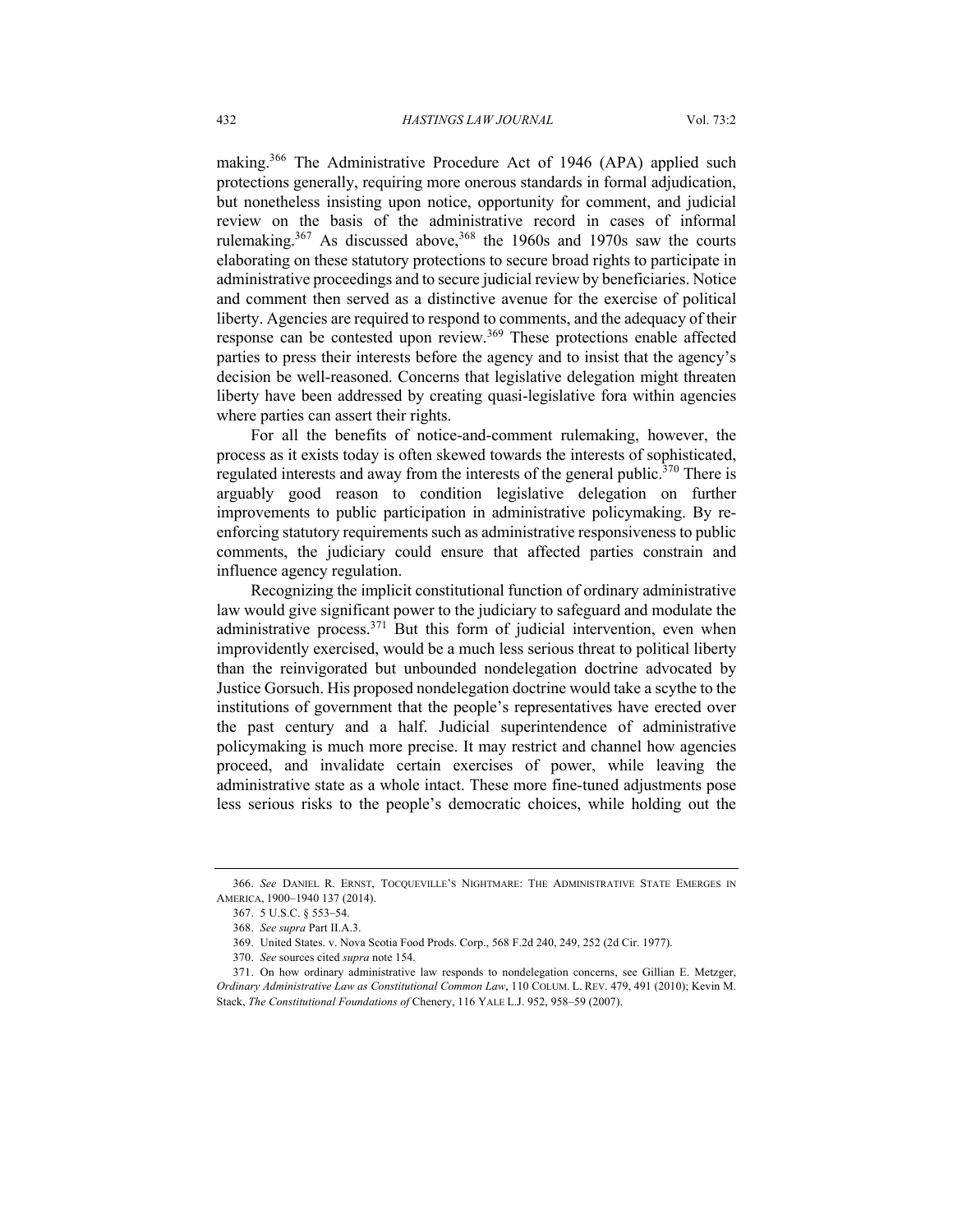promise of an administrative process that fosters rather than undermines their political liberty.

The conservative wing of the Court has often moved in the opposite direction, however. It has taken an exceedingly broad view of agencies' discretion to sidestep the interests of regulatory beneficiaries in cases on standing,  $372$  on the availability of review,  $373$  and on agency decisions not to bring enforcement actions.<sup>374</sup> Most recently, in *Little Sisters of the Poor*, Justice Thomas read statutory language providing that health insurers must provide "such additional preventive care . . . as provided for in comprehensive guidelines" issued by the Health Resources and Services Administration as granting that agency "virtually unbridled discretion."375 This reading is in conflict with the APA, which requires agency action not to be "arbitrary" or "capricious," even where statutory language is broad. $376$  Justice Thomas' approach would seem to maximize the threat that administrative arbitrariness poses so as to heighten the perception that agencies' authority is illegitimate. He seemed positively disappointed that "[n]o party has pressed a constitutional challenge to the breadth of the delegation involved here."<sup>377</sup>

The opinion also creates bad precedent on the notice-and-comment rulemaking process. The agency in this case proceeded by issuing an interim final rule rather than going through the usual process of issuing a notice of proposed rulemaking and accepting and responding to comments from the public before finalizing the rule. According to the APA, agencies can only proceed in this manner if they have "good cause."378 Thomas approved of the agency's use of an interim final rule in lieu of a notice of proposed rulemaking on the grounds that the interim final rule formally met the notice-and-comment requirements by explaining its statutory authority and soliciting comments after the fact from the public.<sup>379</sup>

If generalized, this holding would seriously undermine the APA's informal rulemaking requirements.<sup>380</sup> It would enable agencies to first issue a final, binding regulation, rather than a proposal without binding force, and then solicit

<sup>372.</sup> Lujan v. Defenders of Wildlife, 504 U.S. 555, 556 (1991).

<sup>373.</sup> Norton v. S. Utah Wilderness All., 542 U.S. 55, 65 (2004).

<sup>374.</sup> *Heckler*, 470 U.S. at 821–22.

<sup>375.</sup> 140 S. Ct. at 2373, 2380.

<sup>376.</sup> *Id.* at 2398 (Kagan, J., concurring) ("An agency acting within its sphere of delegated authority can of course flunk the test of 'reasoned decisionmaking.'") (quoting Michigan v. EPA, 576 U.S. 743, 750 (2015)).

<sup>377.</sup> *Id.* at 2382 ("No party has pressed a constitutional challenge to the breadth of the delegation involved here.").

<sup>378.</sup> 5 U.S.C. § 553(b)(B). The Affordable Care Act also specifically authorized interim final rulemaking in this context. 42 U.S.C. § 300gg-2. *See* Pennsylvania v. President United States, 930 F.3d 543, 566 (3d Cir. 2019). But Thomas did not rely on this point at all in his discussion.

<sup>379.</sup> *Little Sisters of the Poor*, 140 S. Ct. at 2384–86.

<sup>380.</sup> Kristin E. Hickman, *Did Little Sisters of the Poor Just Gut APA Rulemaking Procedures?*, OF INTEREST: BLOG (July 8, 2020), https://ofinterest.blog/2020/07/08/did-little-sisters-of-the-poor-just-gut-aparulemaking-procedures.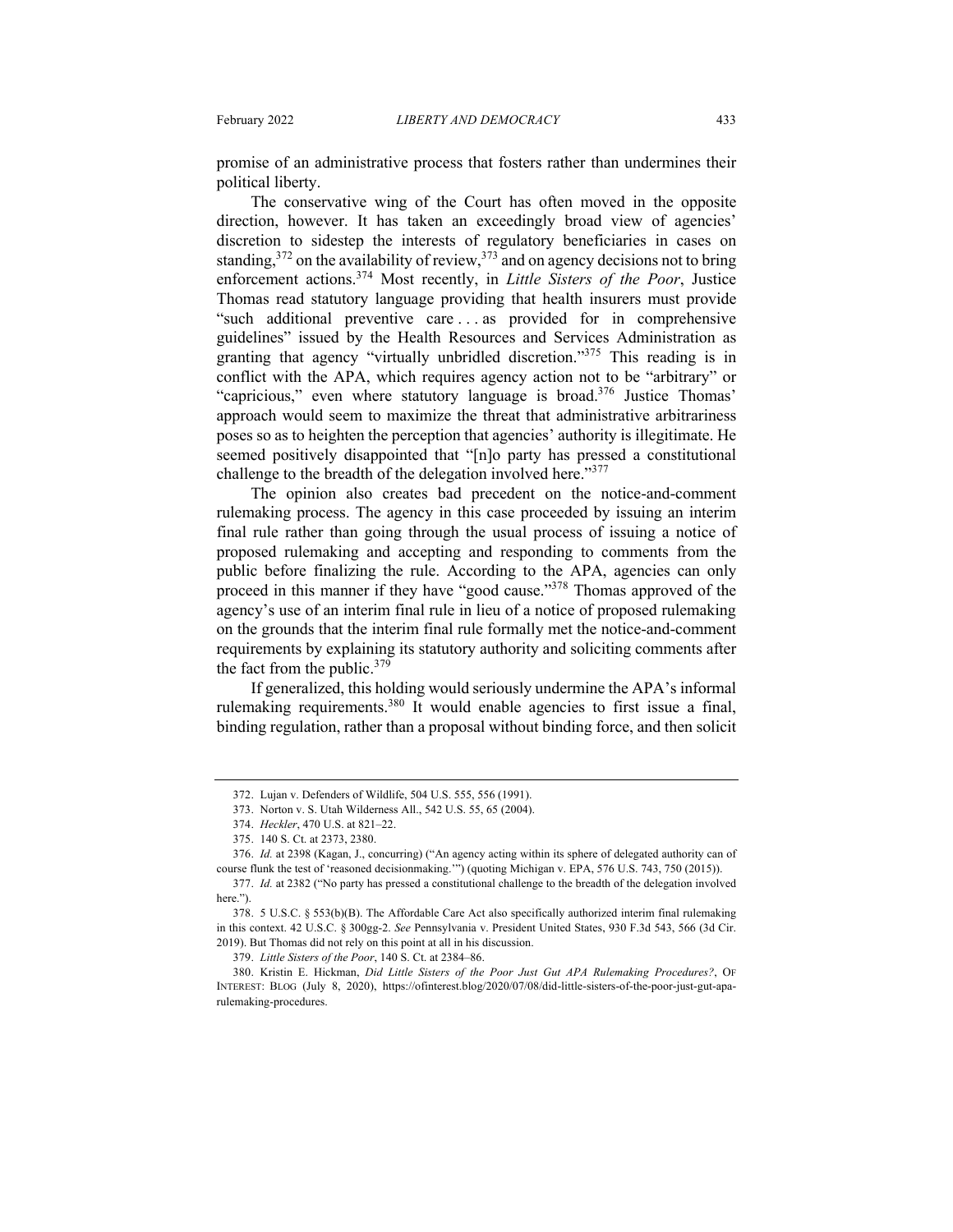comment when the rule is already in effect.<sup>381</sup> Interim final rulemaking may be valuable in some contexts, especially if the agency affords greater opportunities for comment and contestation after the rule is issued than it ordinarily would during the comment period.<sup>382</sup> But Justice Thomas' approach does not offer any such compensation. Instead, it simply removes crucial guardrails that protect the political liberty to participate in and challenge the exercise of authority. In doing so, it merely exacerbates the genuine risks to political liberty that Justice Thomas and his colleagues have repeatedly warned about.

Safeguarding political liberty requires more respect for and maintenance of the administrative process that Congress, the courts, and the Executive have created as a space for political contestation and deliberation. Whether the Roberts Court is willing and able to pursue that project is another matter. If the Justices' goal is to ensure that the people maintain the political right to influence the rules by which they are governed, keeping the administrative process open to public input and challenge will be much more effective than invalidating statutes wholesale. If, on the other hand, the Justices are fundamentally motivated to expand the discretionary liberty of some favored private parties, or else simply to throw sand in the gears of the regulatory state, then these benefits to political liberty will not be of real interest to them.

The Court, ultimately, is only one arena. The members of a polity committed to political liberty ought to assume responsibility for their fundamental values rather than leave them in judicial custody. However the Court conducts itself, the elected branches have power to expand opportunities for the public to inform how policy is made. It is not my task here to suggest a comprehensive reform agenda. But consider a few of examples. Mariano-Florentino Cuéllar has suggested creation of administrative juries composed of members of the public to provide comments on rules with the help of "regulatory public defenders."383 Cynthia Farina, Mary J. Newhart, and others have recommended "online public learning and participation platform[s]" to increase the quality of deliberative public involvement in rulemaking.<sup>384</sup> K. Sabeel Rahman has likewise argued that financial regulatory agencies can serve as fora for robust public involvement, well beyond notice-and-comment rulemaking, taking inspiration from representation-reinforcing features of the Consumer Financial Protection Bureau and the Community Reinvestment Act.<sup>385</sup> Drawing on their study of existing agency outreach practices, Michael Sant'Ambrogio

<sup>381.</sup> 5 U.S.C. § 553(d) (stating that the rule must be published 30 days before it goes into effect, unless good cause exception invoked).

<sup>382.</sup> *See* EMERSON, THE PUBLIC'S LAW, *supra* note 14, at 175 ("Agencies might issue interim regulations quickly with limited or no participation, and subsequently commence an intensive, egalitarian, and deliberative rulemaking process, which would result in a final rule to replace the interim rule.").

<sup>383.</sup> Mariano-Florentino Cuéllar, *Rethinking Regulatory Democracy*, 57 ADMIN. L. REV. 411, 491 (2005).

<sup>384.</sup> Cynthia R. Farina, Mary J. Newhart, Claire Cardie & Dan Cosley, *Rulemaking 2.0*, 65 U. MIAMI L. REV. 395, 396–97 (2011).

<sup>385.</sup> K. SABEEL RAHMAN, DEMOCRACY AGAINST DOMINATION 158–63 (2016).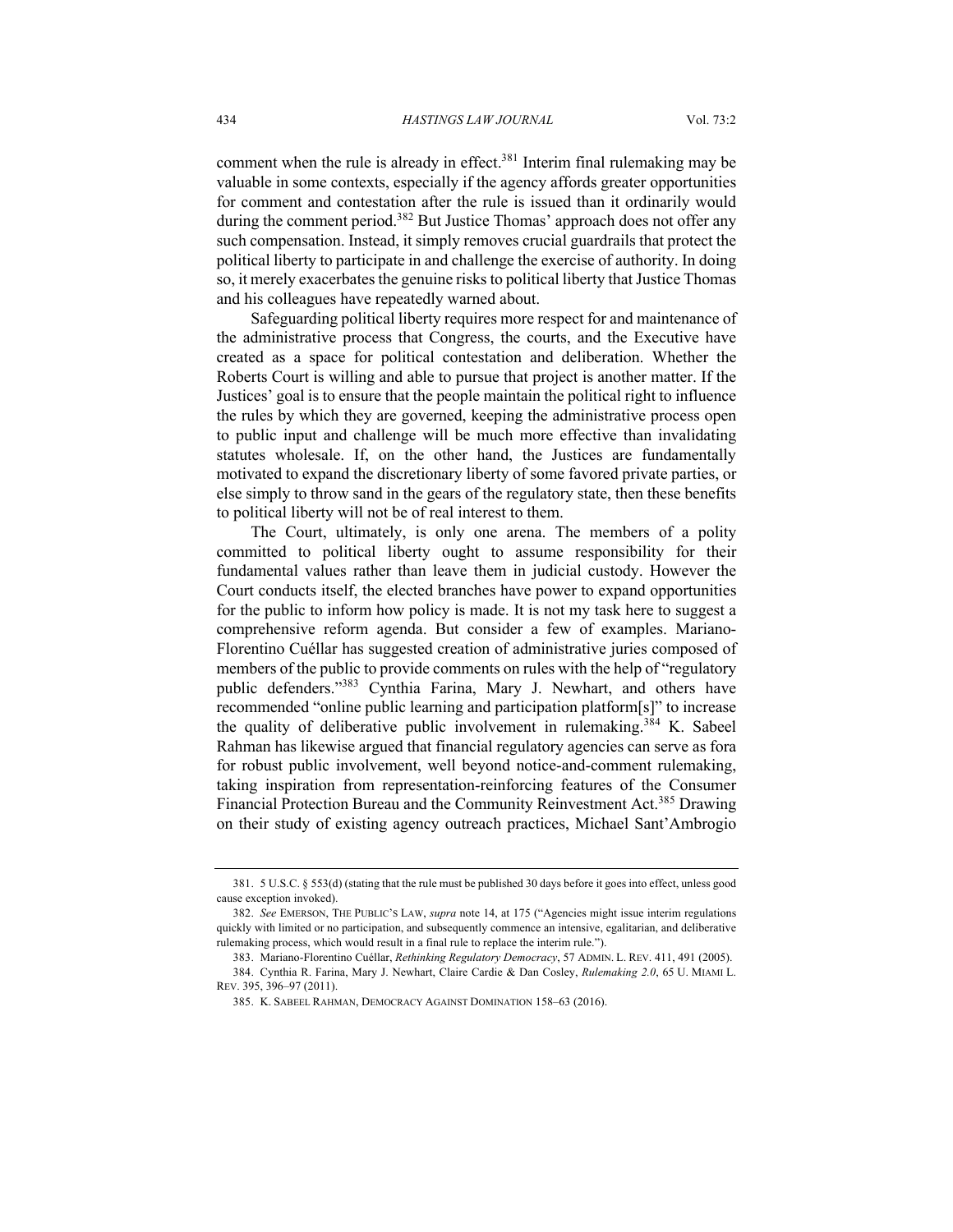and Glen Staszewski have proposed formalizing public input not merely after the proposed rule has been issued, but when the proposal is being formulated.<sup>386</sup> There is no shortage of reform proposals that Congress or administrative agencies themselves might adopt to deepen existing opportunities for the public to exercise political liberty within the administrative process.

Reforming the administrative process as a forum for the exercise of political liberty would be costly, however. The more agencies must entertain input and challenges from the affected public, the more time-consuming and contested regulation becomes. One promising solution would be to scale back judicial control of the policymaking process at the same time as we scale up processes that safeguard political liberty. For example, pre-enforcement judicial review of regulations is a creature of statutory law and judicial decisionmaking.<sup>387</sup> Congress could complement expanded opportunities for robust public involvement with provisions that limit judicial review to the enforcement stage. This would compensate for the increased costs of safeguarding political liberty within the administrative process. It would reduce the opportunities for the judiciary to aggrandize its power at the expense of the people and their representatives, as it has done in cases on removal, and as it threatens to do in cases on the delegation of legislative power.

#### **CONCLUSION**

This Article has shown that the values of liberty and democracy repeatedly arise in the Court's public law jurisprudence. But these two values are each multifaceted, referring to multiple kinds of individual freedom and popular rule. The Justices' invocations of democracy in cases on nondelegation and removal run at cross purposes and land the Court in policy questions that it is neither equipped nor empowered to handle. Their concern with liberty, on the other hand, points the way toward some relatively modest reforms. To protect individuals' ability to act in reliance on stable rules, the Court would be justified in restricting judicial deference to cases where agencies make policy only prospectively rather than binding parties retroactively. And to protect individuals' ability to participate in the administrative process, they might more rigorously enforce the participation and reason-giving requirements of noticeand-comment rulemaking.

The analysis offered here points beyond the confines of judicial doctrine, however, and towards the wider universe of legal actors who shape the contents of public law—the Legislature, the Executive, and the people themselves. It is perhaps a symptom of our distance from the practice of constitutive democracy

<sup>386.</sup> Michael Sant'Ambrogio & Glen Staszewski, *Democratizing Rule Development*, 98 WASH. U. L. REV. 793, 800 (2021).

<sup>387.</sup> Abbott Labs. v. Gardner, 387 U.S. 136, 140 (1967). For an argument against the presumption of reviewability that *Abbott Laboratories* established, see Nicholas Bagley, *The Puzzling Presumption of Reviewabili*ty, 127 HARV. L. REV. 1285 (2014).